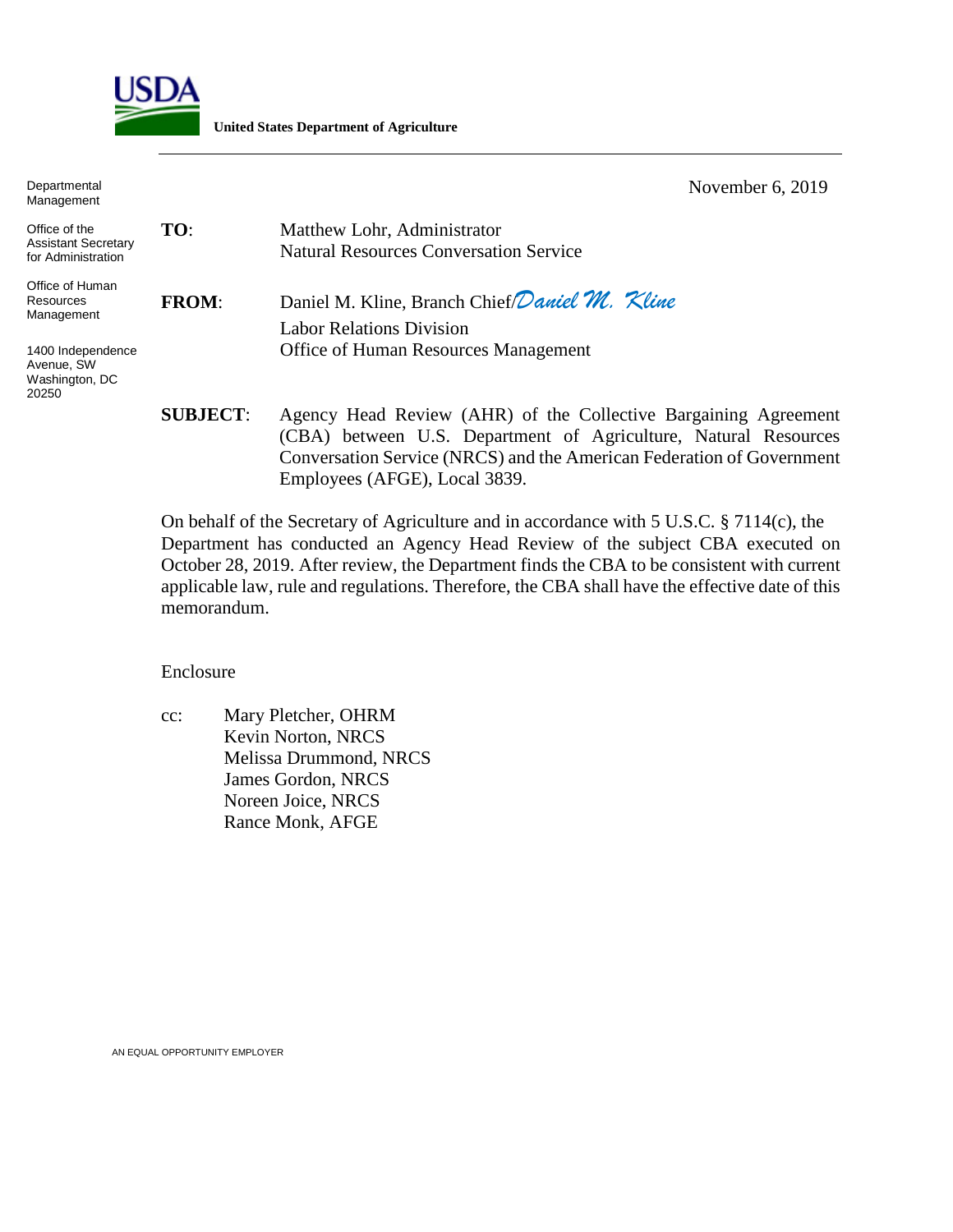# **COLLECTIVE BARGAINING AGREEMENT**

## **between**

# **UNITED STATES DEPARTMENT OF**

# **AGRICULTURE (USDA), NATURAL RESOURCES**

# **CONSERVATION SERVICE (NRCS),**

FORT WORTH FEDERAL CENTER



**and the**

# **AMERICAN FEDERATION OF GOVERNMENT**

# **EMPLOYEES (AFGE), LOCAL 3839**

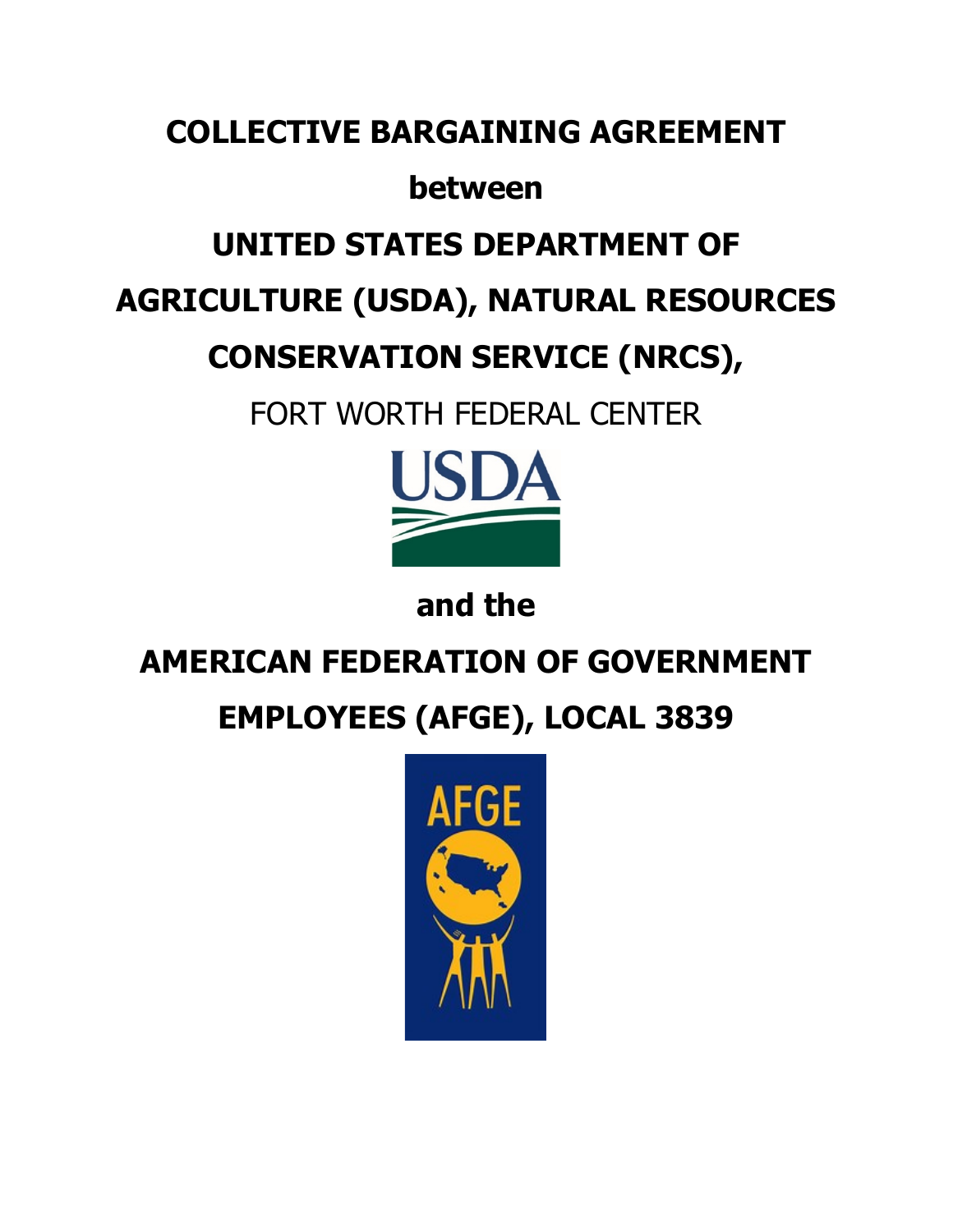Table of Contents

| ARTICLE 1 - PARTIES TO THE AGREEMENT, RECOGNITION, DEFINITION OF |  |
|------------------------------------------------------------------|--|
|                                                                  |  |
|                                                                  |  |
|                                                                  |  |
|                                                                  |  |
|                                                                  |  |
| 2.1 RELATIONSHIP TO LAWS, GOVERNMENT-WIDE RULES AND REGULATIONS  |  |
|                                                                  |  |
|                                                                  |  |
|                                                                  |  |
|                                                                  |  |
|                                                                  |  |
|                                                                  |  |
|                                                                  |  |
|                                                                  |  |
| 3.7 NOTIFICATION OF CHANGES IN CONDITIONS OF EMPLOYMENT  23      |  |
| 3.8 NOTIFICATION TO EMPLOYEES OF EXCLUSIVE REPRESENTATION 23     |  |
| 3.9 COMMUNICATIONS WITH BARGAINING UNIT EMPLOYEES                |  |
|                                                                  |  |
|                                                                  |  |
| 3.12 MANAGEMENT RIGHTS WITH RESPECT TO NON-BARGAINING UNIT       |  |
|                                                                  |  |
|                                                                  |  |
|                                                                  |  |
|                                                                  |  |
|                                                                  |  |
|                                                                  |  |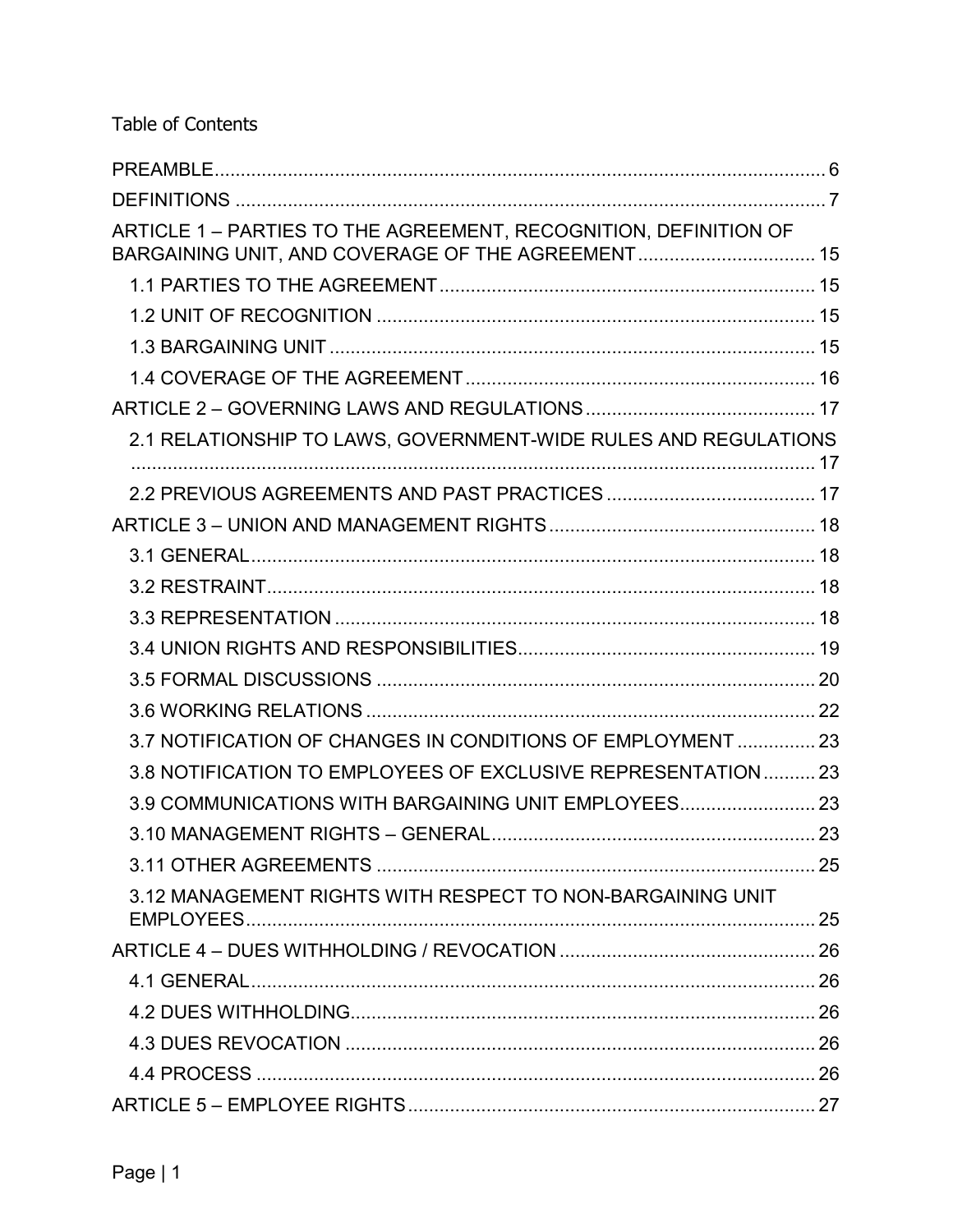| ARTICLE 6 - NEGOTIATIONS DURING THE TERM OF THE AGREEMENT  31      |  |
|--------------------------------------------------------------------|--|
|                                                                    |  |
| 6.2 IMPACT AND IMPLEMENTATION BARGAINING PROCEDURES  31            |  |
|                                                                    |  |
| ARTICLE 7 - EFFECTIVE DATE, DURATION AND DISTRIBUTION OF AGREEMENT |  |
|                                                                    |  |
|                                                                    |  |
|                                                                    |  |
|                                                                    |  |
|                                                                    |  |
|                                                                    |  |
|                                                                    |  |
|                                                                    |  |
|                                                                    |  |
|                                                                    |  |
|                                                                    |  |
|                                                                    |  |
|                                                                    |  |
|                                                                    |  |
|                                                                    |  |
|                                                                    |  |
|                                                                    |  |
|                                                                    |  |
|                                                                    |  |
|                                                                    |  |
|                                                                    |  |
|                                                                    |  |
|                                                                    |  |
|                                                                    |  |
|                                                                    |  |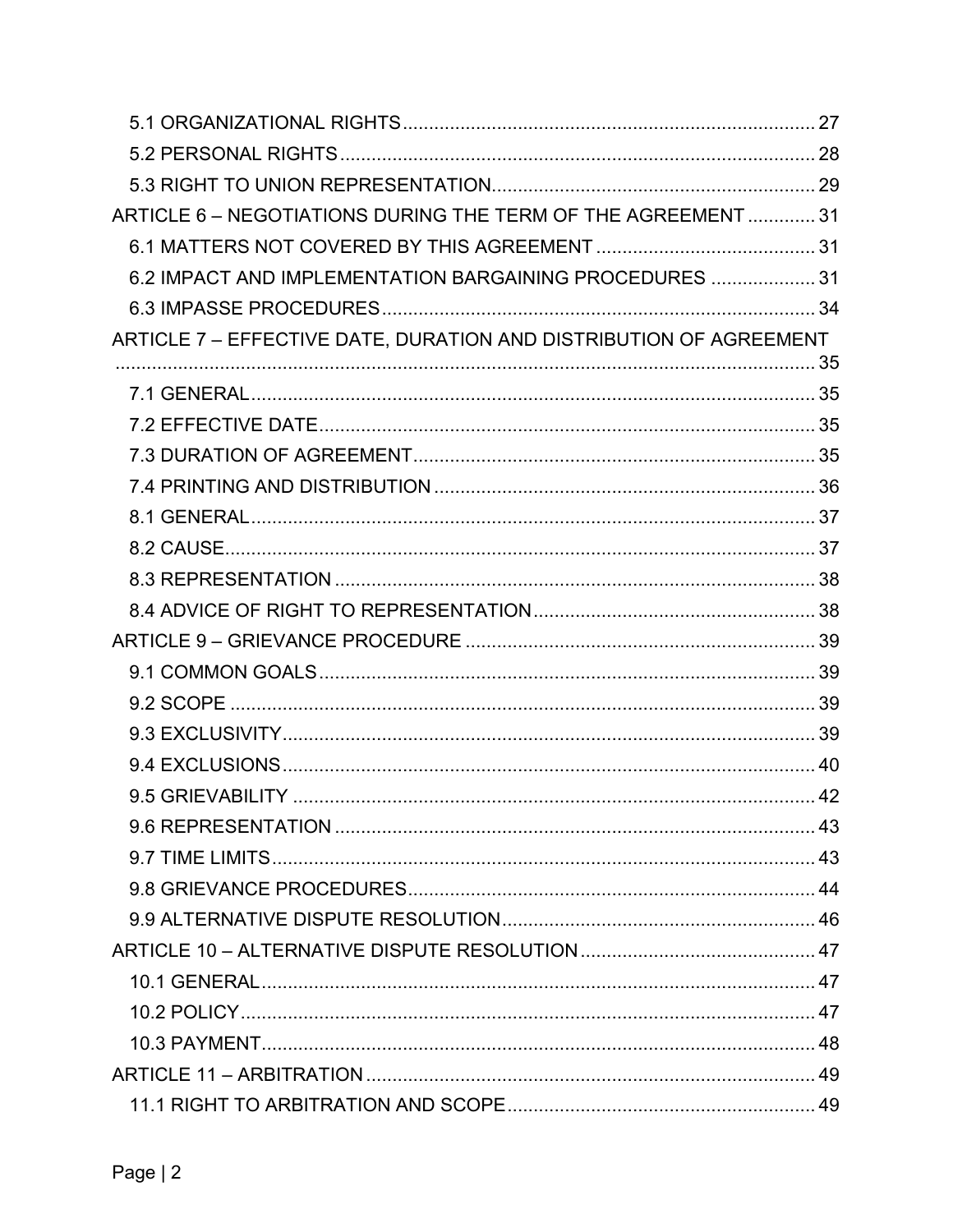| ARTICLE 12 - OFFICIAL TIME/TAXPAYER FUNDED UNION TIME (TFUT) 53 |  |
|-----------------------------------------------------------------|--|
|                                                                 |  |
| 12.2 REASONABLE AND EFFICIENT USE OF OFFICIAL TIME/TFUT: 56     |  |
|                                                                 |  |
|                                                                 |  |
|                                                                 |  |
|                                                                 |  |
|                                                                 |  |
|                                                                 |  |
|                                                                 |  |
|                                                                 |  |
|                                                                 |  |
| 14.3 TRADITIONAL BASIC 40-HOUR WORK REQUIREMENT  64             |  |
|                                                                 |  |
|                                                                 |  |
|                                                                 |  |
|                                                                 |  |
|                                                                 |  |
|                                                                 |  |
|                                                                 |  |
|                                                                 |  |
|                                                                 |  |
| $15.2$ LUNCH                                                    |  |
|                                                                 |  |
|                                                                 |  |
|                                                                 |  |
|                                                                 |  |
|                                                                 |  |
|                                                                 |  |
|                                                                 |  |
|                                                                 |  |
|                                                                 |  |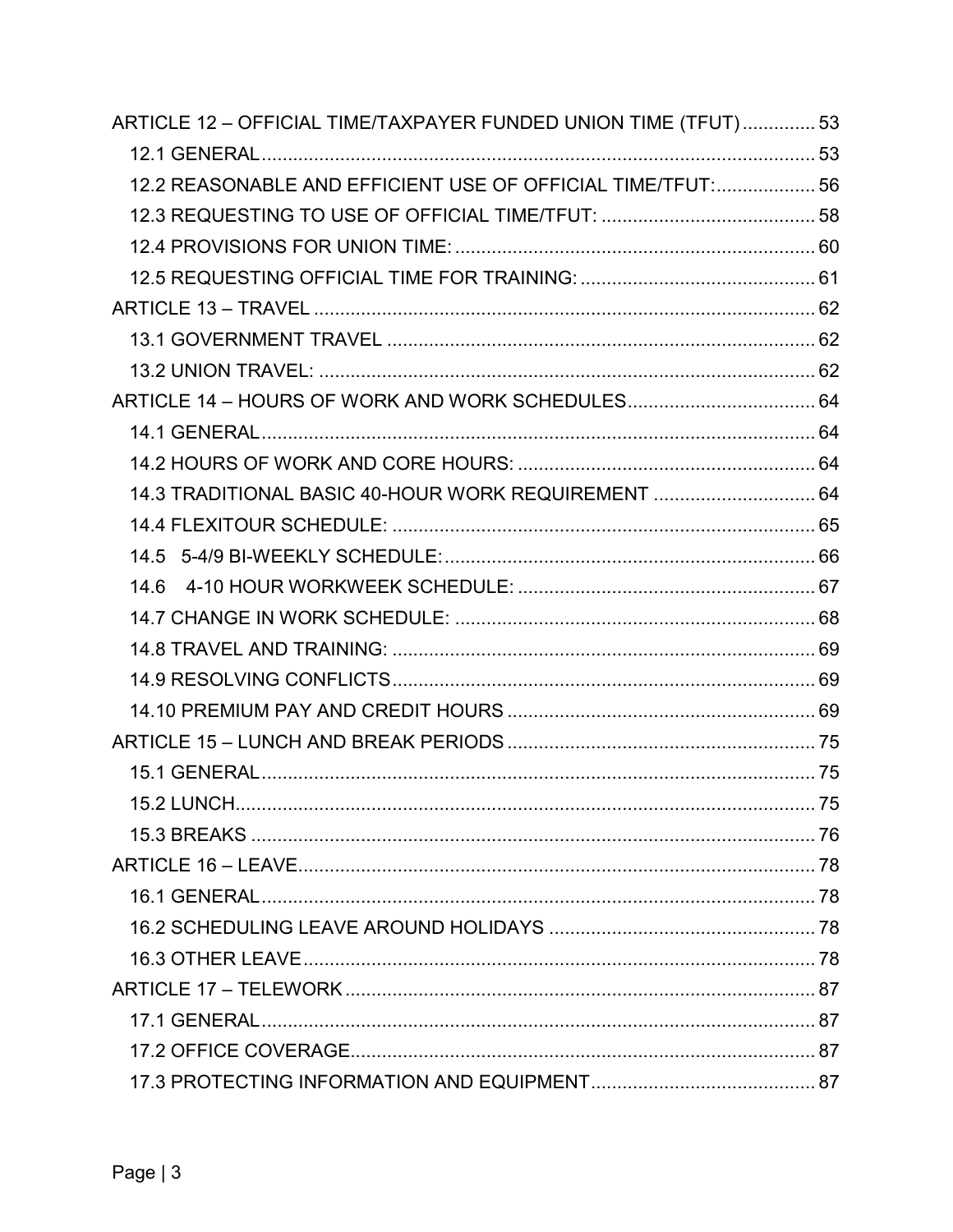| ARTICLE 20 - POSITION DESCRIPTIONS AND CLASSIFICATION  93    |    |
|--------------------------------------------------------------|----|
|                                                              |    |
|                                                              |    |
|                                                              |    |
|                                                              |    |
|                                                              |    |
|                                                              |    |
|                                                              |    |
| ARTICLE 23 - REDUCTION-IN-FORCE AND TRANSFER OF FUNCTION  96 |    |
|                                                              |    |
|                                                              |    |
|                                                              |    |
|                                                              |    |
|                                                              |    |
|                                                              | 99 |
|                                                              |    |
|                                                              |    |
| ARTICLE 26 - CONTRACTING OUT BARGAINING UNIT WORK  104       |    |
|                                                              |    |
|                                                              |    |
|                                                              |    |
|                                                              |    |
|                                                              |    |
| 26.6 ADVERSE EFFECTS ON BARGAINING UNIT EMPLOYEES  105       |    |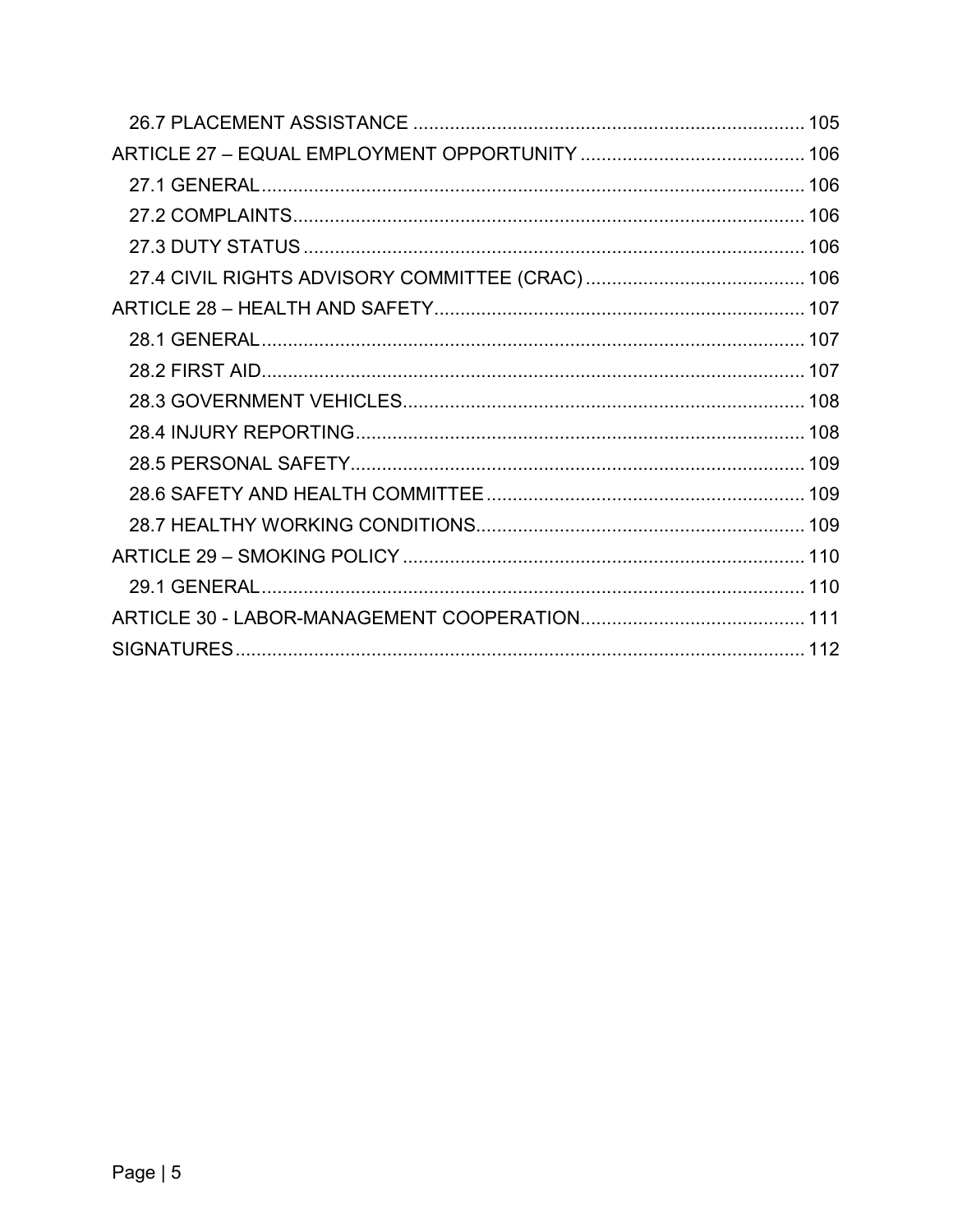## <span id="page-7-0"></span>**PREAMBLE**

The accomplishment of the mission of Natural Resources Conservation Service, Fort Worth Federal Center (Agency) is paramount. In fulfilling its mission, the Agency is committed to continuing to treat all employees fairly and equitably. The Agency encourages the participation of the American Federation of Government Employees Local 3839 (Union), as exclusive representative of bargaining unit employees, in the formulation and implementation of personnel policies affecting members of the bargaining unit. The Parties recognize that it is in the best interest of all Parties, i.e., the Agency, the Union and the employees, to conduct themselves in a professional and businesslike manner, characterized by mutual courtesy, in their day-to-day working relationships in carrying out labor/management activities.

This agreement is made pursuant to the policy set forth by the Civil Service Reform Act of 1978 regarding federal labor-management relations. The following articles of this basic agreement, together with any and all supplemental agreements which may be agreed to at later dates, constitute a total agreement by and between the Agency and the Union.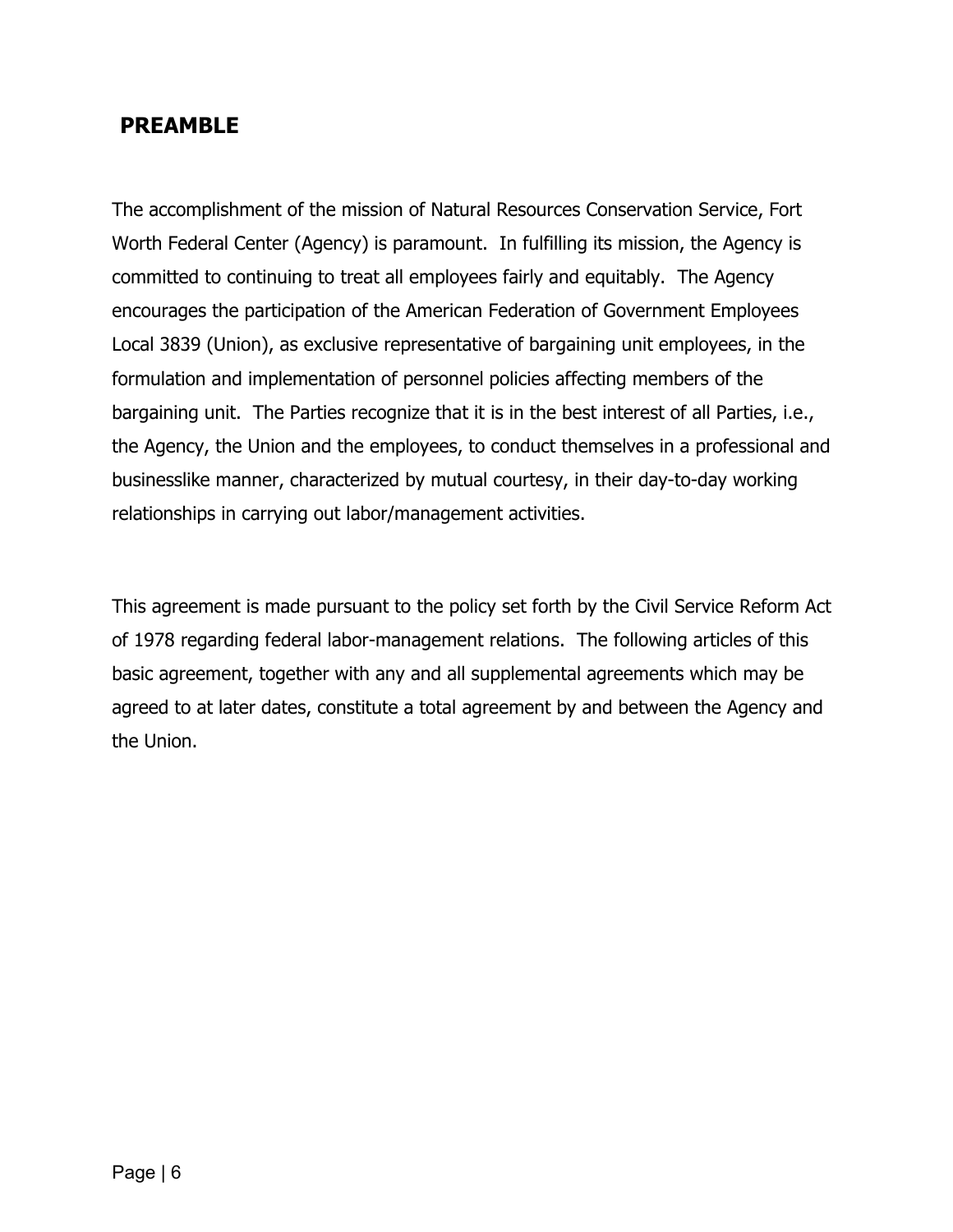## <span id="page-8-0"></span>**DEFINITIONS**

- A. ADVERSE ACTION: A personnel action which affects an employee through: removal, suspension; reduction-in-grade or pay; or furlough without pay for 30 days or less. Such actions may be appealable to the Merit System Protection Board or through the negotiated grievance procedure (depending on scope) at the employee's choice, but not both (5 [U.S.C. Chapter 71 § 7121 \(d\)\)](https://www.govinfo.gov/content/pkg/USCODE-2011-title5/html/USCODE-2011-title5-partIII-subpartF-chap71.htm). It does not include removal of a probationary employee; a suspension or removal for national security reasons; a reduction in grade or a removal for unacceptable performance; or an action by the Special Counsel of the Merit System Protection Board (MSPB).
- B. AGENCY: United States Department of Agriculture (USDA), Natural Resources Conservation Service (NRCS) – Fort Worth, TX, also known as "Management"
- C. AMENDMENTS: Modifications to the basic Agreement to delete or change portions, sections, or articles of the Agreement.
- D. AUTHORITY: The Federal Service Labor Relations Authority (FLRA) as established by the [Civil Service Reform](https://www.eeoc.gov/eeoc/history/50th/thelaw/civil_service_reform-1978.cfm) Act of 1978, Labor Management Statute 5 U.S.C. Chapter 71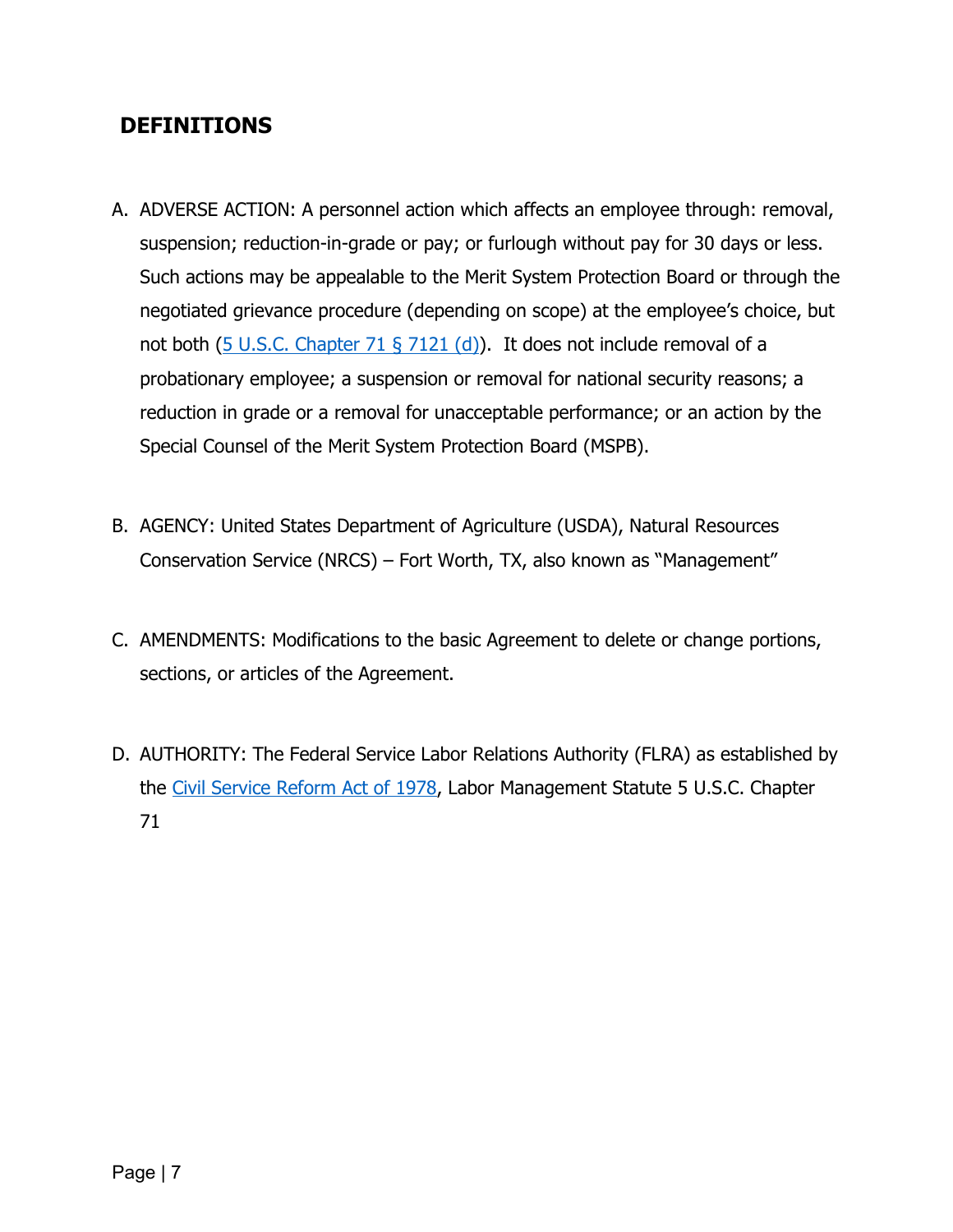- E. COLLECTIVE BARGAINING: The performance of the mutual obligation of the Agency Representative and Exclusive Representative of the employees to meet at reasonable times and consult and bargain in good faith to reach an agreement with respect to the conditions of employment affecting such employees. The representatives are obligated to execute, if requested by either party, a written document incorporating any collective bargaining agreement reached, but obligation referred to in this paragraph does not compel either party to agree to a proposal or to make concession.
- F. CONDITIONS OF EMPLOYMENT: Means personnel policies, practices, and matters, whether established by rule, regulation, or otherwise, affecting working conditions, except that such term does not include policies, practices, and matters, relating to political activities prohibited under subchapter III of chapter 73 of [5 U.S.C. § 7103;](https://uscode.house.gov/view.xhtml?req=(title:5%20section:7103%20edition:prelim)%20OR%20(granuleid:USC-prelim-title5-section7103)&f=treesort&edition=prelim&num=0&jumpTo=true) relating to the classification of any position; or to the extent such matters are specifically provided for by Federal statute.
- G. CONFIDENTIAL EMPLOYEE: An employee who acts in a confidential capacity with respect to an individual who formulates or effectuates management policies in the field of labor-management relations.
- H. CREDIT HOURS: Those hours within a Flexible Work Schedule that an employee elects to work in excess of his or her basic work requirement so as to vary the length of their workweek or workday.
- I. DAYS: Actual workdays, unless otherwise noted.
- J. DE MINIMIS: Trivial or minor changes to conditions of employment.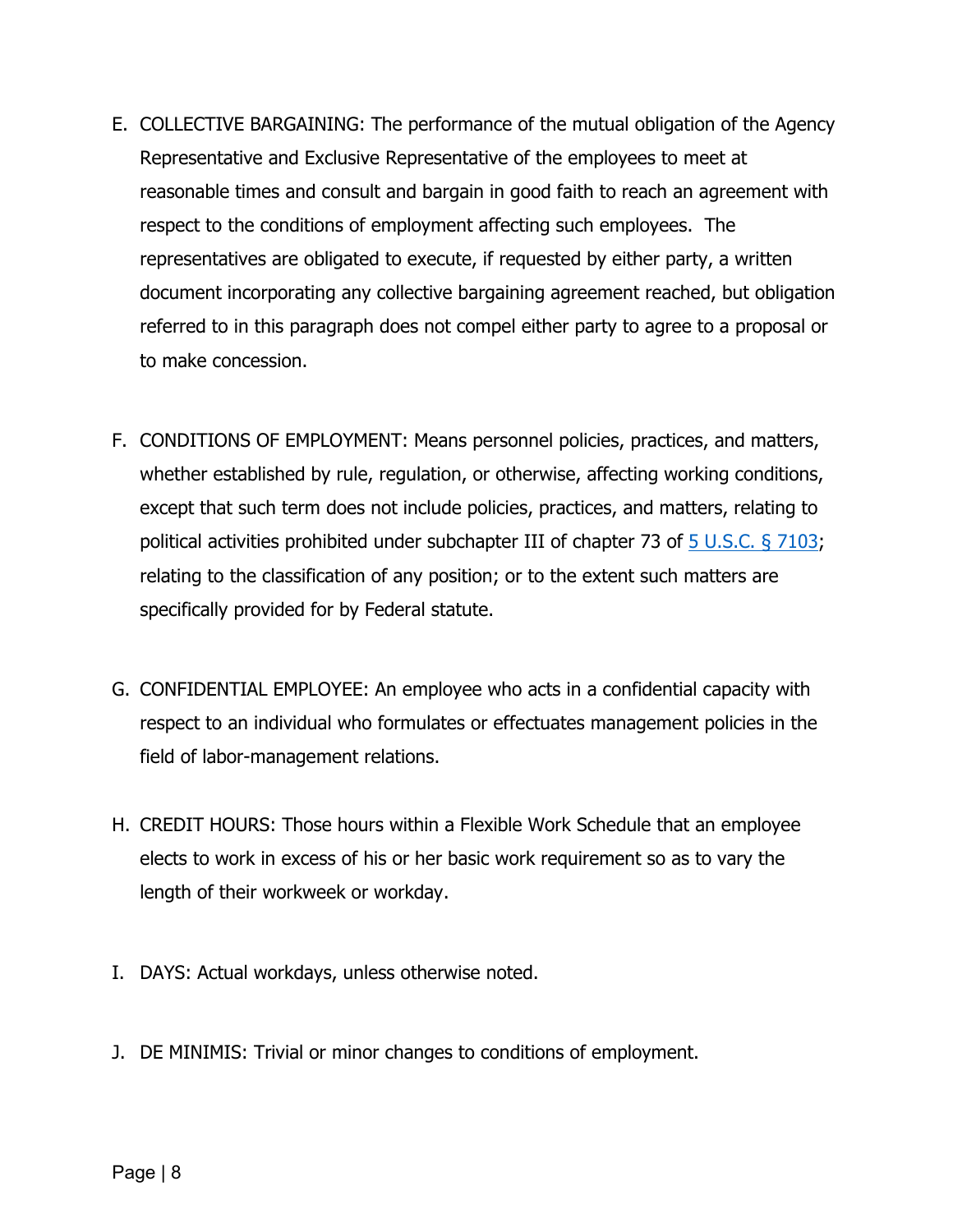- K. DISCIPLINARY ACTIONS: Management-initiated actions designed to correct employee behavior. Disciplinary Actions may include written reprimands and suspensions of fourteen (14) days or less. Disciplinary Actions are less severe than Adverse Actions and are grievable through the negotiated grievance procedure.
- L. EMPLOYEES: Employees of the Bargaining Unit as described in [Article 1](#page-16-0) "Parties to [the Agreement, Recognition, Definition of Bargaining Unit and Coverage of the](#page-16-0)  [Agreement."](#page-16-0)
- M. FORMAL DISCUSSION: Under  $\frac{5 \text{ U.S.C. Chapter 71, } 8 \text{ 7114(a)(2)(A),}}{2 \text{ J.A.}}$ between an agency representative(s) and bargaining unit employee(s) concerning any grievance or any personnel policy or practice or other condition of employment which affects bargaining unit employees. The exclusive representative must be given the opportunity to be represented at these meetings.
- N. FORMAL DISCIPLINE: Official letter of reprimand that is maintained in an employee's electronic Official Personnel File not exceed two (2) years.
- O. FURLOUGH: A placing of an employee in a temporary non-duty, non-pay status because of lack of work or funds or other non-disciplinary reasons. Two types of furloughs are "save money" furloughs and "emergency/shutdown" furloughs.
- P. GRIEVANCE: A request for relief in a matter of concern or dissatisfaction:
	- 1. by any employee concerning any matter relating to the conditions of employment of the employee;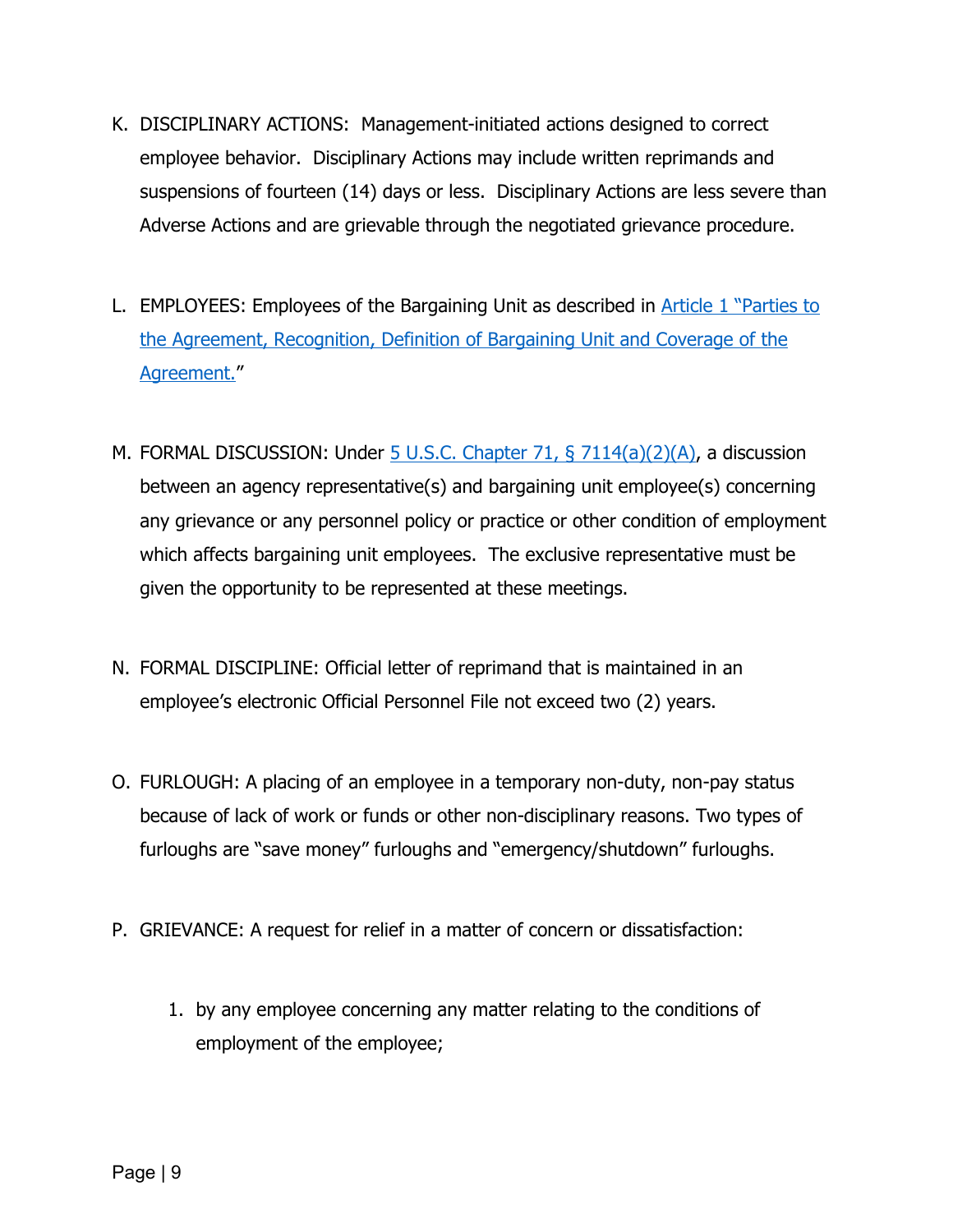- 2. by the Union concerning any matter relating to the conditions of employment of any employee; or,
- 3. by any employee, labor organization, or Agency concerning:
	- (a) the effect or interpretation, or a claim of breach, of a collective bargaining agreement; or
	- (b) any claimed violation, misinterpretation, or misapplication of any law, rule, or regulation affecting conditions of employment.
- Q. IMPASSE: The inability of the representatives of the Agency and the Union to arrive at a mutually agreeable decision, concerning negotiable matters, through the bargaining process.
- R. INFORMAL DISCIPLINE: To correct inappropriate behavior or conduct; motivate employees to conform to acceptable standards of conduct, laws, rules, regulations, instructions, orders or requirements; and to preclude future infractions. Informal discipline includes the following:
	- 1. Oral counseling: A discussion between the supervisor and employee to induce proper behavior and/or conduct.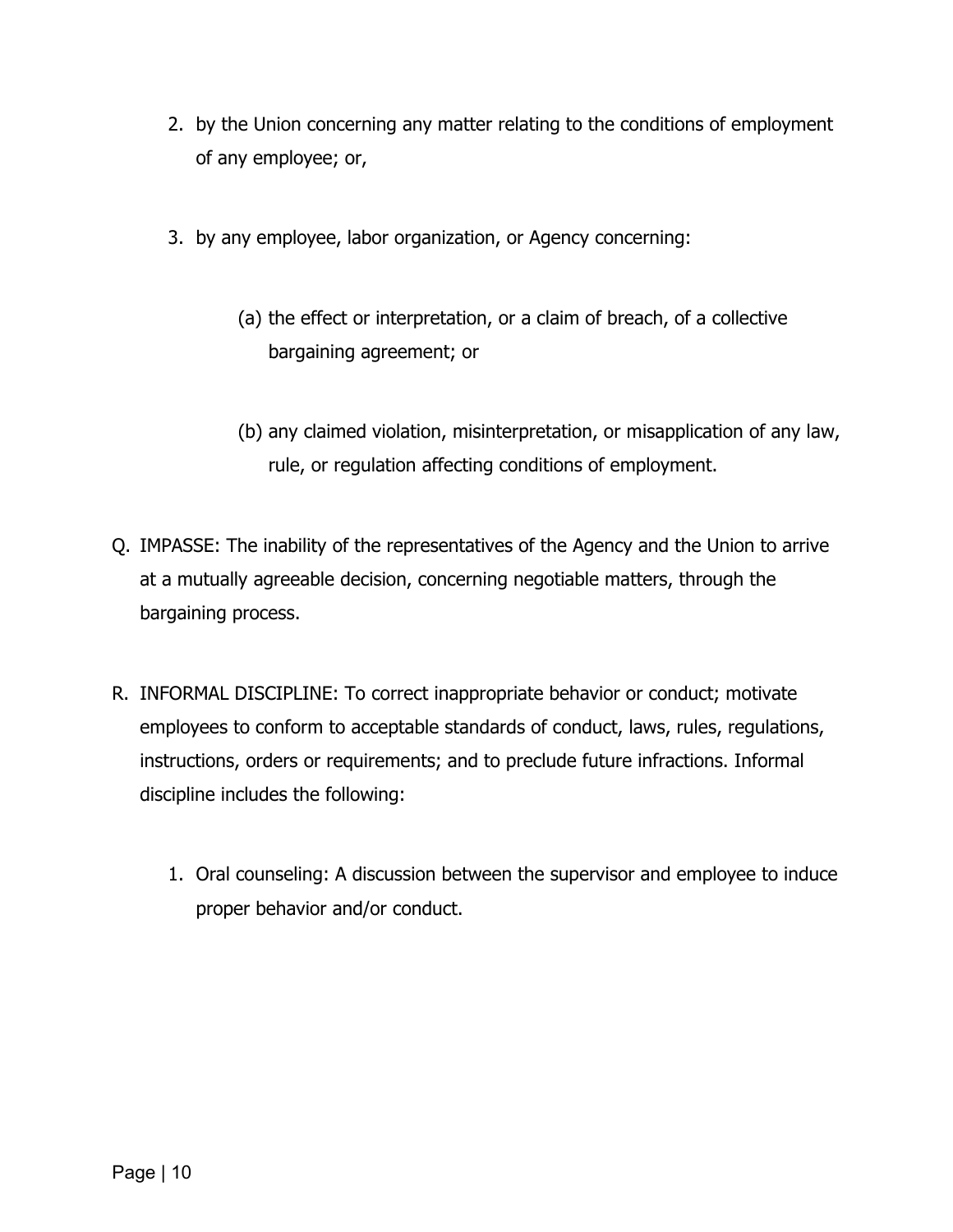- 2. Written counseling: A written document from the supervisor to the employee to induce proper behavior and/or conduct. There is no requirement for an oral counseling to occur before a written counseling is issued. Examples of written counseling include, but are not limited to: Letter of Warning, Letter of Instruction or email.
- S. MANAGEMENT OFFICIAL: An individual employed by the Agency in a position where the duties and responsibilities of which require or authorize the individual to formulate, determine, or influence the policies of the Agency.
- T. NEGOTIABILITY DISPUTE: A dispute over whether or not an issue is negotiable within the scope of bargaining established in Title VII of the [Civil Service](https://www.flra.gov/resources-training/resources/statute-and-regulations/statute) Reform Act of [1978.](https://www.flra.gov/resources-training/resources/statute-and-regulations/statute) Compelling disputes are resolved by the FLRA. Regulations of the Authority provide specific procedures for processing such disputes 5 U.S.C. Chapter [71, § 7117.](https://uscode.house.gov/view.xhtml?req=granuleid:USC-prelim-title5-section7117&num=0&edition=prelim)
- U. NEGOTIATION: Bargaining of representatives of the Agency and Union over appropriate issues relating to terms of conditions of employment, personnel policies and practices, with a view toward arriving at a formal agreement.
- V. PROFESSIONAL EMPLOYEE: Professional work requires knowledge in a field of science or learning characteristically acquired through education or training equivalent to a bachelor's or higher degree with a major study in or pertinent to the specialized field, as distinguished from general education. The titles of professional positions usually reflect the field concerned; e.g., engineer or architect.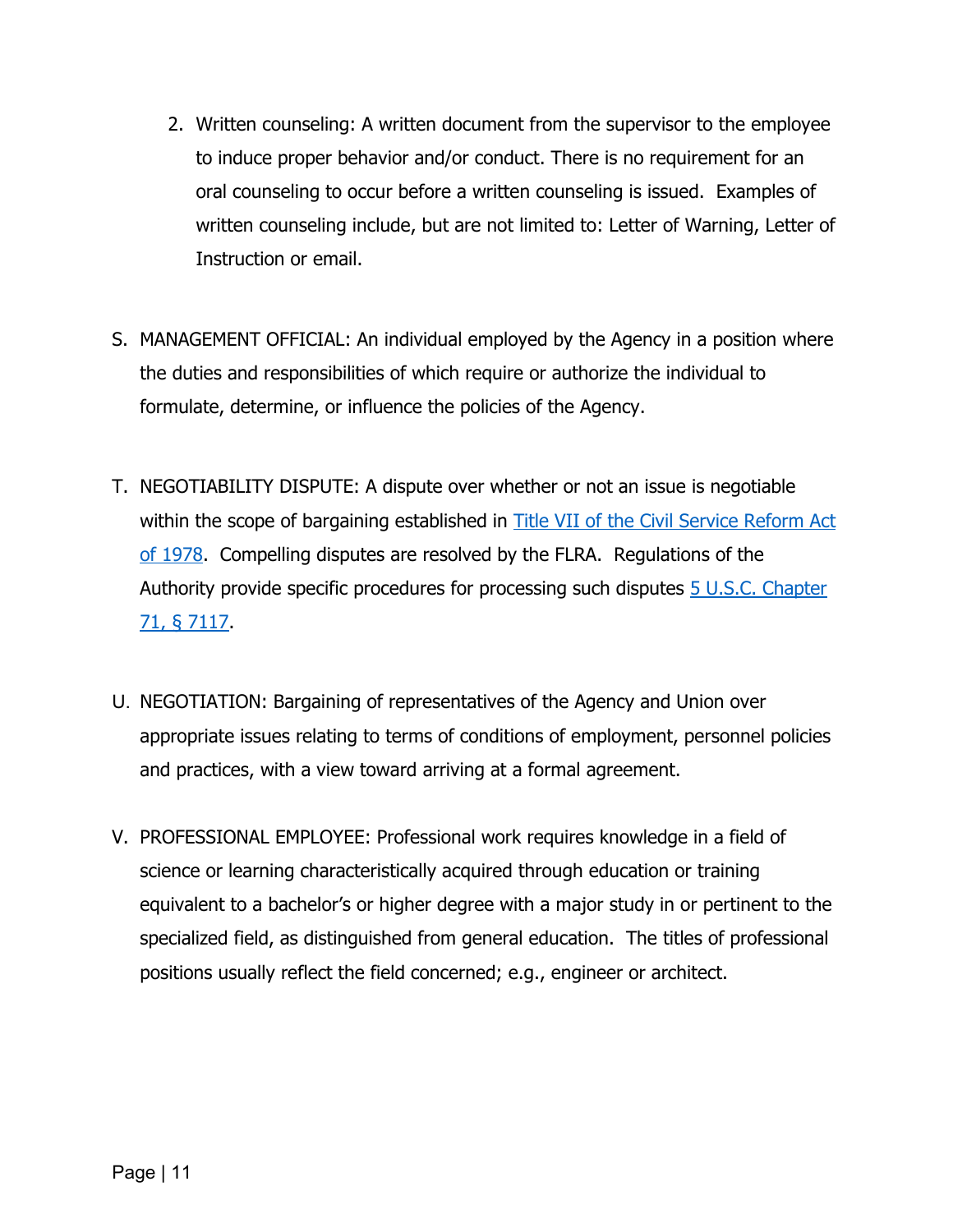- W. REALIGNMENT: The movement of an employee and employee's position when an organization change (such as reorganization or transfer of function) occurs, the employee stays in the same agency, and here is no change in the employee's position, grade or pay.
- X. REASSIGNMENT: Section  $5$  C.F.R. 210.102(b)(12) of the regulations defines reassignment as, a change of an employee, while serving continuously within the same agency, from one position to another without promotion or demotion.
- Y. SENIORITY: A ranking of bargaining unit employees based on each employee's service computation date for leave.
- Z. SUPERVISOR: An individual employed by an Agency having authority in the interest of the Agency to hire, direct, assign, promote, reward, transfer, furlough, layoff, recall, suspend, discipline, or remove employees, to adjust their grievances, or to effectively recommend such action, if the exercise of the authority is not merely routine or clerical in nature but requires the consistent exercise of independent judgment.
- AA. SUPPLEMENTS: Additional articles negotiated during the term of the basic Agreement.
- BB.UNION: American Federation of Government Employees (AFGE), Local 3839.
- CC. UNION OFFICIAL: Duly elected or appointed officials of AFGE, Local 3839, who are employees of the Agency.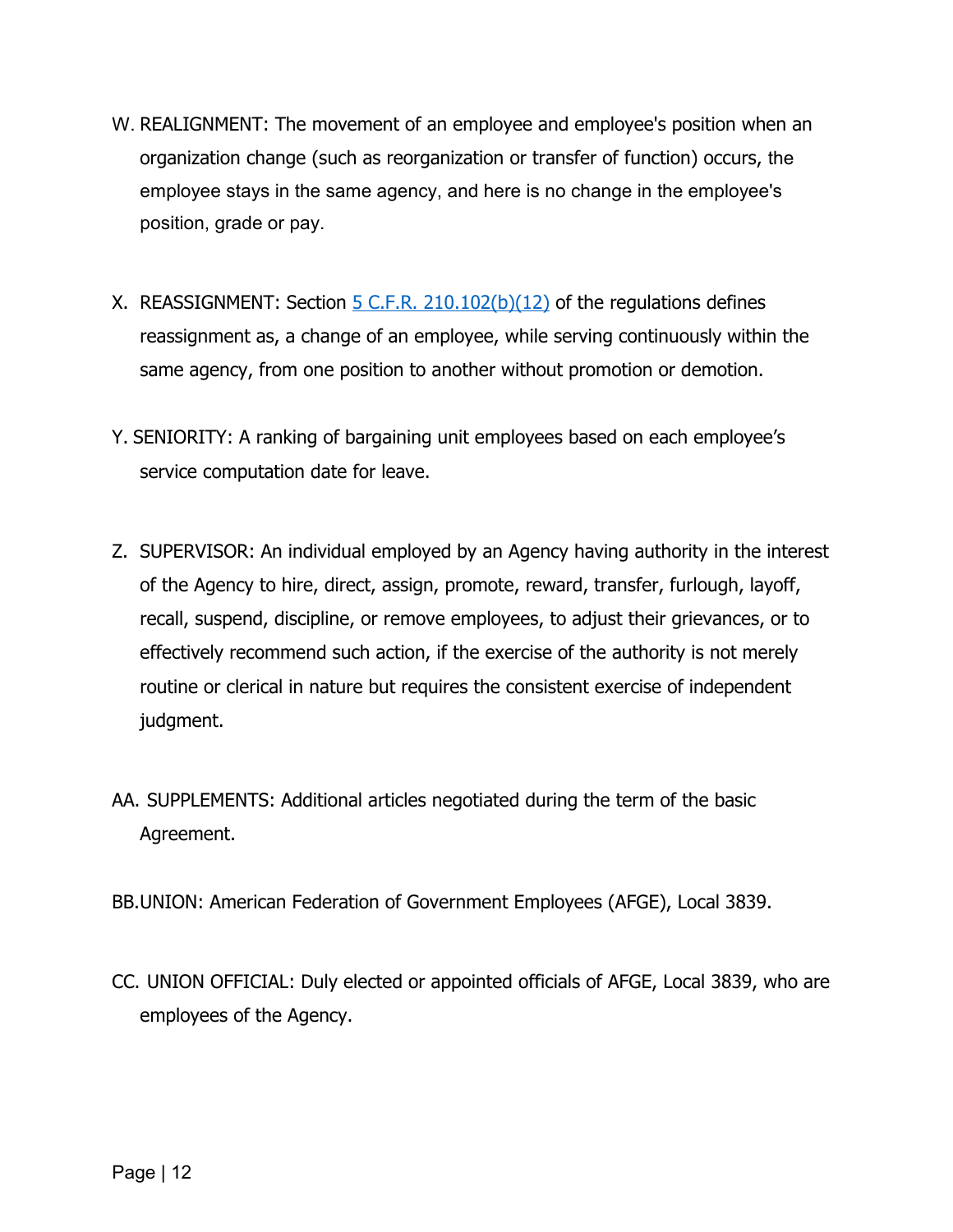- DD. UNION OFFICER: An elected official of the Union, e.g., President, Vice-President, Secretary, Treasurer, Chief Steward, Steward.
- EE. UNION REPRESENTATIVE: Accredited National Representative of the American Federation of Government Employees.
- FF.UNFAIR LABOR PRACTICE (ULP) CHARGE: A charge filed by Union or Agency with the appropriate Regional FLRA Office citing the subsections of [5 U.S.C. Chapter 71,](https://uscode.house.gov/view.xhtml?req=granuleid:USC-prelim-title5-section7116&num=0&edition=prelim)  [§ Section](https://uscode.house.gov/view.xhtml?req=granuleid:USC-prelim-title5-section7116&num=0&edition=prelim) 7116 which have been violated, naming the party in violation, and specifically outlining the facts which form the basis for the charge. Filing must be done within six months of the incident(s)-giving rise to the charge. Taking this step starts the unfair labor practice procedure. A copy of the charge must be served to the Agency or Union alleged to have violated Title VII of the [Civil Service](https://www.flra.gov/resources-training/resources/statute-and-regulations/statute) Reform Act of [1978.](https://www.flra.gov/resources-training/resources/statute-and-regulations/statute)
- GG.REDUCTION IN FORCE: In the Federal Government, layoffs are called reduction in force (RIF) actions. When an agency must abolish positions, the RIF regulations\* determine whether an employee keeps his or her present position, or whether the employee has a right to a different position.
	- OPM implements the statutory requirements through regulations published in part 351 of title 5, Code of Federal Regulations [\(5 C.F.R. part 351\)](https://www.govinfo.gov/content/pkg/CFR-2011-title5-vol1/pdf/CFR-2011-title5-vol1-part351.pdf). The law provides that the RIF regulations must give effect to four retention factors: Tenure of employment (i.e., type of appointment); Veterans' preference; Total creditable Federal civilian and uniformed service; and Performance ratings.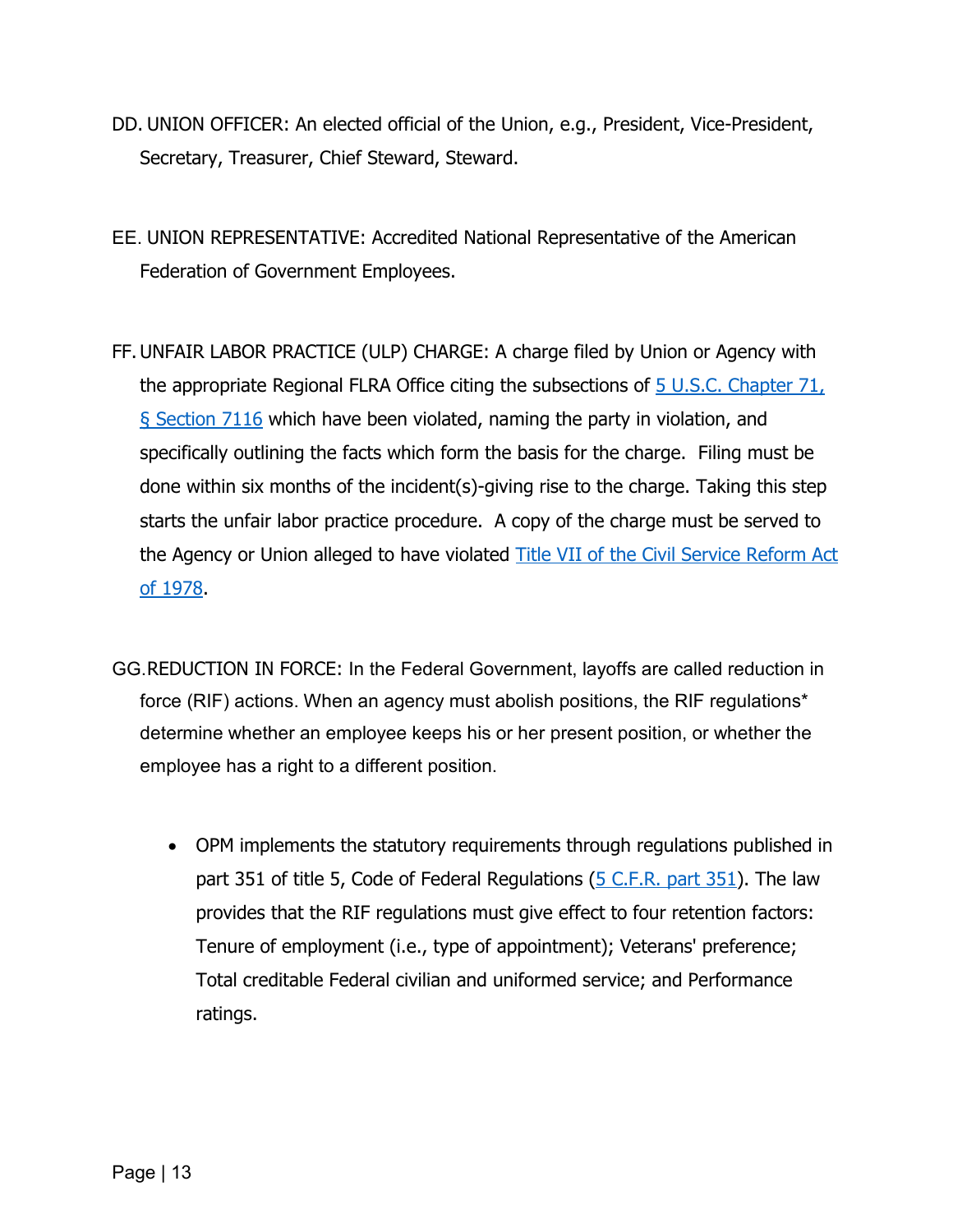#### HH. TRANSFER OF FUNCTION:

- 1. When a function is transferred from one agency to another, each competing employee in the function shall be transferred to the receiving agency for employment in a position for which he is qualified before the receiving agency may make an appointment from another source to that position.
- 2. When one agency is replaced by another, each competing employee in the agency to be replaced shall be transferred to the replacing agency for employment in a position for which he is qualified before the replacing agency may make an appointment from another source to that position.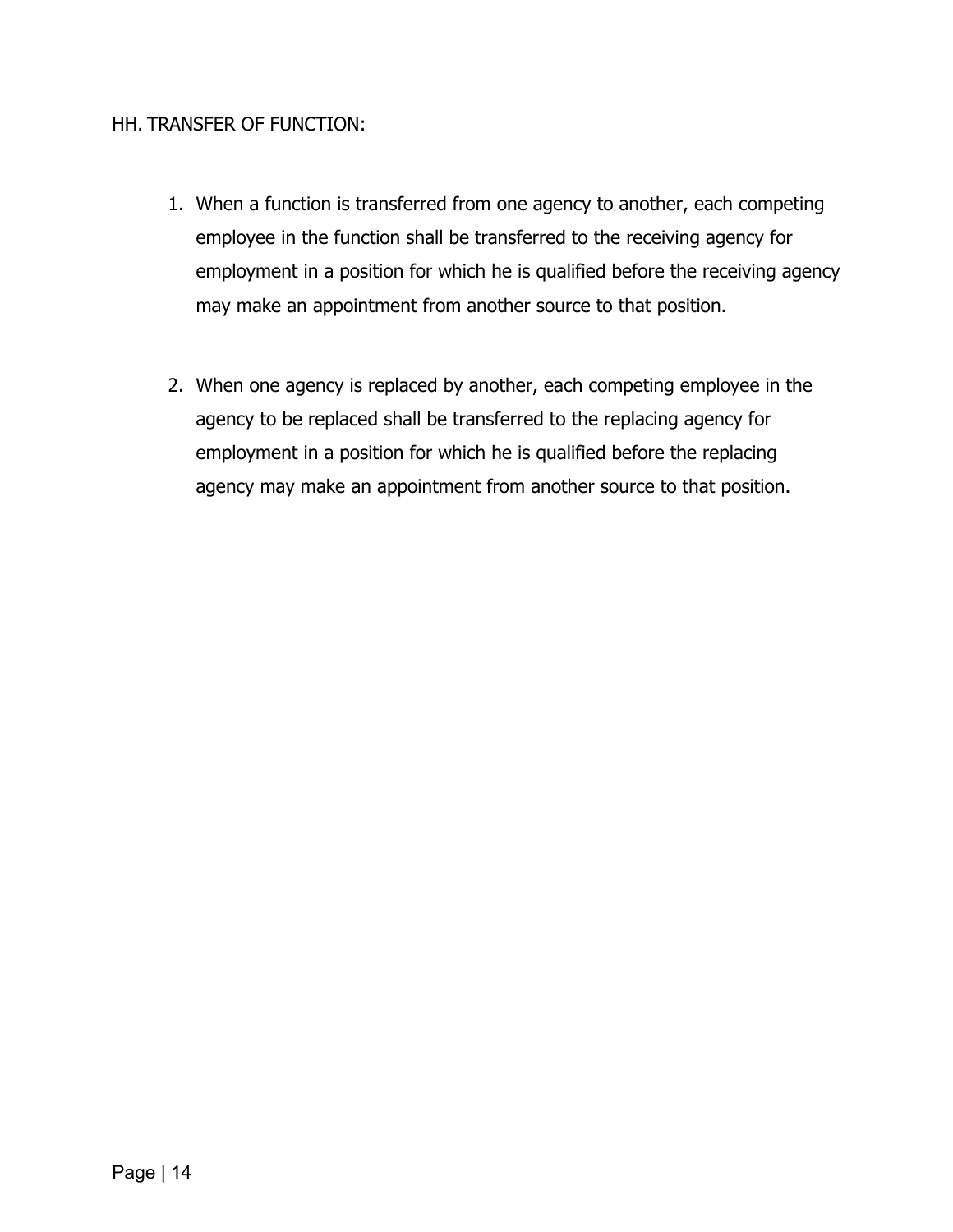## <span id="page-16-4"></span><span id="page-16-0"></span>**ARTICLE 1 – PARTIES TO THE AGREEMENT, RECOGNITION, DEFINITION OF BARGAINING UNIT, AND COVERAGE OF THE AGREEMENT**

## <span id="page-16-1"></span>1.1: PARTIES TO THE AGREEMENT:

The Parties to this Agreement are the Fort Worth Federal Center of the United States Department of Agriculture USDA), Natural Resources Conservation Service (NRCS), hereinafter knows as the "Agency or Management", and the American Federation of Government Employees (AFGE) 3839, hereinafter known as the "Union".

#### <span id="page-16-2"></span>1.2: UNIT OF RECOGNITION:

The unit of recognition covered by this Agreement (hereinafter referred to as the bargaining unit) is that unit certified by the Federal Labor Relations Authority in Case No. 6-RO-67 "Certification of Representative" dated May 22, 1980. (Appendix A) The Agency recognizes AFGE Local 3839, as the exclusive representative of all bargaining unit employees (hereinafter referred to as "employees").

### <span id="page-16-3"></span>1.3: BARGAINING UNIT:

This Agreement applies to all members of that unit named in the, in Case No. 6-RO-67 "Certification of Representative" dated May 22, 1980. described therein as follows:

- INCLUDED: All nonprofessional employees employed at the Fort Worth Federal Center, USDA, NRCS, Fort Worth, TX
- EXCLUDED: Professional employees, management officials, supervisors, and employees described in 5 U.S.C. [7112 \(b\)\(2\), \(3\), \(4\), \(6\) and \(7\).](https://uscode.house.gov/view.xhtml?req=granuleid:USC-prelim-title5-section7112&num=0&edition=prelim)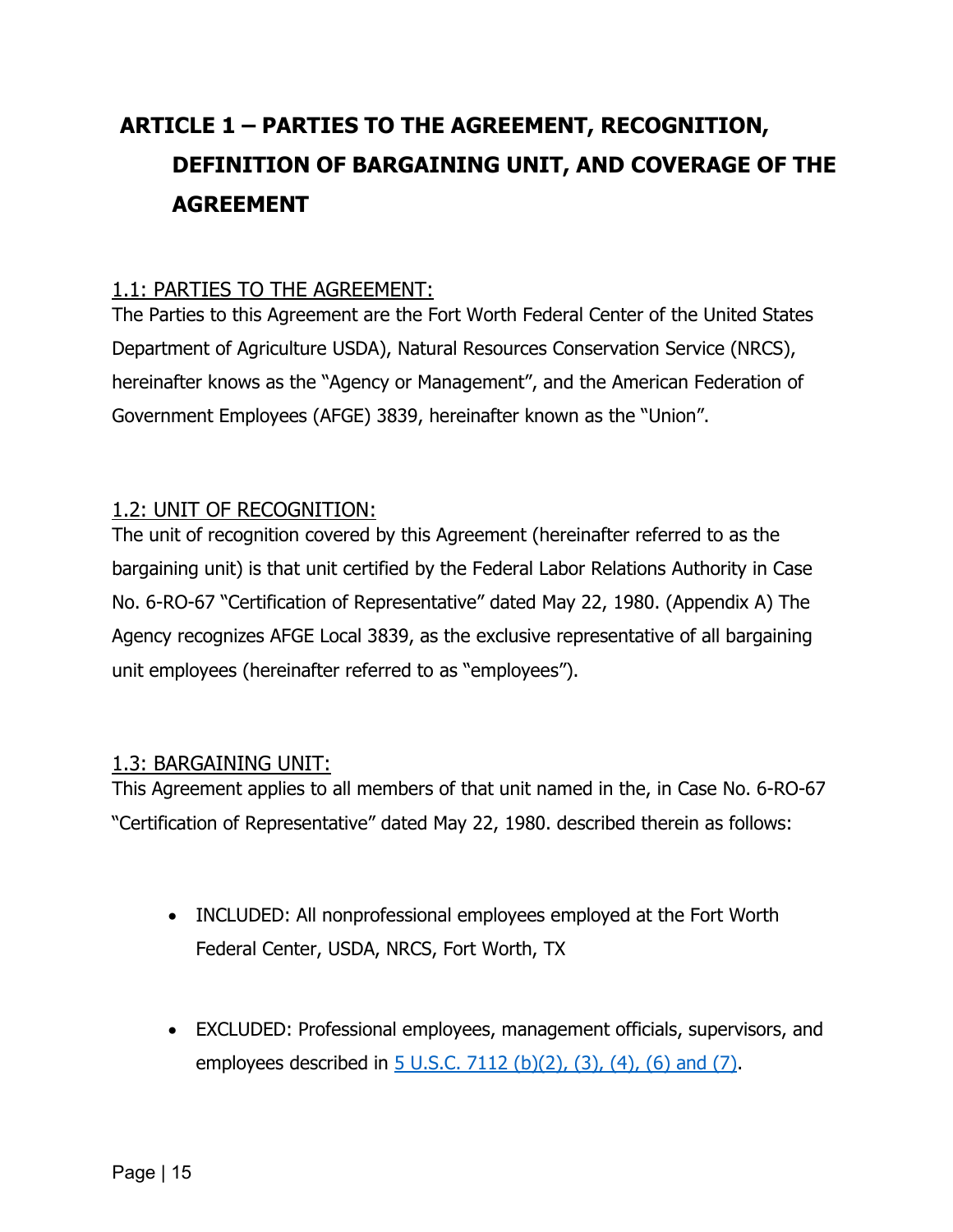## 1.4: COVERAGE OF THE AGREEMENT:

This Agreement covers only those positions described in the bargaining unit.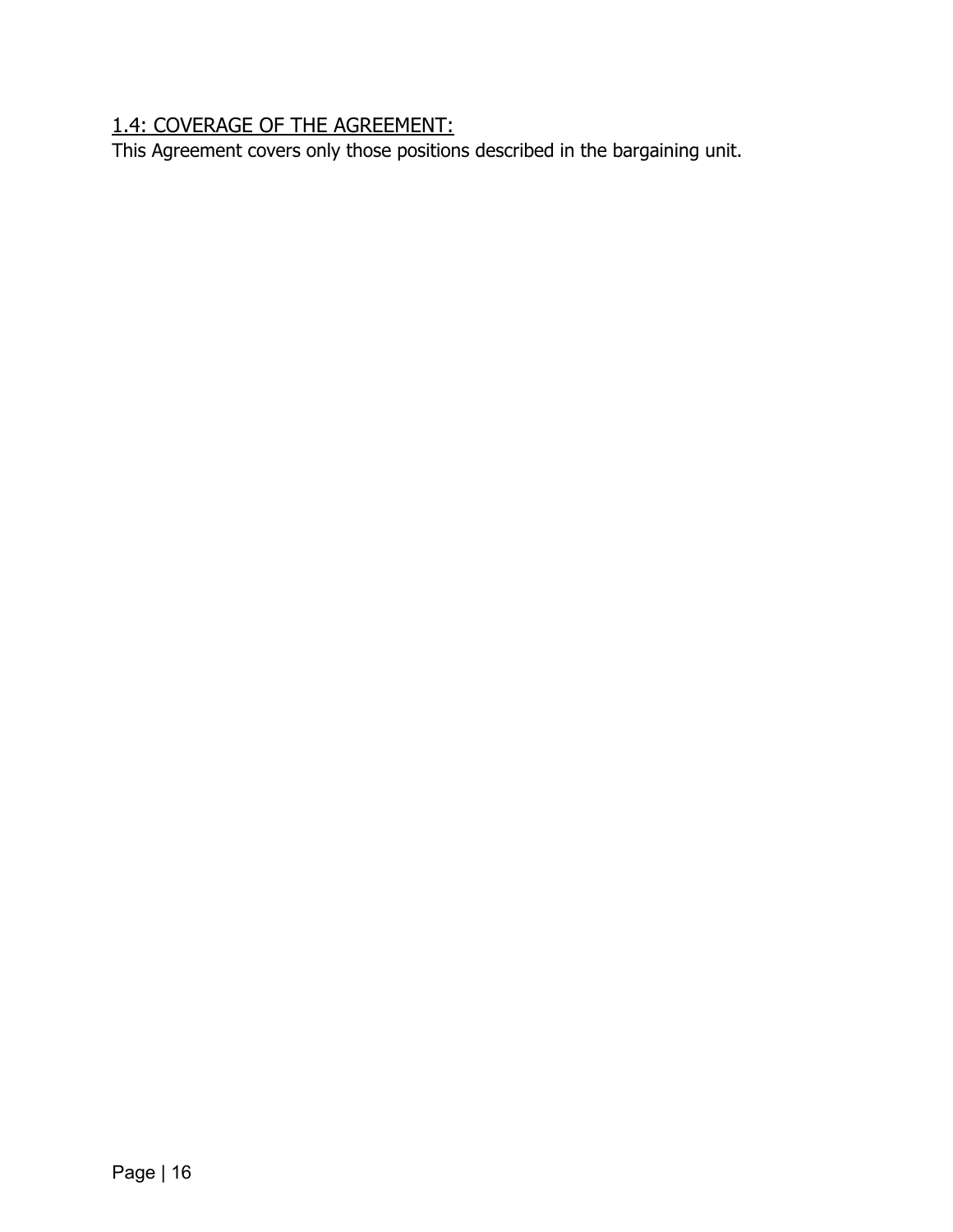## <span id="page-18-0"></span>**ARTICLE 2 – GOVERNING LAWS AND REGULATIONS**

## <span id="page-18-1"></span>2.1: RELATIONSHIP TO LAWS, GOVERNMENT-WIDE RULES AND REGULATIONS:

- A. In the administration of all matters covered by this Agreement, the Parties shall be governed by Federal laws and Government-wide rules and regulations. The Parties agree that this Agreement shall be consistent with applicable laws, rules, regulations, policies, procedures, practices, and Executive Orders, as amended.
- B. Provisions of this Agreement are valid to the extent that they do not conflict with the Constitution of the United States, any Federal Statute, or any government-wide rule, regulation, policy, procedure, practice, or Executive Order.
- C. The Agency will comply, and may require employees to comply, with Agency rules, regulations, policies, procedures, or practices, as amended, to the extent they do not conflict with this Agreement, or any supplement or amendment.
- D. The Parties do not waive any collective rights by agreeing to this section.

<span id="page-18-2"></span>2.2: PREVIOUS AGREEMENTS AND PAST PRACTICES: Upon approval, this Agreement will supersede and cancel all previous formal and informal labor agreements, including any past practices, and will serve as the sole Agreement between the Parties.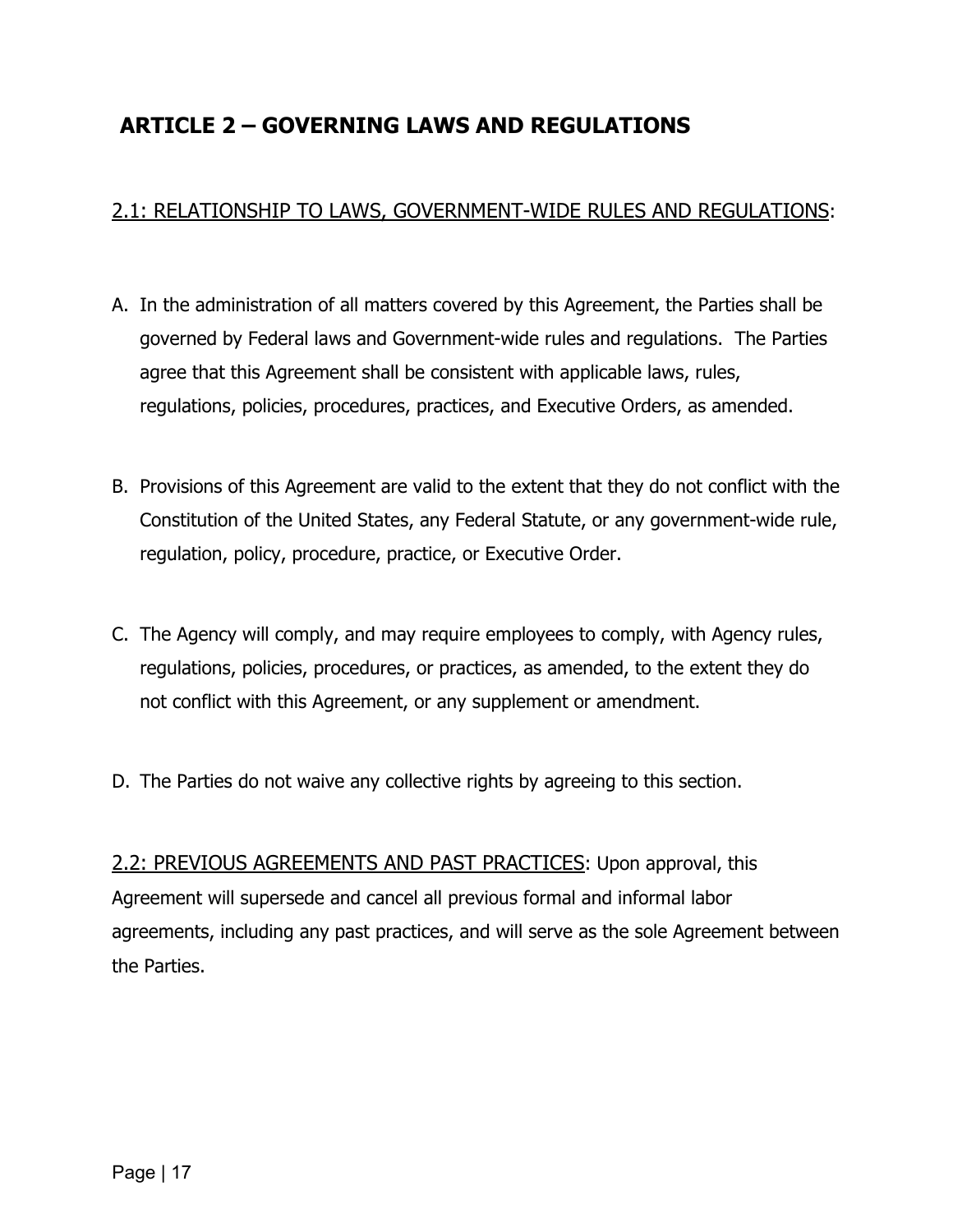## <span id="page-19-0"></span>**ARTICLE 3 – UNION AND MANAGEMENT RIGHTS**

<span id="page-19-1"></span>3.1: GENERAL: In matters relating to personnel policies, practices and other conditions of employment, the Parties shall have due regard for the responsibilities and obligations imposed by  $5$  U.S.C. [Chapter 71,](https://uscode.house.gov/browse/prelim@title5/part3/subpartF&edition=prelim) this Agreement, and supplements thereto.

• Management and the Union shall conduct themselves in a professional and businesslike manner, characterized by a mutual courtesy in their day-to-day working relationship.

<span id="page-19-2"></span>3.2: RESTRAINT: The Agency shall not restrain, interfere with or coerce any Union official or representative in the exercise of their rights under 5 U.S.C. [Chapter 71,](https://uscode.house.gov/view.xhtml?req=granuleid:USC-prelim-title5-section7102&num=0&edition=prelim) § [7102](https://uscode.house.gov/view.xhtml?req=granuleid:USC-prelim-title5-section7102&num=0&edition=prelim) because of the performance of duties within the scope of this Agreement, or against any bargaining unit member for filing a grievance/complaint, or acting as a witness under this Agreement, the Law, or applicable regulations.

#### <span id="page-19-3"></span>3.3: REPRESENTATION:

- A. The Union is the exclusive representative of the bargaining unit and is entitled to act on behalf of bargaining unit employees. The Union is responsible for representing the interests of all employees in the bargaining unit without discrimination and without regard to Union membership.
- B. Designated officers or representatives of the Union have the right to represent the employees within the entire bargaining unit in accordance with the provisions of [Article 12, "Union Representation and Official Time"](#page-54-0) of this Agreement. The Agency shall recognize representatives designated by the Union.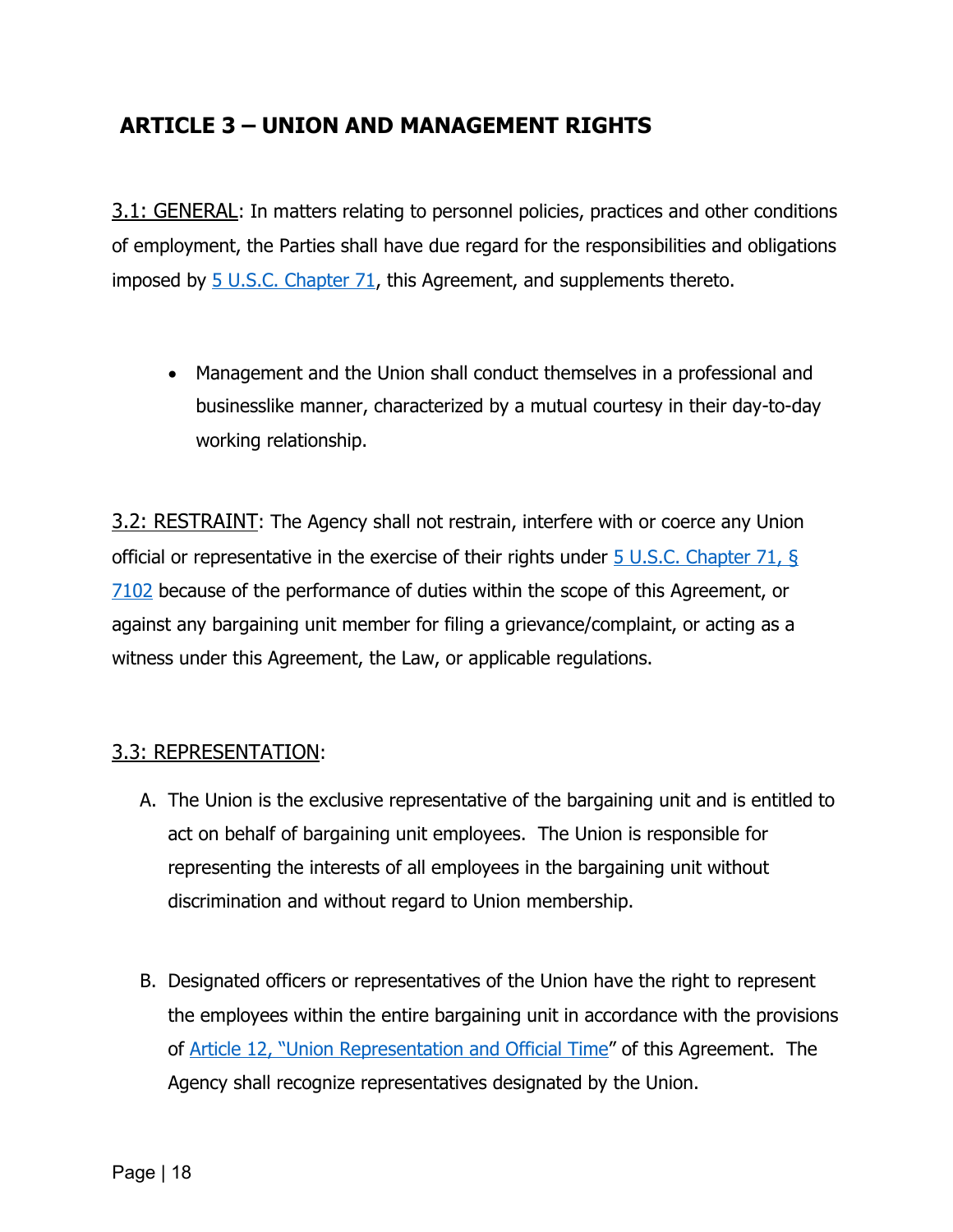- C. The Union shall provide the Agency current listings of officers and stewards, identifying the Union office each holds.
- D. The Agency shall permit officials or other representatives designated by the Union, including persons not employed by the Agency, to enter and visit the Agency's premises at any time during normal working hours following adequate advance notice in order to represent employees, inspect physical structures, evaluate programs and perform other similar representational tasks. To the extent reasonably possible, the Union shall coordinate these visits with the Remote Sensing Lab Leader or their designee as the Agency's representative at the premises where the visit is to occur. Once the Union provides the Agency a current listing that shows an individual as an officer and/or steward, that individual shall not be required to provide advanced notice of a visit in order to attend a meeting called by the Agency or required by this agreement or the law.
	- **Note**: Individual access of former or non-federal employees is contingent upon the individual following established protocols. Should such individuals become a security threat, as determined by management, they may be escorted from and no longer have access to government premises.

### <span id="page-20-0"></span>3.4: UNION RIGHTS AND RESPONSIBILITIES:

- A. The Union has the right to represent an employee or group of employees in presenting a grievance or when raising matters of concern or dissatisfaction with the Agency.
- B. The Union has the exclusive right to represent employees under  $\frac{\text{Article } 9.}{\text{7}}$ ["Grievance Procedure"](#page-39-2) in this Agreement and any other appeals process established as a result of bargaining.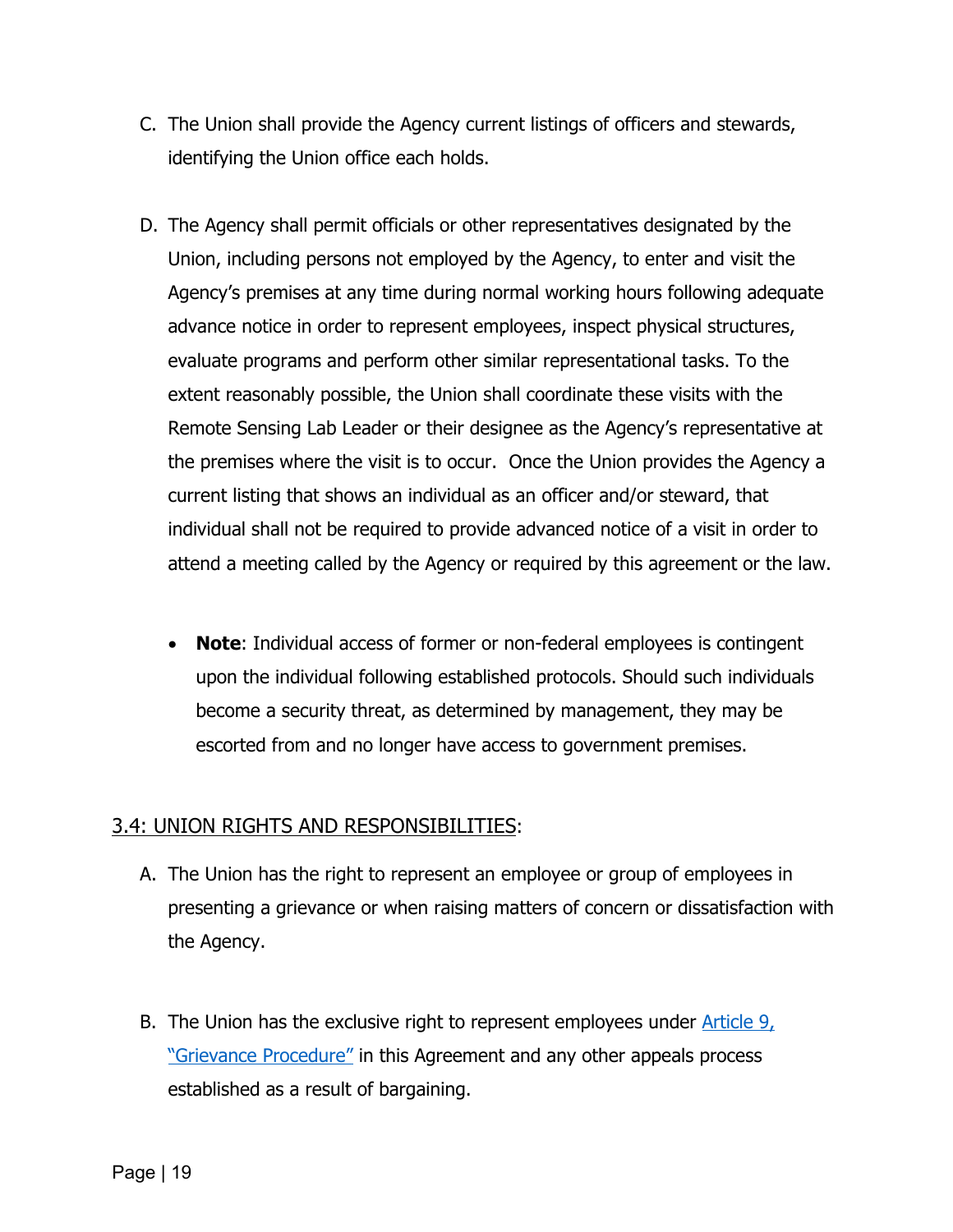- C. An employee or group of employees may present a grievance or complaint without representation by the Union, by notifying the Agency and Union in writing that they have chosen to represent themselves in the proceeding.
- D. The Union will be a party to all formal discussions and grievance/complaint proceedings involving conditions of employment in the bargaining unit.
- E. Any document produced and disseminated by the Union must not violate any law, regulations, security of the office, or provisions of this Agreement. Union statements will not include defamatory or derogatory remarks that undermine the authority of the Agency and its officials when the remarks have no reasonable nexus to legitimate representational issues. Any complaint concerning the Union's compliance with these requirements may be made the subject of a grievance in the negotiated grievance procedure.

### <span id="page-21-0"></span>3.5: FORMAL DISCUSSIONS:

- A. Consistent with  $\overline{5}$  U.S.C. [Chapter 71, § 7114\(a\)\(2\)\(A\),](https://uscode.house.gov/view.xhtml?req=granuleid:USC-prelim-title5-section7114&num=0&edition=prelim) the Agency will give the Union, as the exclusive representative of bargaining unit employees, an opportunity to be represented at any formal discussion between one or more representatives of the Agency and one or more employees in the bargaining unit or their representatives concerning any grievance or any personnel policy or practices or other general conditions of employment.
- B. To that extent, please note the FLRA has found that the following meetings did not constitute formal discussions: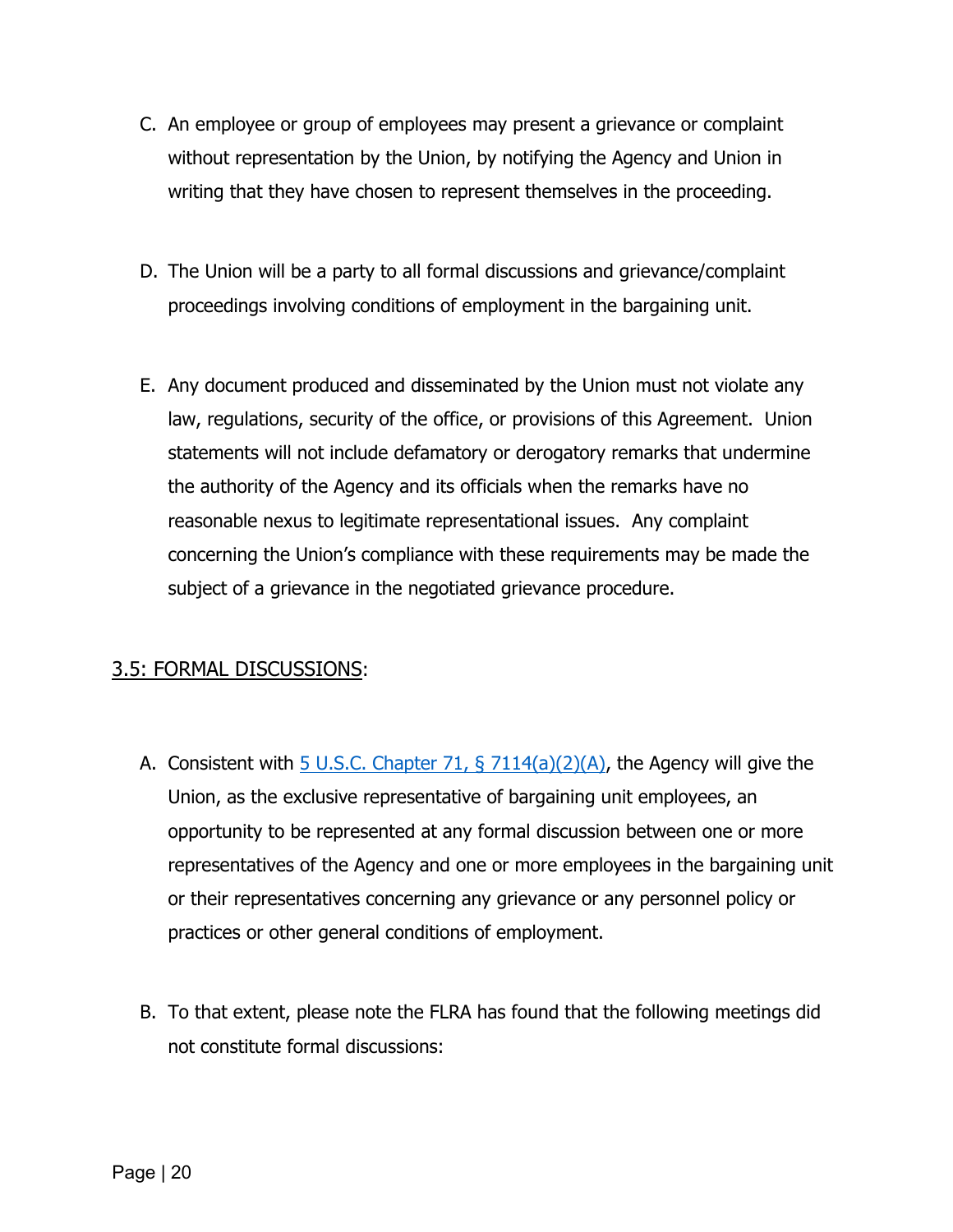- 1. An oral reply to a proposed disciplinary/adverse action.
- 2. Routine, periodic counseling meetings between employees and their firstline supervisors, with no other management personnel present, regarding the employee's job performance.
- 3. A meeting between a new employee and his supervisor at the supervisor's desk to introduce co-workers.
- 4. A mandatory meeting to distribute information regarding a management survey concerning organizational and staffing requirements, conducted solely by first-level supervisor with no agenda.
- 5. A meeting by the first-line supervisor, to solicit volunteers for overtime assignments.
- 6. A meeting by the first-line supervisor with five (5) or six (6) unit employees to disseminate an official change in policy held in the supervisor's office.
- 7. A meeting to discuss changes in the work process; not scheduled in advance; held at the employees' desks.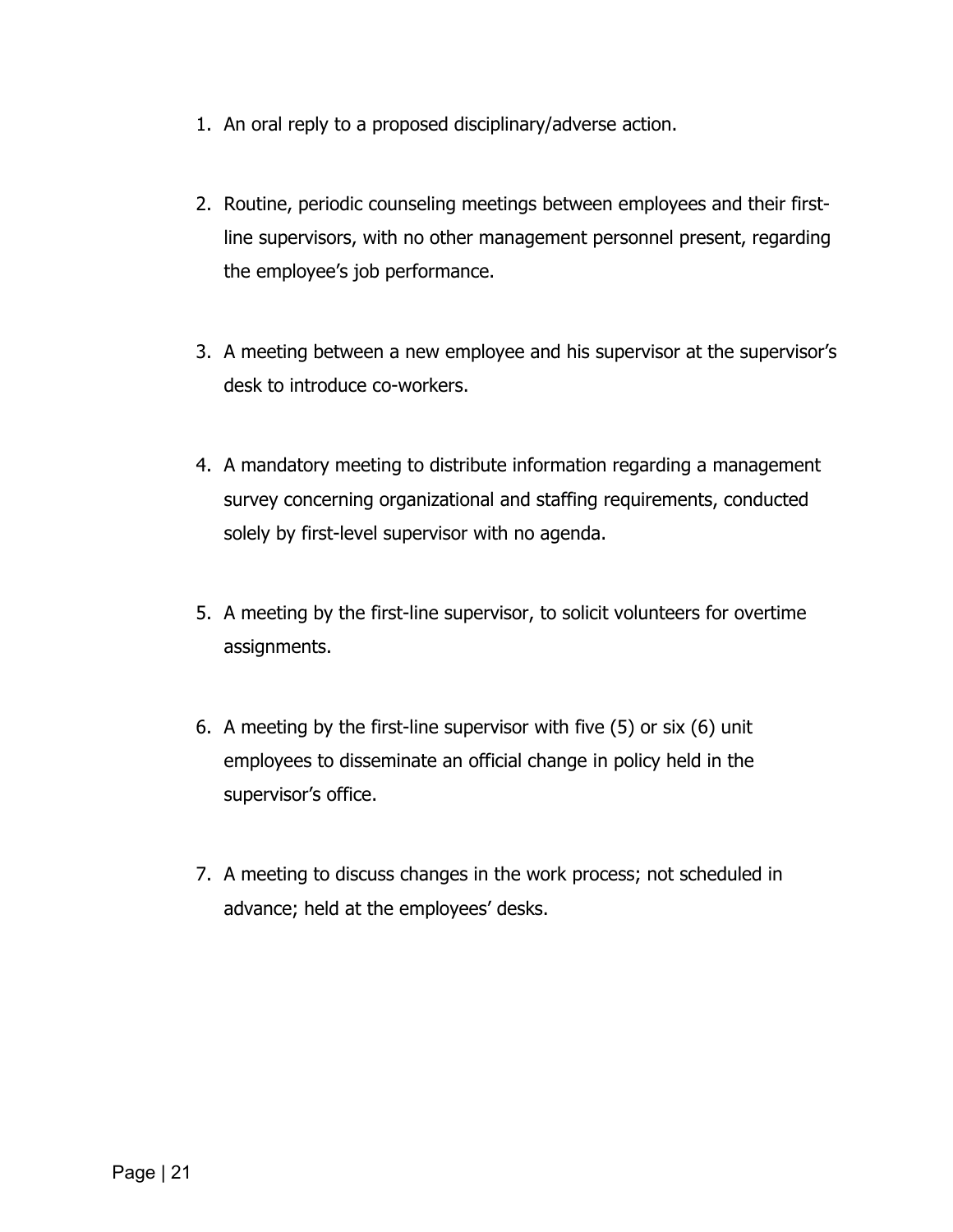- C. The Agency will give the Union such opportunity to be present by delivering to its President or designee a written 24-hour advance notice of the formal discussion. At a minimum, the notice shall identify the expected:
	- 1. date and time of the meeting;
	- 2. facility and room in which the meeting shall be held;
	- 3. employee(s) with whom the meeting is to be held;
	- 4. agency representative(s) who will attend; and
	- 5. general subject of the meeting. In each case, whether written advance notice of a formal discussion was reasonable depends on the specific circumstances of that case.
- D. The Agency will also approve, on request, reasonable official time for the Union's President or designee to attend the formal discussion.

<span id="page-23-0"></span>3.6: WORKING RELATIONS: The Parties, especially Union representatives and firstline supervisors, are encouraged to meet informally as necessary to discuss and attempt to resolve matters of concern.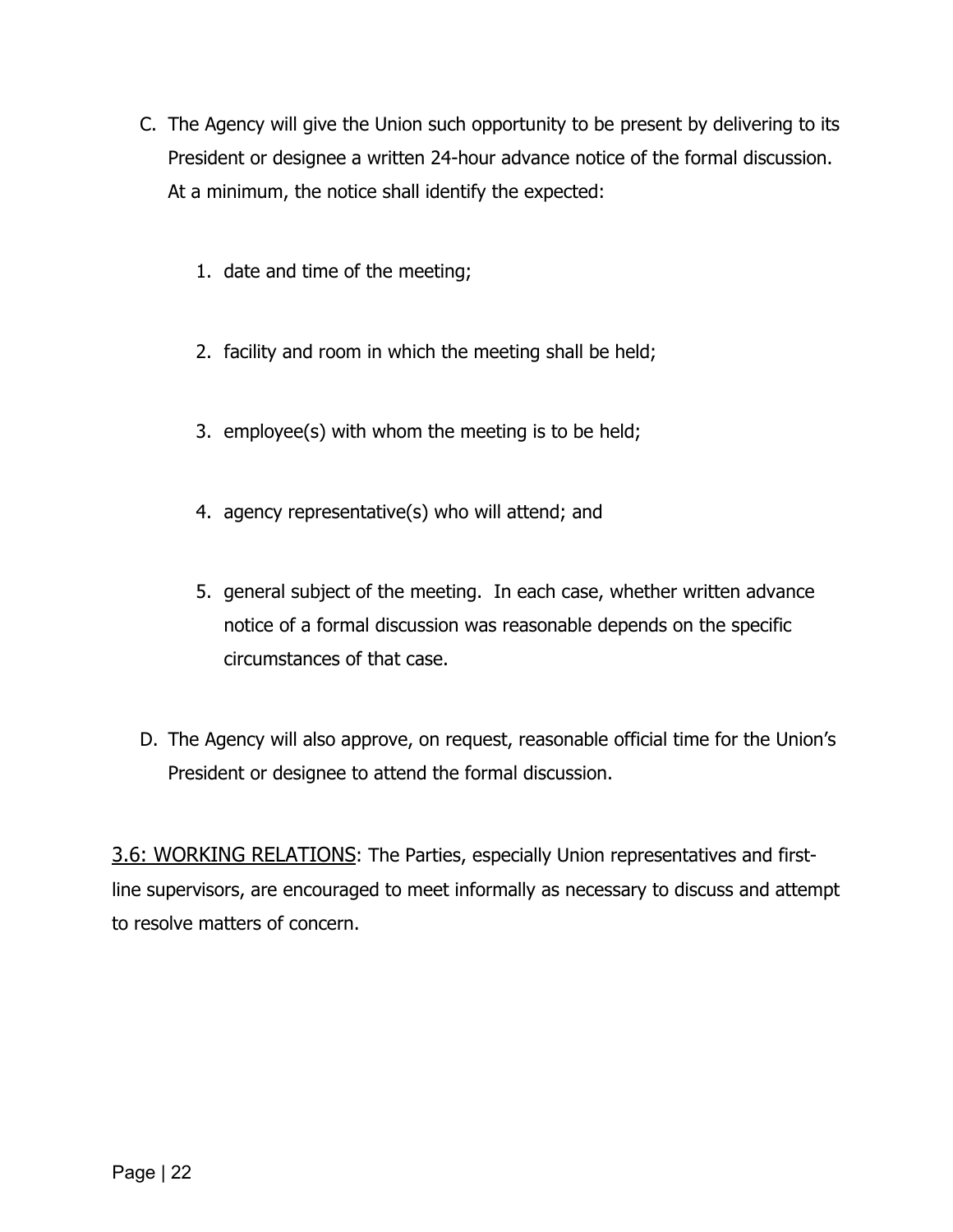<span id="page-24-0"></span>3.7: NOTIFICATION OF CHANGES IN CONDITIONS OF EMPLOYMENT: The Parties recognize that changes may occur in the workplace on a regular basis. Whenever either party decides to change a matter affecting conditions of employment subject to bargaining under 5 U.S.C. [Chapter 71,](https://uscode.house.gov/browse/prelim@title5/part3/subpartF&edition=prelim) and applicable FLRA Case Law, it will give the other party notice as required by [Article 6, "Negotiations During the Term of the](#page-32-0)  [Agreement"](#page-32-0) of this Agreement.

## <span id="page-24-1"></span>3.8: NOTIFICATION TO EMPLOYEES OF EXCLUSIVE REPRESENTATION: The

Union will provide a general notice to employees of the exclusive recognition granted to the Union.

<span id="page-24-2"></span>3.9: COMMUNICATIONS WITH BARGAINING UNIT EMPLOYEES: Consistent with 5 U.S.C. [Chapter 71, § 7114\(a\)\(1\)](https://uscode.house.gov/view.xhtml?req=granuleid:USC-prelim-title5-section7114&num=0&edition=prelim) the Agency will not communicate directly with employees regarding conditions of employment in a manner which bypasses the Union. However, to gauge the efficiency and effectiveness of its operations, the Agency may question employees directly, by survey, poll or questionnaire, provided that it does not do so in a way that amounts to attempting to negotiate directly with them concerning matters that are properly bargainable with their exclusive representative.

<span id="page-24-3"></span>3.10: MANAGEMENT RIGHTS – GENERAL: Subject to the obligation to bargain established by 5 U.S.C. [Chapter 71, § 7106,](https://uscode.house.gov/view.xhtml?req=granuleid:USC-prelim-title5-section7106&num=0&edition=prelim) nothing in this Agreement shall affect the authority of the Agency:

A. To determine the mission, budget, organization, number of employees, and internal security practices.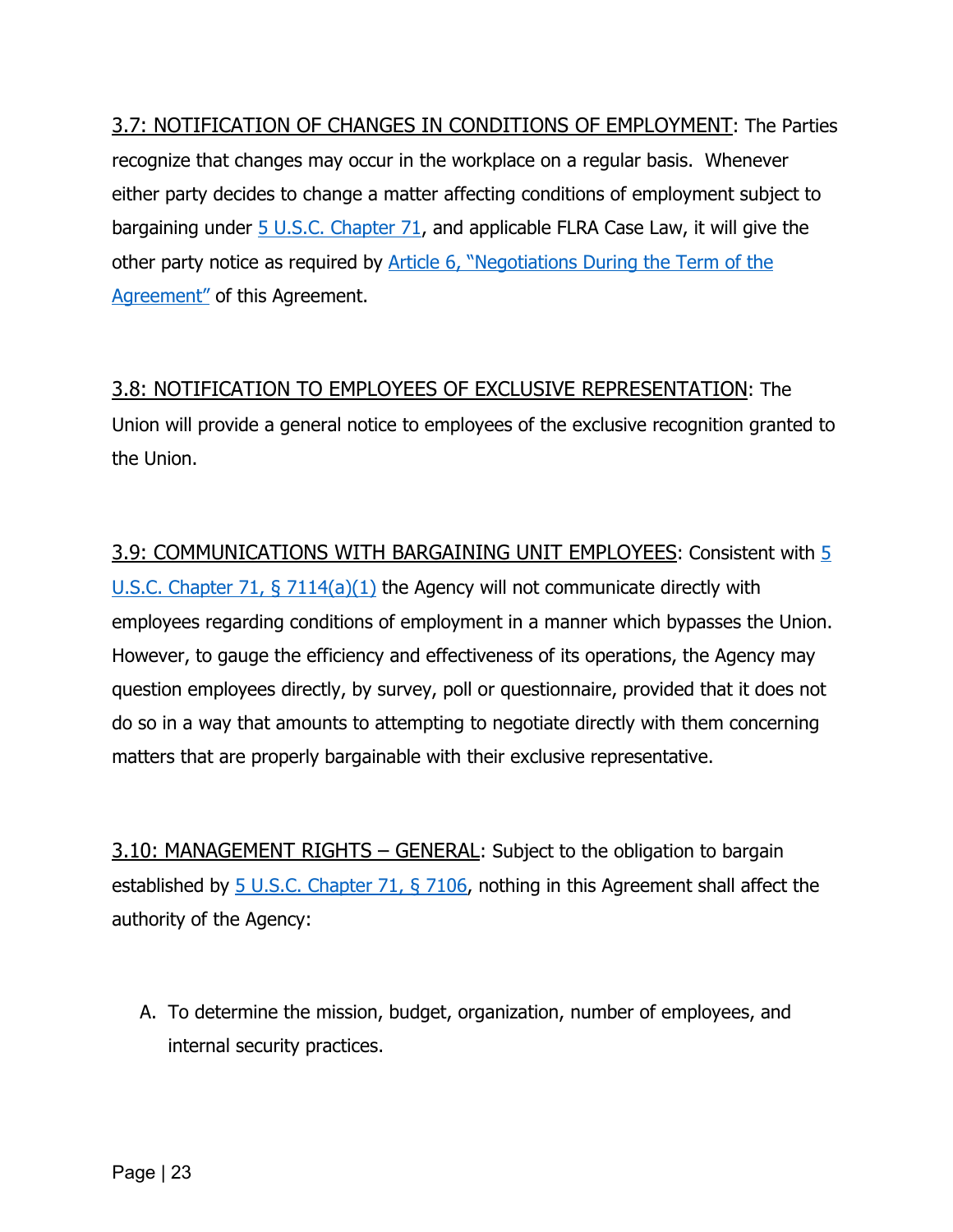- B. In accordance with applicable laws:
	- 1. To hire, assign, direct, layoff, and retain employees, or to suspend, remove, reduce in grade or pay, or take other disciplinary action against such employees;
	- 2. To assign work, to make determinations with respect to contracting out, and to determine the personnel by which the Agency's operations shall be conducted;
	- 3. With respect to filling positions, to make selections for appointments from among properly ranked and certified candidates for promotion or from any other appropriate source, and
	- 4. To take whatever actions may be necessary to carry out the Agency mission during emergencies.
- C. Nothing in this section shall preclude any agency and any labor organization from negotiating:
	- 1. At the election of the agency, on the numbers, types, and grades of employees or positions assigned to any organizational subdivision, work project, or tour of duty, or on the technology, methods, and means of performing work.
	- 2. Procedures which management officials of the agency will observe in exercising any authority under this section; or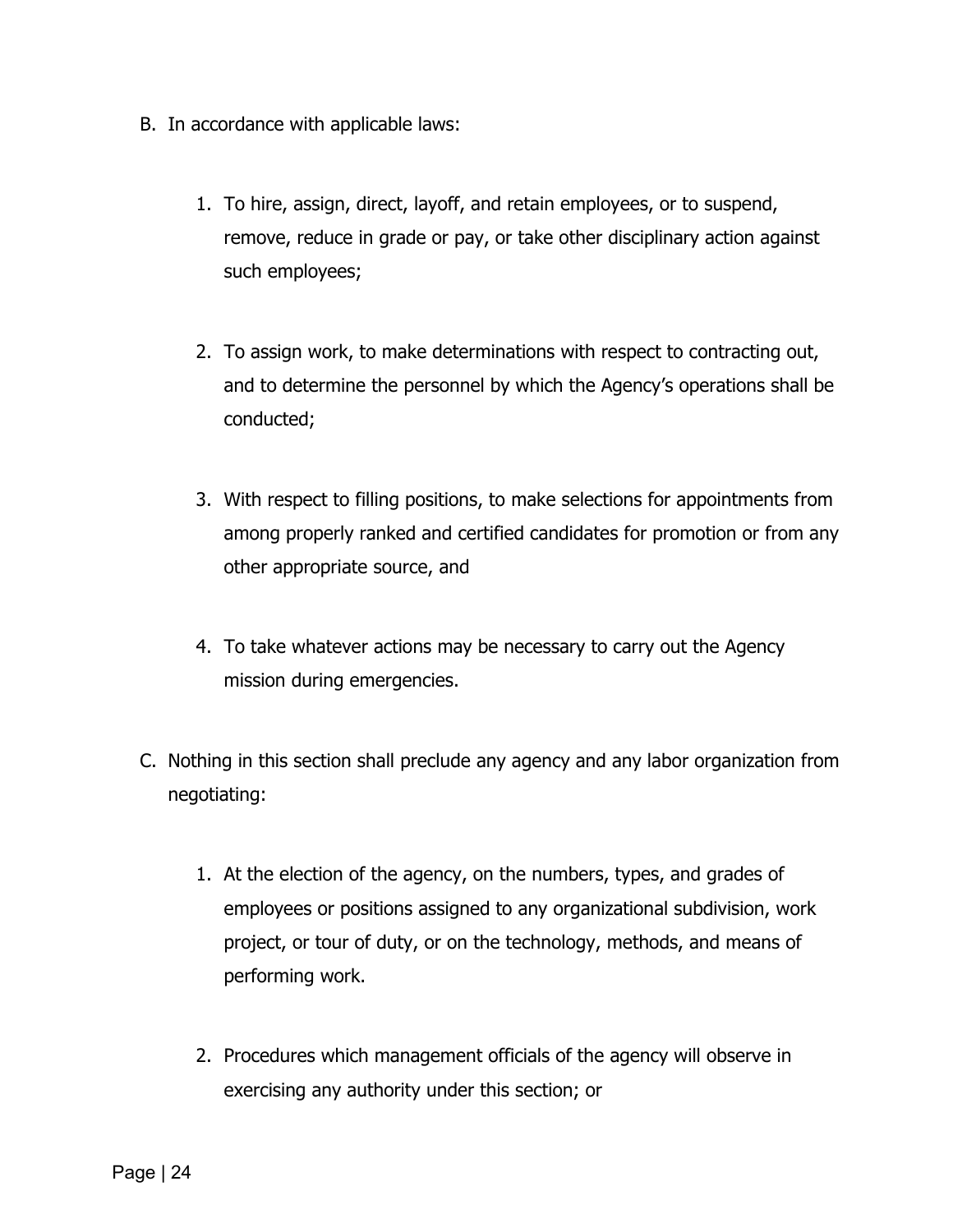3. Appropriate arrangements for employees adversely affected by the exercise of any authority under this section by such management officials.

<span id="page-26-0"></span>3.11: OTHER AGREEMENTS: The provisions of this article will apply to all supplemental, implementing, or subsidiary agreements between the Agency and the Union.

## <span id="page-26-1"></span>3.12: MANAGEMENT RIGHTS WITH RESPECT TO NON-BARGAINING UNIT

EMPLOYEES: The Agency reserves its statutory rights with regard to all matters affecting employees and positions outside the bargaining unit.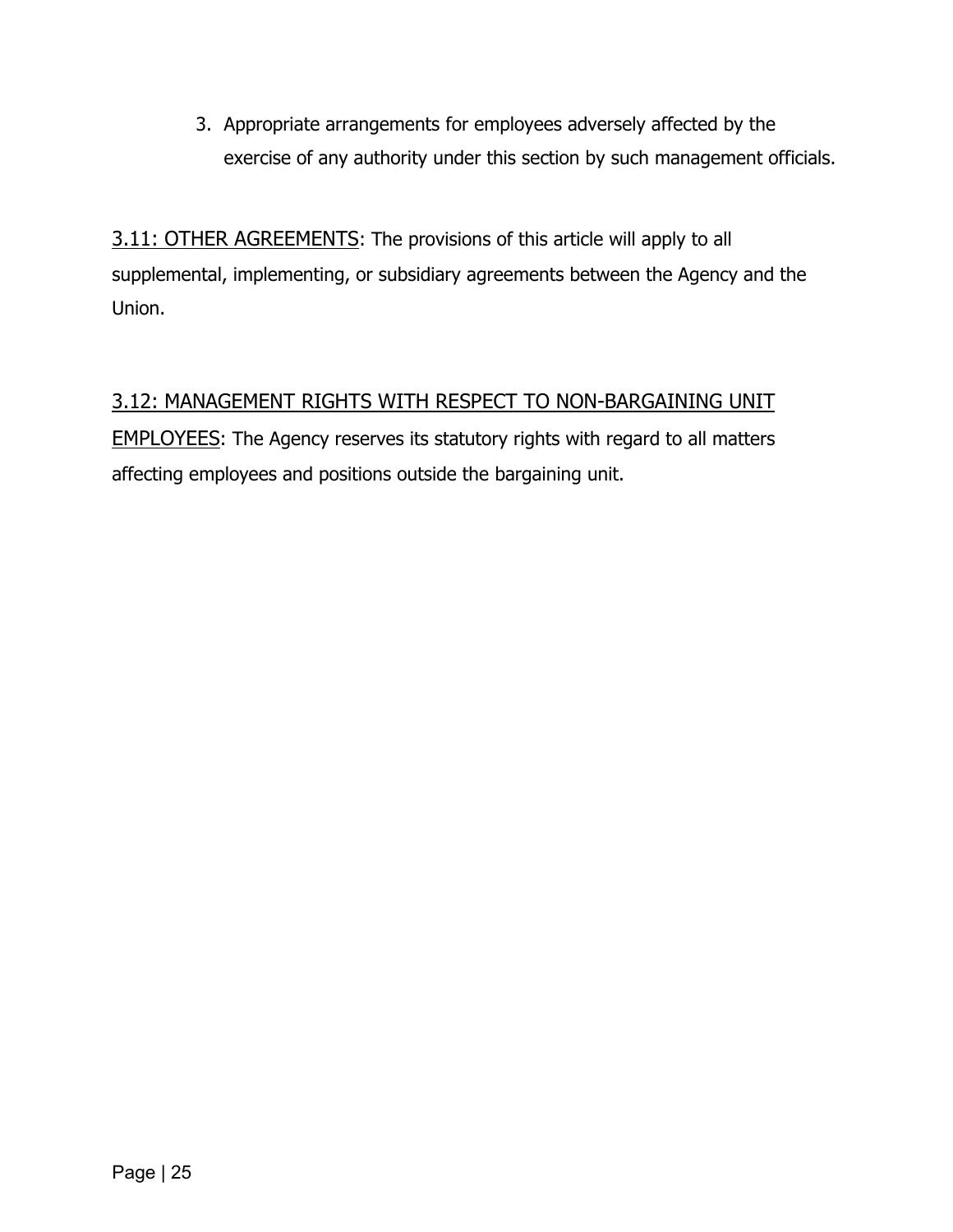## <span id="page-27-0"></span>**ARTICLE 4 – DUES WITHHOLDING / REVOCATION**

<span id="page-27-1"></span>4.1: GENERAL: The Agency will permit any employee who is a member of the Union and included within the bargaining unit for which the Union has exclusive recognition to make a voluntary allotment for the payment of dues to the Union.

<span id="page-27-2"></span>4.2: DUES WITHHOLDING: In order to initiate Union dues withholding by payroll deduction, a bargaining unit employee must complete a [Standard Form \(SF\) 1187,](https://www.gsa.gov/Forms/TrackForm/32802) "Request and Authorization for Voluntary Allotment of Compensation for Payment of Employee Organization Dues" or the successor form if the SF-1187 is replaced. The SF-1187 can be obtained from either the Union or OPM website. The employee must complete the appropriate spaces, sign it, and submit it to the Union. The Union will complete its portion of the form and submit it to Human Resources using the current Agency submission procedures.

<span id="page-27-3"></span>4.3: DUES REVOCATION: Per [5 USC § 7115\(a\),](https://uscode.house.gov/view.xhtml?req=granuleid:USC-prelim-title5-section7115&num=0&edition=prelim) employees may not revoke their dues withholding for at least one year after the first deduction. Thereafter, employees may revoke their dues withholding at one-year intervals consistent with this Article.

<span id="page-27-4"></span>4.4: PROCESS: To cancel the dues allotment, the employee must complete a [SF-1188,](https://www.gsa.gov/Forms/TrackForm/32803) "Cancellation of Payroll Deductions for Labor Organization Dues" or the successor form if the SF-1188 is replaced. The SF-1188 can be obtained from either the Union or OPM website. The employee must complete the form, sign it, and submit it to the Union. The Union will submit it to Human Resources using the current Agency submission procedures. Employees who are uncertain of their anniversary date can contact the Union.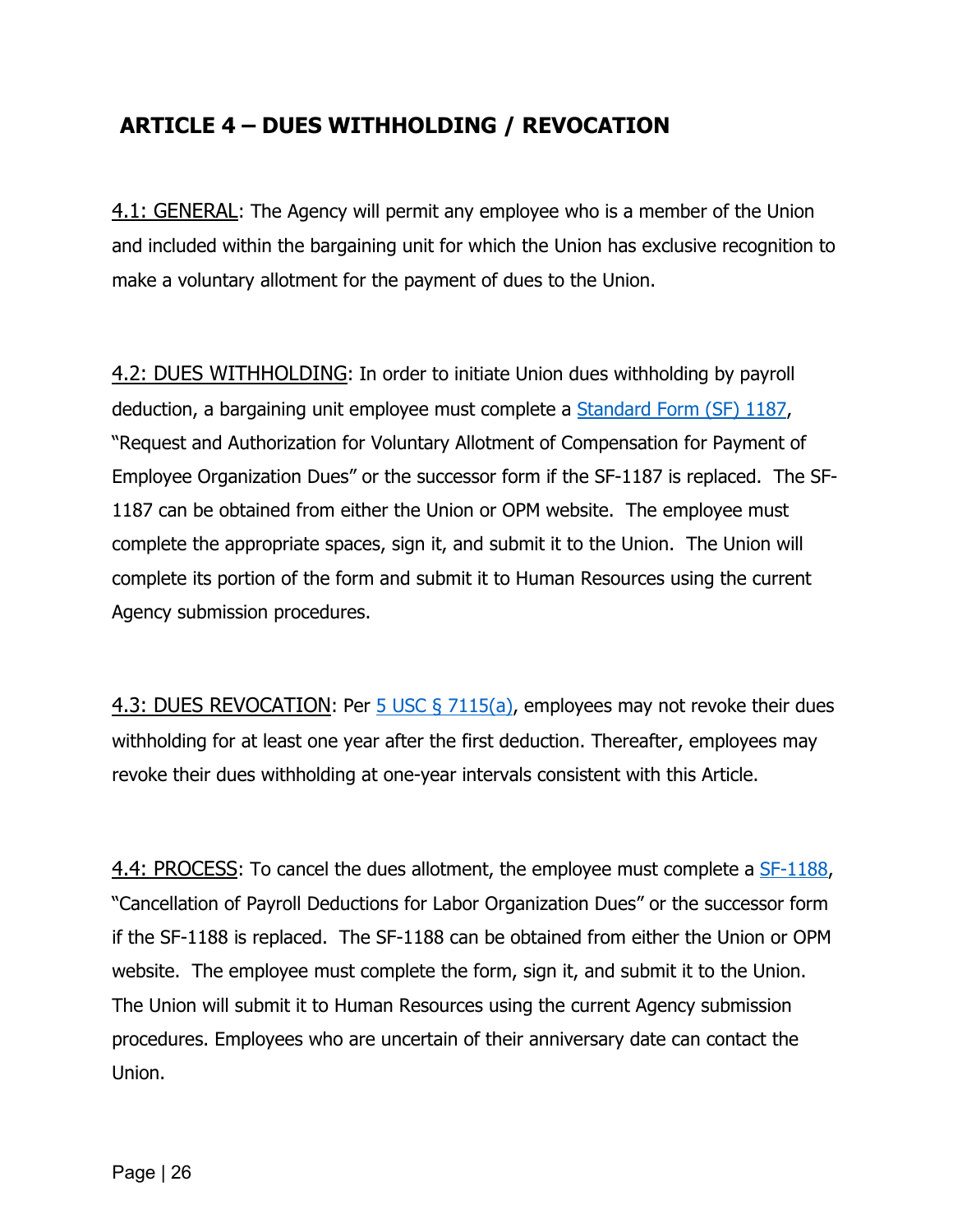## <span id="page-28-0"></span>**ARTICLE 5 – EMPLOYEE RIGHTS**

### <span id="page-28-1"></span>5.1: ORGANIZATIONAL RIGHTS:

- A. Each employee in the bargaining unit shall have the right to form, join, or assist any labor organization, or to refrain from such activity, freely and without fear of penalty or reprisal; and each employee shall be protected in the exercise of such right.
- B. Except as otherwise provided under 5 U.S.C. [Chapter 71, § 7102,](https://uscode.house.gov/view.xhtml?req=granuleid:USC-prelim-title5-section7102&num=0&edition=prelim) bargaining unit employees have the right:
	- 1. To act for a labor organization in the capacity of a representative and the right, in that capacity, to present the views of the labor organization to heads of agencies and other officials of the executive branch of the Government, the Congress, or other appropriate authorities; and
	- 2. To engage in collective bargaining with respect to conditions of employment through representatives chosen by employees under [5 U.S.C.](https://uscode.house.gov/view.xhtml?req=granuleid:USC-prelim-title5-section7102&num=0&edition=prelim) [Chapter 71, § 7102.](https://uscode.house.gov/view.xhtml?req=granuleid:USC-prelim-title5-section7102&num=0&edition=prelim)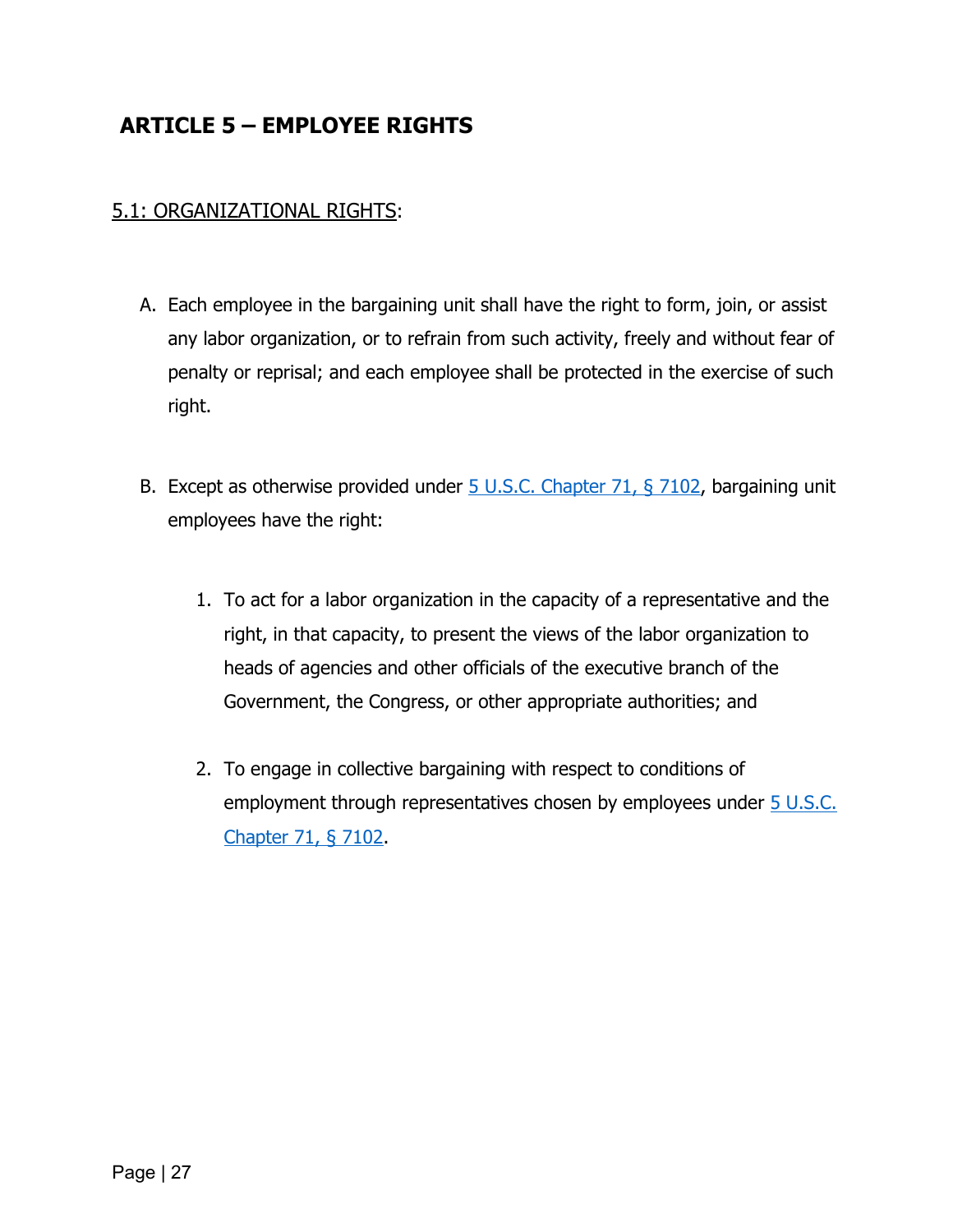<span id="page-29-0"></span>5.2: PERSONAL RIGHTS: There shall be no restraint, interference with or coercion against any bargaining unit member in the exercise of their rights under  $\overline{5}$  U.S.C. [Chapter 71, § 7102.](https://uscode.house.gov/view.xhtml?req=granuleid:USC-prelim-title5-section7102&num=0&edition=prelim)

- A. The Agency and the Union shall annually inform bargaining unit employees of their rights under 5 U.S.C. [Chapter 71, § 7114\(a\)\(2\)\(B\),](https://uscode.house.gov/view.xhtml?req=granuleid:USC-prelim-title5-section7114&num=0&edition=prelim) [Weingarten Notice,](https://www.dm.usda.gov/employ/labor/weingarten.htm) including but not limited to posting a notice on Fort Worth Federal Center official bulletin boards.
- B. This agreement shall not prevent any employee, regardless of Union membership, from bringing any matter of personal concern to the attention of appropriate officials in accordance with applicable laws, regulations, or Agency policies, or from choosing his or her own representative in a statutory appeal action.
- C. Nothing in this agreement shall cancel or annul any employee right or require an employee to become or to remain a member of a labor organization except pursuant to a voluntary, written authorization by a member for the payment of dues through payroll deductions.
- D. An employee shall not be disciplined or otherwise discriminated against because he or she has filed a complaint or given testimony under the [Civil Service Reform](https://www.eeoc.gov/eeoc/history/50th/thelaw/civil_service_reform-1978.cfm)  Act [of 1978,](https://www.eeoc.gov/eeoc/history/50th/thelaw/civil_service_reform-1978.cfm) the negotiated grievance procedure, or any other procedure available to redress complaints.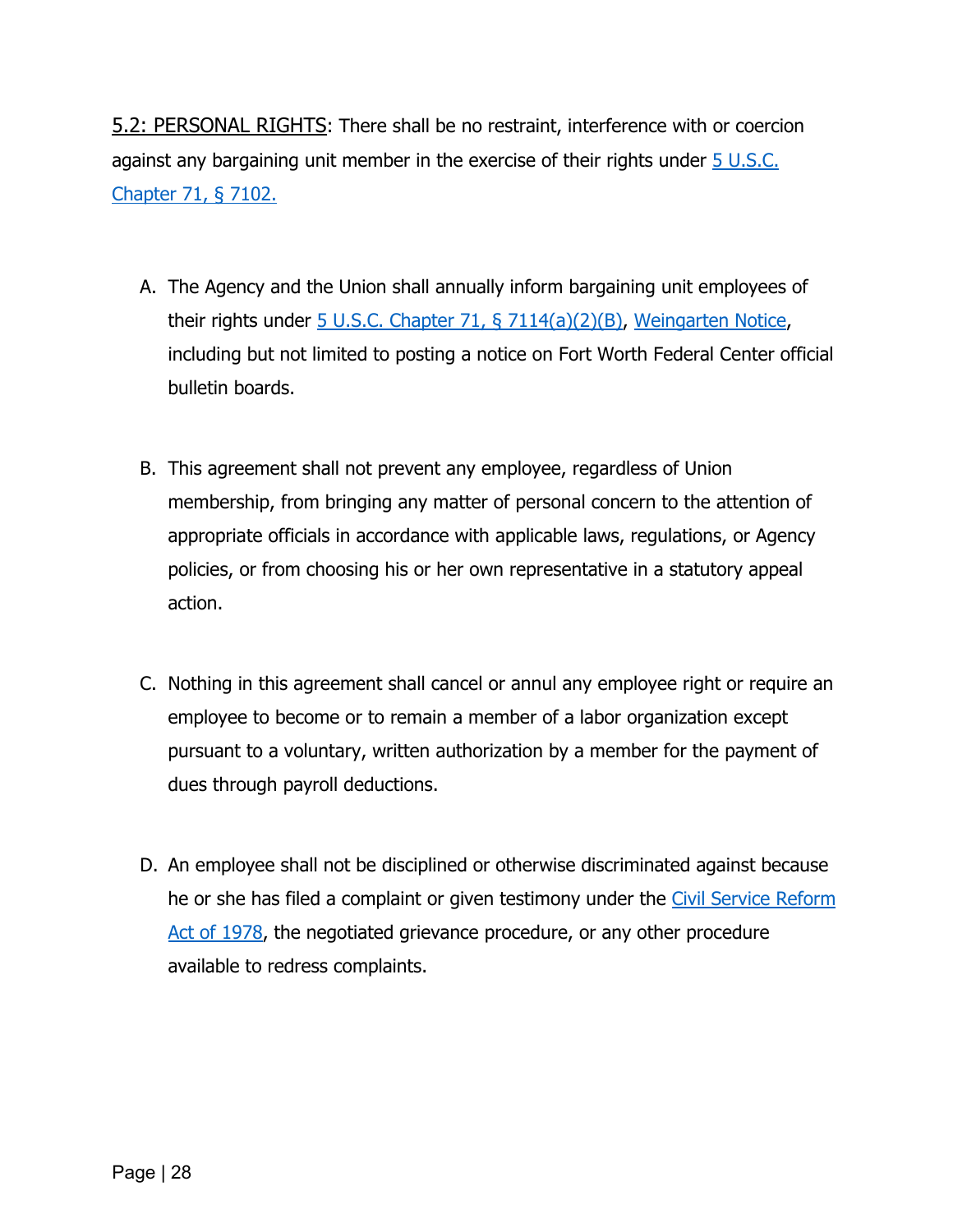E. The Parties agree that, to the extent possible, instructions, directives and orders communicated to employees by the Agency officials should be reasonably consistent. An employee who does not understand an instruction, directive or order has the right to request clarification of that communication. A supervisor's instruction, directive or order must be complied with once given, whether or not the employee believes those instructions to be consistent, fair or reasonable. The employee must obey first and grieve later. An employee who concludes that a supervisor's instruction, directive or order is not consistent, fair or reasonable has the right to pursue their dissatisfaction through the negotiated grievance procedure.

#### <span id="page-30-0"></span>5.3: RIGHT TO UNION REPRESENTATION:

- A. If an employee wishes to discuss a problem or potential grievance with a Union representative, the employee will have the right to contact the Union representative on duty time. If the employee needs to be away from assigned duties for more than fifteen (15) minutes, the employee must notify their immediate supervisor. If the employee believes such use will require more than thirty (30) minutes, the employee must request from their immediate supervisor approval for their use of duty time. If the supervisor denies the employee's request, the supervisor will submit in writing their reasons for the denial to the employee, Union, and the Agency.
- B. If the Union Representative is located outside the employee's duty station and a personal contact is needed, the employee and supervisor will agree on the appropriate time and date to meet with the Union Representative. The appropriate procedure to be used in such instances is covered in [Article 12,](#page-54-0)  ["Union Representation and Official Time"](#page-54-0) of this Agreement.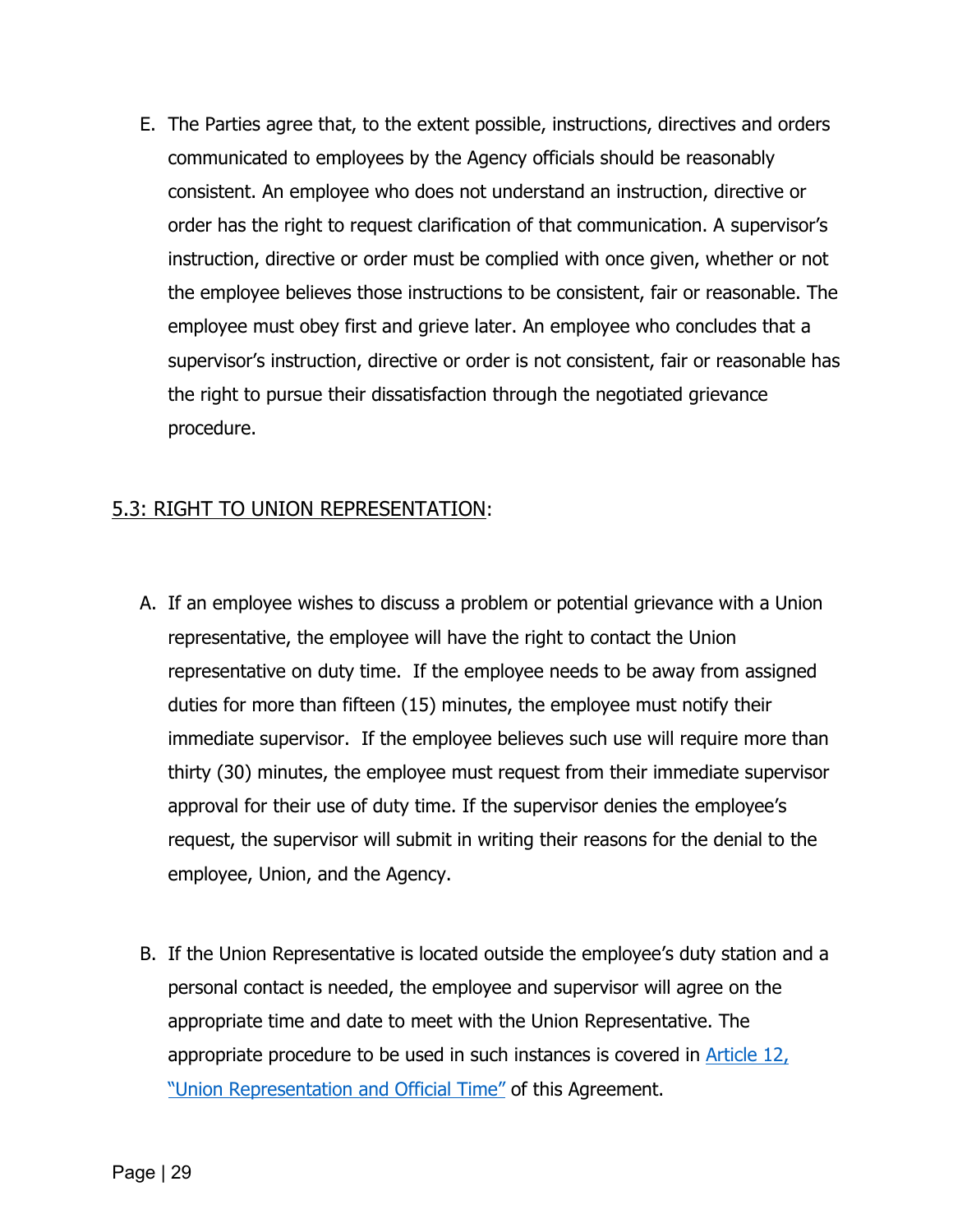- C. The Union shall be given the opportunity to be present at any Agency examination of a bargaining unit employee in connection with an investigation if:
	- 1. The employee reasonably believes that the examination may result in disciplinary action against the employee; and
	- 2. The employee requests representation.
- D. When an employee exercises this right and a representative of the Union is not immediately available, it will be delayed for a reasonable period of time, not to exceed twenty-four (24) hours, to permit the presence of a Union representative.
- E. The right to Union representation is not intended to interfere with the routine interaction between supervisors and employees in the normal course of a workday.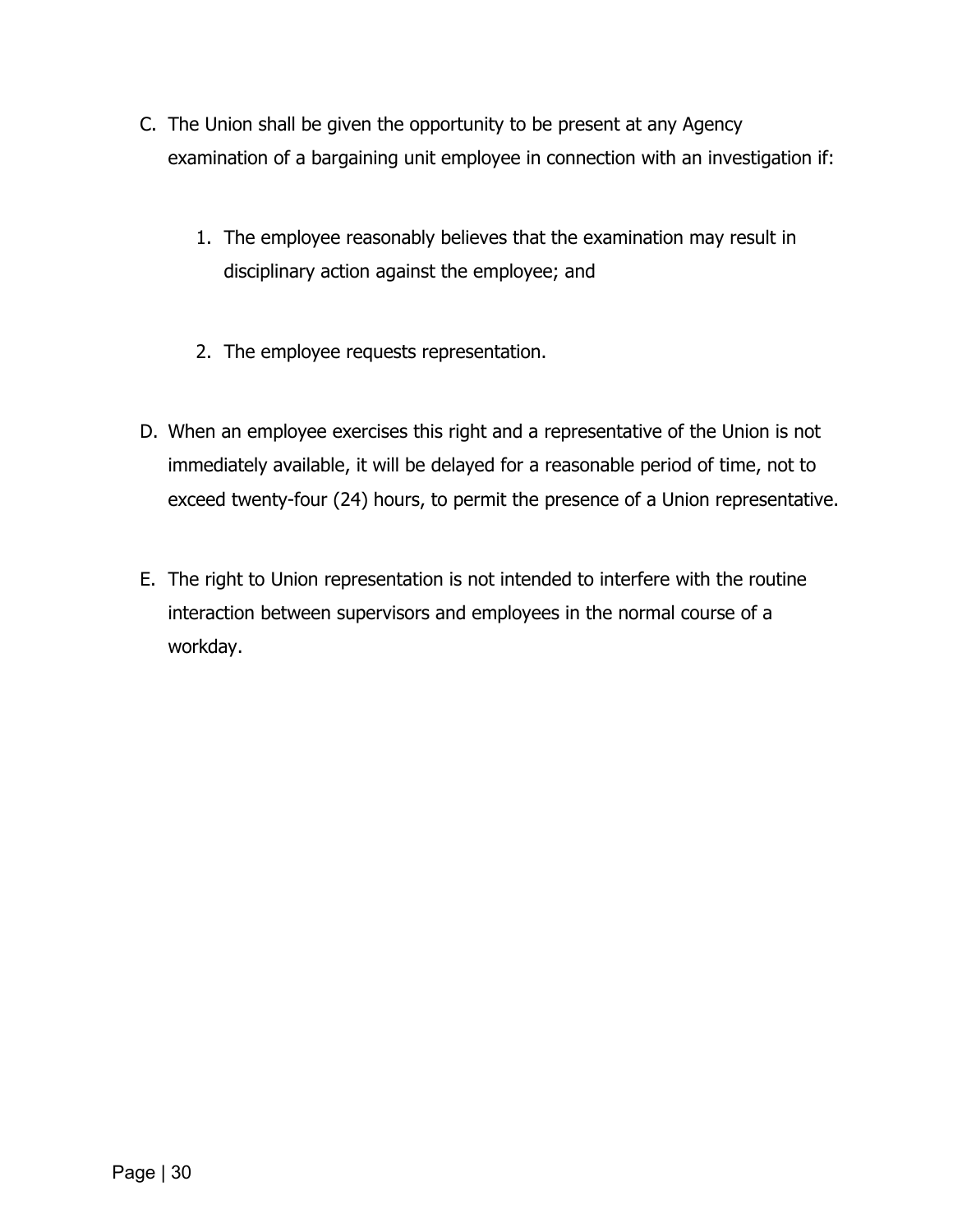## <span id="page-32-0"></span>**ARTICLE 6 – NEGOTIATIONS DURING THE TERM OF THE AGREEMENT**

<span id="page-32-1"></span>6.1: MATTERS NOT COVERED BY THIS AGREEMENT: Recognizing that the Agreement cannot cover all aspects or provide definitive language on each subject addressed, it is understood that the obligation to engage in impact and implementation bargaining is limited to subjects not covered by this Agreement and only when legally required.

## <span id="page-32-2"></span>6.2: IMPACT AND IMPLEMENTATION BARGAINING PROCEDURES:

- A. Whenever the Agency decides to make a change which affects a condition of employment and is more than de minimis, it shall provide the Union President or designee reasonable written notice of the change at least five (5) workdays in advance of the anticipated date of implementation unless:
	- a) The change is already covered by this Agreement; and/or
	- b) The Union has already waived its right to bargain about the change.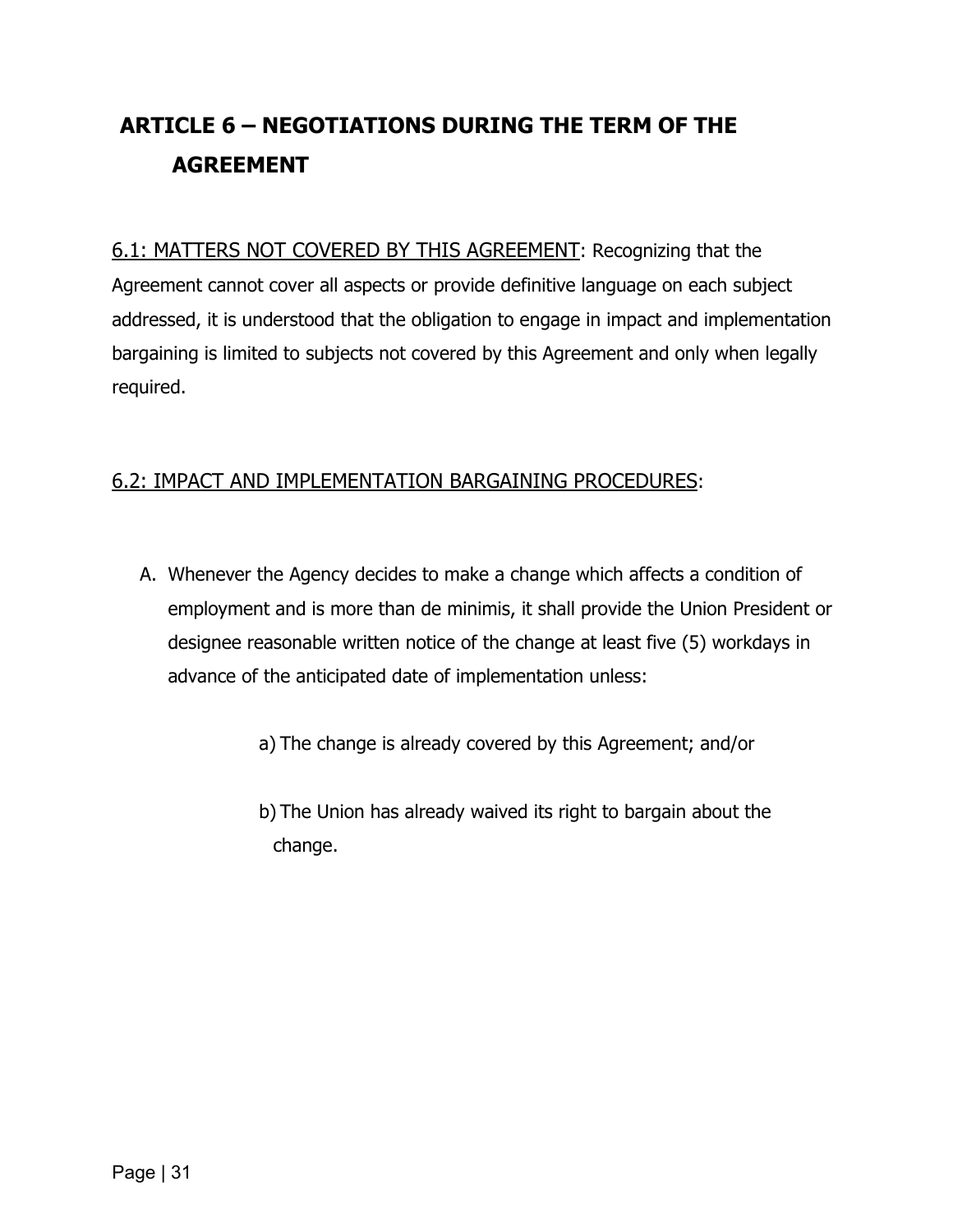- 1. The notice shall include a statement of:
	- c) The specific changes;
	- d) The general identity of the employees who will be impacted; and
	- e) Estimated date of implementation.
- 2. The Union may request to negotiate within ten (10) workdays of receipt of the proposed change and submit proposals with the request to negotiate. Those proposals must be germane to the subject submitted by the Agency.
- 3. Negotiations will begin no later than ten (10) workdays following the written proposals submitted by the Union.
- 4. Time limits described above may be extended by mutual agreement.
- B. The Parties recognize that the timeframes set in this Agreement to initiate bargaining are based upon normal circumstances and may occasionally need to be shortened to meet compelling operational needs. The Agency agrees not to set artificial deadlines for implementing changes in order to circumvent the normal timeframes.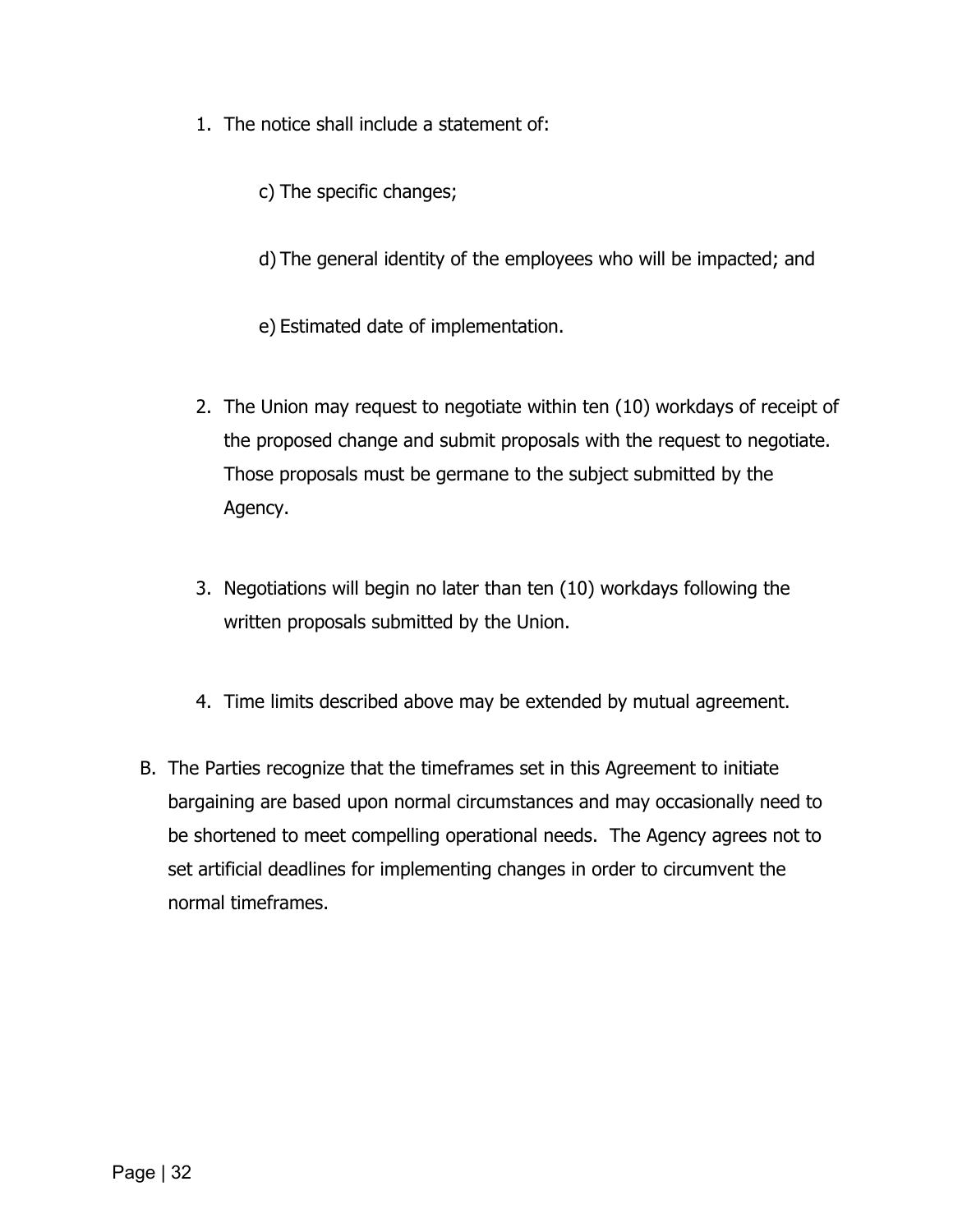- C. The following Ground Rules apply for Impact and Implementation Bargaining:
	- 1. Negotiations shall take place as soon as practicable during regular duty hours unless otherwise mutually agreed by the Parties.
	- 2. The Agency will provide a site for negotiations.
	- 3. The Union will be authorized the same number of Union representatives on official time as the Agency has representatives at the negotiating table.
	- 4. Agreements reached will be written and signed by both Parties.
	- 5. All written agreements will be assigned a control number as follows: a four -digit number representing the calendar year; followed by two additional digits representing the number of written agreements signed that year. For example, the first written agreement signed in calendar year 20XX will be numbered 20XX-01; the eleventh written agreement signed in calendar year 20XX will be numbered 20XX-11. This control number will be located in the upper right-hand corner of the document.
	- 6. The written agreements reached under this Article will be subject to reopening upon expiration of this Agreement.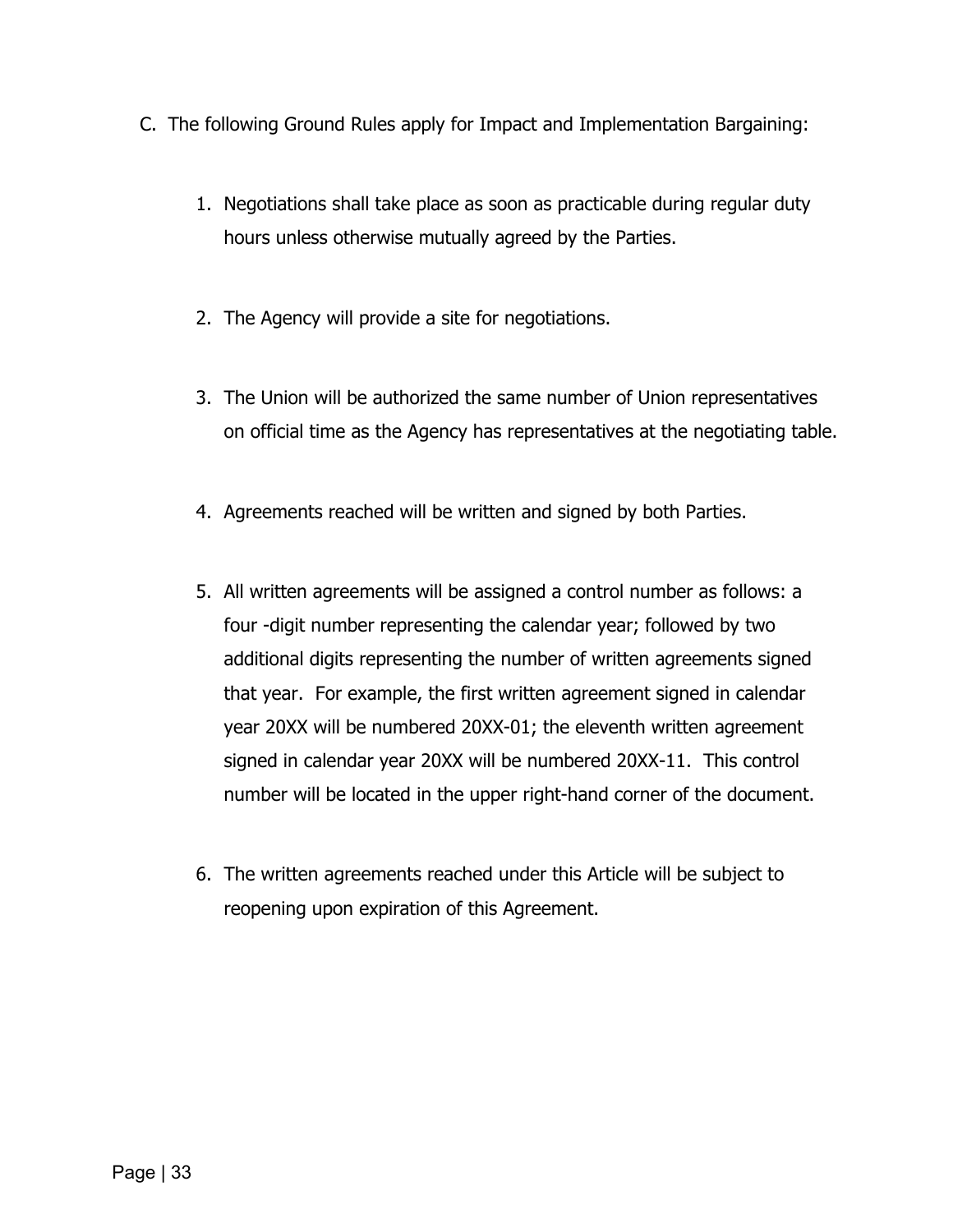<span id="page-35-0"></span>6.3: IMPASSE PROCEDURES: If agreement cannot be reached on the matters under negotiation, the following procedures apply.

- A. Either party may declare impasse. The Parties agree that each will use their best good-faith efforts to avoid impasse in negotiations.
- B. In the event either party declares an impasse in negotiations, the Federal Mediation and Conciliation Service (FMCS) will be immediately requested to provide services and assistance to resolve the dispute pursuant to 5 U.S.C. [Chapter 71, § 7119.](https://uscode.house.gov/view.xhtml?req=granuleid:USC-prelim-title5-section7119&num=0&edition=prelim)
- C. If the mediation services of the FMCS do not result in resolution of the impasse, either party may invoke the services of the Federal Service Impasse Panel (FSIP) pursuant to  $5$  U.S.C. Chapter 71,  $\S$  7119. Prior to taking such action, however, the party seeking to invoke the services of the FSIP will provide written notice to the opposing party of its intention to take such action.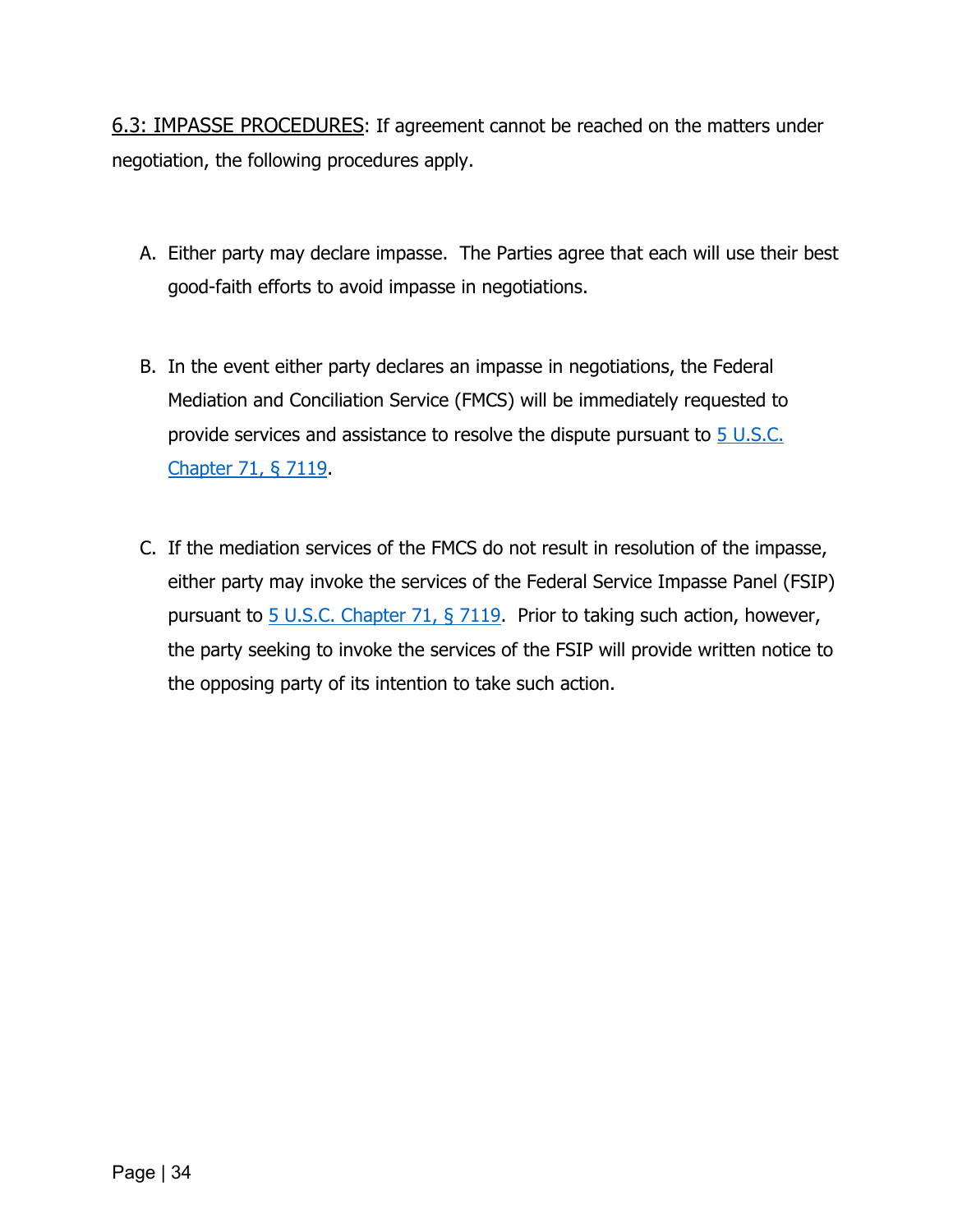# **ARTICLE 7 – EFFECTIVE DATE, DURATION AND DISTRIBUTION OF AGREEMENT**

7.1: GENERAL: Each Party shall have its own original copy of this Agreement.

7.2: EFFECTIVE DATE: This Agreement shall become effective on the earlier of the following two dates: (1) the 31st day from the date it was executed by the Parties unless it has been disapproved by the Agency Head pursuant to [5 U.S.C. Chapter 71,](https://uscode.house.gov/view.xhtml?req=granuleid:USC-prelim-title5-section7114&num=0&edition=prelim)  $\S7114(c)(2)$ ; or (2) the day it is approved after review by the Agency Head.

## 7.3: DURATION OF AGREEMENT:

- A. This Agreement shall renew itself automatically on the 3rd anniversary of its effective date, and annually thereafter, unless either party gives written notice of its desire to reopen the Agreement to be renegotiated not more than onehundred and five (105) days and not less than sixty (60) days before the expiration date. Following receipt of such written notice, the Parties shall begin negotiations on ground rules within thirty (30) calendar days.
- B. At any time after one (1) year from the effective date until six (6) months before the expiration date, each Party may submit a written notice to the other Party of its intent to re-open articles for re-negotiation on an annual basis. For such negotiations, the Parties shall follow the procedures as set forth in **Article 6**, ["Negotiations During the Term of the Agreement"](#page-32-0) of this Agreement.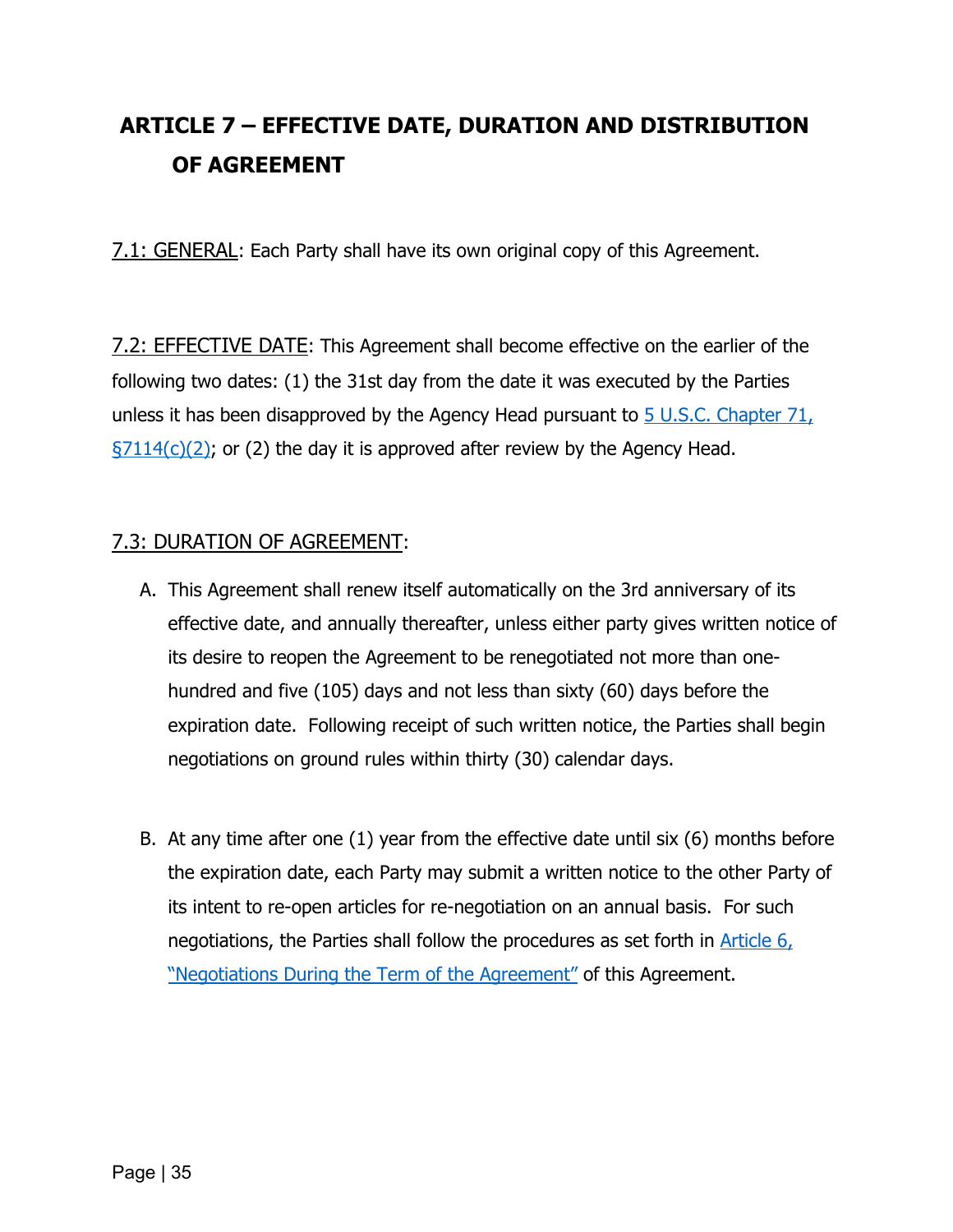C. Upon expiration of this Agreement, the Agency expressly reserves the right to immediately terminate any and all permissively negotiated contract provision, amendment, or supplemental agreement by providing written notice to the union.

## 7.4: PRINTING AND DISTRIBUTION:

- A. Within thirty (30) days of the effective date of this Agreement, the Agency will post the Agreement on applicable sites, such as the NRCS and Intranet (Human Resources/Labor Relations Section). The Agency will notify bargaining unit employees of the posting via email.
- B. The Agency agrees to reproduce and distribute this agreement in the following manner:
	- 1. Provide a copy to all newly hired bargaining unit employees at the time the employee's in-processing, and
	- 2. The Agency will provide one-hundred (100) copies to the Union, any updates will cause a new distribution to occur.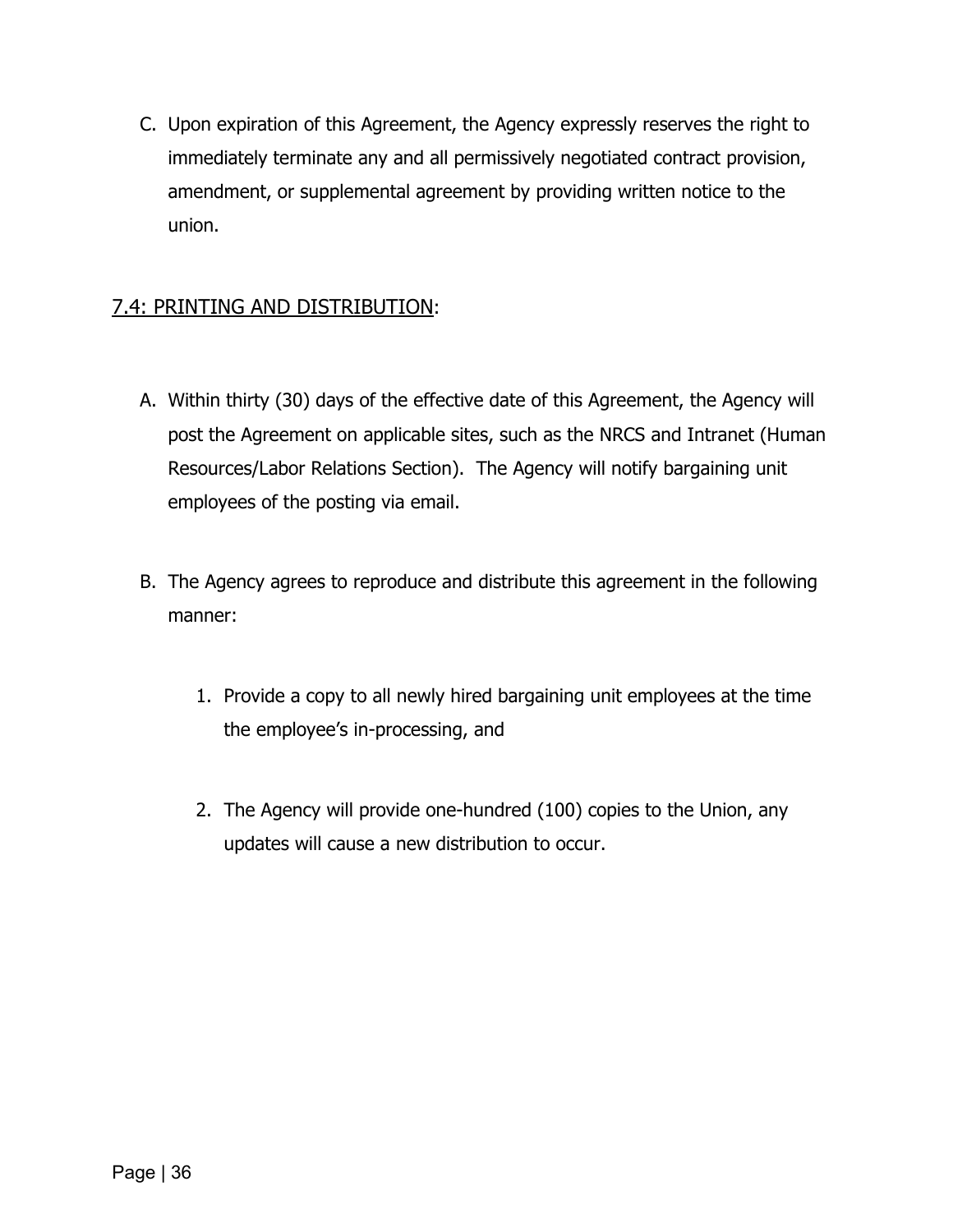#### ARTICLE 8 – DISCIPLINARY AND ADVERSE ACTIONS

8.1: GENERAL: The Agency shall conduct disciplinary and adverse actions in accordance with applicable laws, rules, regulations, policies, procedures, and practices, as amended. All bargaining unit employees will be notified of their Weingarten Rights before any type of investigatory interviews will occur.

8.2: CAUSE: Disciplinary and adverse actions against all employees must be for just cause, fair, equitable, and consistent with applicable laws and regulations.

- A. DISCIPLINARY ACTIONS: Management-initiated actions designed to correct employee behavior. Disciplinary Actions may include written reprimands and suspensions of fourteen (14) days or less. Disciplinary Actions are less severe than Adverse Actions and are grievable through the negotiated grievance procedure to arbitration.
- B. ADVERSE ACTION: A personnel action which affects an employee through: removal, suspension; reduction-in-grade or pay; or furlough without pay for thirty (30) days or less. Such actions may be appealable to the Merit System Protection Board or through the negotiated grievance procedure (depending on scope) at the employee's choice, but not both  $(5 \cup S.C.$  Chapter 71 § 7121 (d)). It does not include removal of a probationary employee; a suspension or removal for national security reasons; a reduction-in-grade or a removal for unacceptable performance; or an action by the Special Counsel of the Merit System Protection Board (MSPB).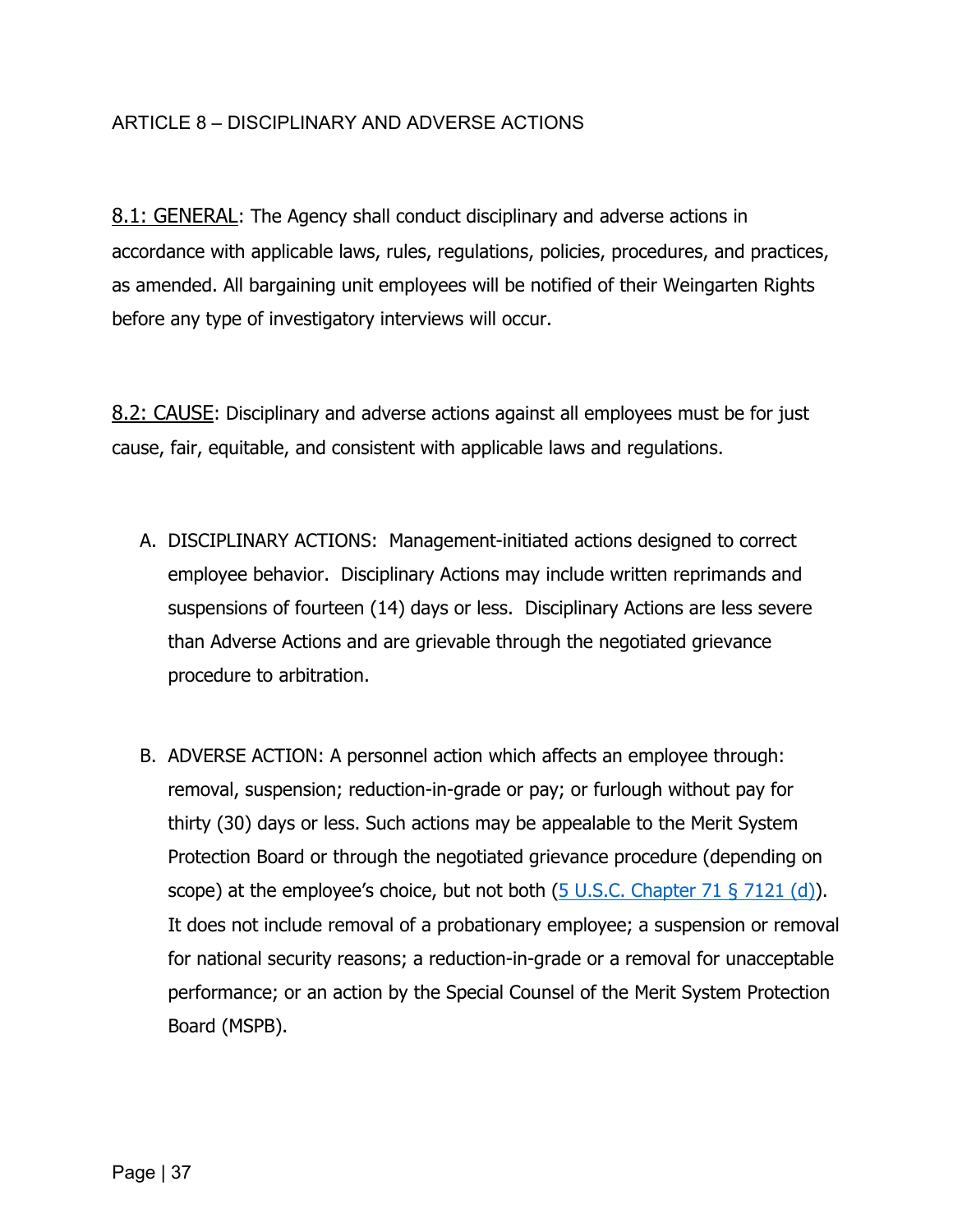8.3: REPRESENTATION: A bargaining unit employee receiving a notice of proposed disciplinary or adverse action is entitled to self-representation, to Union representation, or to other appropriate representation. When the employee chooses to be represented by the Union, the Representative will be entitled to advance notice and to be present at any meeting between the employee and Agency to discuss the disciplinary or adverse action taken against the employee.

<span id="page-39-0"></span>8.4: ADVICE OF RIGHT TO REPRESENTATION: The proposed disciplinary or adverse action letter will advise the employee of their right of representation by the Union.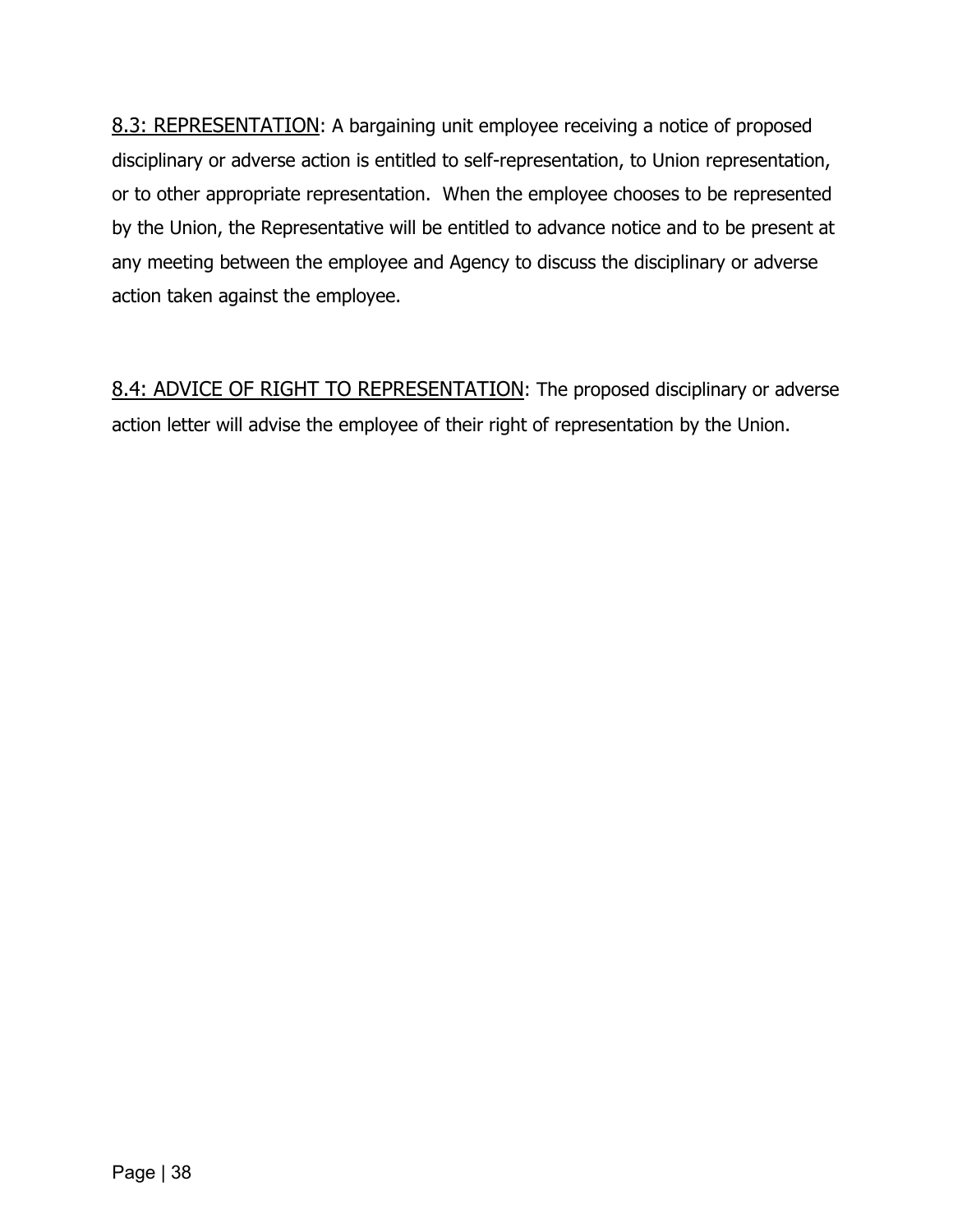# **ARTICLE 9 – GRIEVANCE PROCEDURE**

**9.1: COMMON GOALS:** It is the intent of the Agency and Union to have open discussions about disagreements in the workplace, to treat such matters seriously, and to cooperate in the spirit of mutual problem-solving to resolve disputes. Since grievances often arise from misunderstandings that can be settled promptly and satisfactorily on an informal basis, the Agency and Union will encourage the potential grievant to discuss the complaint with the responsible management or Union officials at the lowest level before filing a written grievance. The Union, if requested by the employee, has the right to participate either in person or via telephone in the discussions with management officials. However, informal efforts may not lead to resolution.

• The Agency shall not construe the filing of grievances as reflecting unfavorably on an employee's good standing, performance, loyalty, or desirability to the organization, nor shall the Union or employees file grievances in order to affect adversely the perception of the person or reputation of any representative of the Agency.

**9.2: SCOPE:** This grievance procedure may apply to applicable matters of concern or dissatisfaction by bargaining unit employees, the Union or the Agency regarding the interpretation, application or violation of law, regulation, or this Agreement.

9.3: EXCLUSIVITY: Representation of bargaining unit employees shall be the sole and exclusive province of the Union. This is the exclusive procedure available to bargaining unit employees, the Union or the Agency for the resolution of grievances arising under this Agreement.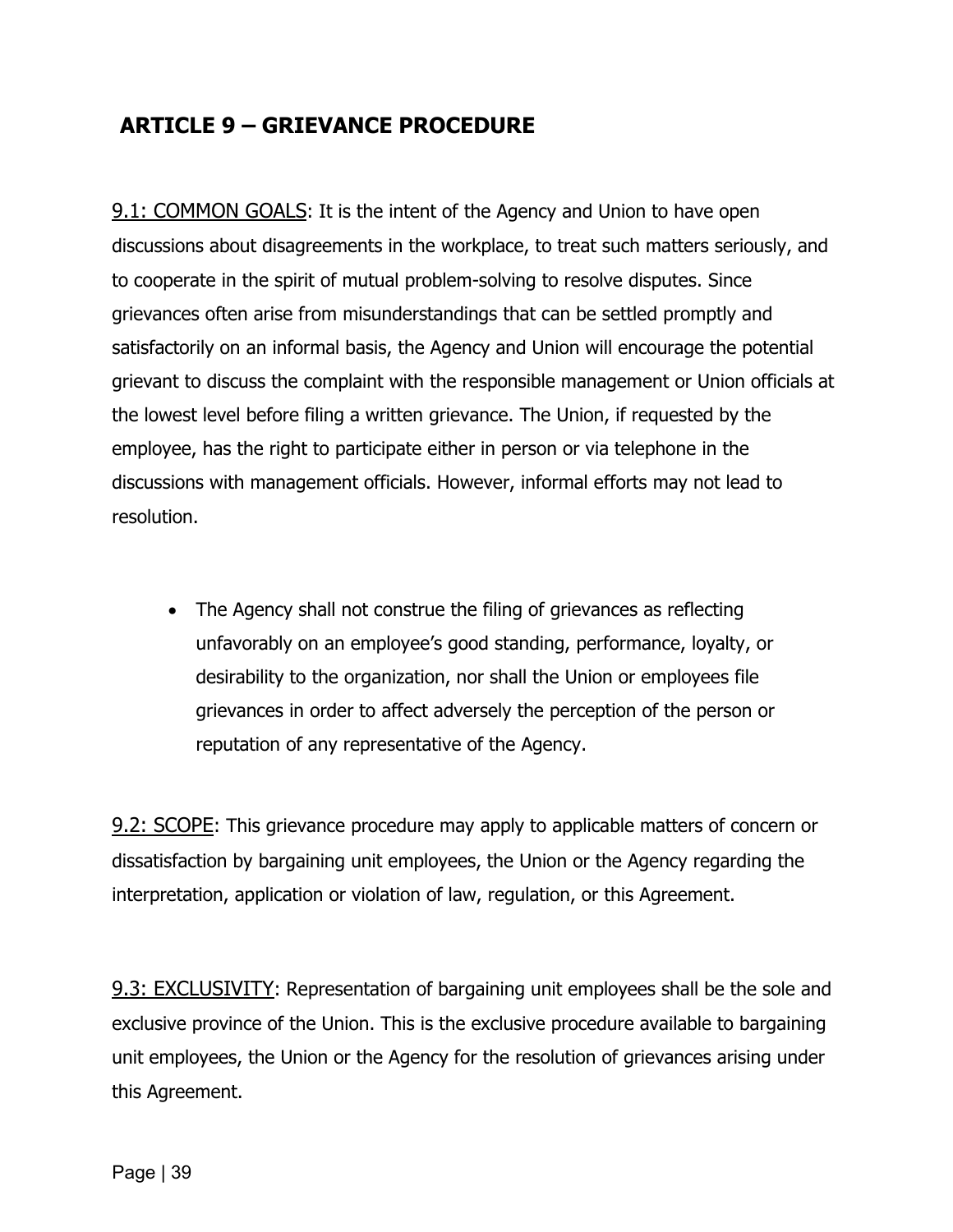9.4: EXCLUSIONS: Based on statutory prohibition, case law, and the lack of harm, the following matters are not grievable and are specifically excluded from the coverage of this Article:

- A. Claimed violations relating to prohibited political activities;
- B. Retirement, life insurance, or health insurance issues;
- C. Suspension or removal for National Security reasons;
- D. Appointment, certification, or examination issues;
- E. The classification of any position which does not result in the reduction-in-grade or pay of the employee;
- F. Proposed adverse / disciplinary actions;
- G. Proposed removal or reduction-in-grade;
- H. Actions taken as the result of a reduction-in-force (RIF);
- I. Issues involving a non-bargaining unit position;
- J. Issues over which the Agency has or had no obligation to bargain;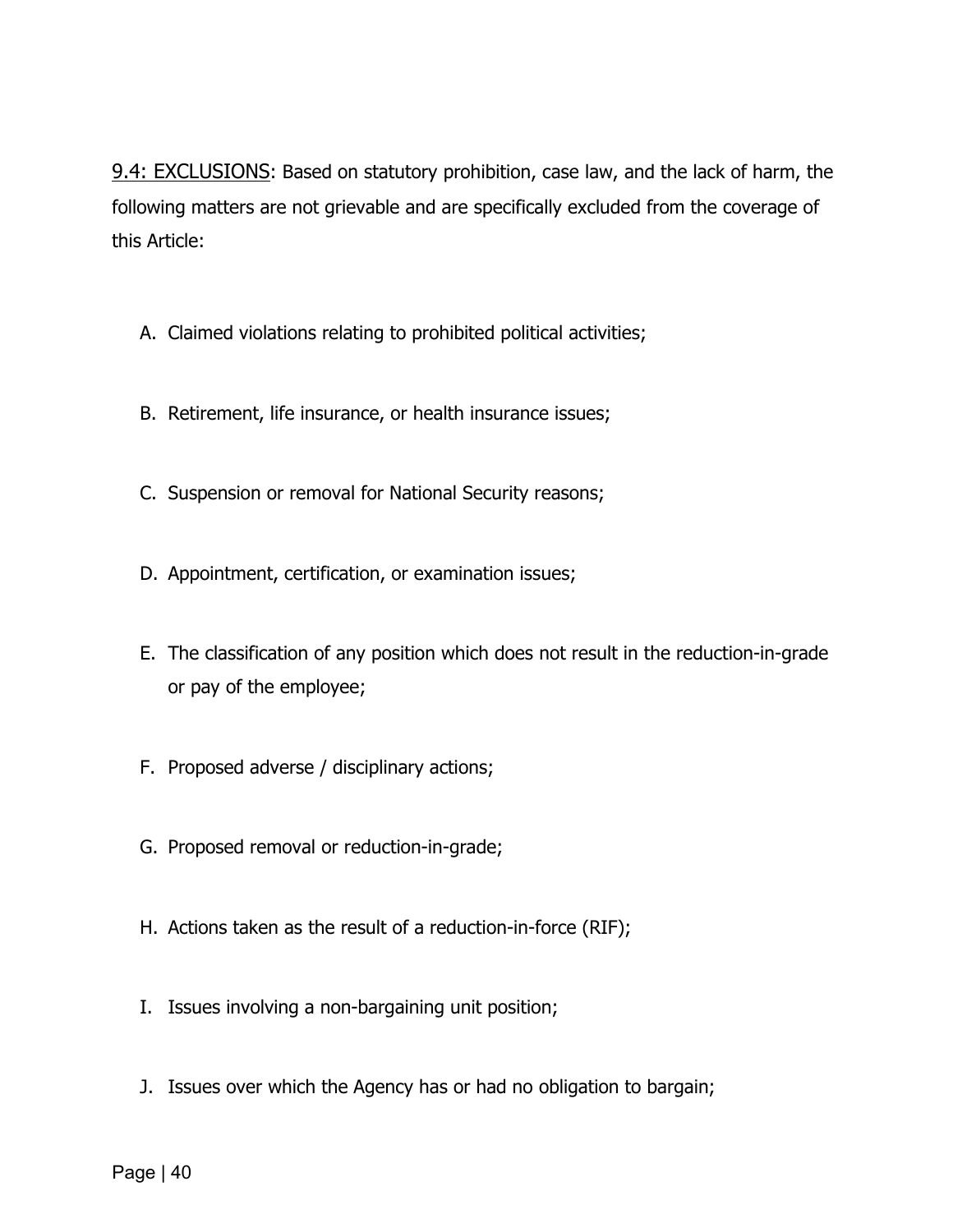- K. Issues which may be subject to the jurisdiction of the Equal Employment Opportunity (EEO) Commission;
- L. Issues regarding non-selection for promotion, temporary promotion, detail, or reassignment;
- M. Progress reviews, counseling sessions, or notices of an Opportunity To Improve (OTI) / performance improvement plan (PIP)/ Demonstration Opportunity (DO);
- N. Actions which terminate any employee serving under a probationary, temporary, part-time, or term appointment;
- O. Position descriptions or performance work plan elements and / or standards;
- P. Issues involving salary offset or garnishment;
- Q. Issues involving Veteran's preference;
- R. Issues involving oral warning, cautions, or admonishments.
	- Absent these exclusions, other alleged violations of contractual, conduct, or performance issues may be grievable.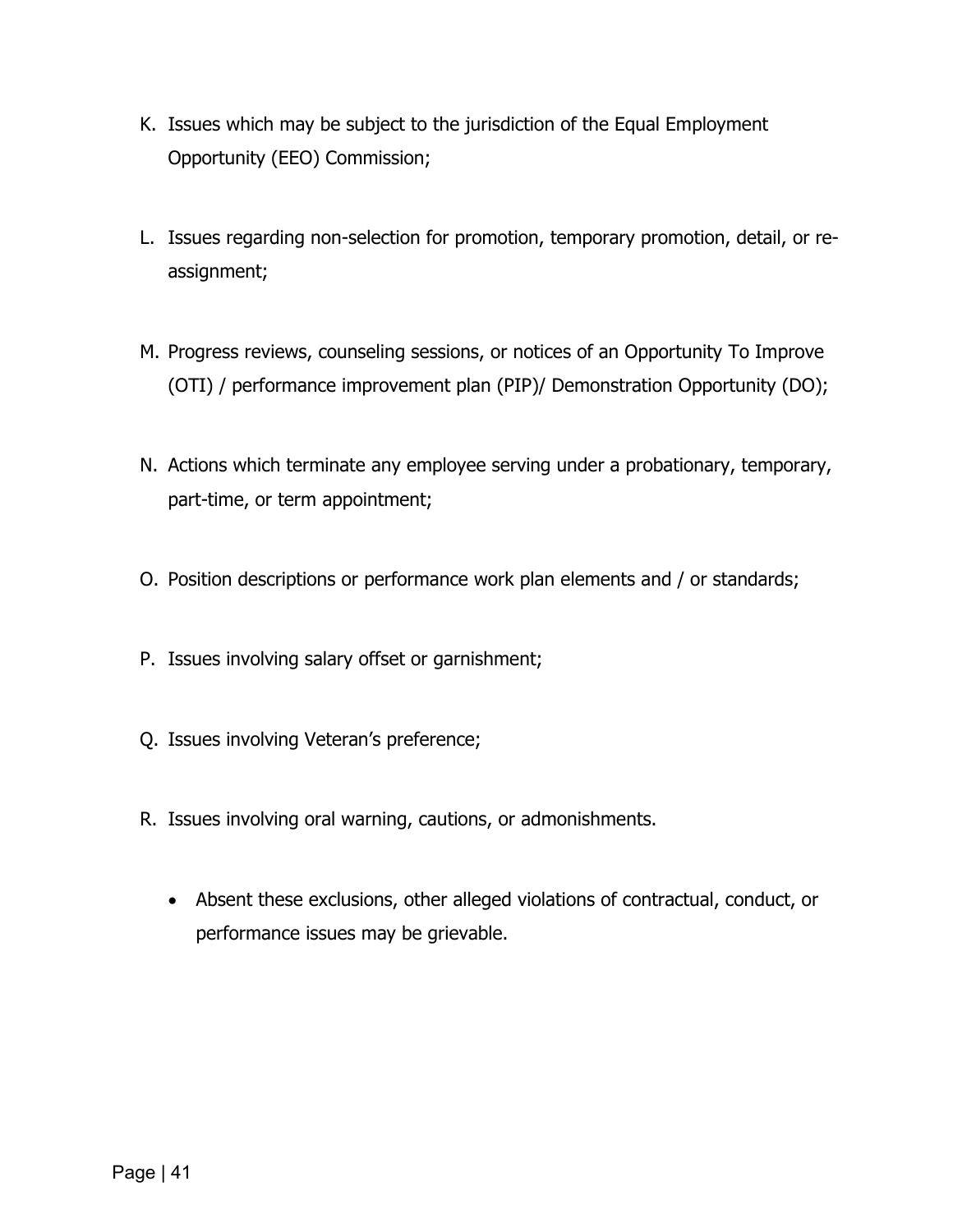9.5: GRIEVABILITY: Any time before the beginning of the Step One grievance meeting as defined in "9.8 Grievance Procedures", the Agency may declare an issue not grievable.

- A. Within ten (10) workdays of declaring an issue not grievable, the Agency shall present the reason for its decision, in writing, to the Union.
- B. Within ten (10) workdays of receiving the not grievable decision, the Union must accept the Agency decision or invoke arbitration. Failure to timely invoke arbitration is an acknowledgement of acceptance.
- C. If the Union invokes arbitration, the Parties shall suspend further action on the grievance until an Arbitrator decides the grievability issue.
- D. If the Arbitrator decides in favor of the Union, the Parties shall continue the grievance from the point in the process at which the Parties suspended the grievance.
- E. If the Arbitrator decides in favor of the Agency, the grievance process is ended, with prejudice.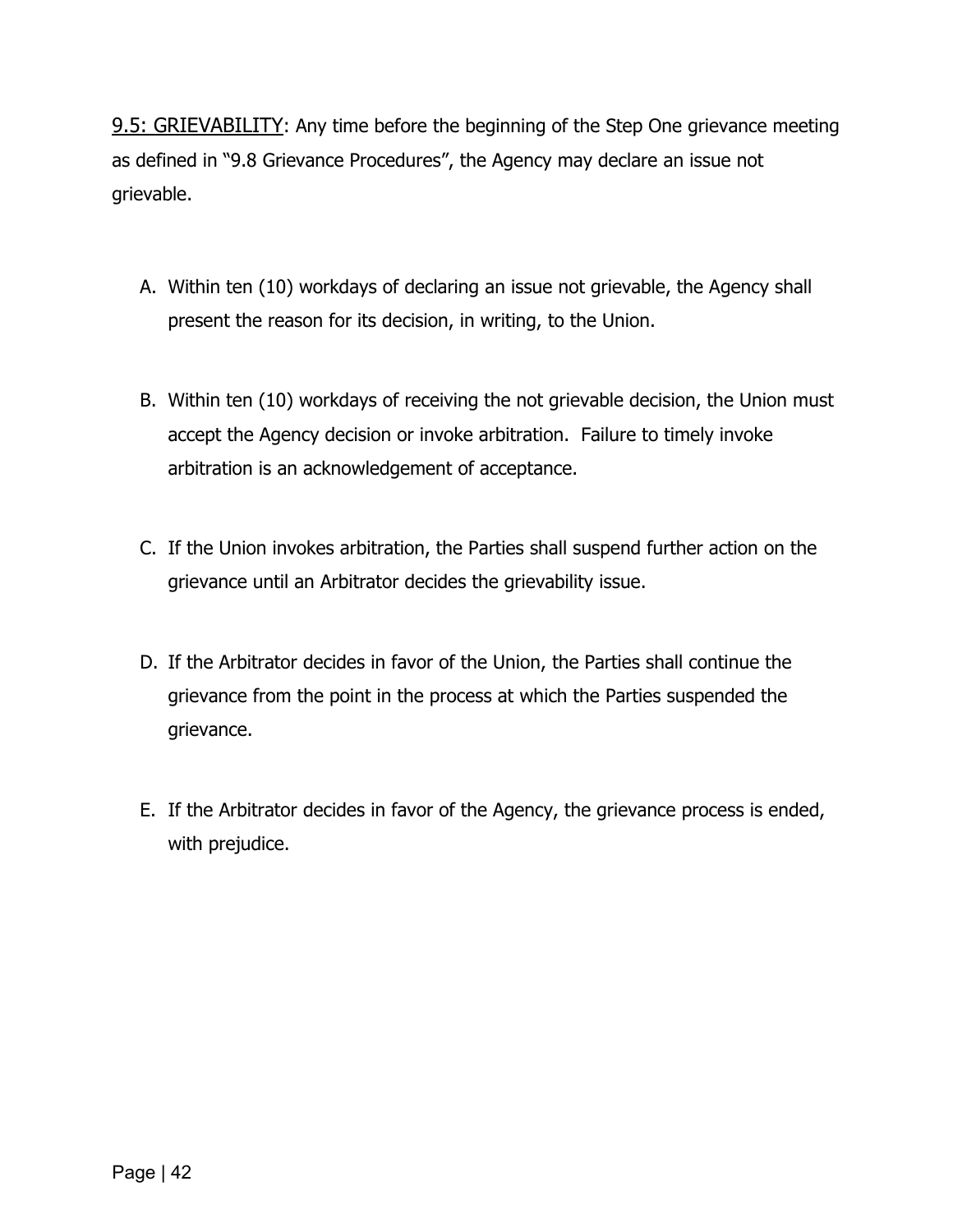9.6: REPRESENTATION: Employee(s) utilizing this grievance procedure will have the right to be represented and/or advised by the Union. In addition, an employee and or group of employees have the right to present or process a grievance under this procedure on their own behalf. In such cases, the Union will be afforded the opportunity to participate, on official time during any and all formal discussions/meetings, between the Agency and the grievant(s) relating to the grievance filed.

**9.7: TIME LIMITS:** The Parties agree that an identifiable action with a determinative date will serve as the initial filing date of a grievance. In no instance will a "continuing violation" theory be used to extend a grievance filing deadline. The Parties agree, that any grievance resulting in back pay to the aggrieved party, will limit the timeframes for back pay to one year of an individual employee's rights, but six (6) months for violations involving an entire class of employees.

- A. Time limits for the remainder of the grievance procedures in this Article may be extended by mutual consent of the Parties.
- B. The Parties agree to respond to the grievance within the time frames allowed. However, if the Parties are unable to respond within the time frames, the reason for the delay will be stated in writing, and a mutually agreed upon extension of the time limits will be granted.
- C. When information is requested from a Party which is needed to process a grievance or determine if a grievance exists, the party will supply a response within ten (10) workdays and the time limits will be extended equal to the amount of time required to receive the information.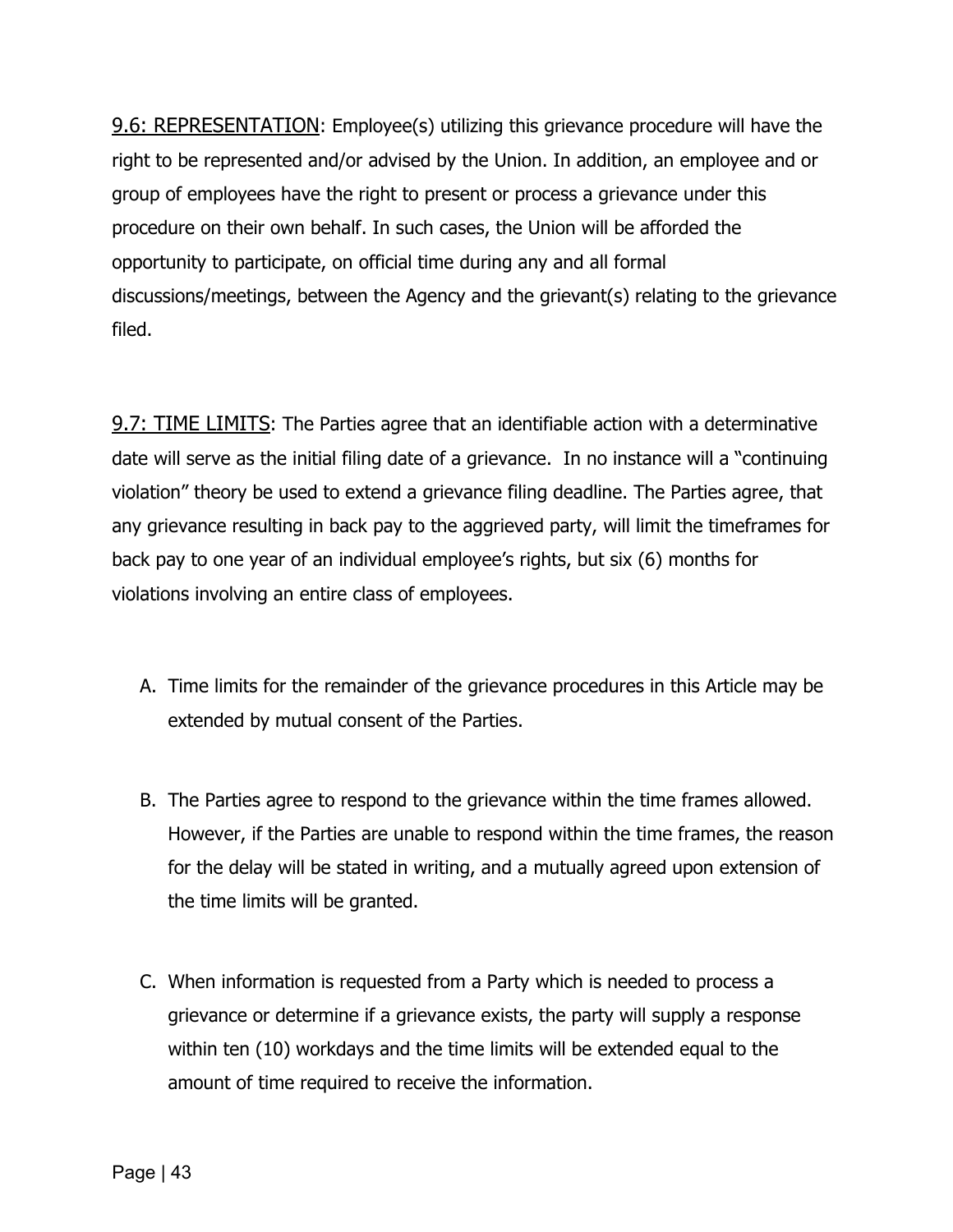- D. Failure by the grievant to meet time limits or to request and receive an extension of time, shall automatically cancel the grievance.
- E. Failure of the party against which a grievance was filed to comply with time limits will allow the grieving party to advance the grievance as provided below.

9.8: GRIEVANCE PROCEDURES: The following procedures are established for the resolution of grievances:

#### STEP 1

Any grievance must be submitted in writing by the concerned employee or union representative with the appropriate first line supervisor in an attempt to resolve the matter. Grievances must be presented within twenty (20) calendar days from the date the employee knew of the events giving rise to the grievance. The union representative must be present if the employee so desires. However, if an employee(s) presents a grievance directly to the Agency for adjustment consistent with the terms of the agreement, the local may have an observer present. The Agency will respond in writing within twenty (20) calendar days from the date of the meeting.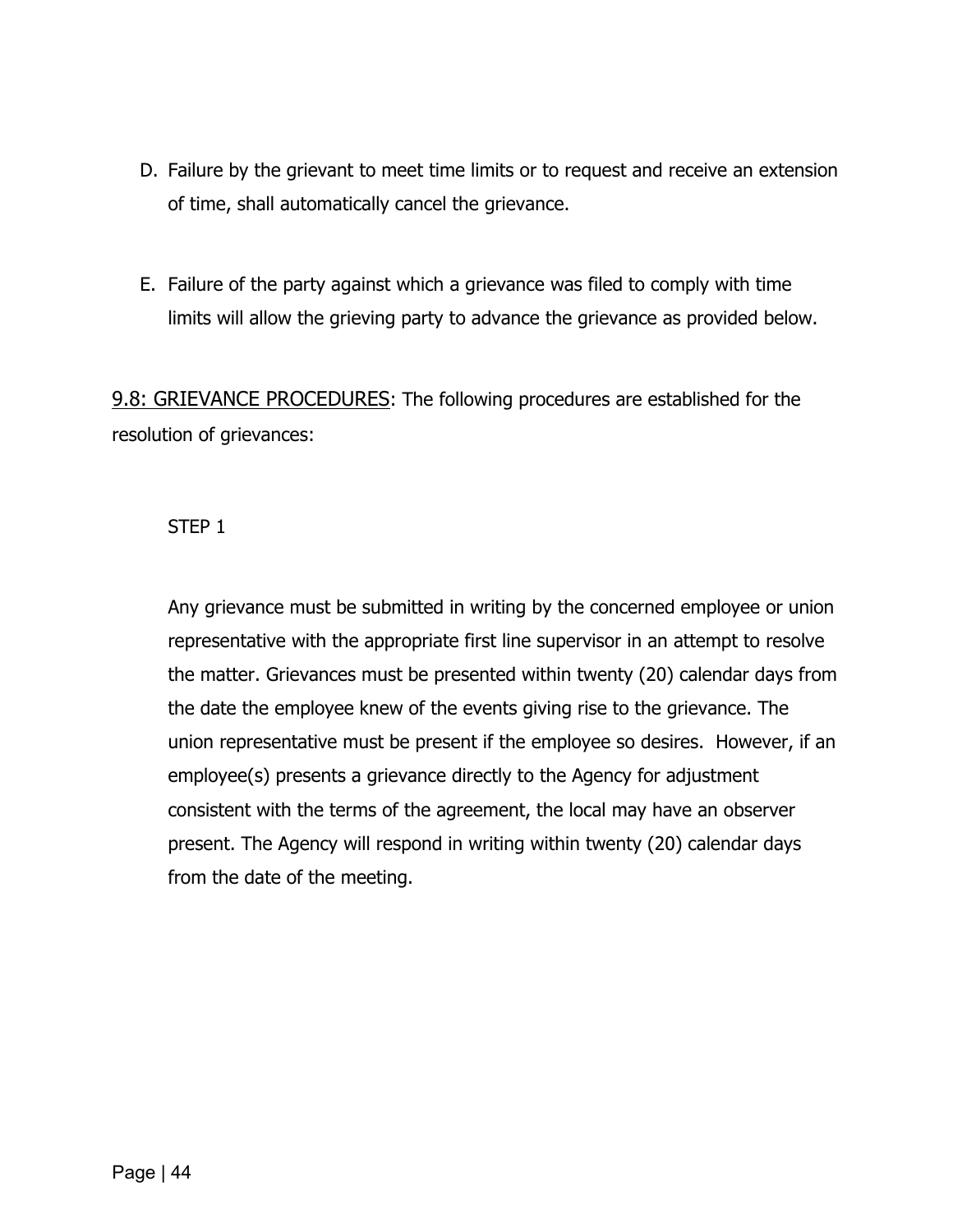If the grievance is not resolved at Step 1, the union representative and/or the employee (grievant) may, within ten (10) calendar days, of the step 1 decision, forward the grievance to the second line supervisor, for further consideration. The designee will review the grievance, consult with the first line supervisor and the union representative and give the employee and union representative a written answer within thirty (30) calendar days after receipt of the grievance.

- A. If the grievance is not satisfactorily resolved at Step 2, the Union or Agency may refer the matter to Alternative Dispute Resolution (ADR) or Arbitration. All time limits in this article may be extended by mutual consent.
- B. The grievance must contain, but is not limited to, the following information:
	- 1. The name of the grievant;
	- 2. Specific nature of the grievance;
	- 3. The law, rule, regulation, policy, procedure, or contract article, the Agency allegedly violated;
	- 4. A copy of documents related to the grievance;
	- 5. Lists dates and times of any prior attempt to resolve the issue, if applicable;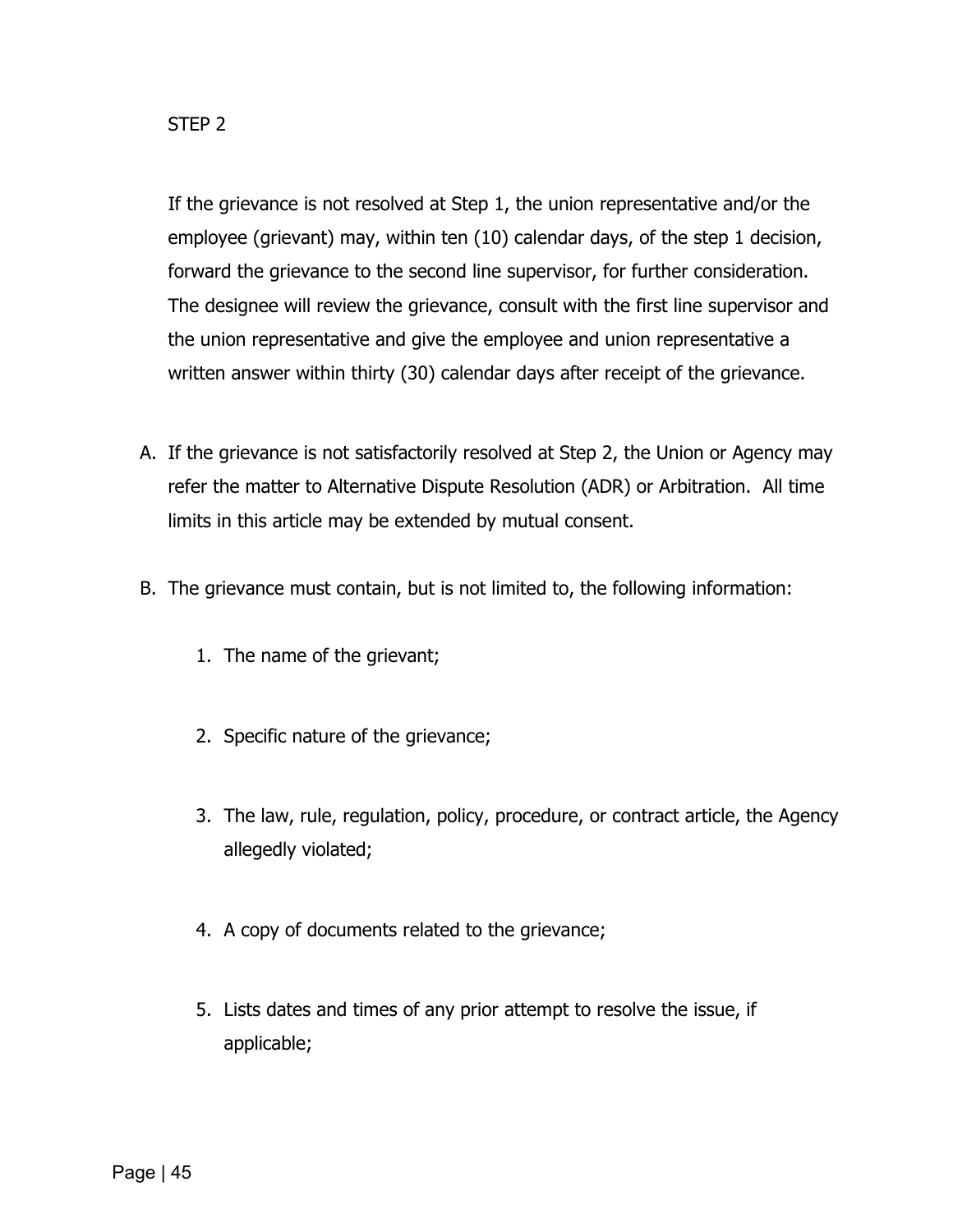- 6. Details of the violation (who, what, when, where, why, and how);
- 7. The specific relief / remedy requested; and
- 8. The name of the grievant's Union's representative.

9.9: ALTERNATIVE DISPUTE RESOLUTION: If both Parties agree, the matter may be referred to an Alternative Dispute Resolution procedure, as outlined in Article 10, ["Alternative Dispute Resolution"](#page-48-0) of this Agreement for possible resolution. The terms and timeframes for alternative resolution will be jointly determined at the time the matter is referred.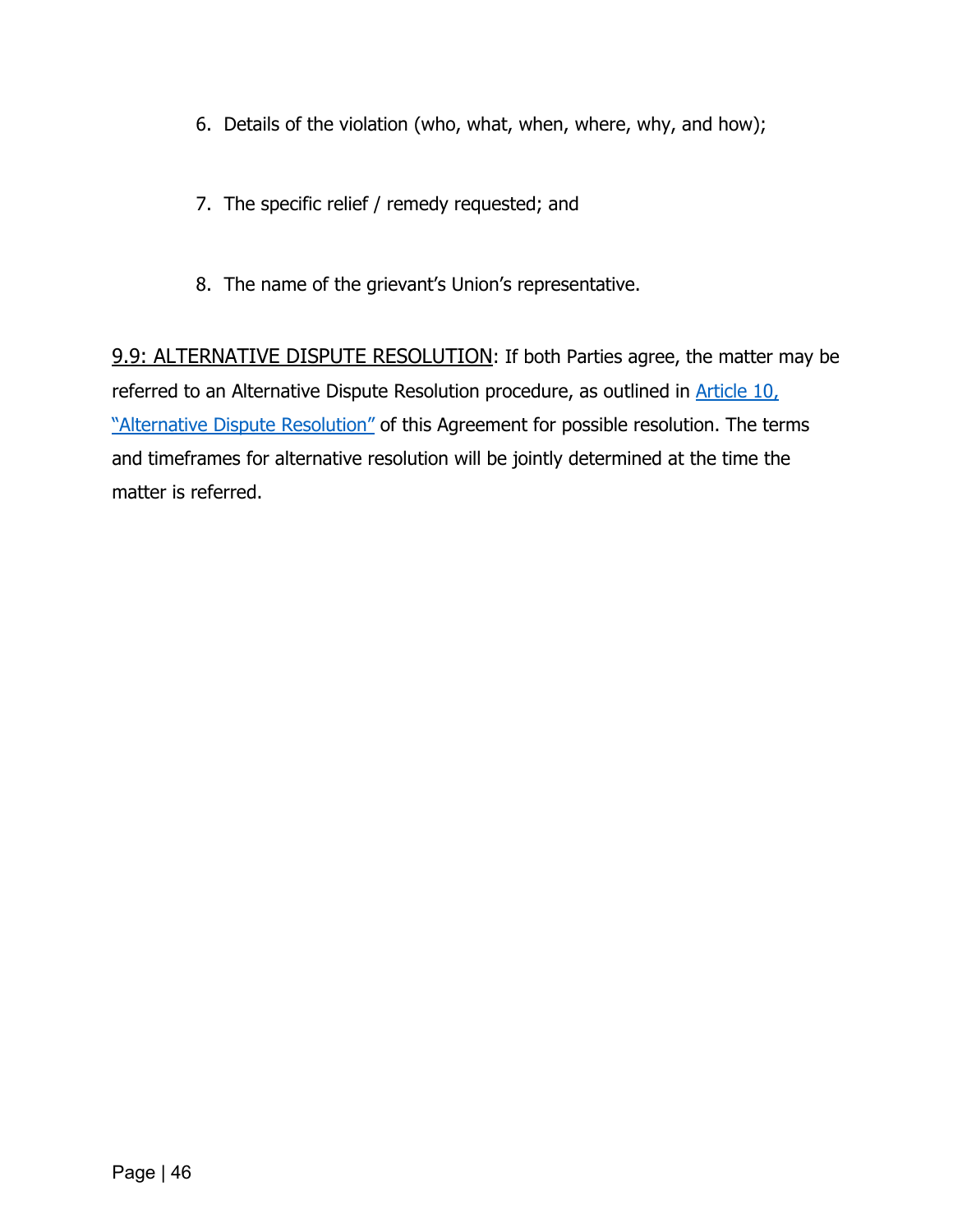# <span id="page-48-0"></span>**ARTICLE 10 – ALTERNATIVE DISPUTE RESOLUTION**

10.1: GENERAL: The Agency shall conduct Alternative Dispute Resolution in accordance with federal laws, rules, policies, procedures, and practices, including Departmental Regulation - [DR 4710-001, "Alternative Dispute Resolution",](https://www.ocio.usda.gov/sites/default/files/docs/2012/DR4710-001%5B1%5D.htm) as amended, and this Agreement.

• Alternative Dispute Resolution (ADR) is used to promote principles and practices that will contribute to improved working relationships and is designed to work towards preventing and resolving workplace and program conflicts within USDA. It is intended to resolve disputes quickly and informally.

10.2: POLICY: Bargaining unit employees/Union may opt to use the ADR process for employee grievances at any stage of the grievance process prior to arbitration. The Union/Agency may opt to use the ADR process after the decision is issued for Union/Agency grievances or if no decision is issued. The ADR program may only be utilized once per bargaining unit employee grievance. This process does not take away statutory rights.

- A. ADR is voluntary, and participation is open to all aggrieved Parties (employees, Union, and Agency), who agree in writing to participate. Since the ADR is voluntary the employee may terminate participation at any time.
- B. ADR is confidential. The Parties will be advised that the contents of the mediation discussion are confidential. All notes will be destroyed at the close of mediation. Each party will have a copy of the ADR Agreement. The original agreement will be maintained at the National Civil Rights office.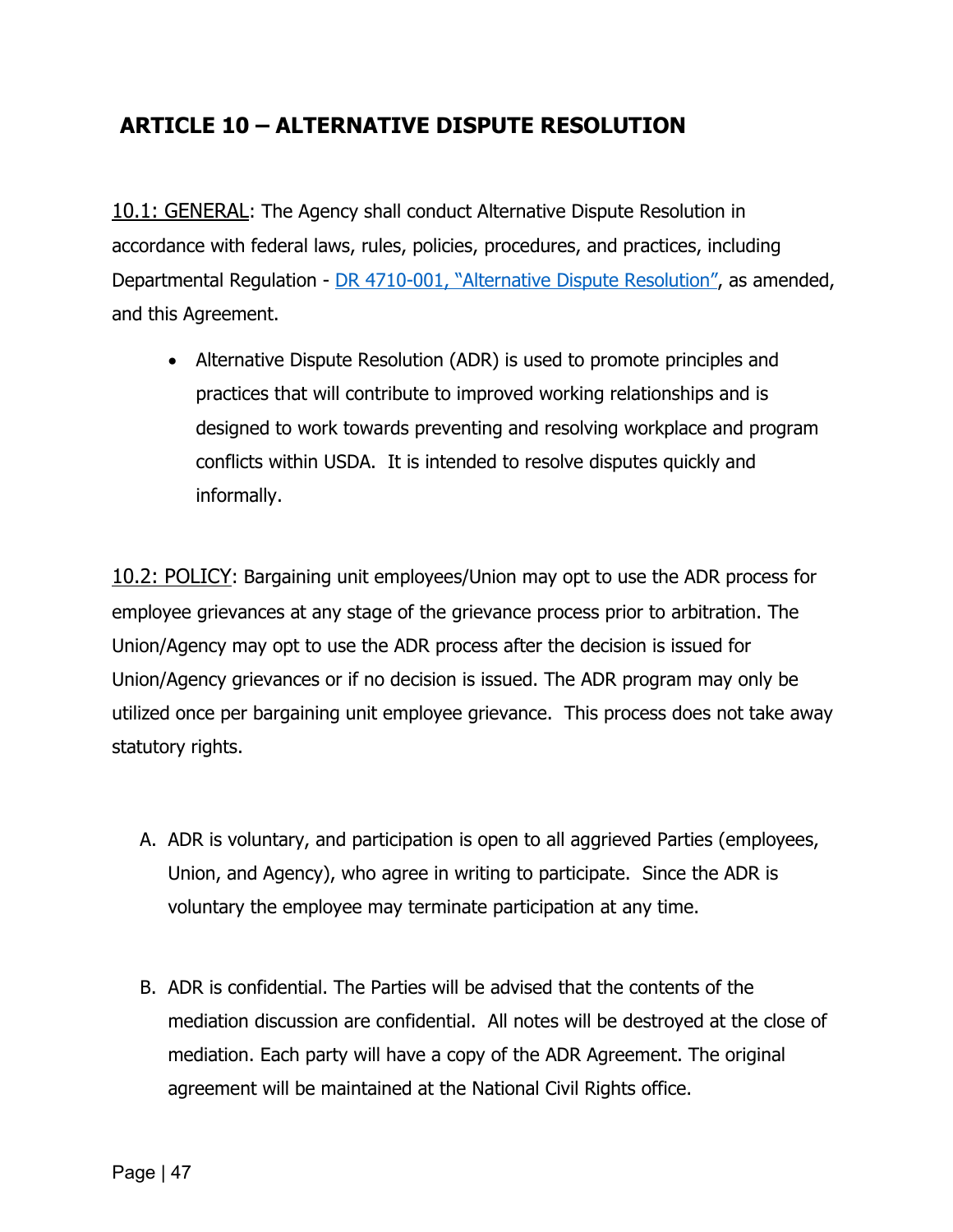- C. All agreements signed by Parties are binding.
- D. Any issue may be considered for mediation.

10.3: PAYMENT: The cost of mediation will be paid by the party electing the use of mediation.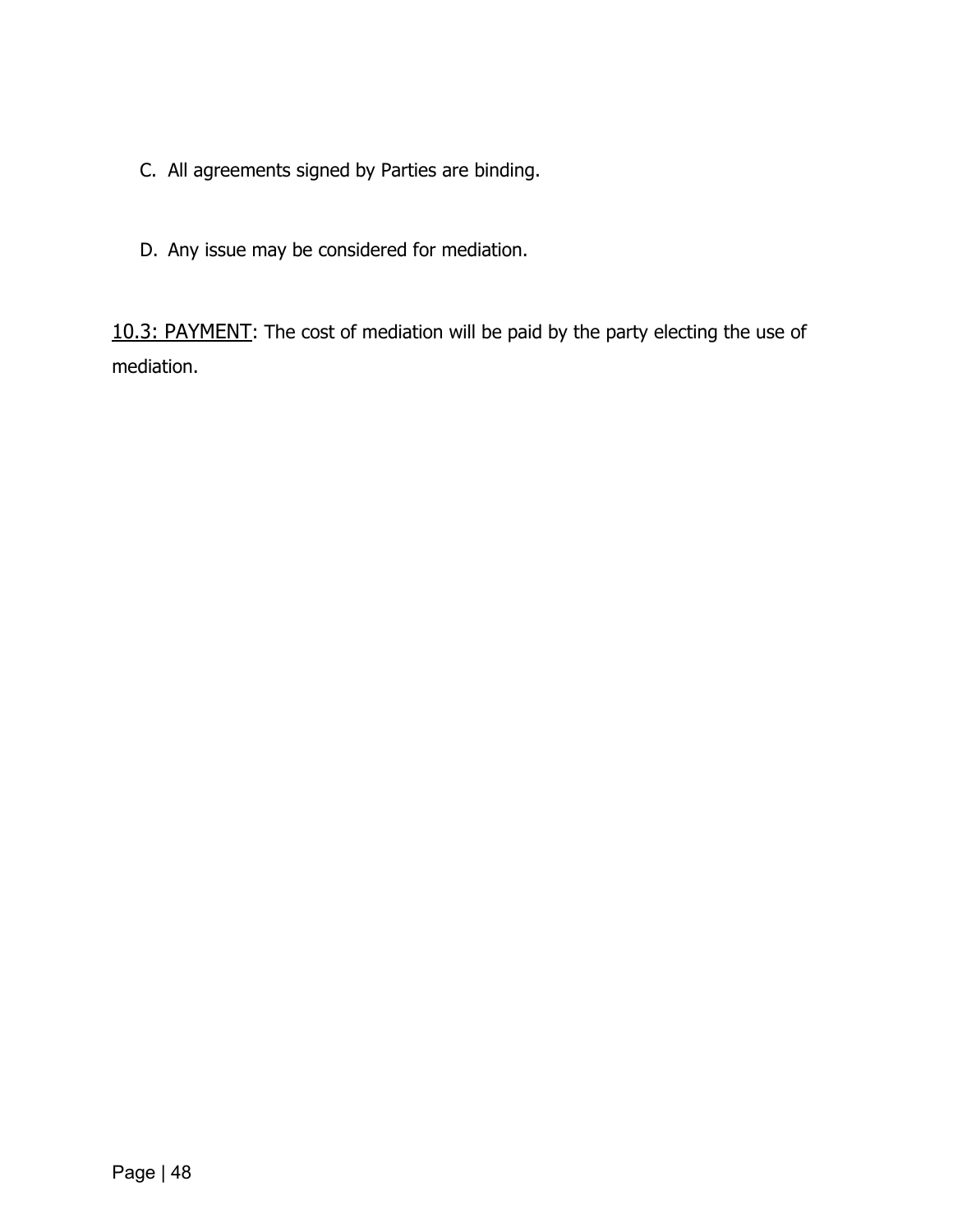# **ARTICLE 11 – ARBITRATION**

11.1: RIGHT TO ARBITRATION AND SCOPE: Any grievance under the terms of this Agreement that is not resolved may be subject to binding arbitration. Only the Union or the Agency may invoke arbitration. Any issue not raised by a Party before or at the time a final grievance is presented is waived and may not be raised in arbitration.

- Authority of the Arbitrator: The jurisdiction and authority of the arbitrator shall be confined to the issues presented in the grievance. The arbitrator shall not have the authority to add to, subtract from, or modify any of the terms of this Agreement or any supplemental agreement between the Parties. The arbitrator shall resolve any grievability or arbitrability disputes consistent with this Agreement. The arbitrator shall not have the authority to extend timelines for filing or arbitrating grievances. All timelines will be strictly adhered to unless they are extended by mutual consent of the Parties.
- A. Either the Union or the Agency may invoke arbitration by serving a notice on the other; The Union will notify the Remote Sensing Lab Leader or their designee, the Agency will notify the Union President within twenty (20) workdays following receipt of the final decision under [Article 9, "Grievance Procedure".](#page-39-0) The notice will identify the grievance and the specific relief requested and will be signed and dated by an authorized representative on behalf of the party submitting the matter to arbitration. If either party fails to invoke arbitration within the time specified, the right to seek arbitration will be waived. If arbitration is invoked and the arbitrator is selected but not scheduled within thirty (30) calendar days, the grievance is dropped, except when the invoking party has made a good faith effort to schedule the arbitration.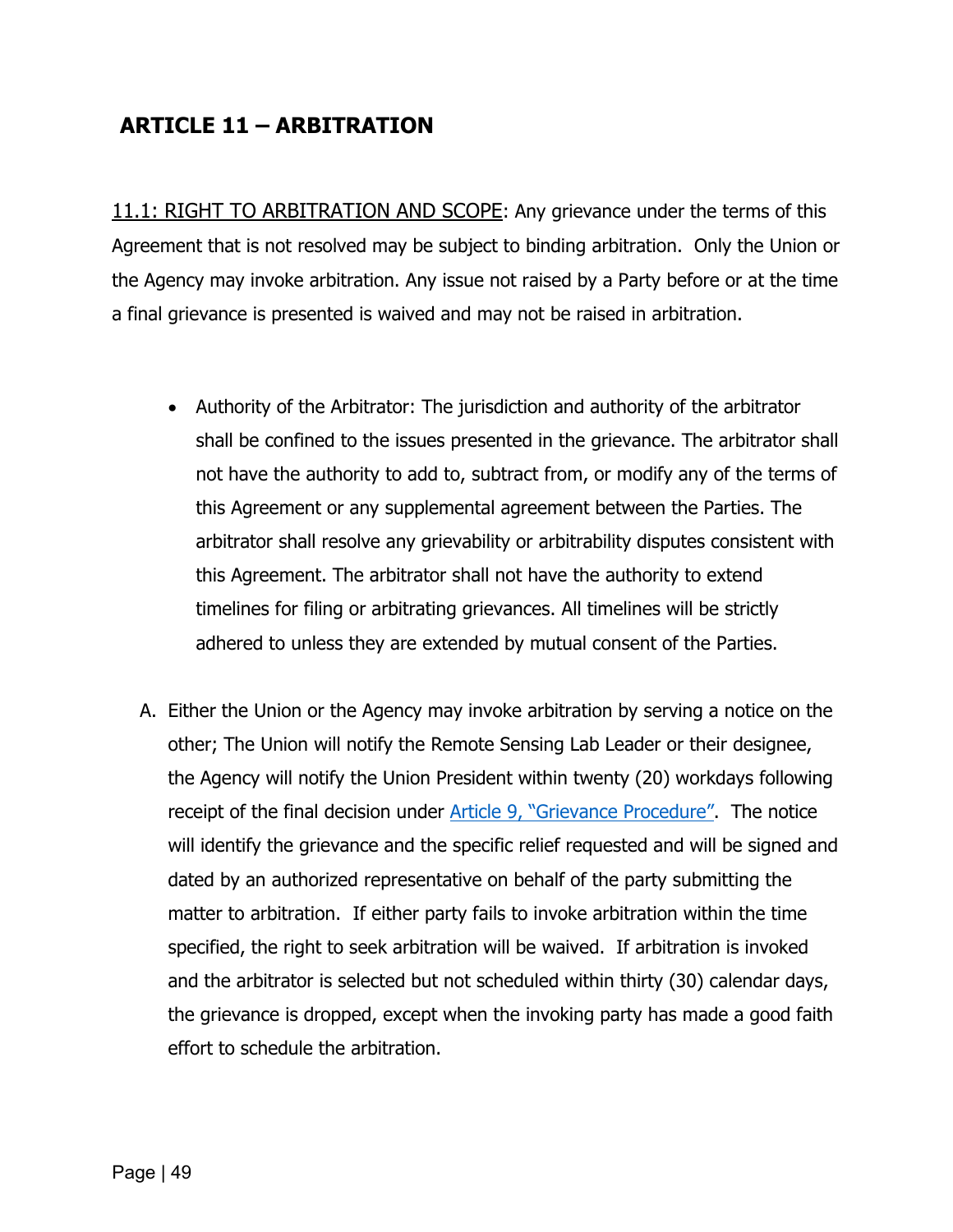- B. The invoking party will request the Federal Mediation and Conciliation Service (FMCS) to provide a list of seven (7) impartial persons qualified to act as arbitrator. The request to FMCS will include a brief statement of the issue(s) involved in the dispute. If the Parties cannot agree to a joint statement, each party may separately submit a statement. If the Parties fail to agree on a joint submission of the issue for arbitration, each shall submit a separate submission and the arbitrator shall determine the issues to be heard. Any cost for the list will be shared equally by the Agency and the union.
- C. Within seven (7) days of receipt of the list, the invoking party will contact the other party to choose an arbitrator. If they cannot mutually agree on one name from the list, the invoking party will strike one name first and then each party will alternately strike one name from the list until only one name remains. The remaining name on the list shall be the duly selected arbitrator. The invoking party shall immediately notify FMCS of the selection. If either party fails to participate in the striking process within thirty (30) days of receipt of the list, the other party will make the arbitral selection. In the event neither party complies with the aforementioned provision, the grievance is rendered moot.
- D. By mutual consent, arbitration may be conducted as oral proceedings with no verbatim transcript and no filing of briefs.
- E. Arbitration hearings will be held at the location of the grievant or as mutually agreed to by the Parties.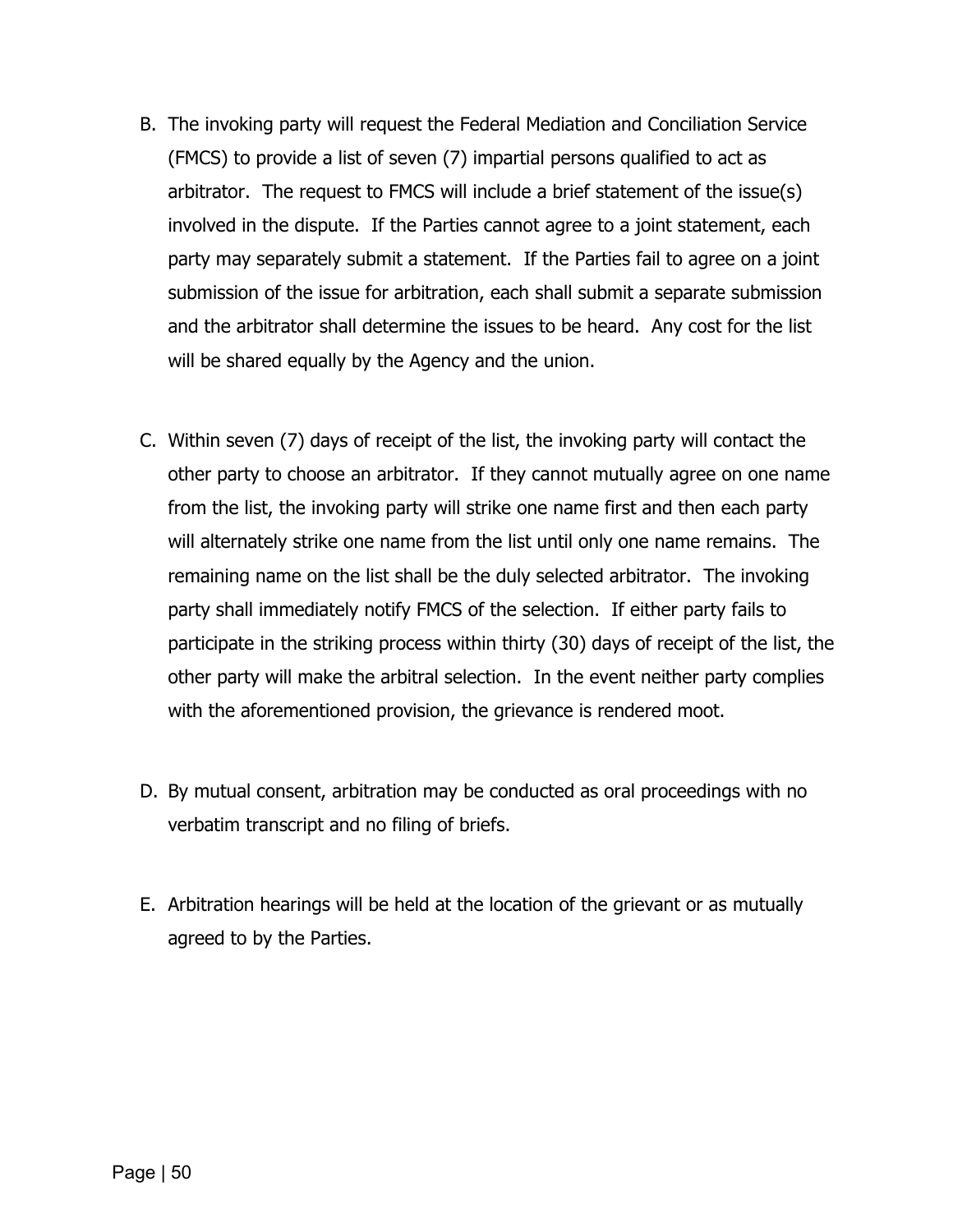- F. The Parties will exchange lists of witnesses to be called, along with a listing of facts and/or evidence that may be stipulated to by both Parties, at least fifteen (15) days prior to the opening of the hearing. If the Parties cannot agree to a slate of witnesses, it shall be the sole discretion of the arbitrator to determine who may testify. Witnesses will be allowed a reasonable amount of official time to prepare their testimony and gather required facts/records, etc.
- G. The grievant, to the extent necessary to prepare and participate in the hearing shall be considered in a duty status.
- H. The arbitrator shall be requested to render and serve their written decision within thirty (30) days after the conclusion of the hearing.
- I. The fees and expenses of the arbitrator shall be borne as follows:
	- 1. The losing party shall bear fifty (50%) of the cost of arbitration.
	- 2. The prevailing party shall bear fifty (50%) of the cost of arbitration.
- J. The arbitrator's award shall be binding on the Parties. However, either party may file exception to the award with the FLRA under regulations prescribed by the Authority.
- K. If the arbitrator fails to render a decision on arbitrability issues prior to the hearing, the arbitrator shall hear arguments regarding both the arbitrability and the merits of the cases at the same hearing.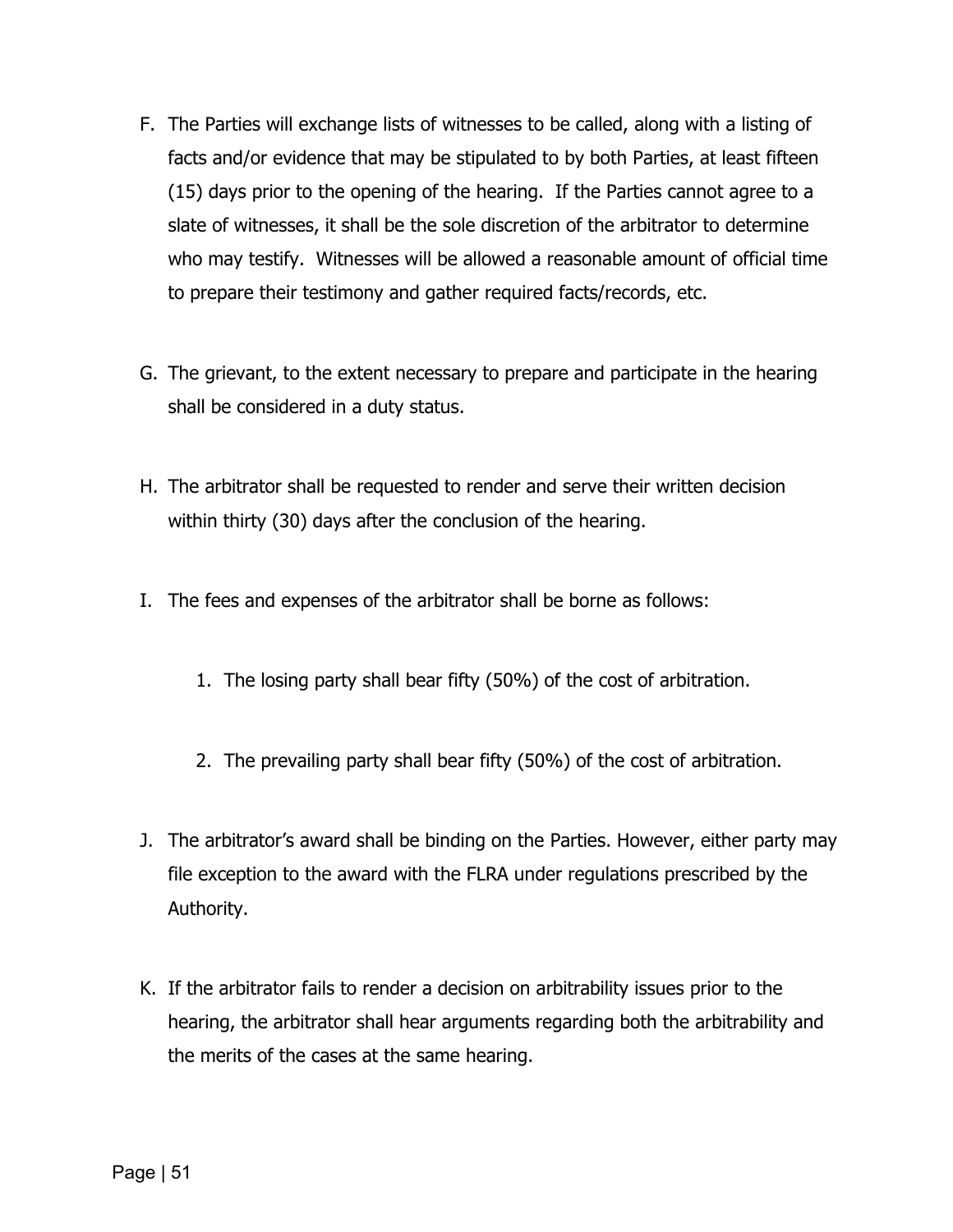L. If the Parties agree that a transcript is necessary, the Parties shall share the cost of the transcript. If there is a disagreement about the need for a transcript, the Union President and the designated Agency management official shall attempt to resolve the disagreement. If no agreement is reached, each party is solely responsible for paying for its own transcript.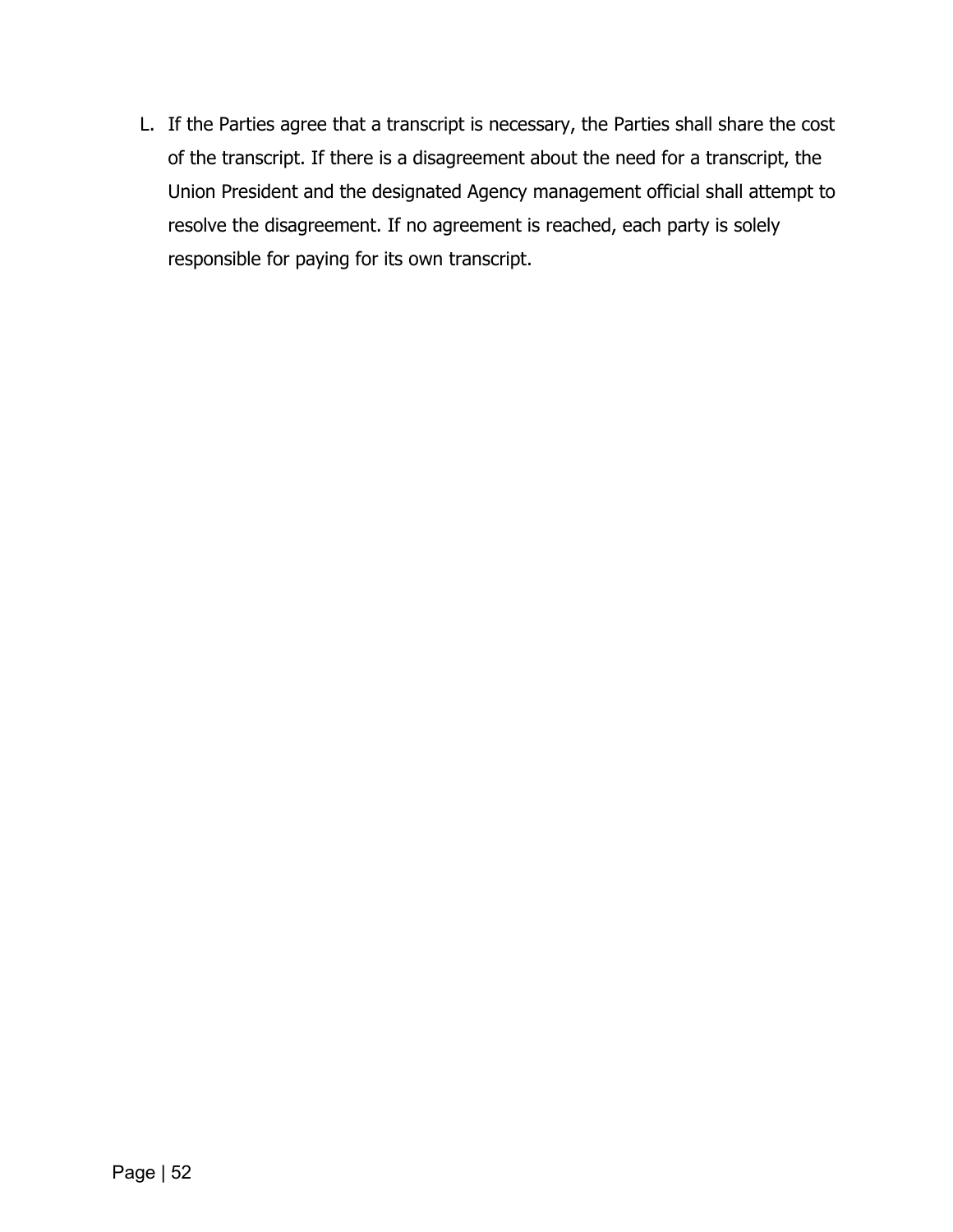# **ARTICLE 12 – OFFICIAL TIME/TAXPAYER FUNDED UNION TIME (TFUT)**

12.1: GENERAL: Official time will be determined on a case by case basis for representational activities pursuant to the terms and conditions of this Agreement. The Agency will recognize union officials to be designated by the Union. Employees shall use official time (aka: Taxpayer-Funded Union Time or TFUT) in a manner consistent with the requirements of an effective and efficient government as provided by this Article.

- A. The Union will provide the Agency with electronic lists of all designated union representatives within 30 days of the effective date of this Agreement. The Union will provide an updated list when there is a change to a designated union representative within ten (10) business days. Each list will include the name, union position, and telephone number of each designated union representative.
- B. Only those employees identified on the list provided by the Union will be authorized to use taxpayer-funded union time.

DEFINITIONS:

For the purpose of this Article:

A. AGENCY BUSINESS: Work performed by Federal employees, including detailees or assignees, on behalf of the Agency, but does not include work performed on taxpayer-funded union time.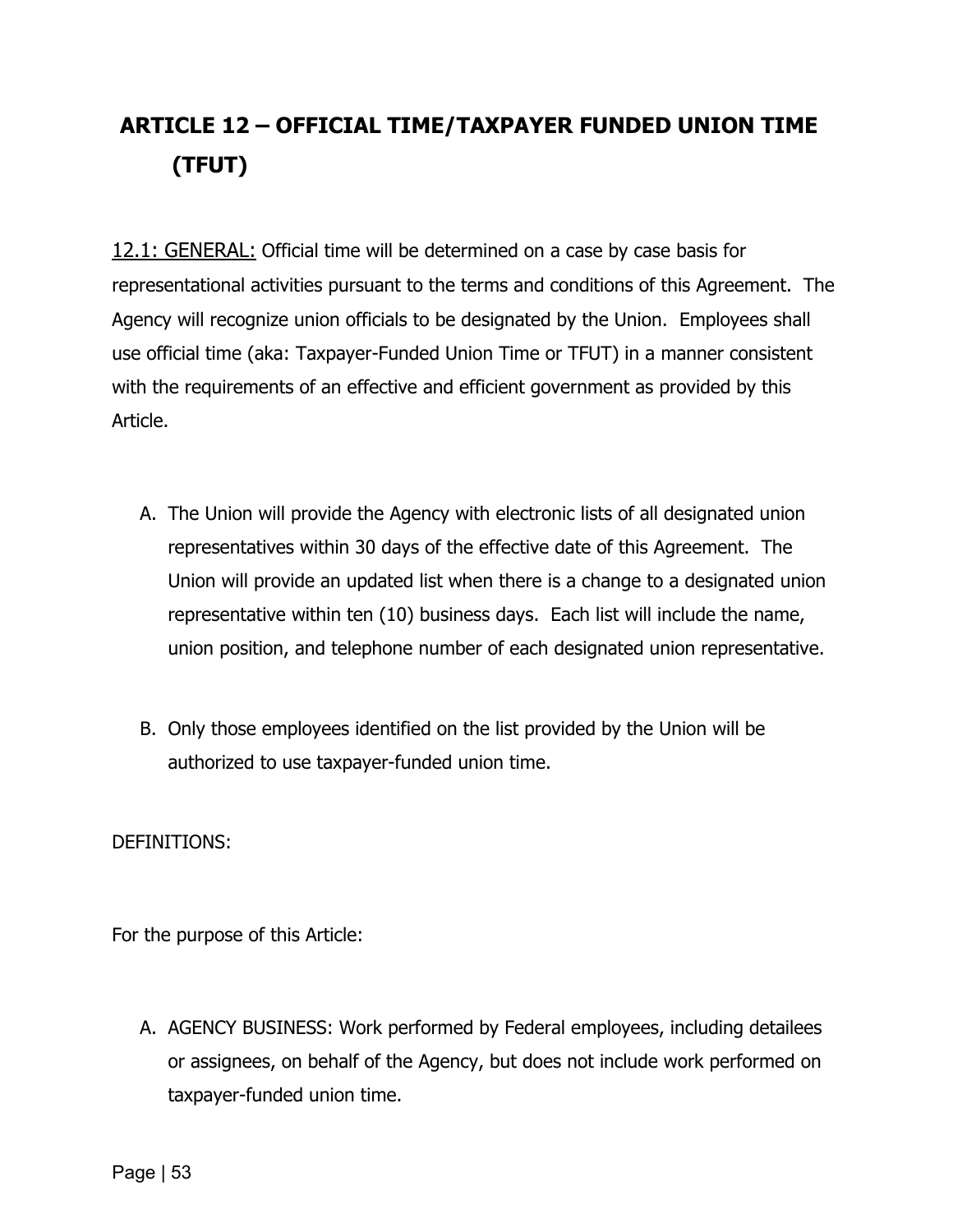- B. DISCOUNTED USE OF GOVERNMENT PROPERTY: Charging less to use government property than the value of the use of such property, as determined by the General Services Administration, where applicable, or otherwise by the generally prevailing commercial cost of using such property.
- C. PAID TIME: Time for which an employee is paid by the Federal Government, including both duty time, in which the employee performs Agency business, and taxpayer-funded union time. It does not include time spent on paid or unpaid leave, or an employee's off-duty hours.
- D. TAXPAYER-FUNDED UNION TIME: Official time granted to an employee to perform non-Agency business during duty hours pursuant to [section 7131 of title](https://uscode.house.gov/view.xhtml?req=granuleid:USC-prelim-title5-section7131&num=0&edition=prelim)  [5, United States Code.](https://uscode.house.gov/view.xhtml?req=granuleid:USC-prelim-title5-section7131&num=0&edition=prelim)

#### EXCLUSIONS:

A. Absent advance approval from management, union time is not appropriate for use by a union representative for work performed at home, including under an authorized telework agreement, or outside the time the union representative would otherwise be in duty status. Absent advance approval from management, approved union time can only be used in an Agency facility or a third-party litigation facility.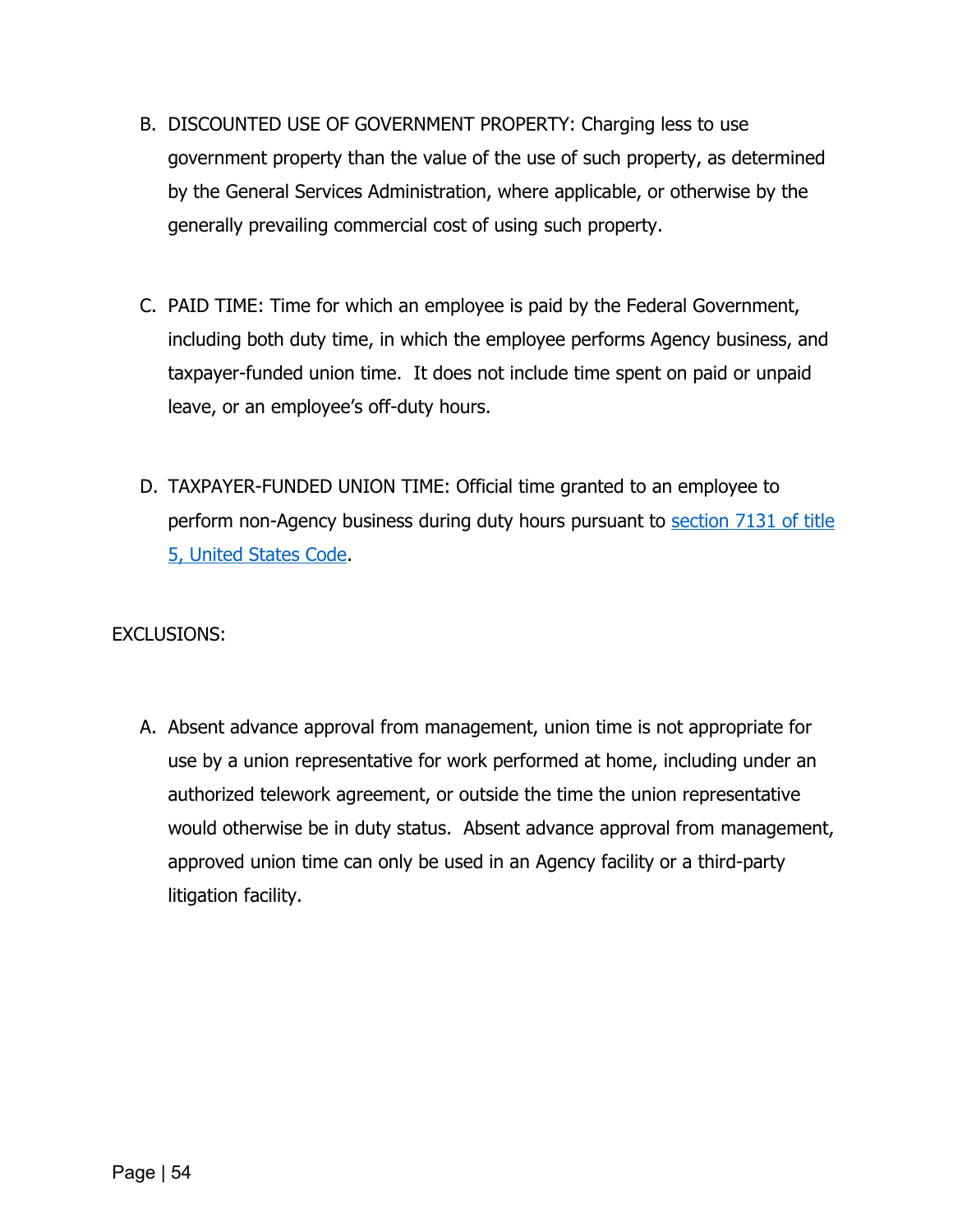- B. Work schedules will not be altered so that Union officials are in duty status for the sole purpose of using union time. In unforeseen or exceptional circumstances, at the sole discretion of the Agency, work schedules may be altered.
- C. Union representatives are not authorized to earn premium or differential pay, overtime or compensatory time (to include travel compensatory time) for their performance of union representational duties. In unforeseen or exceptional circumstances, at the sole discretion of the Agency, premium or differential pay, overtime or compensatory time (to include travel compensatory time) may be approved.
- D. In accordance with  $5 \text{ USC } 7131$  (b), the use of union time is prohibited for internal union business.
- E. Union time is not permissible for formal Worker's Compensation or formal EEO Complaint Cases.
- F. Lobbying or political activities are not appropriate activities for which union time may be used. The Agency will not pay for union time or any associated expenses for any lobbying or political activities.
- G. No employee, when acting on behalf of the Union on official time/TFUT, may be permitted the free or discounted use of government property or any other Agency resources if such free or discounted use is not generally available for non-Agency business by employees when acting on behalf of non-Federal organizations.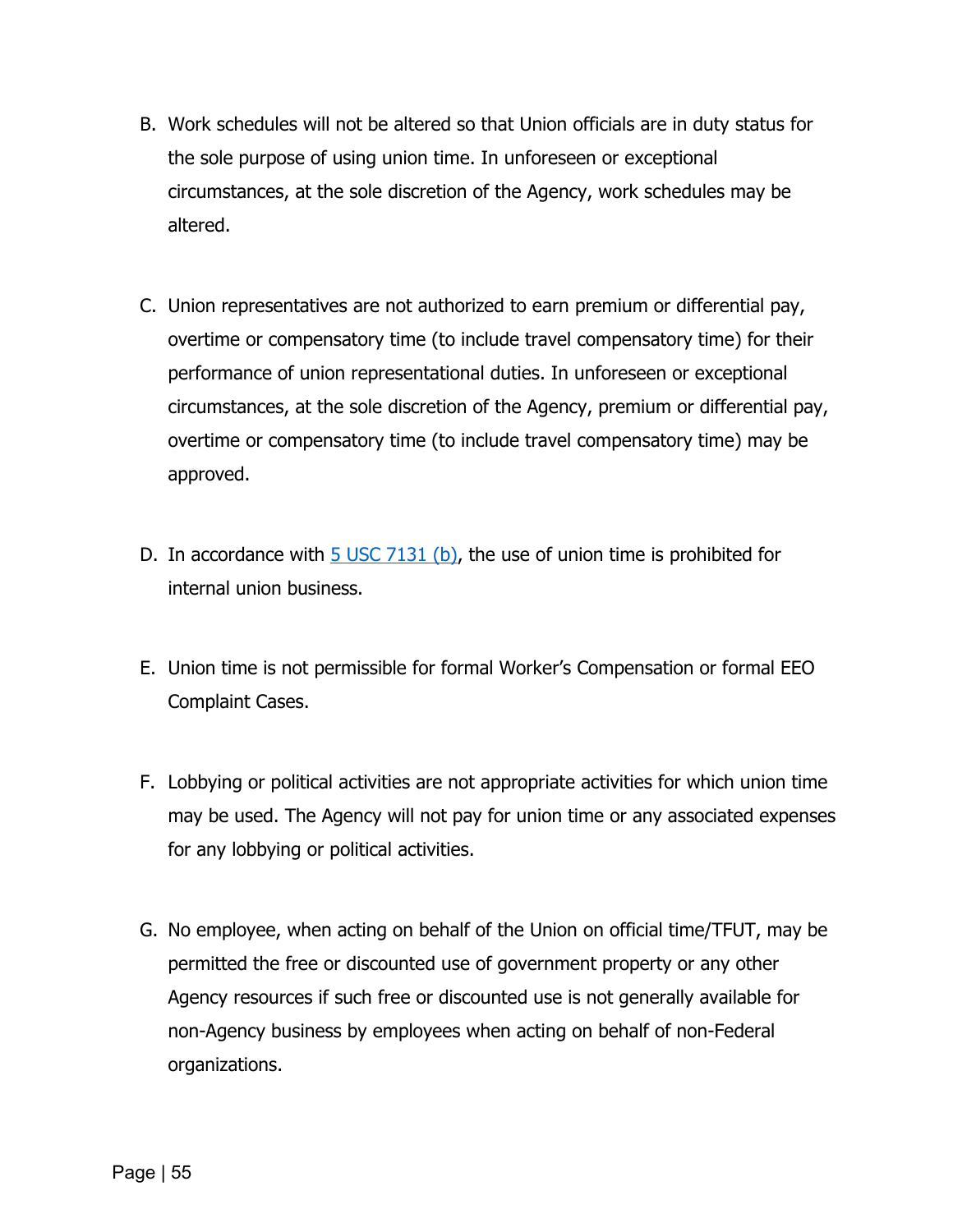- H. No employee shall be reimbursed for expenses incurred performing non-Agency business, unless required by law or regulation.
- I. Employees may use taxpayer-funded union time to prepare or pursue grievances (including arbitration of grievances) under procedures negotiated pursuant to [section 7121 of title 5, United States Code,](https://uscode.house.gov/view.xhtml?req=granuleid:USC-prelim-title5-section7121&num=0&edition=prelim) as authorized by law or regulation, such as:
	- 1. a bargaining unit employee using taxpayer-funded union time to prepare for, confer with an exclusive representative regarding, or present a grievance brought on the employee's own behalf; or to appear as a witness in any grievance proceeding; or
	- 2. an employee using taxpayer-funded union time to challenge an adverse personnel action taken against the employee in retaliation for engaging in federally protected whistleblower activity, including for engaging in activity protected under [section 2302\(b\)\(8\) of title 5, United States Code,](https://uscode.house.gov/view.xhtml?req=29&f=treesort&num=125) under section 78u-6(h)(1) [of title 15, United States Code,](https://uscode.house.gov/view.xhtml?hl=false&edition=prelim&req=granuleid%3AUSC-prelim-title15-section78u-6&num=0&saved=%7CKHRpdGxlOjE1IHNlY3Rpb246Nzh1LTEgZWRpdGlvbjpwcmVsaW0p%7C%7C%7C0%7Cfalse%7Cprelim) under section 3730(h) [of title 31, United States Code,](https://www.govinfo.gov/content/pkg/USCODE-2011-title31/pdf/USCODE-2011-title31-subtitleIII-chap37-subchapIII-sec3730.pdf) or under any other similar whistleblower law.

## 12.2: REASONABLE AND EFFICIENT USE OF OFFICIAL TIME/TFUT:

A. Consistent with  $5 \text{ U.S.C. } 71$  and this Agreement, union representatives will be granted union time, subject to availability as described below, for the following representational activities: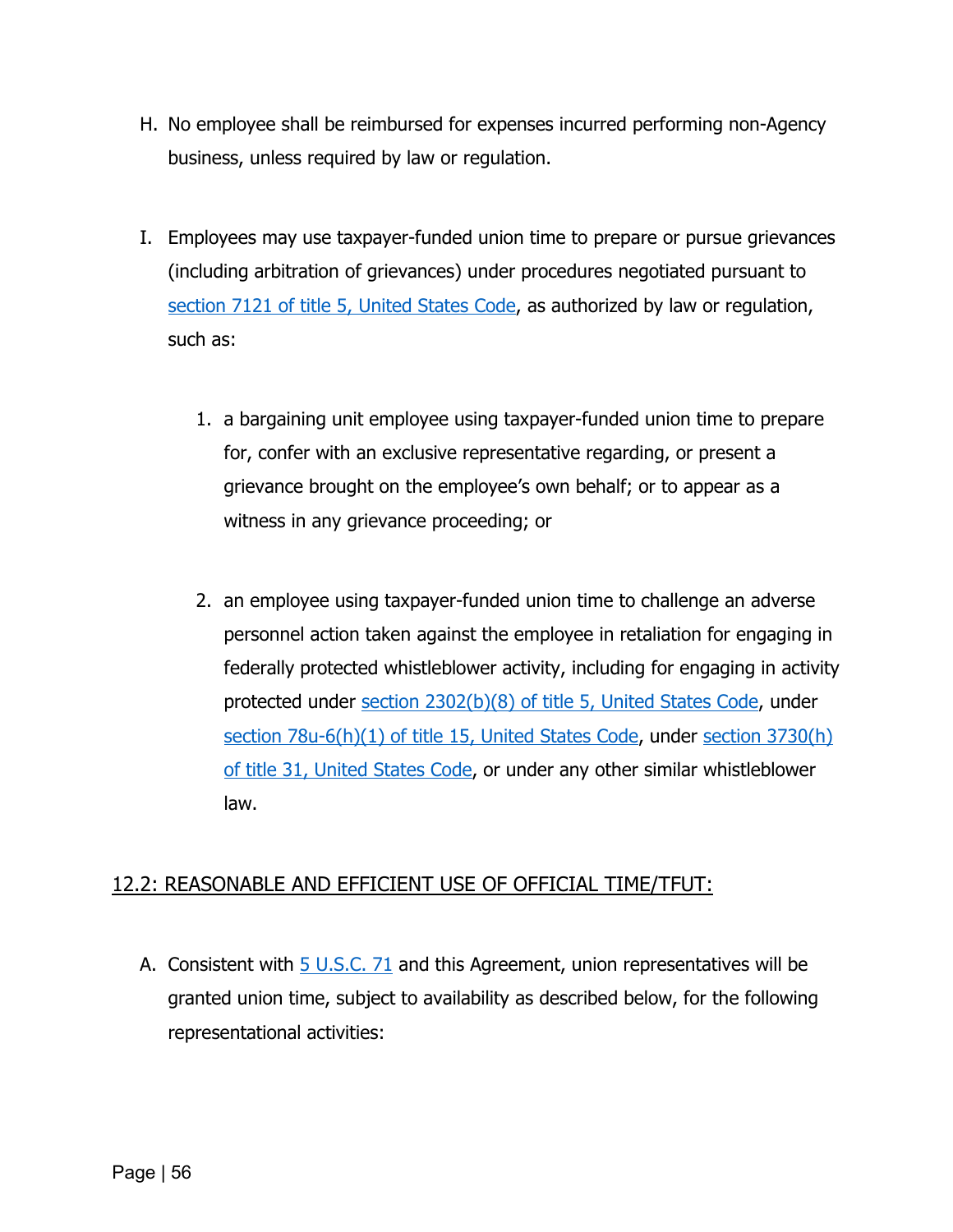- 1. Term Negotiations—to prepare for and negotiate a collective bargaining agreement, in accordance with  $\frac{5 \text{ U.S.C. } 7131(a)}{2}$ .
- 2. Mid-Term Negotiations—to prepare for and bargain over issues raised during the life of a term agreement, in accordance with  $\frac{5 \text{ U.S.C. } 7131(a)}{2}$ .
- 3. Dispute Resolution—to appear in proceedings before the Federal Labor Relations Authority during such time as an employee would otherwise be in a duty status, in accordance with  $5 \text{ U.S.C. } 7131(c)$ .
- 4. General Labor-Management Relations—to perform miscellaneous representational activities authorized under  $5 \cup S.C. 7131(d)$ , shall be granted official time in any amount the agency and the exclusive representative involved agree to be reasonable, necessary, and in the public interest.
- B. Union representatives may be authorized union time hours and Leave Without Pay for Union Activities (LWOPUA), on a fiscal year basis, not to exceed twentyfive (25) percent of their established annual tour of duty in the performance of union representational activities as described in Section A. above. LWOPUA will be recorded in the comments section of the Agency's timekeeping system. The denial of union time and LWOPUA for union representational activities cannot be grieved or disputed in any forum. If the request is denied, the reason will be submitted in writing within one (1) business day.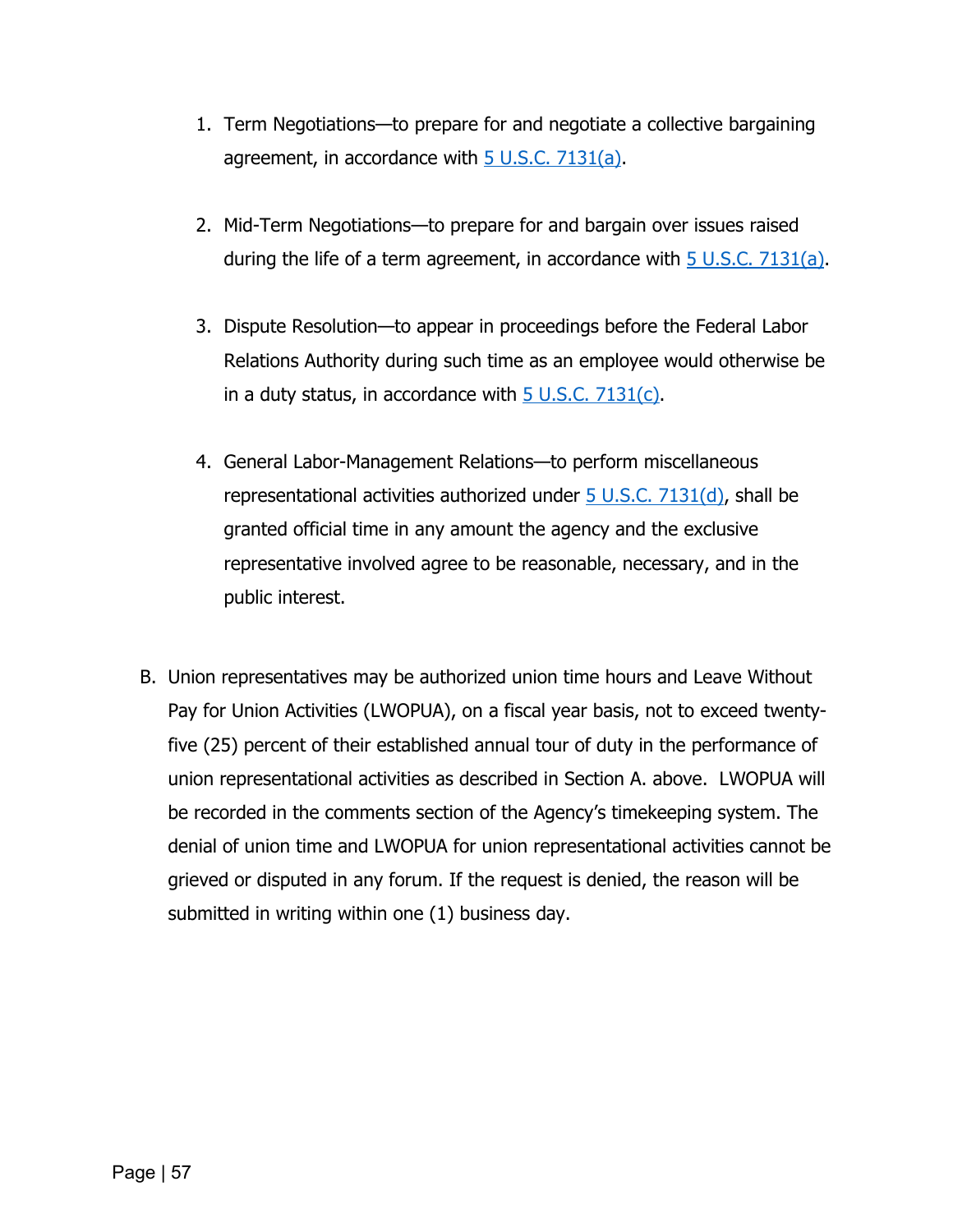- C. Prior to a representative entering a work area or performing representational activities, the representative must obtain the consent of the immediate supervisor in charge of the work area. The representative shall provide the supervisor with the name of the employee, the general purpose of the visit, and how long the employee is expected to be away from duty.
- D. The union agrees that official time will be used efficiently.

## 12.3: REQUESTING TO USE OF OFFICIAL TIME/TFUT:

- A. Employees may not use taxpayer-funded union time without advance written authorization, except where obtaining prior approval is deemed unreasonable by management.
- B. Any requesting employee shall submit his/her request using the Agency's email system.
- C. The requesting employee shall specify:
	- 1. The approximate amount of time to be used, and
	- 2. Sufficient detail identifying the tasks the employee will undertake as to permit the authorizing official to assess whether it is reasonable and necessary to grant such amount of time to accomplish such tasks.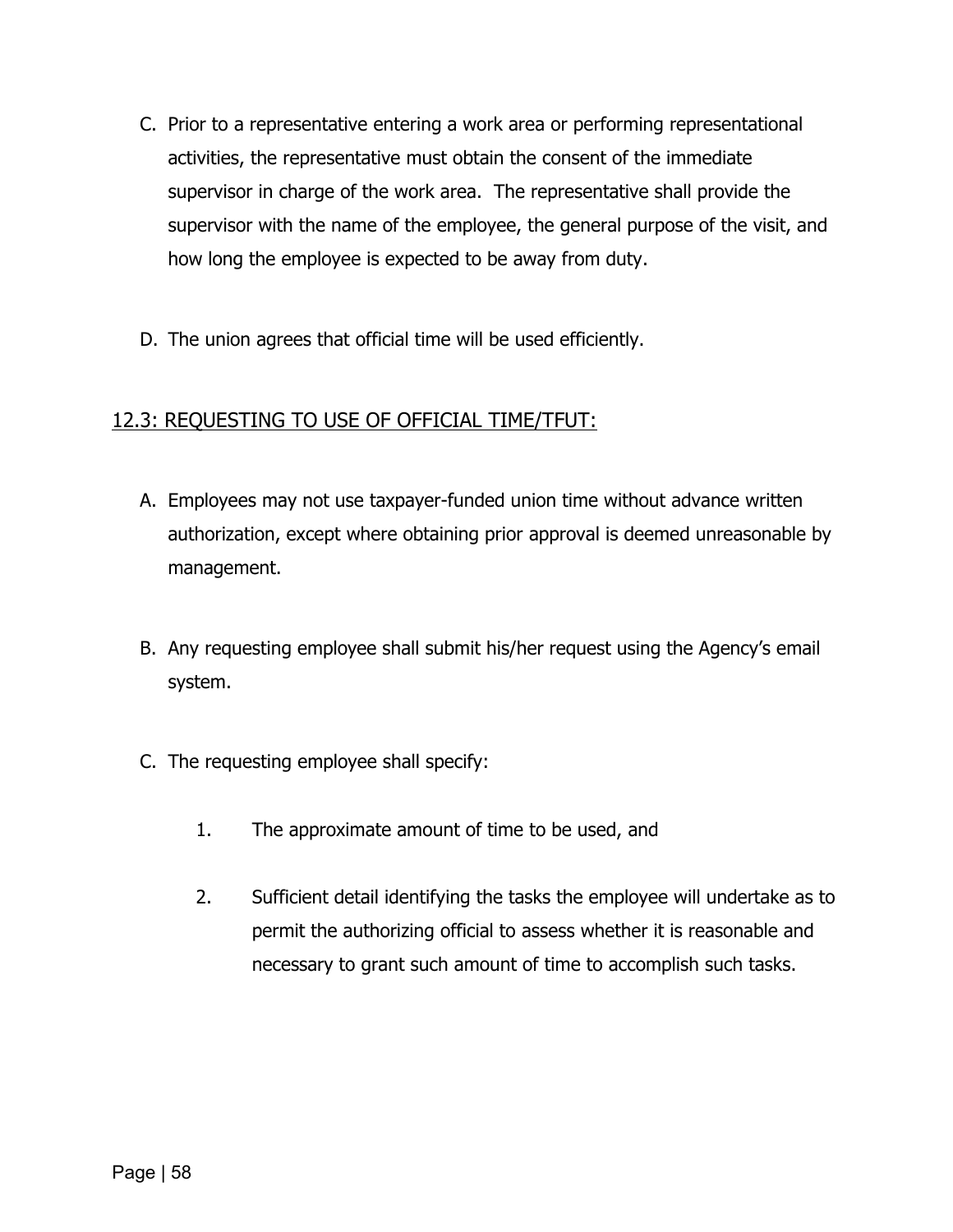D. The employee will immediately inform the supervisor when he/she returns to work after completion of the representational activity using the method determined by the supervisor. For any use of official time in excess of previously authorized hours or for purposes for which such time was not previously authorized, the requesting employee shall submit a separate updated request.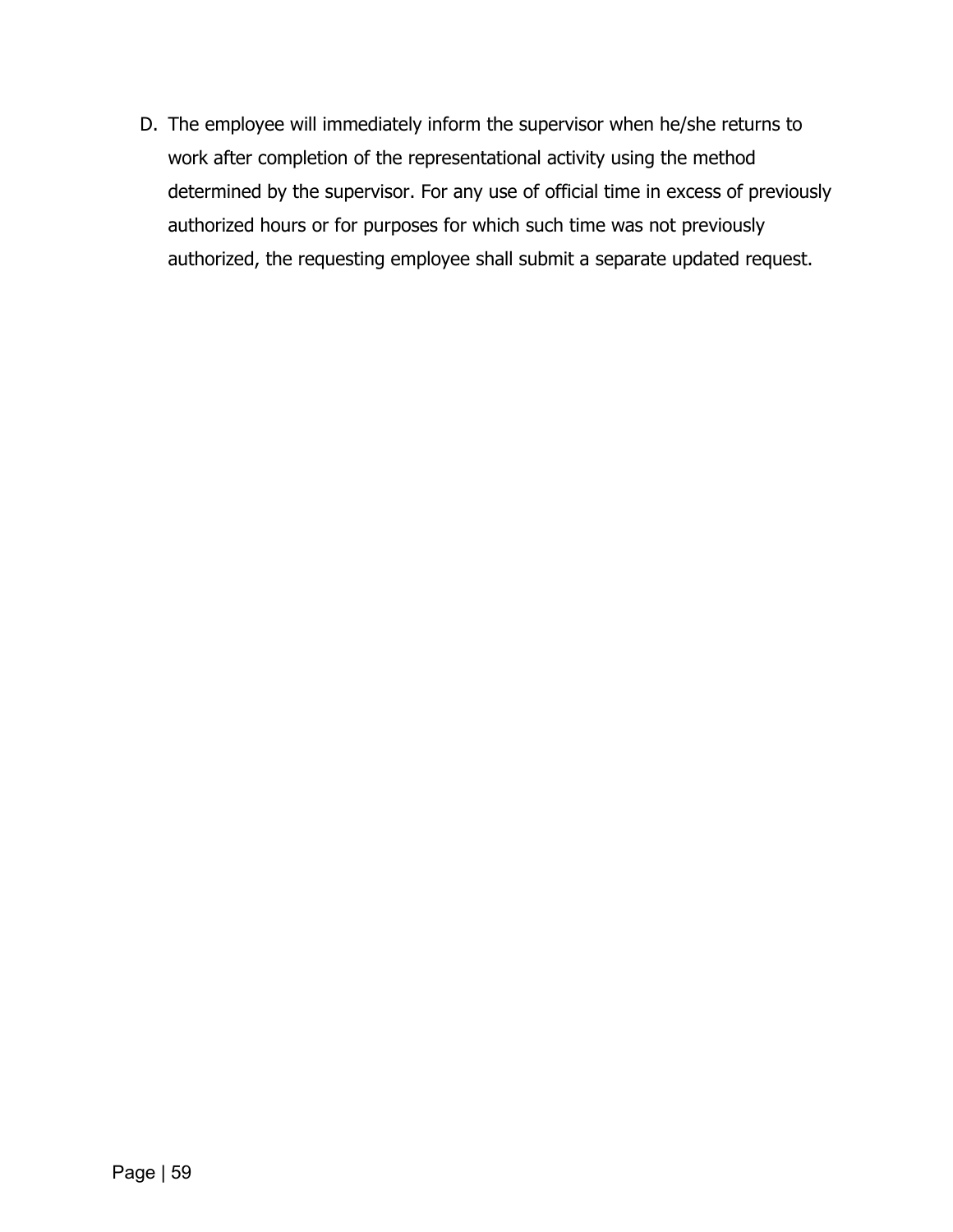#### 12.4: PROVISIONS FOR UNION TIME:

- A. A request for union time must be made at least one workday in advance, except where obtaining prior approval is deemed unreasonable by management, in order to allow management to be able to consider and plan for agency mission requirements. Sufficient information must be included with each request to use union time to allow the approving official to determine if the time requested and activity described meet the criteria outlined in this Article.
- B. If the agency official denies a request for official time, either in whole or part, the agency official must prepare a written statement noting the reasons for the denial and provide the employee or representative with a copy of that statement within one (1) business day.
- C. Approval from an authorized supervisor/management official must be obtained by an employee prior to their engaging in union time as a representative. Any employee who uses union time without advance supervisory/management approval will be considered absent without leave and subject to appropriate disciplinary action.
- D. An employee serving as a Union Representative is responsible for accurately recording union time on their time and attendance for pay purposes.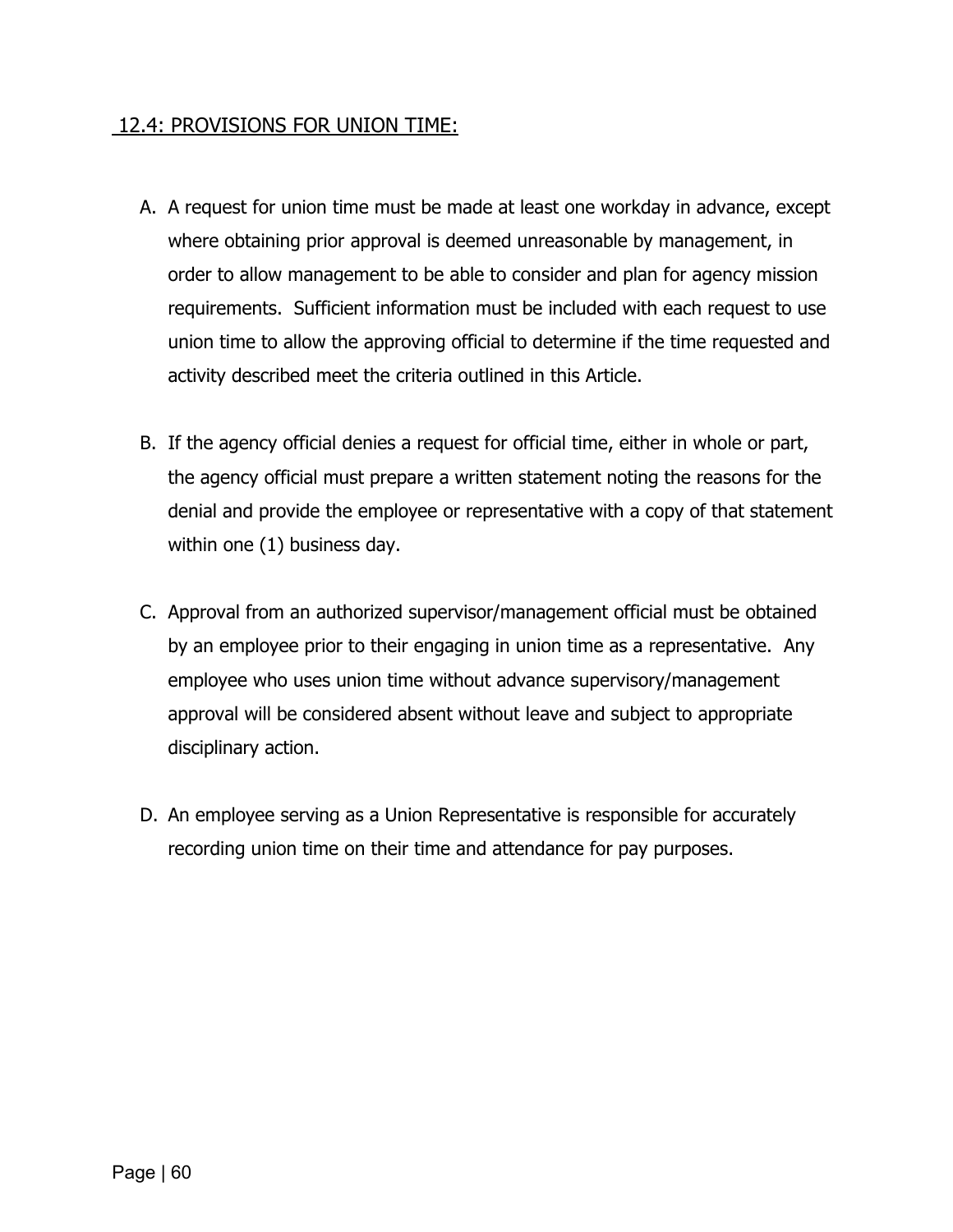#### 12.5: REQUESTING OFFICIAL TIME FOR TRAINING:

A. Union officers and stewards may be excused from duty, workload permitting, to attend training which is designed to advise representatives on matters within the scope of [5 USC,](https://uscode.house.gov/view.xhtml?req=granuleid%3AUSC-prelim-title5&saved=%7CZ3JhbnVsZWlkOlVTQy1wcmVsaW0tdGl0bGU1LXNlY3Rpb243MTMx%7C%7C%7C0%7Cfalse%7Cprelim&edition=prelim) and which is of mutual benefit to the Agency and Union.

Union officers and stewards requesting to attend such training shall present to the supervisor a written description of the course demonstrating which portion of the training is mutually beneficial, (10) working days in advance. The request will contain a detailed copy of the training agenda and statement relating to the mutual concern of the Agency and Union.

- B. The Parties agree that training under this section is generally of mutual benefit when it covers areas such as contract administration and information related to federal personnel/labor relations laws, regulations, and procedures. Training is not mutually beneficial when it deals with matters related to internal Union business.
- C. Official time for this purpose will not exceed a total of one-hundred and sixty (160) hours for any calendar year. Official time used will be documented on time sheets accordingly.
- D. The denial of training requests within the scope of [5 USC](https://uscode.house.gov/view.xhtml?req=granuleid%3AUSC-prelim-title5&saved=%7CZ3JhbnVsZWlkOlVTQy1wcmVsaW0tdGl0bGU1LXNlY3Rpb243MTMx%7C%7C%7C0%7Cfalse%7Cprelim&edition=prelim) cannot be grieved under the parties' negotiated grievance procedures.
- E. If the request is denied, the reason will be submitted in writing within one (1) business day.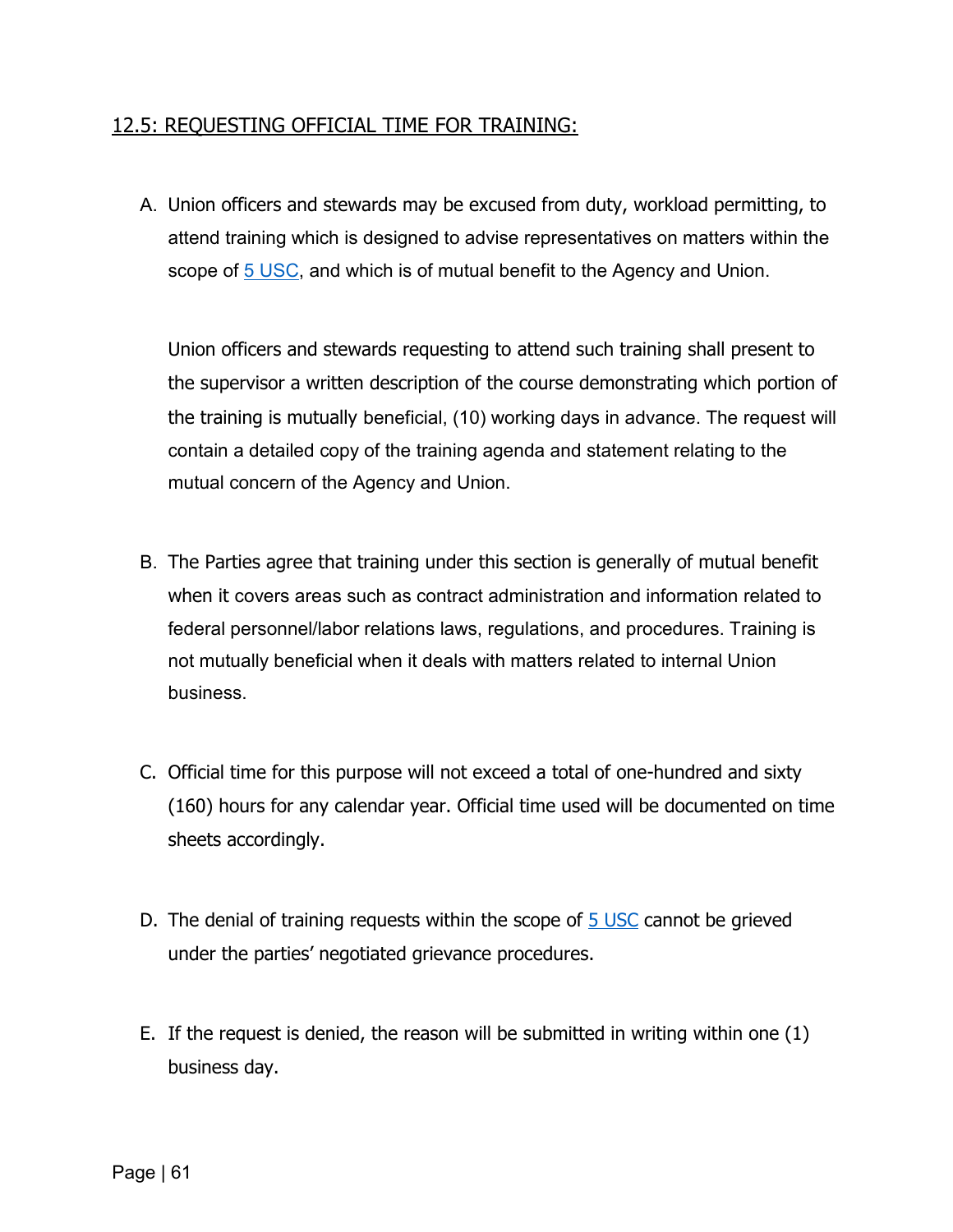# **ARTICLE 13 – TRAVEL**

#### 13.1: GOVERNMENT TRAVEL:

- A. Travel shall be in accordance with all applicable federal travel regulations, laws, rules, policies, procedures, and practices, as amended.
- B. All travel must be approved in advance by the employee's supervisor.
- C. If available, a Government-owned vehicle should be used in lieu of a personally owned vehicle.
- D. A Government travel credit card may be provided to employees through appropriate policy and procedure. Failure to comply with regulations, terms and conditions of the card, or to timely make payments on the amount due, can subject the cardholder to disciplinary action and suspension or cancelation of the Government travel credit card.

#### 13.2: UNION TRAVEL:

A. Normally the Agency will not pay the travel expenses and per diem allowances for NRCS, Fort Worth, Texas, Union representatives performing representational activities (negotiations, grievance meetings, arbitration hearings, etc.) If the Agency receives a request, it will consider the convenience of the Agency, primary interest of the Government, and budget constraints when making a decision.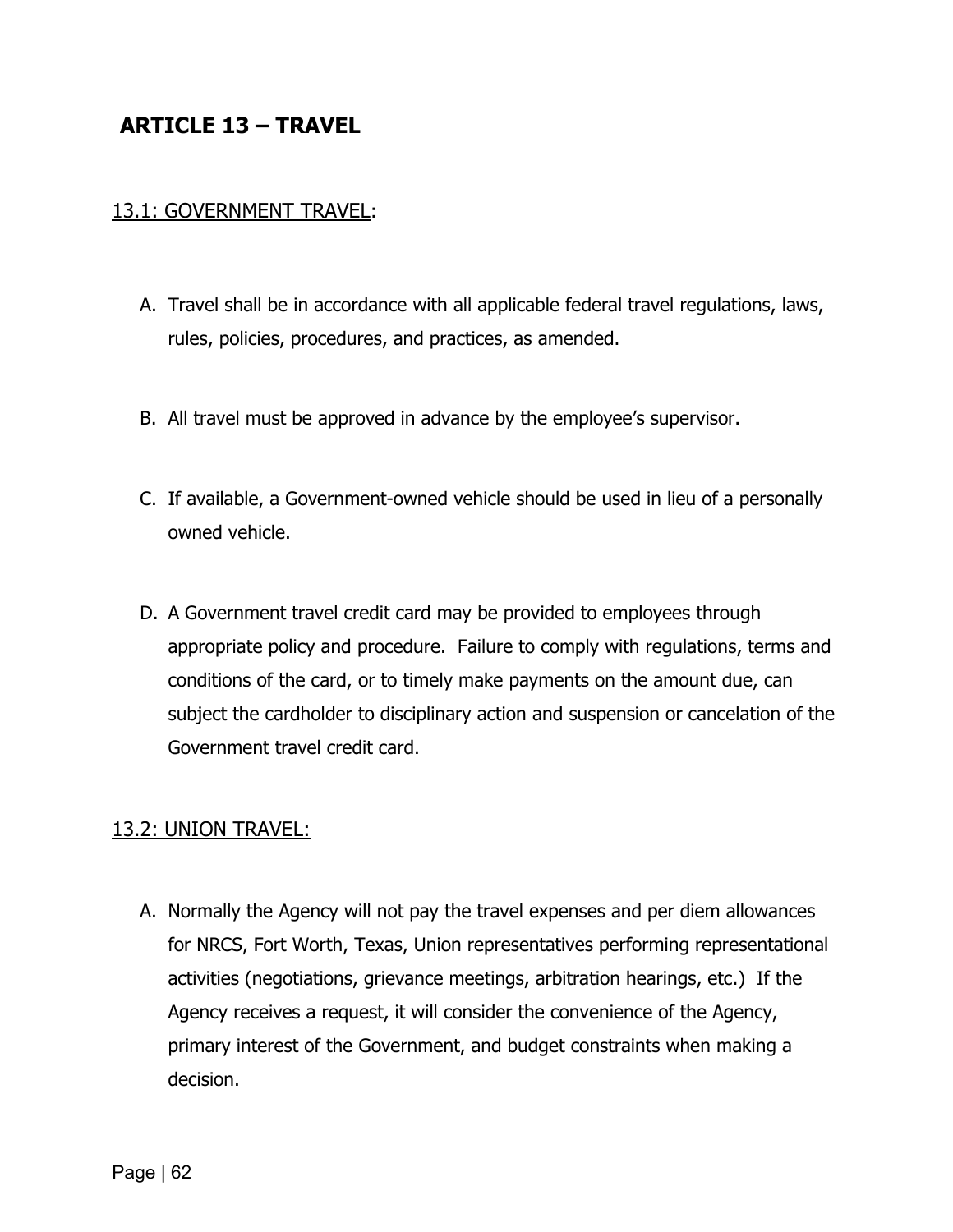B. In the rare case the Agency pays for any travel expenses for Union representational activities, no internal Union business will be conducted during the trip regardless of the length of discussion or activity.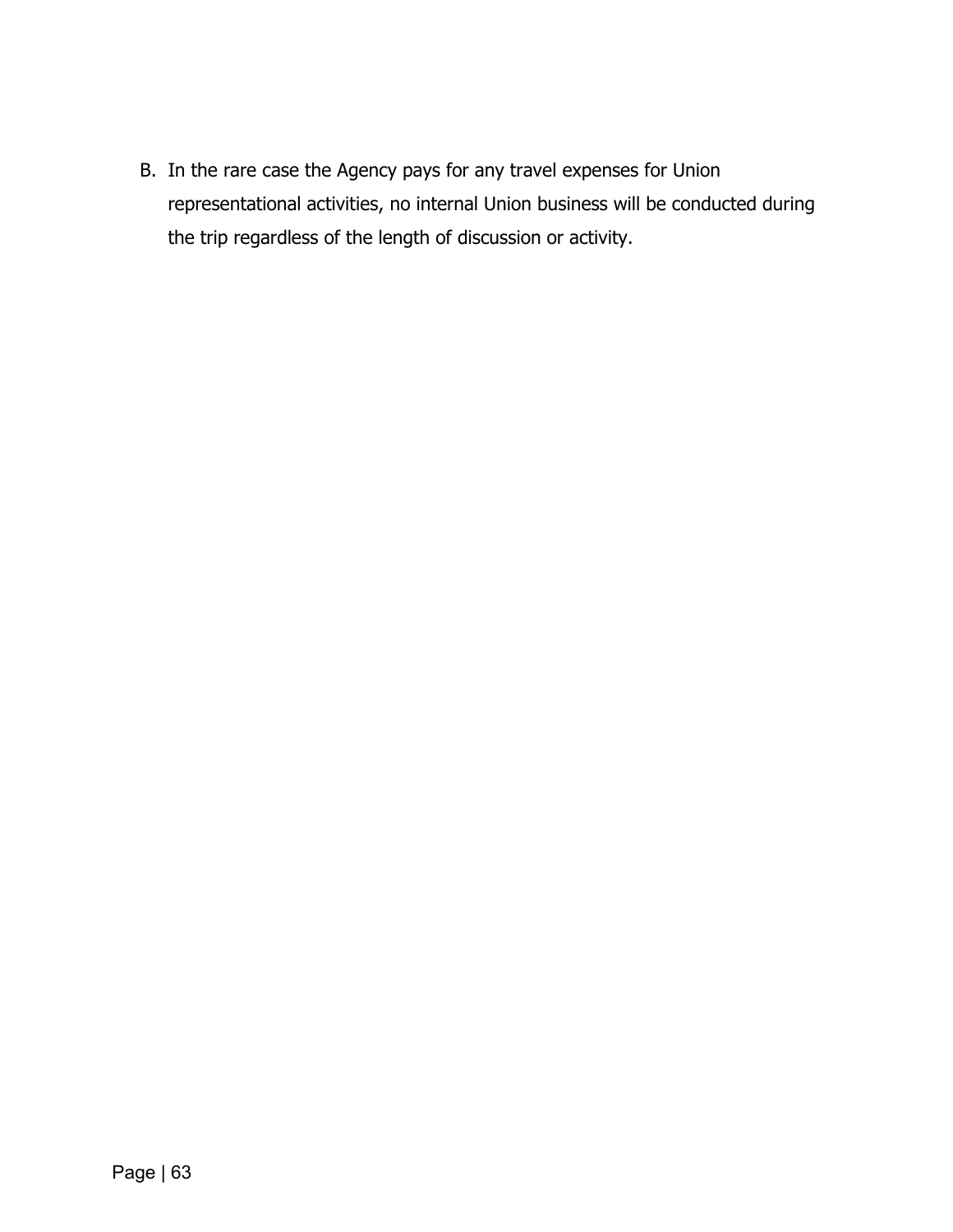# **ARTICLE 14 – HOURS OF WORK AND WORK SCHEDULES**

14.1: GENERAL: The Agency shall conduct a policy of hours of work and work schedules in accordance with applicable laws, rules, regulations, policies, procedures, and practices as amended. All NRCS supervisors will establish a regularly scheduled workweek in writing for each full-time employee. An employee's work schedule is established to accomplish the mission of the NRCS and the Fort Worth Federal Center. An employee's regularly scheduled workweek should correspond with the actual work requirements that are known at the time the tour is determined.

#### 14.2: HOURS OF WORK AND CORE HOURS:

Working Hours: 6:00 A.M. - 6:00 P.M.

Core Hours: 9:00 A.M. – 2:30 P.M.

Office Hours: 8:00 A.M. - 4:30 P.M., Monday - Friday

Lunch Period: 11:00 A.M. and 2:00 P.M. the work schedule chosen will also designate the lunch period (see Article 15, ["Lunch and Break Periods"](#page-75-0) of this Agreement).

14.3: TRADITIONAL BASIC 40-HOUR WORK REQUIREMENT: The basic 40-hour workweek is scheduled on five (5) days, Monday through Friday when possible, and the two (2) days outside the basic workweek are consecutive.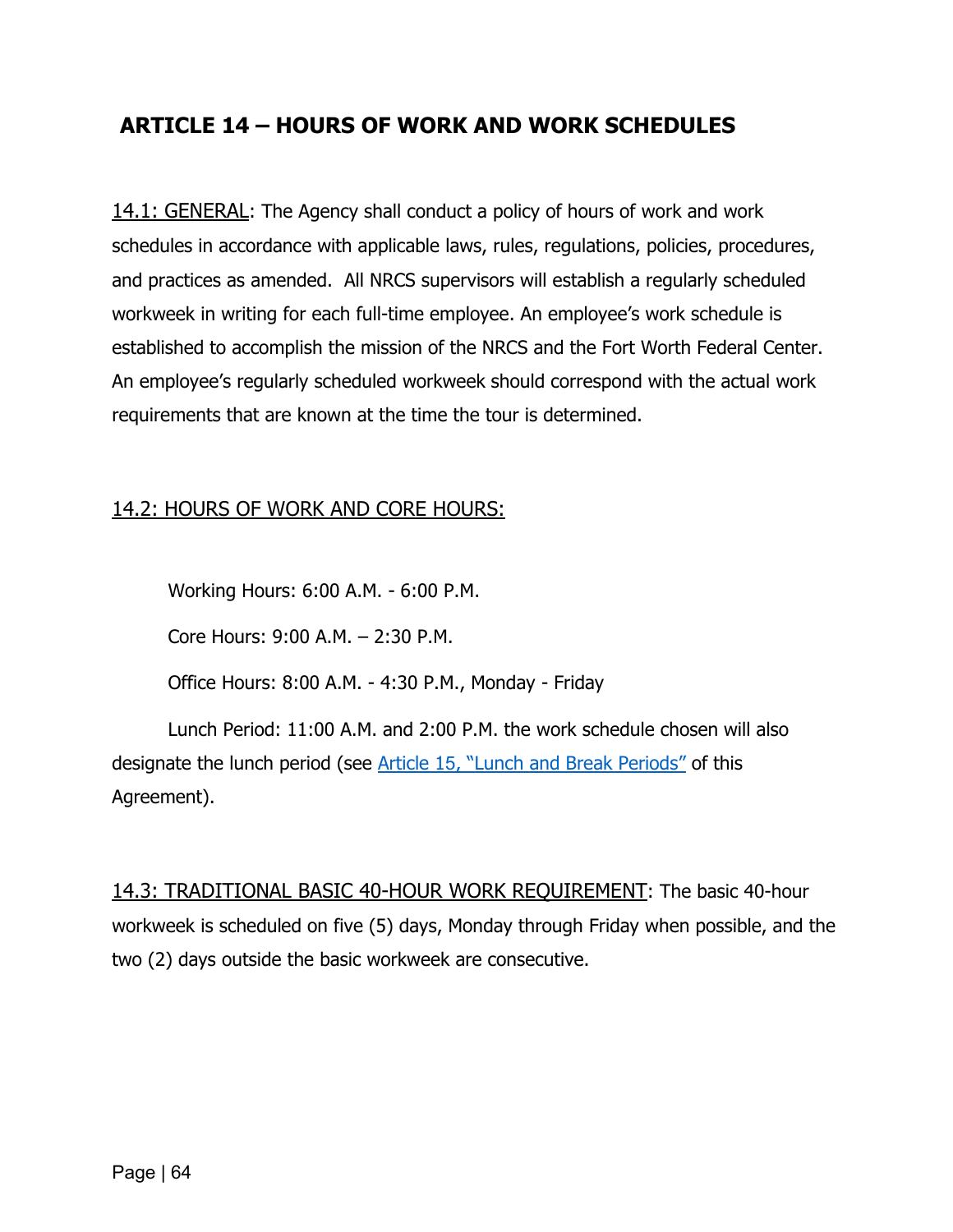• The working hours in each day in the basic workweek are the same; the basic non-overtime workday may not exceed eight (8) hours; breaks in working hours of more than one (1) hour may not be regularly scheduled in a basic workday; the occurrence of holidays may not affect the designation of the basic workweek; and employees cannot earn credit hours.

## 14.4: FLEXITOUR SCHEDULE:

- A. Employees are responsible for choosing a biweekly schedule within the working hours of 6:00 A.M. to 6:00 P.M. by submitting it in writing for supervisory approval.
- B. The basic work requirement for full-time employees consists of an eight (8)-hour day, five (5)-days a week, Monday through Friday, forty (40)-hours a week, and eighty (80)-hours in the biweekly pay period. Employees must have an established tour of duty.
- C. The basic work requirement for part-time employees is the number of hours the employee must work each day, the number of hours the employee must work in the administrative workweek, and the number of hours the employee must work in a biweekly pay period.
- D. Employees, with the approval of their respective supervisor, may select a starting time each day. They may be allowed to vary their starting and ending times up to thirty (30) minutes; with prior permission of their immediate supervisor except in exigent circumstances. When an employee varies their starting time, the employee must make up this time at the end of the day or take approved leave. Employees must complete their scheduled number of hours by 6:00 P.M.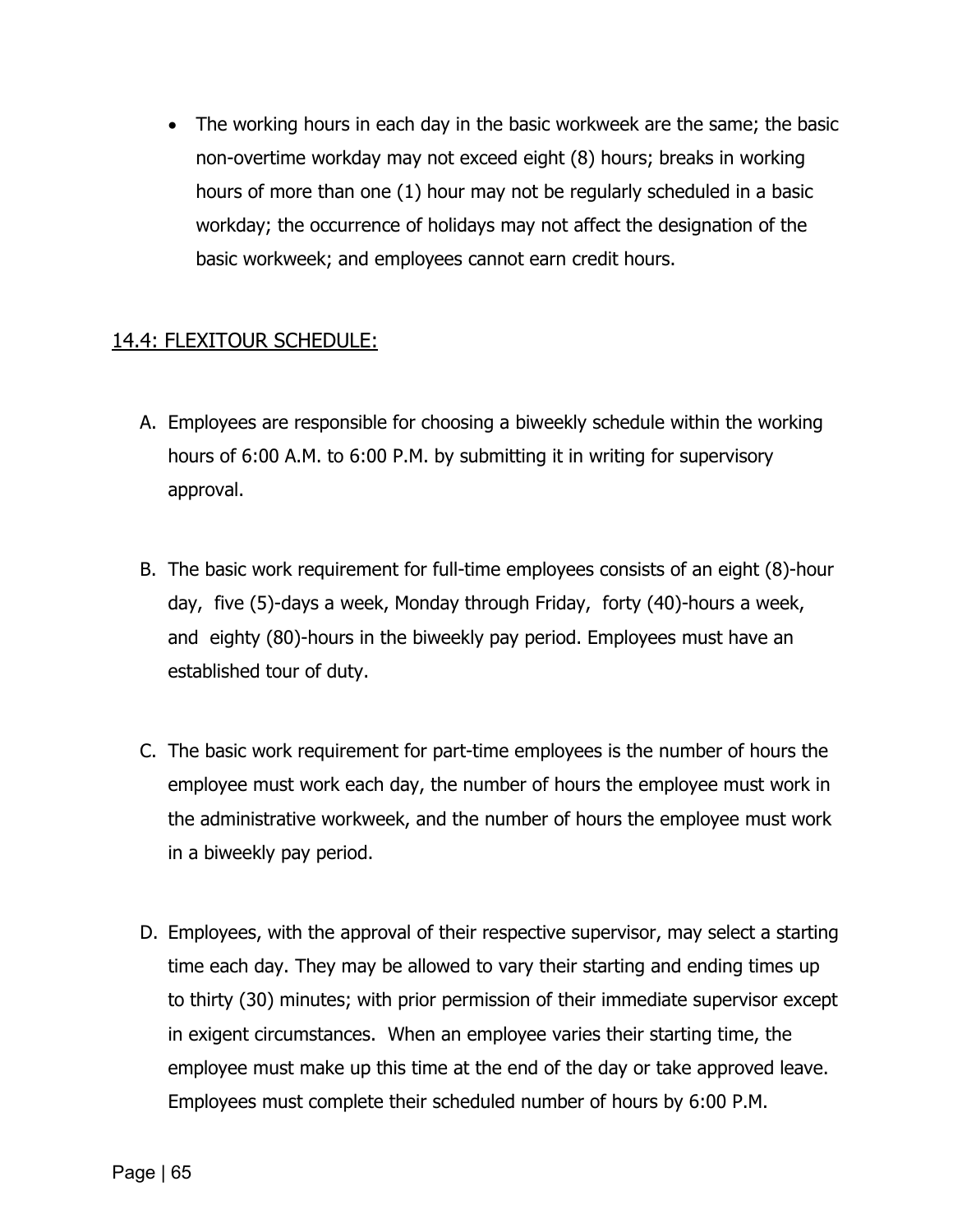- E. Employees must be present during the core hours of 9:00 A.M. and 2:30 P.M., Monday through Friday (unless their tour of duty has been changed on a temporary basis) or must be approved for leave during the portion of the core hours they are absent.
- F. Employees may be eligible to earn credit hours up to two (2) hours per day between the hours of 6:00 A.M. and 6:00 P.M., with supervisory concurrence.
- G. An employee may be permitted to earn credit hours for work that begins before 6:00 A.M. or after 6:00 P.M. with prior approval from the second line supervisor. Credit hours during these periods of time should only be approved on a case-bycase basis for special projects.
- H. Employees may be able adjust their starting and ending time to enable them to travel within an eight (8)-hour day and earn credit hours while working at the temporary duty site, with supervisory permission. Credit hours can only be earned between the hours of 6:00 A.M. and 6:00 P.M. Monday through Friday.

### 14.5: 5-4/9 BI-WEEKLY SCHEDULE:

A. A fixed work schedule Monday through Friday, that has a basic biweekly work requirement of nine (9)-hour days during eight (8) days of the biweekly pay period and eight (8) hours on a 9th day to complete the eighty (80)-hour biweekly work requirement. The eight (8)-hour day can be any pre-scheduled workday in the pay period and must cover the core hours.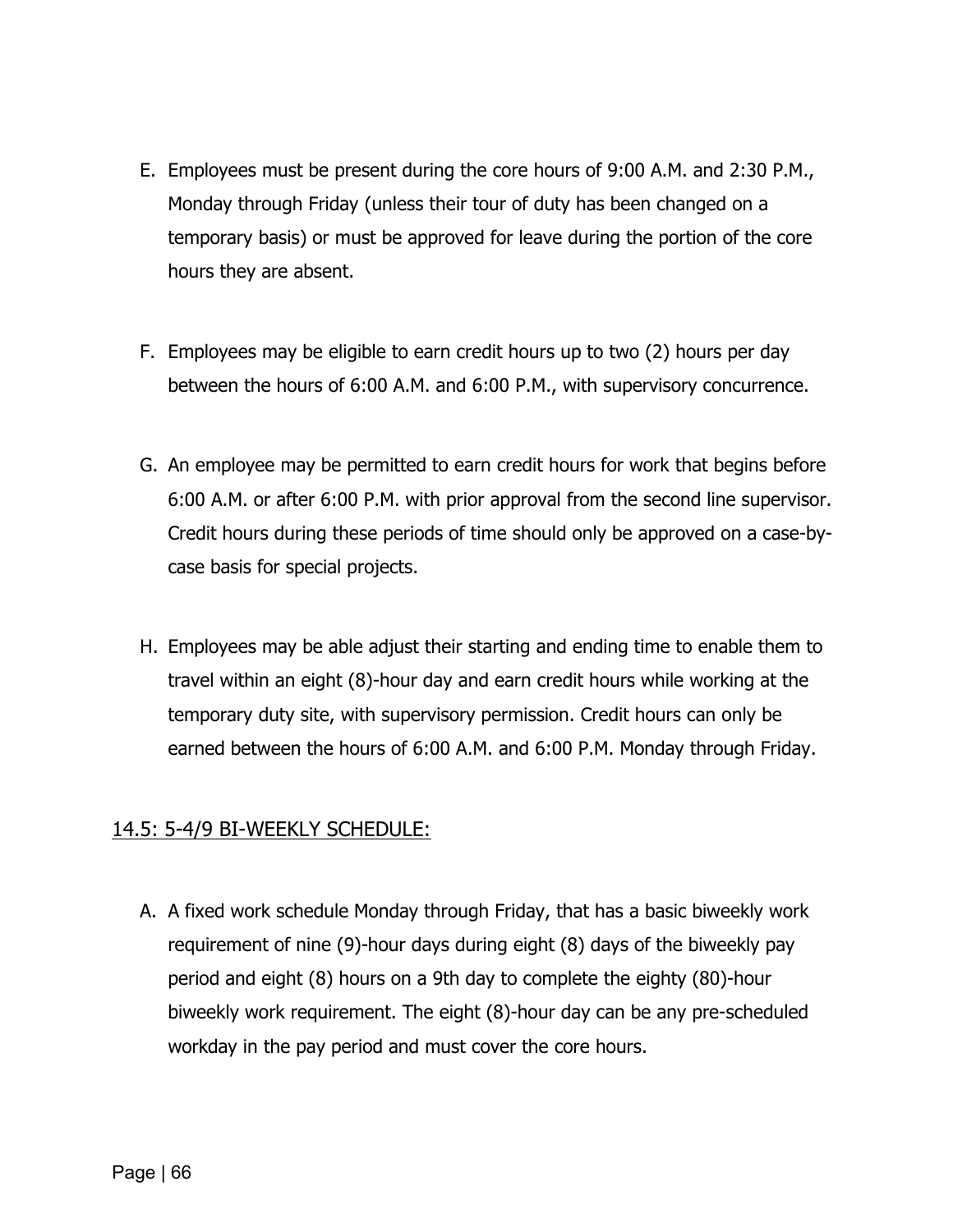- B. Employees select a starting time each day that does not vary. The working hours in each day in the basic workweek are the same, except for the 9th day. A nonworkday must be scheduled in the same pay period as the nine workdays.
- C. A non-workday must be scheduled in the same pay period as the nine workdays; non-overtime work is performed during the schedule that does not exceed the daily work requirement or eighty (80) hours in the biweekly pay period. Employees are not eligible to earn credit hours.

### 14.6: 4-10 HOUR WORKWEEK SCHEDULE:

- A type of work schedule that consists of a ten (10) hour daily work requirement four (4) days per week, a forty (40) hour weekly work requirement, and an eighty (80) hour biweekly work requirement. The 4-10 hour workweek alternative work schedule may be used on a case-by-case basis when it is more advantageous to the Agency than the other work schedules.
- A. Four-day workweeks;
- B. A fixed, nonflexible work schedule, which means that it does not vary from dayto-day. The arrival and departure times are according to a set, written schedule requested by the employee and approved in advance;
- C. The basic work requirement shall consist of a ten (10) hour daily work requirement, a forty (40) hour weekly work requirement, and an eighty (80) hour biweekly work requirement;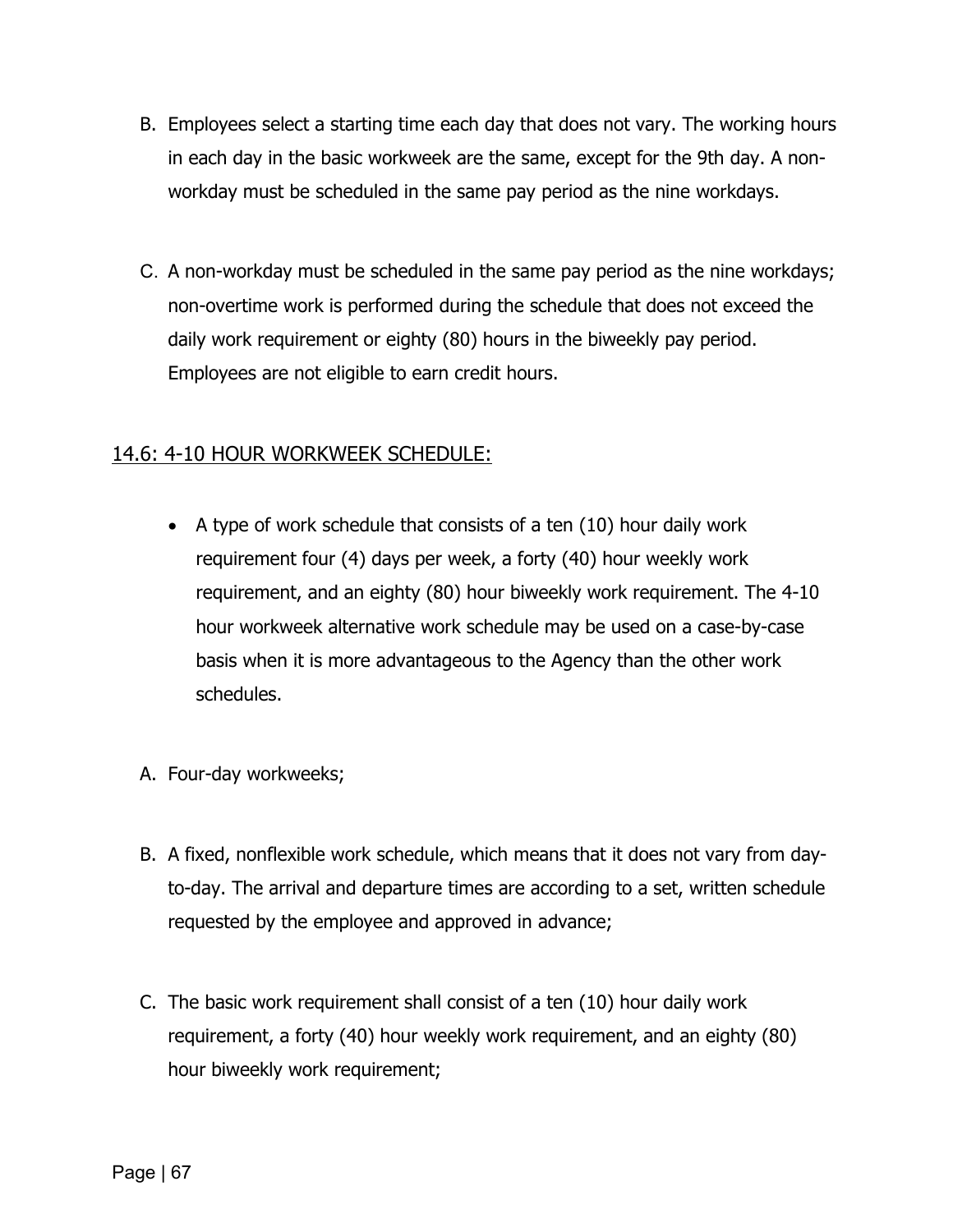- D. The occurrence of holidays may not affect the designation of the basic workweek;
- E. A selected non-workday is scheduled to happen on the same day each week. This day cannot be changed without requesting a new tour of duty request and can only be changed quarterly;
- F. Employees are not eligible to flex;
- G. Employees are not eligible to earn credit hours;
- H. This schedule can only be approved by the appropriate Remote Sensing Lab Leader, National Center Director, Branch Chief or Section Chief.

14.7: CHANGE IN WORK SCHEDULE: Employees may request a change in their established tour of duty up to four (4) times per year. All requests for changes in tour of duty are subject to supervisory approval.

• Changes from one tour of duty to another must be made before the beginning of the pay period. No tour changes are allowed after the pay period has begun, unless there is an emergency or a special situation. Tour changes based on holidays or "in lieu of" holidays are not permitted.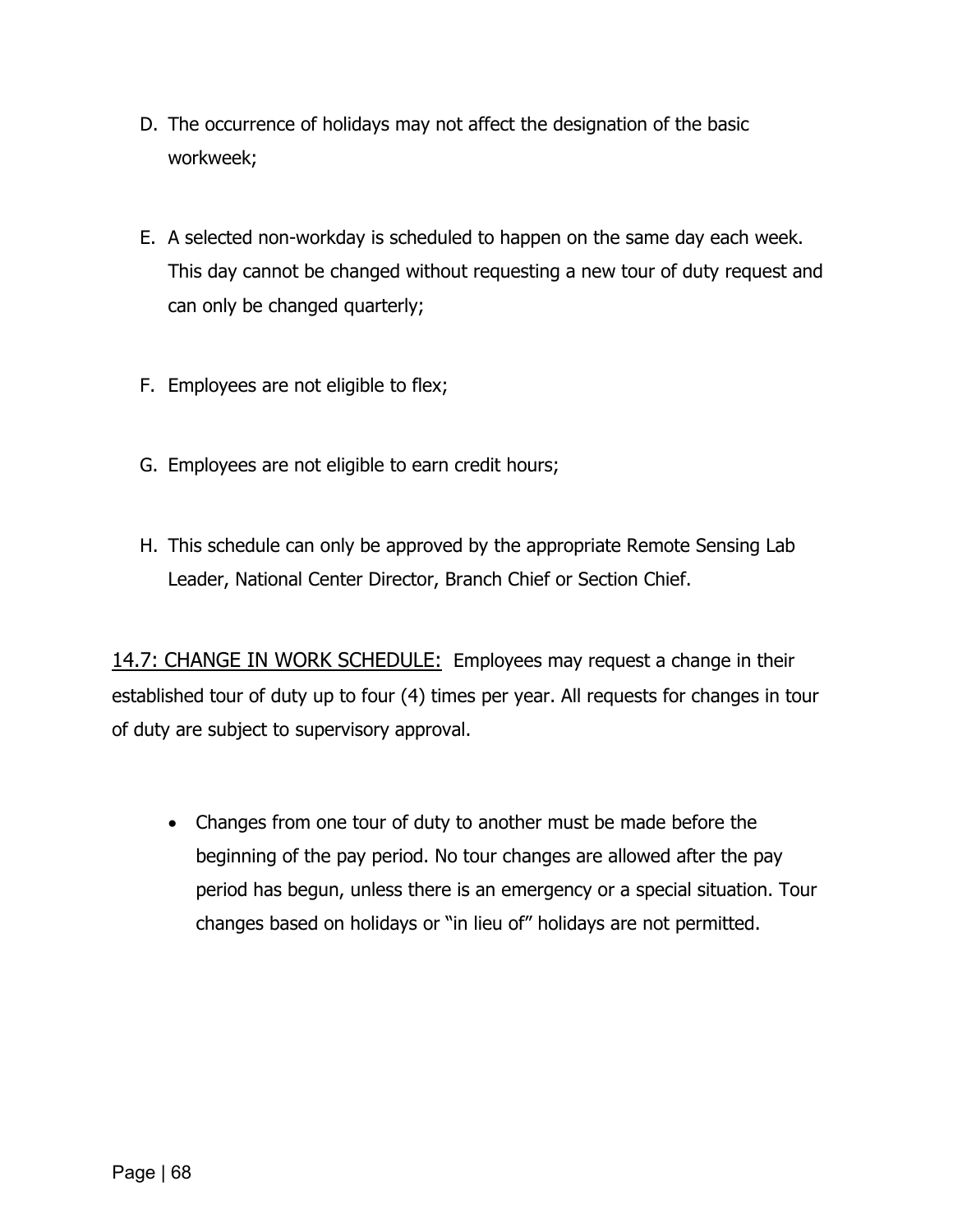#### 14.8: TRAVEL AND TRAINING:

If necessary, the Agency may change an employee's schedule when the employee is traveling, attending training, or participating in jury duty. Employees who are in training status, whether on the job training or classroom training, will need to adjust their normal schedules to be able to participate fully in the training.

- A. When an employee travels away from the permanent duty station, the employee may remain on their work schedule, provided the employee's Regular Day Off (RDO) does not occur during the period of travel.
- B. An Employee may remain on their work schedule while in a training status provided their RDO does not occur during the period of training.

14.9: RESOLVING CONFLICTS: When employees have work schedule conflicts related to office coverage, the first attempt to resolve conflicts will be among themselves. If they are not able to resolve the conflicts, then the supervisor(s) will make the final decision.

14.10: PREMIUM PAY AND CREDIT HOURS: Premium pay and credit hours will be compensated in accordance with the applicable laws, rules, regulations, policies, and practices as amended.

#### A. OVERTIME:

1. Overtime pay is pay for hours of work officially ordered and approved in advance in excess of the employee's basic work requirement.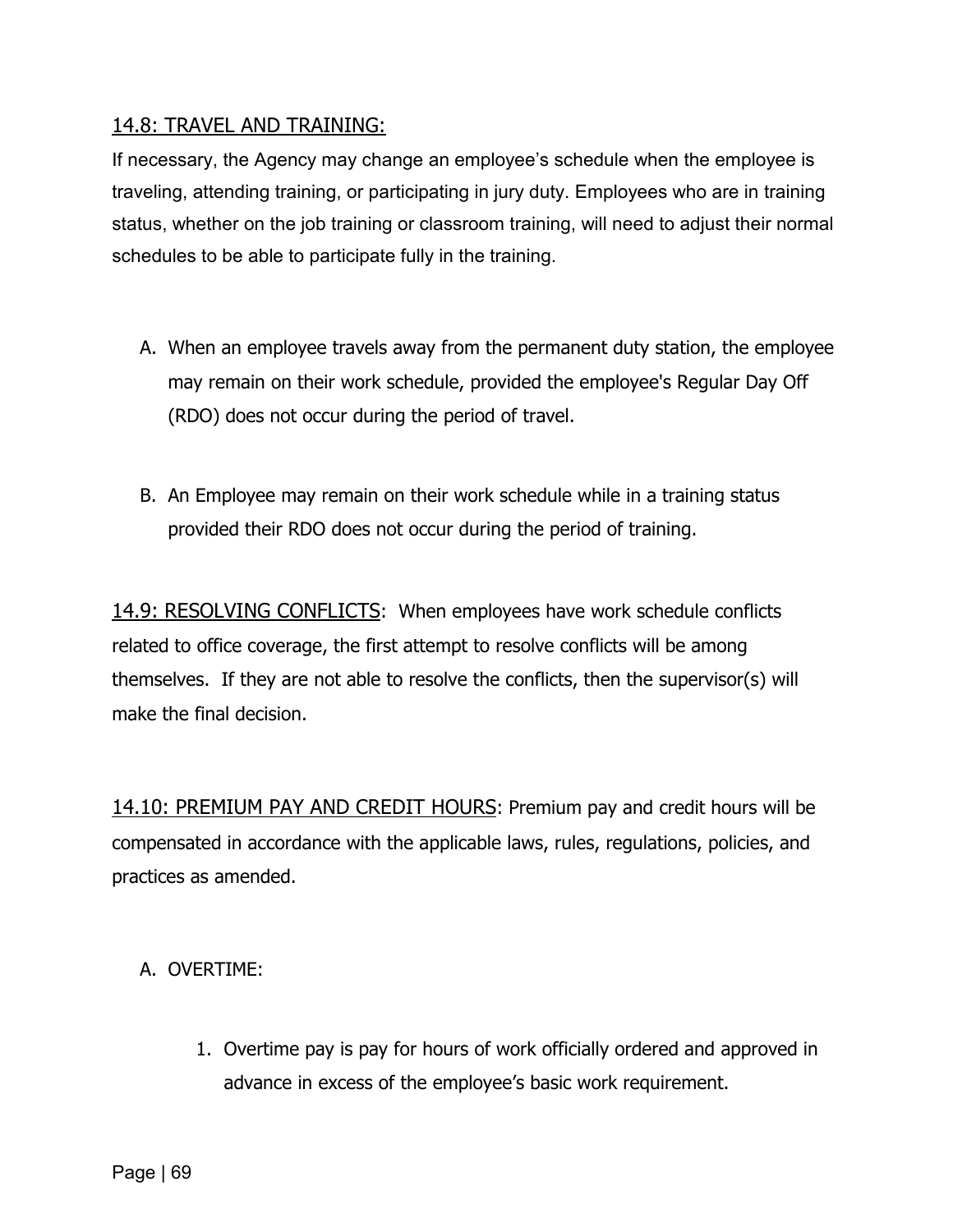- 2. The Agency will give an employee as much advance notice as practicable in making overtime assignments. In certain situations, operational needs may prevent advance notice.
- 3. Overtime will be distributed consistent with workload requirements and resource availability. The Agency may order or approve overtime by special projects or work assignments according to expertise of the employee. Overtime will be distributed as equitably as possible.
- 4. When there are more than sufficient qualified candidates expressing an interest in working overtime, the Agency will fill its needs from the candidates based on seniority using the leave service computation date.
- 5. If the Agency is unable to fill its needs through qualified candidates, it may assign the work to the qualified employees based on reverse seniority using the leave service computation date.
- 6. The Agency will give reasonable consideration to an employee's request to be released from overtime due to personal hardship.
- B. COMPENSATORY TIME IN LIEU OF OVERTIME:
	- 1. Compensatory time earned by the employee is accrued for an equal amount of time spent in overtime work.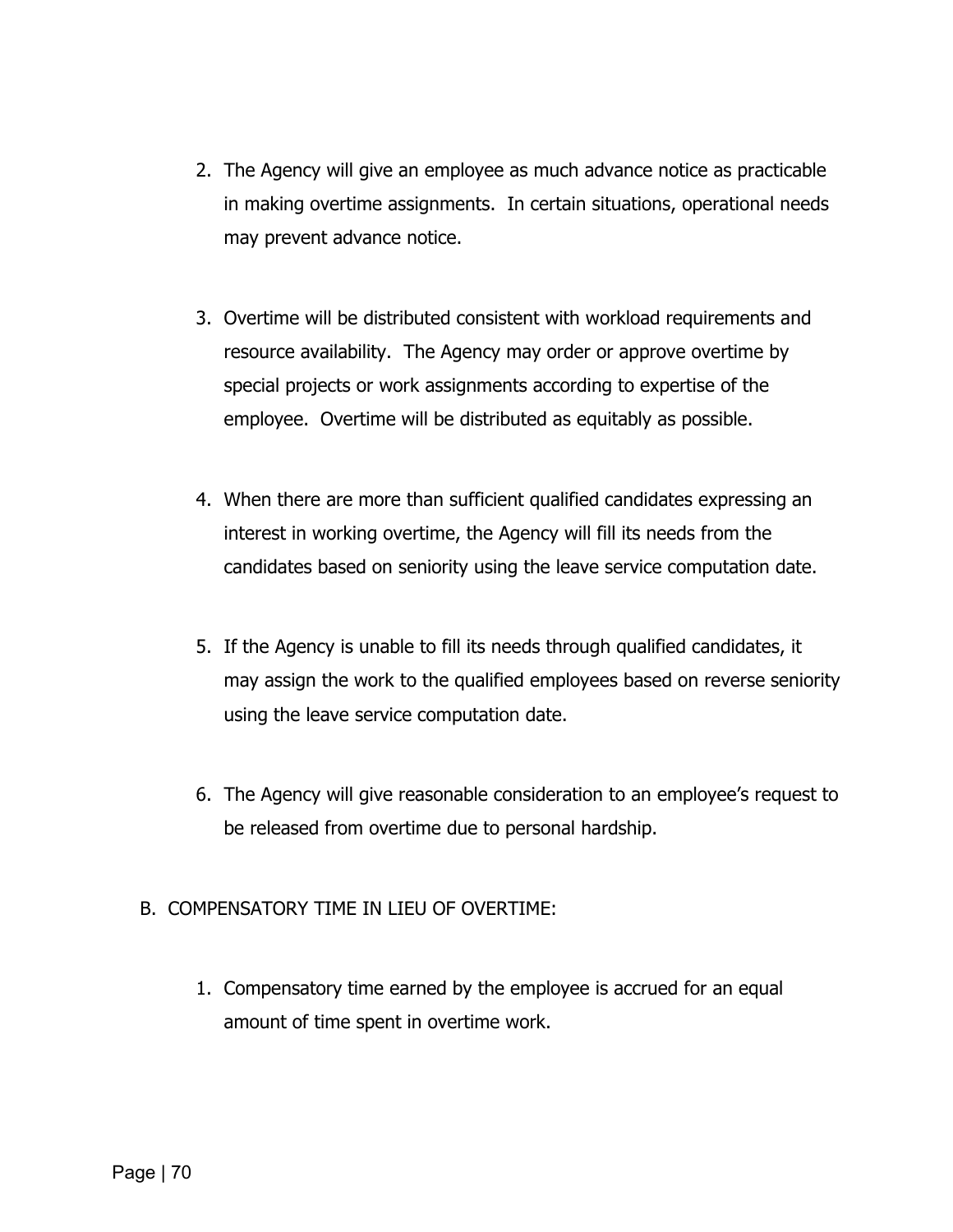- 2. Non-exempt (Fair Labor Standards Act) employees will be allowed to earn and use compensatory time rather than paid overtime, provided that compensatory time must be at the request of the employee and cannot be mandatory.
- 3. If the employee desires to work compensatory time instead of overtime, then the employee must request to work compensatory time in the remarks section of the employee's timesheet in the Agency's automated time and attendance system before the Agency approves the overtime work assignment.
- 4. Once the Agency approves the overtime, the supervisor/designee must approve the compensatory time before the employee works the additional hours.
- 5. Employees must use such compensatory time before using any credit hours or annual leave (except use or lose annual leave). The compensatory time must be used by the end of the twenty-sixth  $(26<sup>th</sup>)$ pay period following the pay period in which the compensatory time was earned. If the employee does not use the compensatory time by its expiration date, the Agency shall pay the employee the remaining time at the overtime rate of pay applicable at the time the employee worked the compensatory time.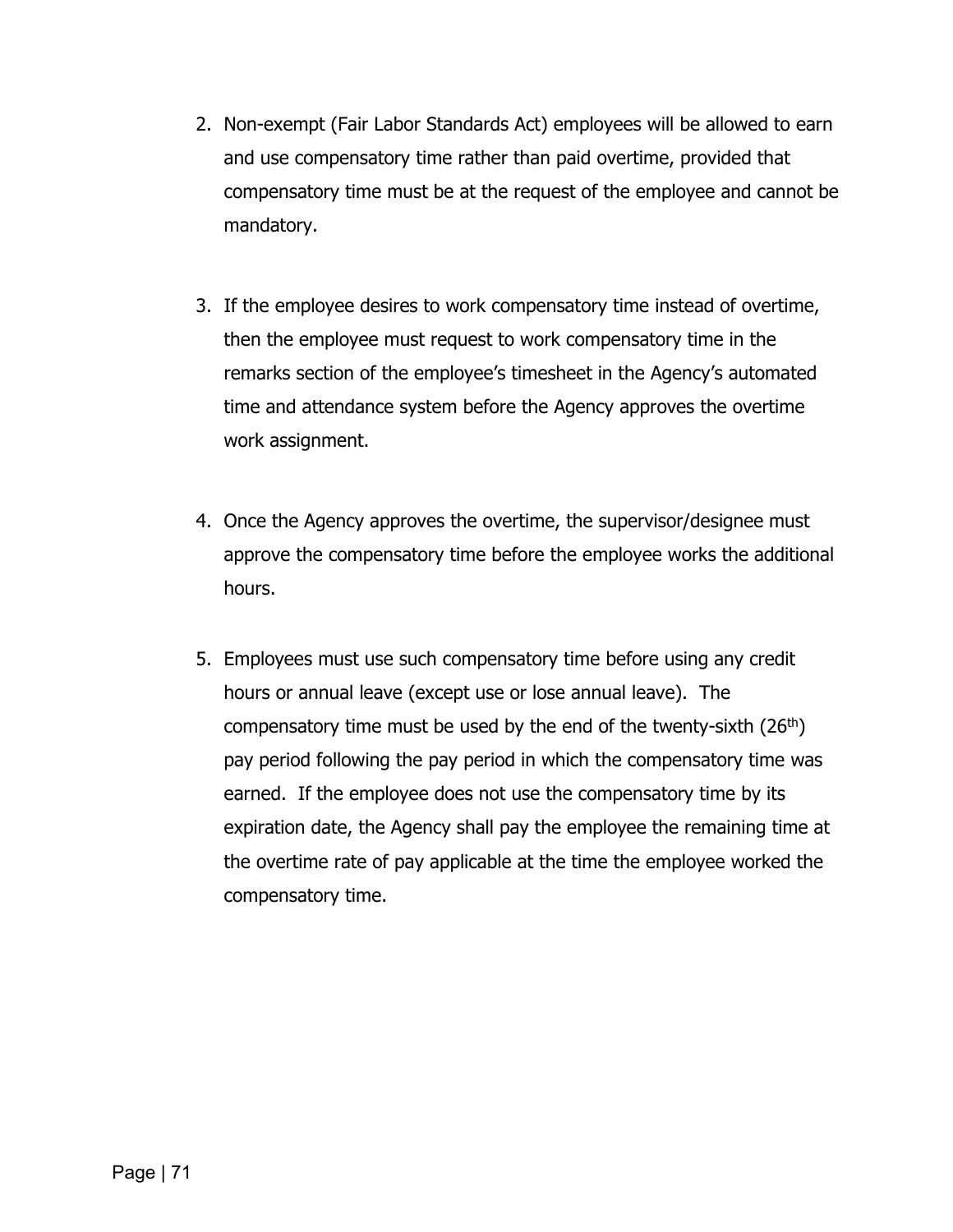#### C. COMPENSATORY TIME FOR TRAVEL:

- 1. The employee will submit the request for compensatory time for travel through the Agency's automated time and attendance system. The employee will include in the remarks section that date and time of departure and return, the purpose of travel, the location of departure and destination, waiting times, and unusual delays.
- 2. An employee may not receive payment under any circumstances for any unused compensatory time for travel. Compensatory time for travel not used within twenty-six (26) pay periods after it was earned will be forfeited.

#### D. CREDIT HOURS:

- 1. Credit hours are hours that an employee elects to work, with supervisory approval, in excess of the employee's basic work requirement under a flexible work schedule. Employees may work up to two (2) credit hours per day between the flexitour time band of 6:00 A.M. and 6:00 P.M.
- 2. Credit hours may be earned by employees on a flexible work schedule, (flexitour). Employees on the traditional work schedule (8 hours, 5 days a week) or fixed compressed work schedules (5-4/9, 4-10) may not earn credit hours;
- 3. Employees may earn and use credit hours in fifteen (15) minute increments;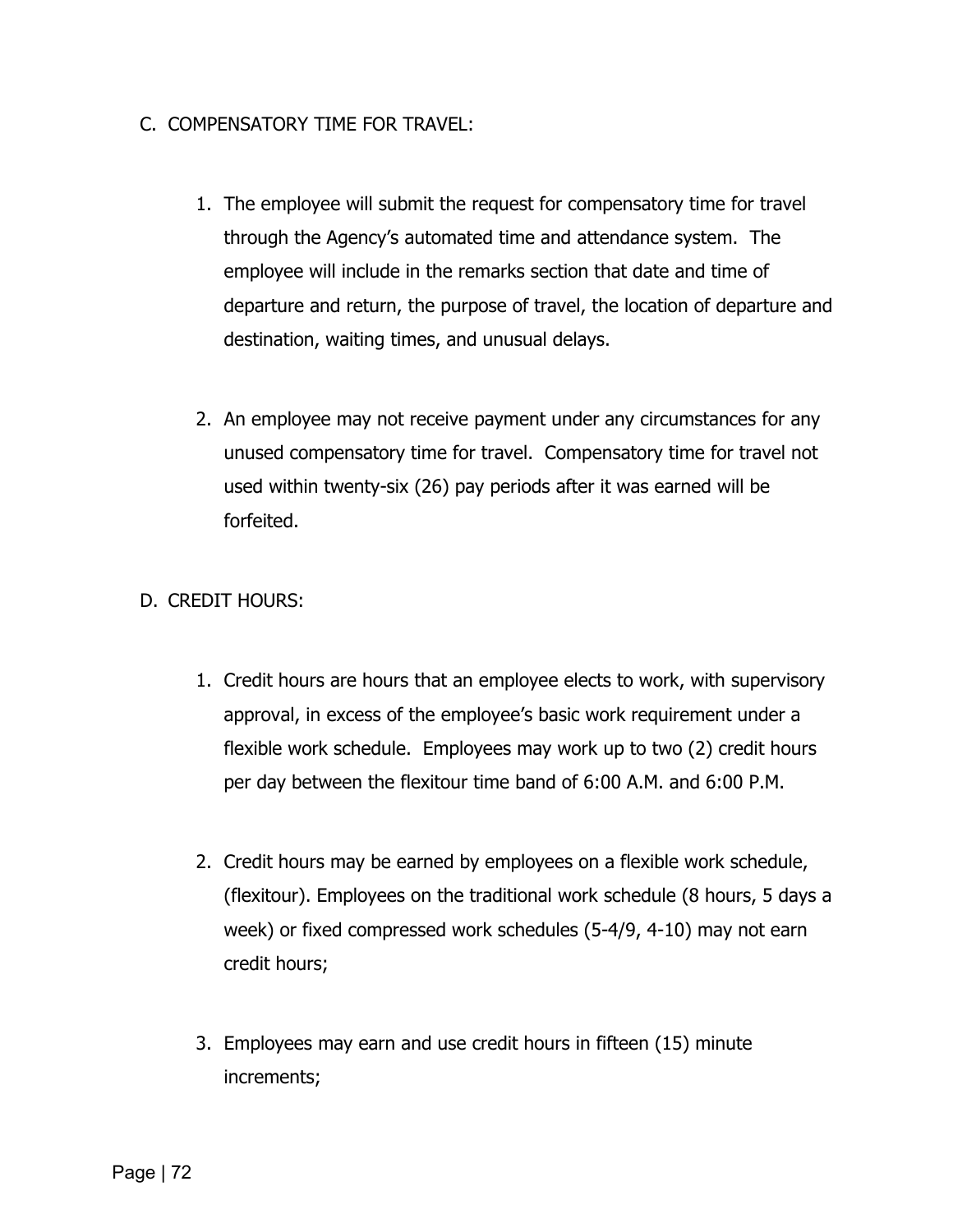- 4. Employees must earn credit hours before using the credit hours;
- 5. Maximum carryover of credit hours from one pay period to the next is twenty-four (24) hours;
- 6. Supervisors have the authority to determine the method for granting prior approval (e.g., verbal, written) of credit hours.
- 7. Supervisors must approve the use of credit hours before employees use them.
- 8. Employees may not substitute credit hours for annually scheduled use or lose leave.
- 9. Supervisors and employees may apply time worked in excess of the maximum twenty-four (24) hours as compensatory time or overtime if the supervisor approves in advance.
- 10.Part-time employees may accumulate not more than one-fourth (1/4) of the hours in such employee's biweekly basic work requirement for carry over from one biweekly pay period to a subsequent pay period.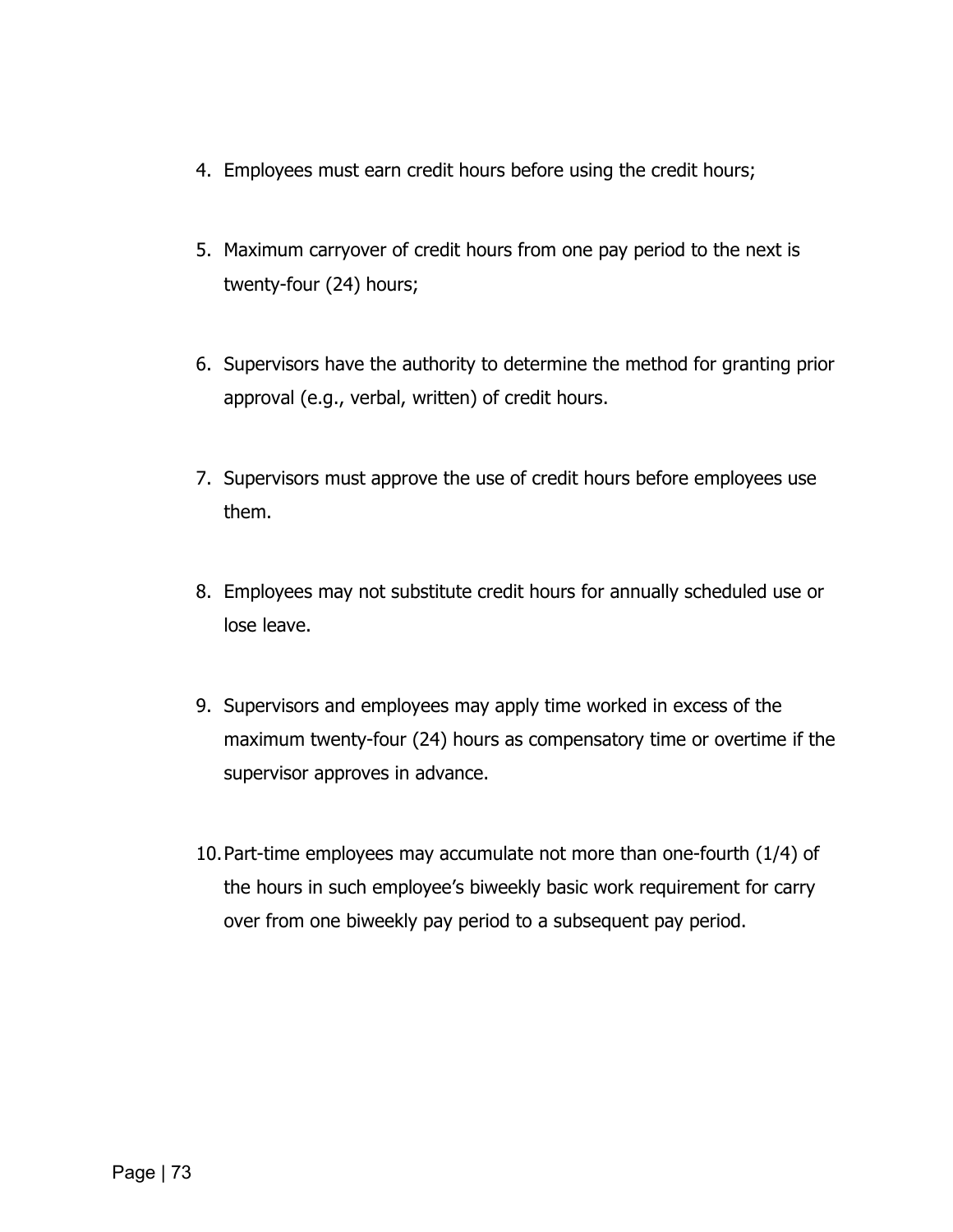11.An employee receives pay for a maximum of twenty-four (24) unused credit hours at his or her current rate of basic pay when Federal employment ends, when the employee transfers to another Government agency, or when the employee otherwise is no longer subject to an agency's flexible work schedule program. The premium pay limitations in [5 USC 5547](https://uscode.house.gov/view.xhtml?req=granuleid:USC-prelim-title5-section5547&num=0&edition=prelim) do not apply to payment for credit hours even though they apply to payments for unused compensatory time off.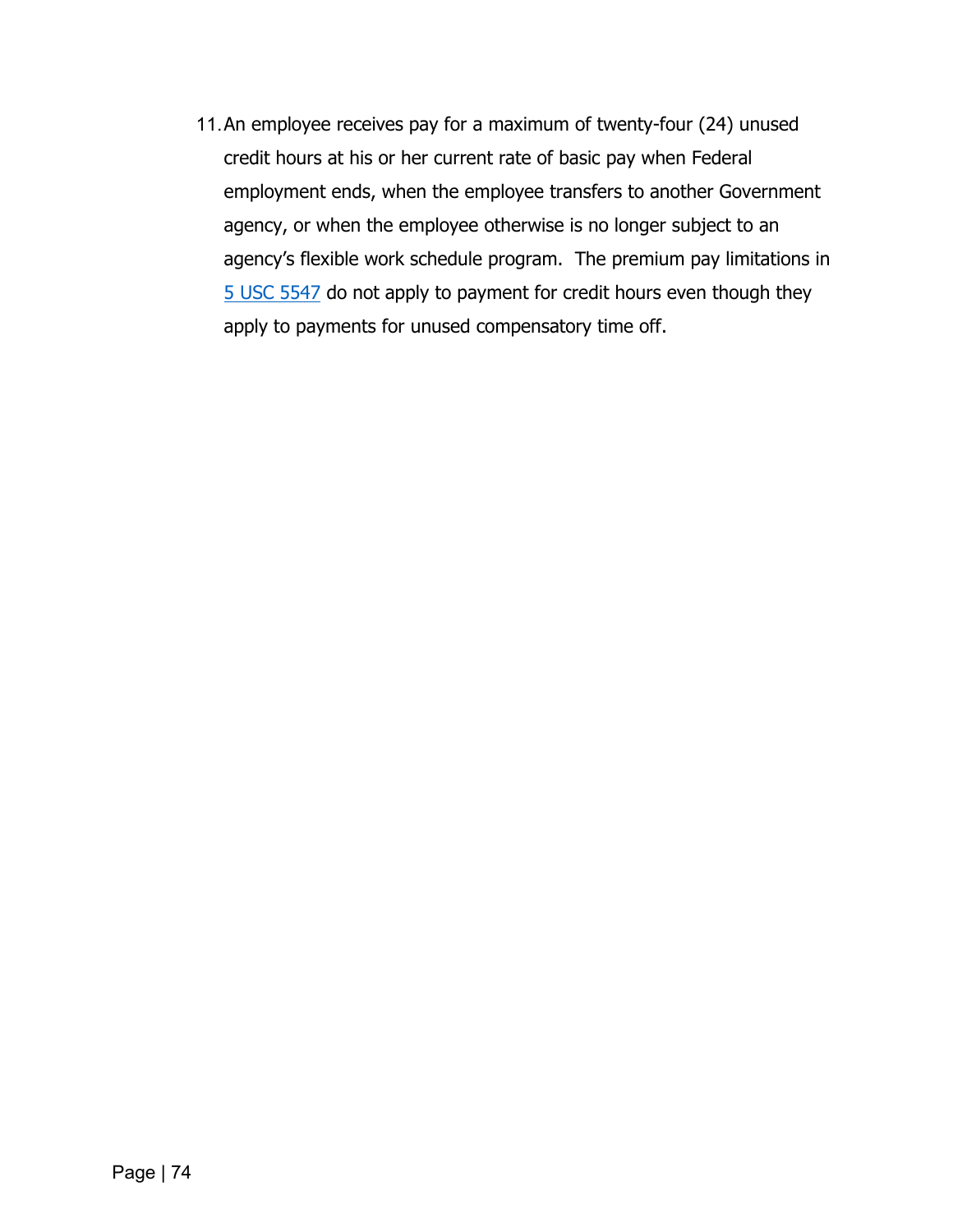### **ARTICLE 15 – LUNCH AND BREAK PERIODS**

15.1: GENERAL: The Agency shall conduct lunch and break periods in accordance with applicable laws, rules, regulations, policies, procedures, and practices as amended.

15.2: LUNCH: The lunch-time period must be for a minimum of thirty (30) minutes and a maximum of one (1) hour, (employees do not get paid for their lunch period). Established lunch periods must be on a regular and recurring basis.

- A. Employees shall have the option of scheduling thirty (30) minutes, forty-five (45) minutes, or sixty (60) minutes for lunch. Employees on a Flexitour work schedule may expand their lunch period within the established lunch band, with supervisory approval.
- B. Employees with a fixed work schedule, i.e., Compressed Work Schedule, or Traditional, are not eligible for a flexible lunch schedule.
- C. Any exigent circumstance that requires a change to the employees established lunch schedule which exceed the normally scheduled lunch period requires supervisory notification as soon as possible. The employee must have sufficient leave to cover the request or the employee may request to extend their work day not to exceed 6:00 PM.
- D. The Agency recognizes the lunch period band shall be from 11:00 A.M. until 2:00 P.M. each workday.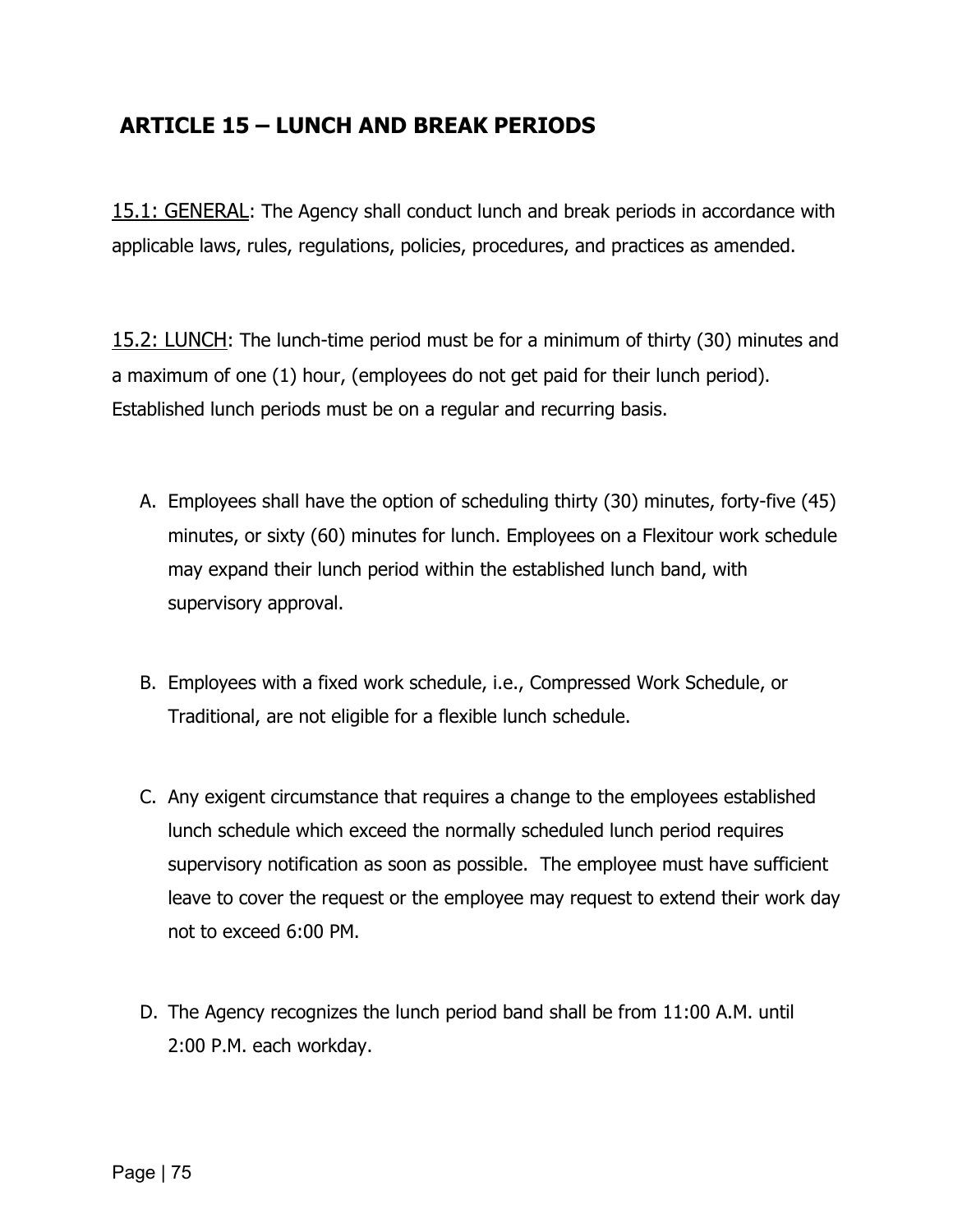- E. Absent prior supervisory approval, employees may not leave before 11:00 A.M. and must return from lunch by 2:00 P.M.
- F. Employees must take a lunch break if they work six (6) or more hours.
- G. If you have the rare extended day where you work twelve (12) or more hours, employees must take a non-paid dinner break.
- H. The employee may request annual leave, compensatory time, credit hours, or leave without pay (LWOP), or the Agency may charge the employee with being absent without official leave (AWOL) for any misuse or unauthorized extension of an employee's lunch period.

15.3: BREAKS: The Parties recognize that breaks are paid duty time.

- A. The Agency shall recognize one (1) fifteen-minute (15) break during each four (4) full hours worked. In a typical work day, one (1) break will be taken before lunch and one (1) break will be taken after lunch. Employees may smoke before work, after work, while on their official breaks or during their schedule lunch periods only. In no case shall an employee use their break to extend their lunch period, or for purposes of arriving late or leaving early.
- B. An employee's break may not exceed fifteen (15) minutes in duration, nor may an employee divide their fifteen (15) minute breaks into breaks of smaller increments.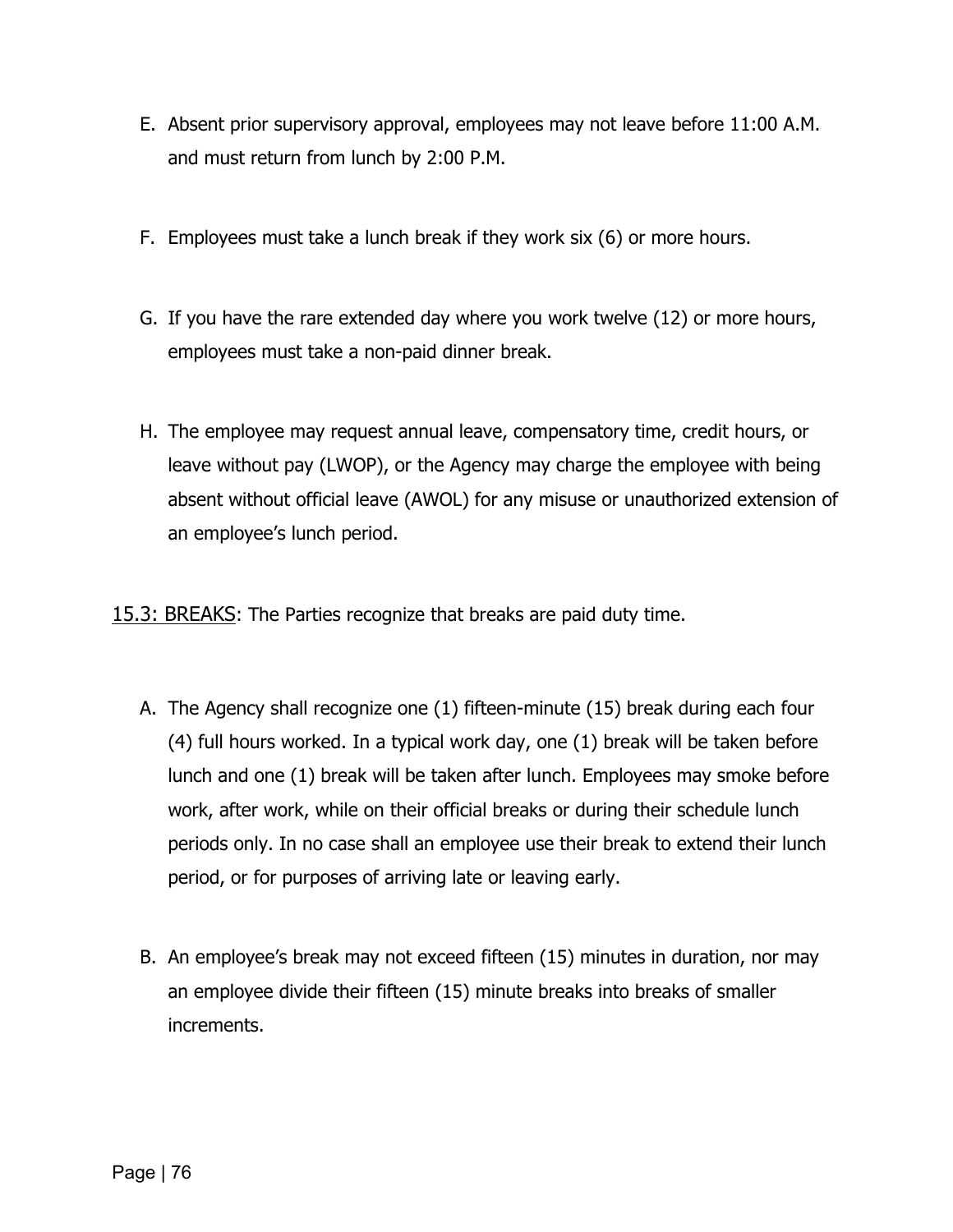- C. In exigent circumstance, a supervisor may ask an employee to interrupt their break to address an immediate need after which the employee continues their break.
- D. The employee may request annual leave, compensatory time, credit hours, or leave without pay (LWOP), or the Agency may charge the employee with being absent without official leave (AWOL) for any misuse of an employee's break period.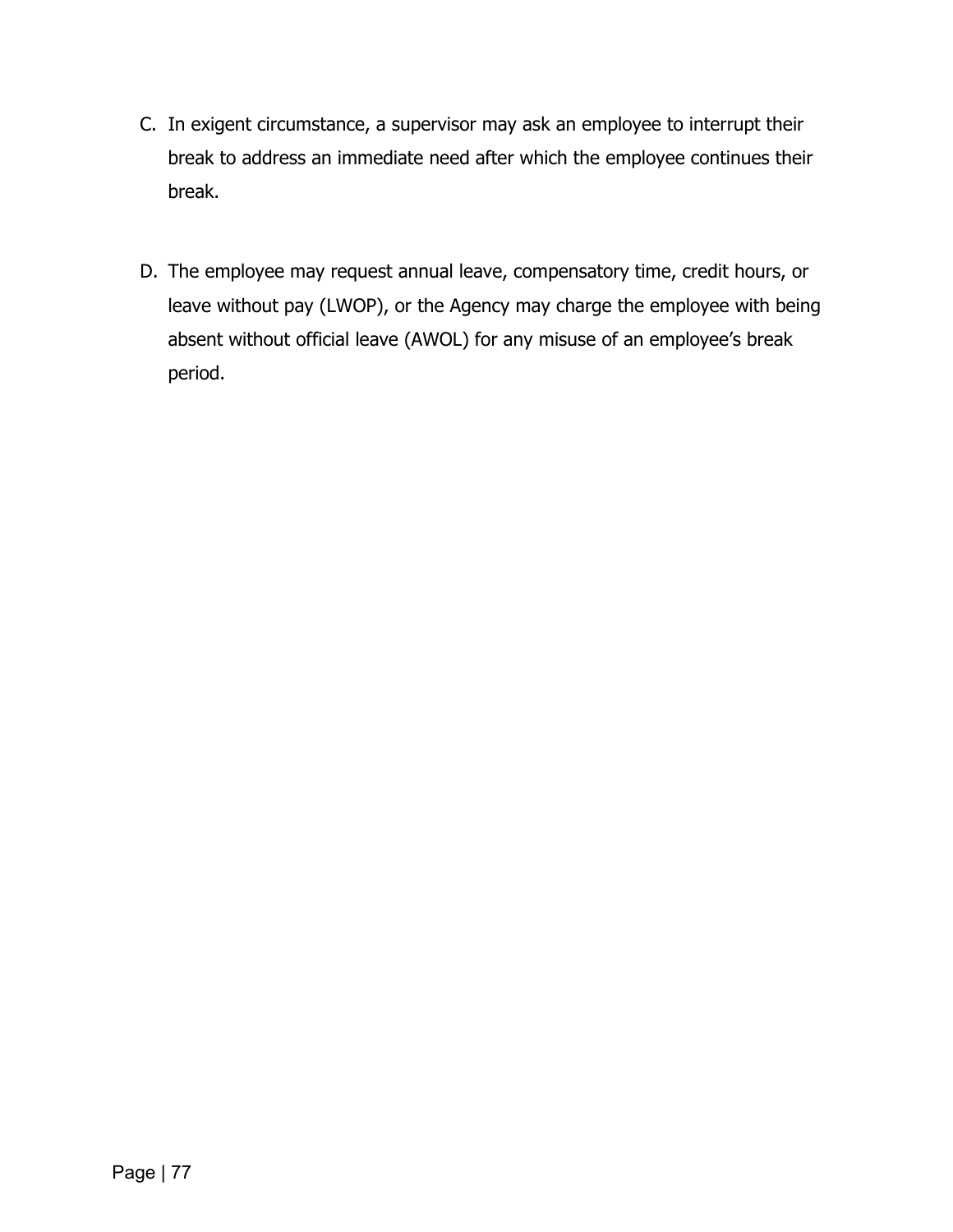# **ARTICLE 16 – LEAVE**

16.1: GENERAL: The Agency shall administer leave in accordance with applicable laws, rules, regulations, policies, procedures, practices, as amended.

The Agency and Union have a common interest to create a Family Friendly Workplace which enables the Agency to meet their mission needs while allowing employees flexibility to meet both work and family needs.

16.2: SCHEDULING LEAVE AROUND HOLIDAYS: Employees will work together to schedule leave around holidays so there is adequate office coverage. If there are disputes, the employees' supervisors will make the final decision.

#### 16.3: OTHER LEAVE:

- A. Using Leave for Funerals
	- Consistent with the needs of the Agency, earned annual leave, credit hours, leave without pay, or compensatory time will be approved for an employee to attend a funeral. Sick Leave may be used to attend the funeral of a family member.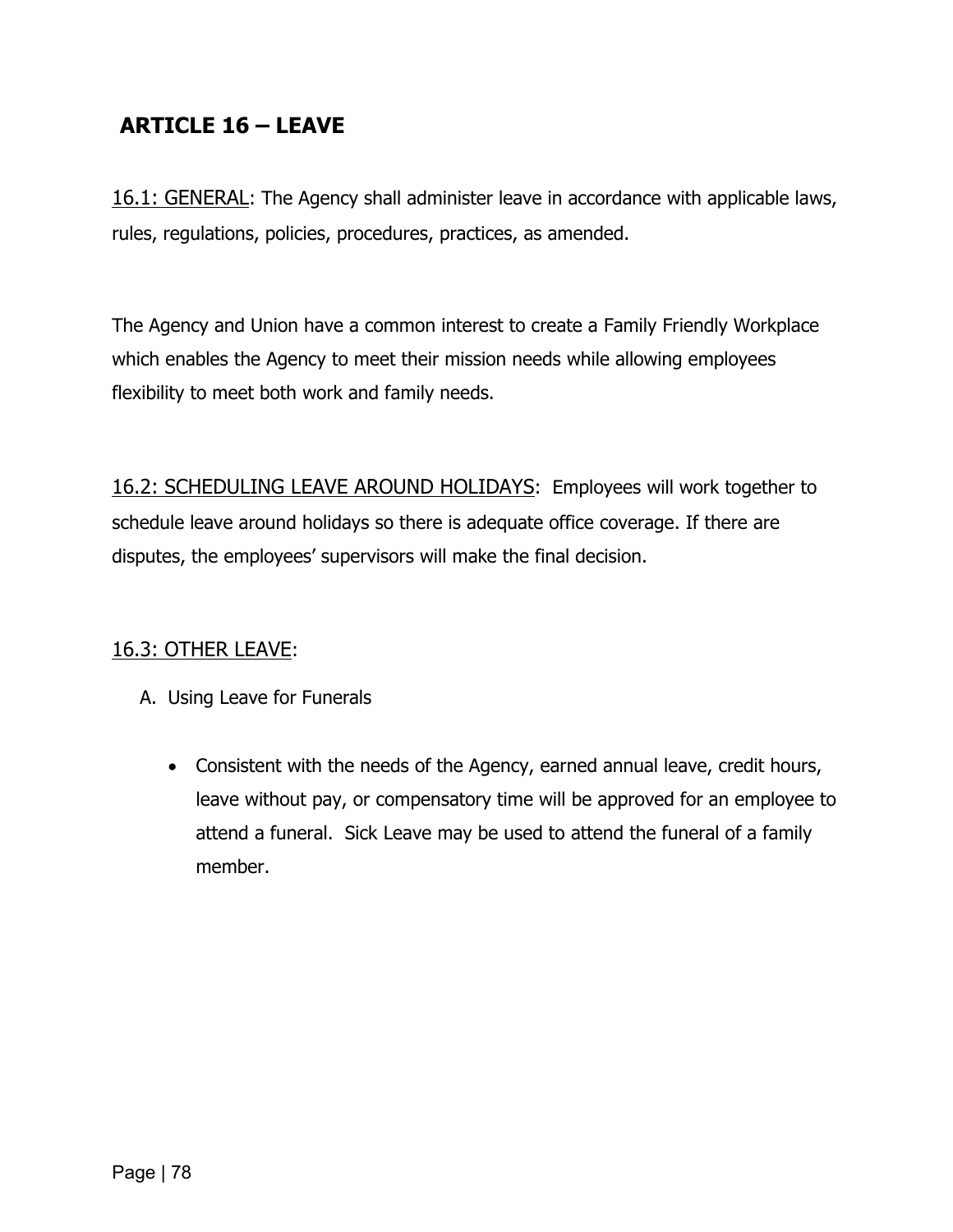#### B. Military Leave

- 1. Any full-time permanent employee who is a member of the National Guard or other reserve unit of the Armed Forces, shall be entitled to accrue onehundred twenty (120) hours of regular military leave in a fiscal year for active duty, inactive-duty training, or engaging in field or coast defense training (5 [USC 6323 \(a\)\)](https://uscode.house.gov/view.xhtml?req=granuleid:USC-prelim-title5-section6323&num=0&edition=prelim). Employees who are entitled to regular military leave but who do not use the entire one-hundred twenty (120) hours may carry over the unused portion from one fiscal year to the next for a maximum cumulative total of one-hundred twenty (120) hours. Upon request, additional leave will be granted pursuant to [Title 5 USC Section](https://uscode.house.gov/view.xhtml?req=granuleid:USC-prelim-title5-section6323&num=0&edition=prelim)  [6323.](https://uscode.house.gov/view.xhtml?req=granuleid:USC-prelim-title5-section6323&num=0&edition=prelim)
- 2. Military leave will be prorated for part-time employees and employees on uncommon tours of duty based proportionally on the total number of hours in the employee's regularly scheduled biweekly pay period.
- 3. Approval of the military leave provided in the foregoing shall be based on the copy of the orders directing the employee to duty and a copy of the certification of completion of such duty, or other administratively acceptable documentation indicating the duration of the military service.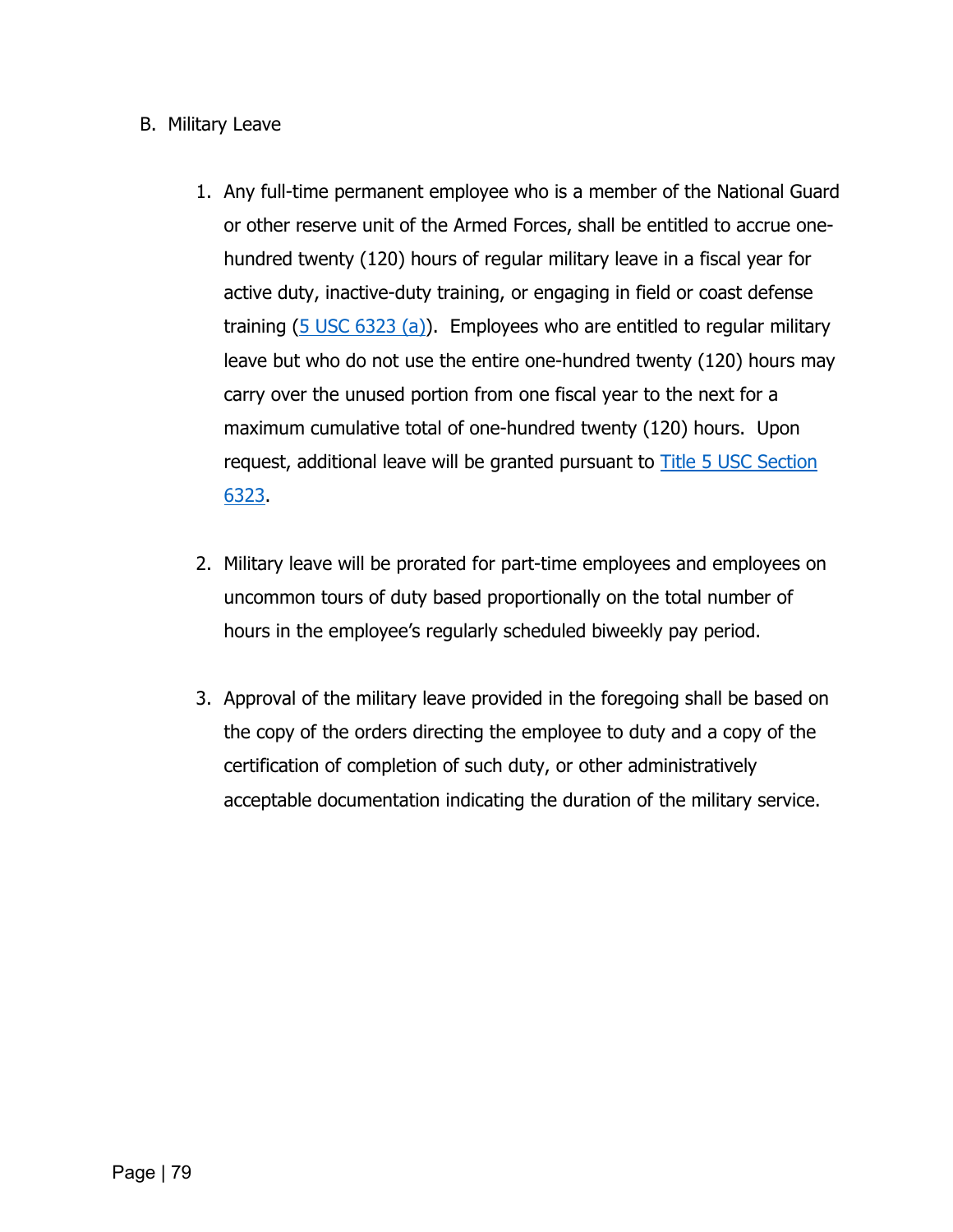#### C. Court Leave

- 1. A full time or part time leave earning employee is entitled to court leave to the extent necessary to serve on a jury or to participate in judicial proceedings in a nonofficial capacity as a witness on behalf of a state or local government. Court leave will be granted from the report date stated in the summons through the date discharged from court. Court leave will not be granted when the employee is excused from jury duty for a day or a substantial part of a day. If the Employee is discharged before completing their basic work requirement, the Employee may return to work, or request to use accrued leave or compensatory time, or request Leave Without Pay. If the employee fails to return to duty or request leave, Absence Without Leave may be charged.
- 2. The employee must notify the Agency at least two weeks in advance or upon receipt of the summons from the court. Court leave must be requested on a Leave Request with a copy of the jury duty or court summons submitted with the request. Upon return to duty, the employee must present to the Agency a jury duty certificate signed by an officer of the court, if the court leave was granted for jury duty.

#### D. Holiday Leave

The Agency will authorize designated federal holidays for the purposes of pay and leave in accordance with applicable statute or Executive Order. If administrative leave will be given in conjunction with a holiday, management will inform the employees as early as possible.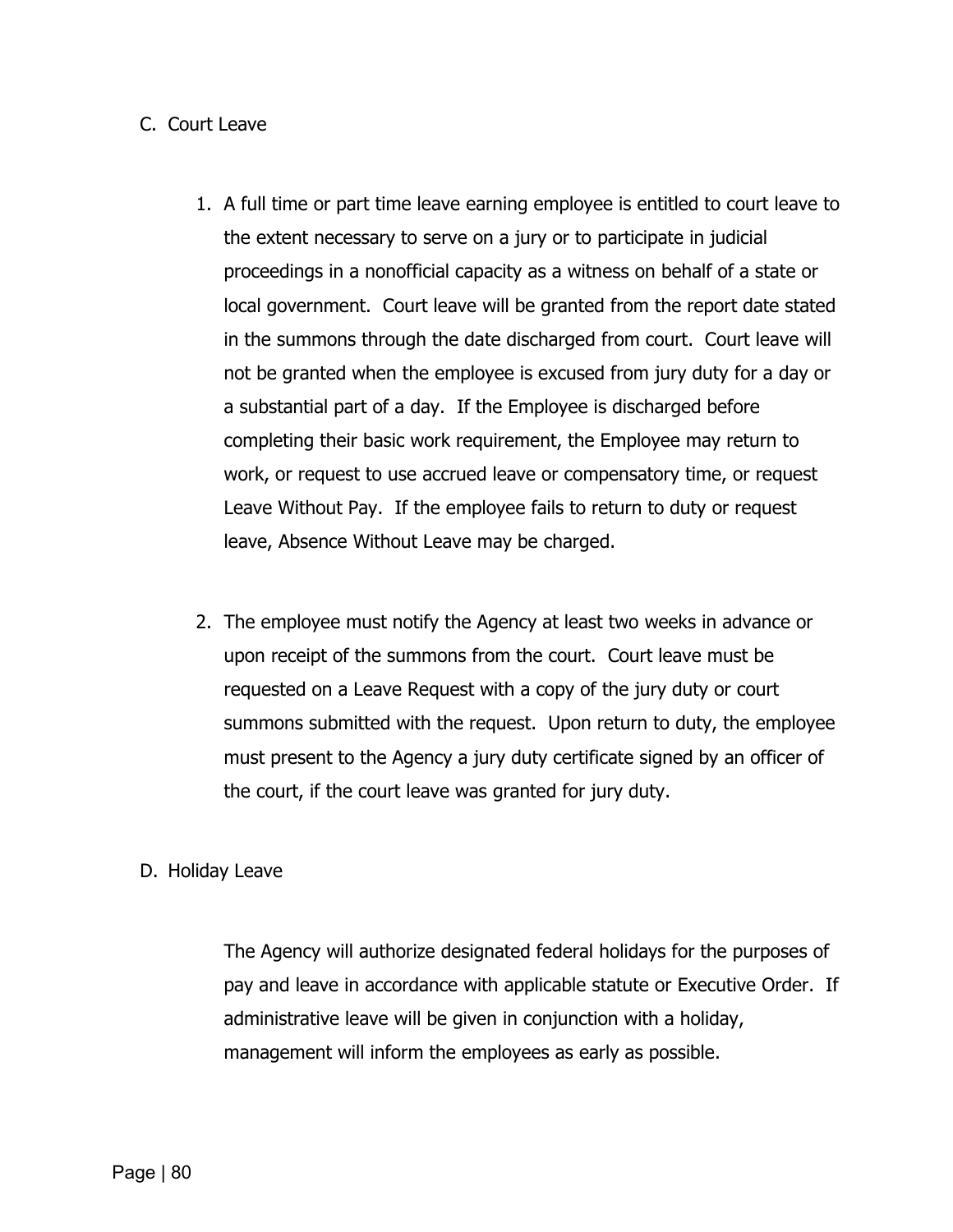E. Observance of a Religious Holiday

In accordance with law and government wide rules and regulations, employees wishing to attend or participate in the observance of a religious holiday (e.g., Good Friday, Yom Kippur) normally will be permitted to be absent on annual leave so long as the employee requests such leave at least three (3) workdays in advance and their absence will not cause a workload problem.

- F. Personal Religious Beliefs
	- 1. An employee whose personal religious beliefs require the absence from work during certain periods of the workday or workweek may be granted time off for such religious observances, in accordance with law and government wide rules and regulations, provided their absence will not cause a workload problem.
	- 2. To the extent that modifications in work schedules do not interfere with the efficient accomplishment of the Agency's mission, the Agency shall grant compensatory time off to an employee requesting such time off and shall in each instance afford the employee the opportunity to work compensatory time in order to repay the compensatory time off.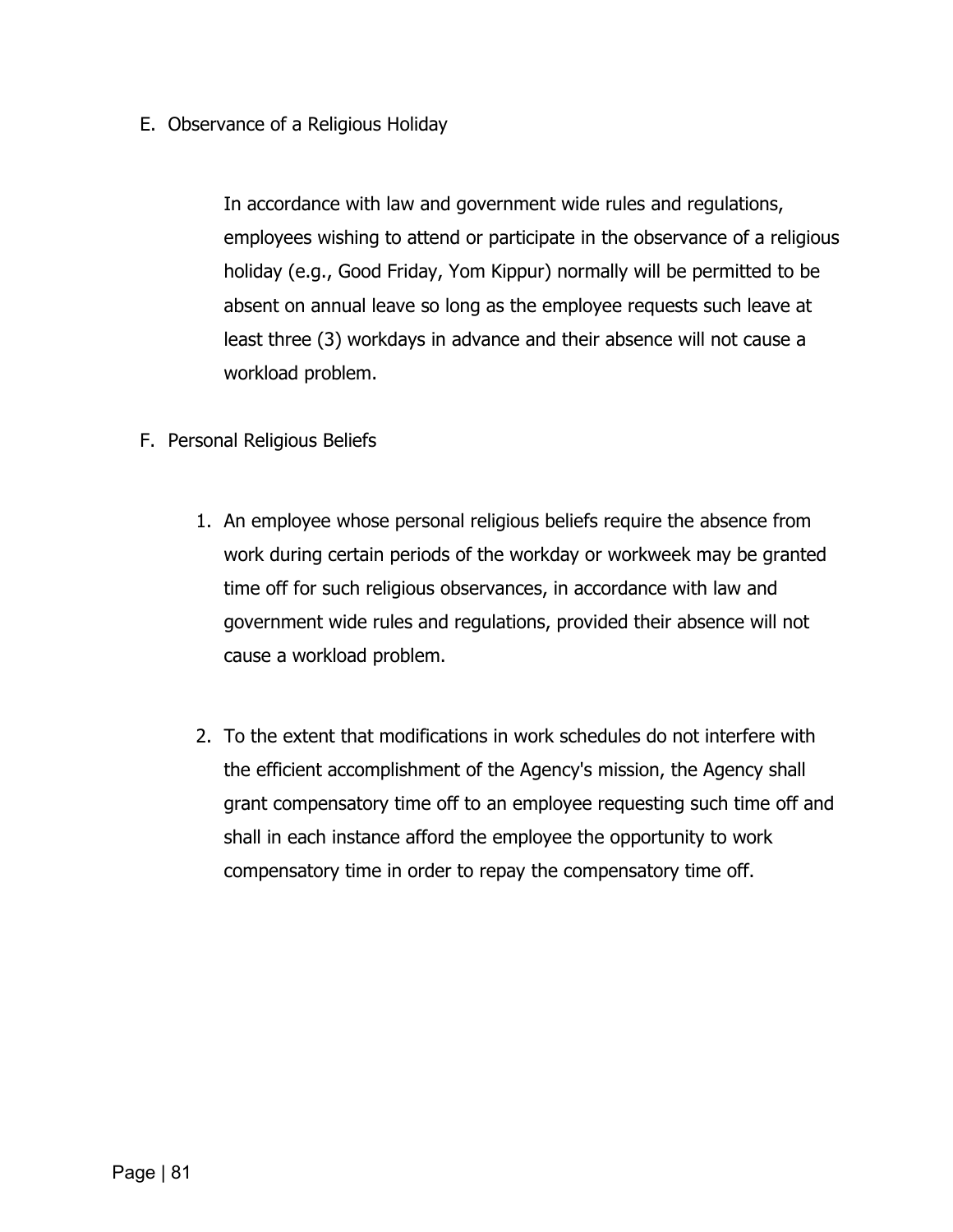- 3. For the purpose stated in this Article, the employee may work such compensatory time before or after the grant of compensatory time off. The employee may earn such compensatory time off no more than one pay period prior to the pay period that includes the date of its use. A grant of advanced compensatory time off for religious observances shall be repaid by the appropriate amount of compensatory time work within two pay periods of its use or no later than the end of the leave year, whichever comes first. Time not repaid will be charged to the employee's annual leave account at the end of the second pay period by amending the time and attendance records as appropriate. If sufficient annual leave is not available, time not repaid within two pay periods of its use will be changed to leave without pay by amending the time and attendance records as appropriate. Compensatory time worked shall be credited and repaid on an hour for hour basis using full hours only.
- 4. An employee requesting compensatory time for religious observances for more than three [calendar] days must submit the request at least two pay periods in advance.
- 5. If no productive overtime is available to be worked by the employee at such time as they can earn or repay the compensatory time off, alternative times shall be arranged by their supervisor for the performance of the compensatory time work in accordance with law and government wide rules and regulations.
- 6. The premium pay provisions for overtime work do not apply to compensatory time work performed under this Article.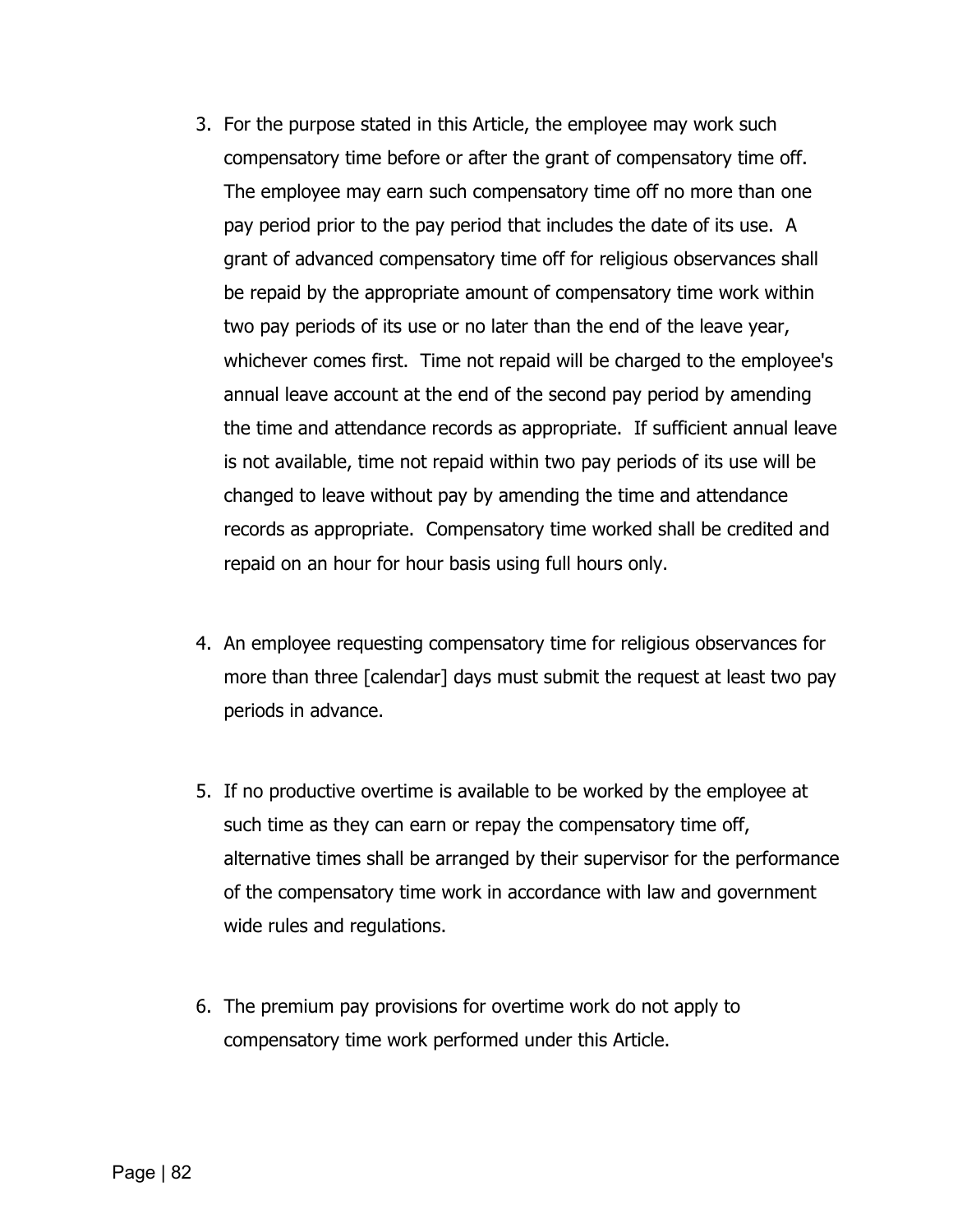- 7. There is no relationship between overtime worked for this purpose and regular overtime worked under [Title 5 and the Fair Labor Standards Act.](https://www.dol.gov/whd/regs/statutes/FairLaborStandAct.pdf)
- G. Bone Marrow and Organ Donation Leave
	- 1. Pursuant to [5 USC 6327,](https://uscode.house.gov/view.xhtml?req=granuleid:USC-prelim-title5-section6327&num=0&edition=prelim) employees may be granted up to seven workdays in a calendar year to serve as a bone marrow donor. Employees may use up to 30 [calendar] days of paid leave each calendar year to serve as an organ donor. Leave for bone marrow and organ donation is a separate category of leave that is in addition to annual and sick leave. Other leave may be granted in conjunction with the excused absence.
	- 2. Employees must notify their supervisor as soon as possible after the donor procedure has been scheduled by specifying "Other" on the Leave Request with the remarks section annotated "bone marrow donation" or "organ donation." The employee must provide medical documentation on a form supplied by the Agency.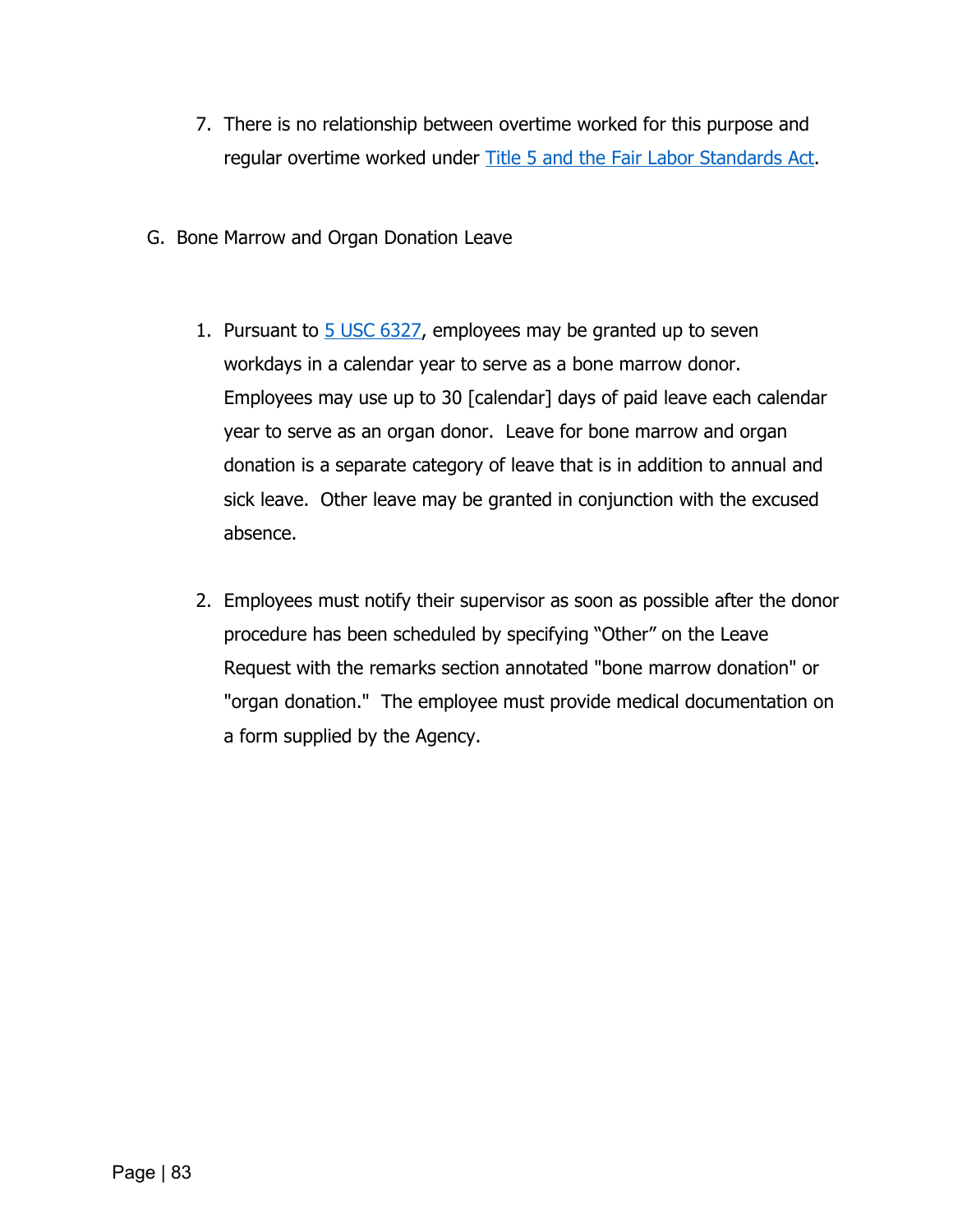#### H. Blood Donations

- 1. The Parties encourage employees to donate blood on-site when given the opportunity. As a general rule, and subject to the Agency's right to assign work, no leave will be charged to donate blood and recuperate on-site. The flexibility provided for in [Article 14, "Hours of Work",](#page-65-0) typically gives employees choosing to donate off-site ample opportunity to do so. However, the Agency may, at its discretion grant up to four (4) hours of administrative leave for emergency donations, travel and recuperation.
- 2. Requests for administrative leave to donate blood off-site must be made in advance on a Leave Request. If a request for emergency off-site donation is made, the Agency may require administratively acceptable evidence of the donation. If the employee is not accepted for donating blood, administrative leave may only be granted for the time necessary to travel to and from the donation site, and the time necessary to determine suitability for donation. Employees will not be granted administrative leave if they are compensated for their "donation."

#### I. Voting

1. The Parties encourage employees to vote in federal, state and local elections. The flexibility provided for in Article [14, "Hours of Work",](#page-65-0) typically gives employees ample opportunity to do so. However, the Agency may, at its discretion grant up to three hours of administrative leave to vote in those instances where employees would be otherwise unable to do so.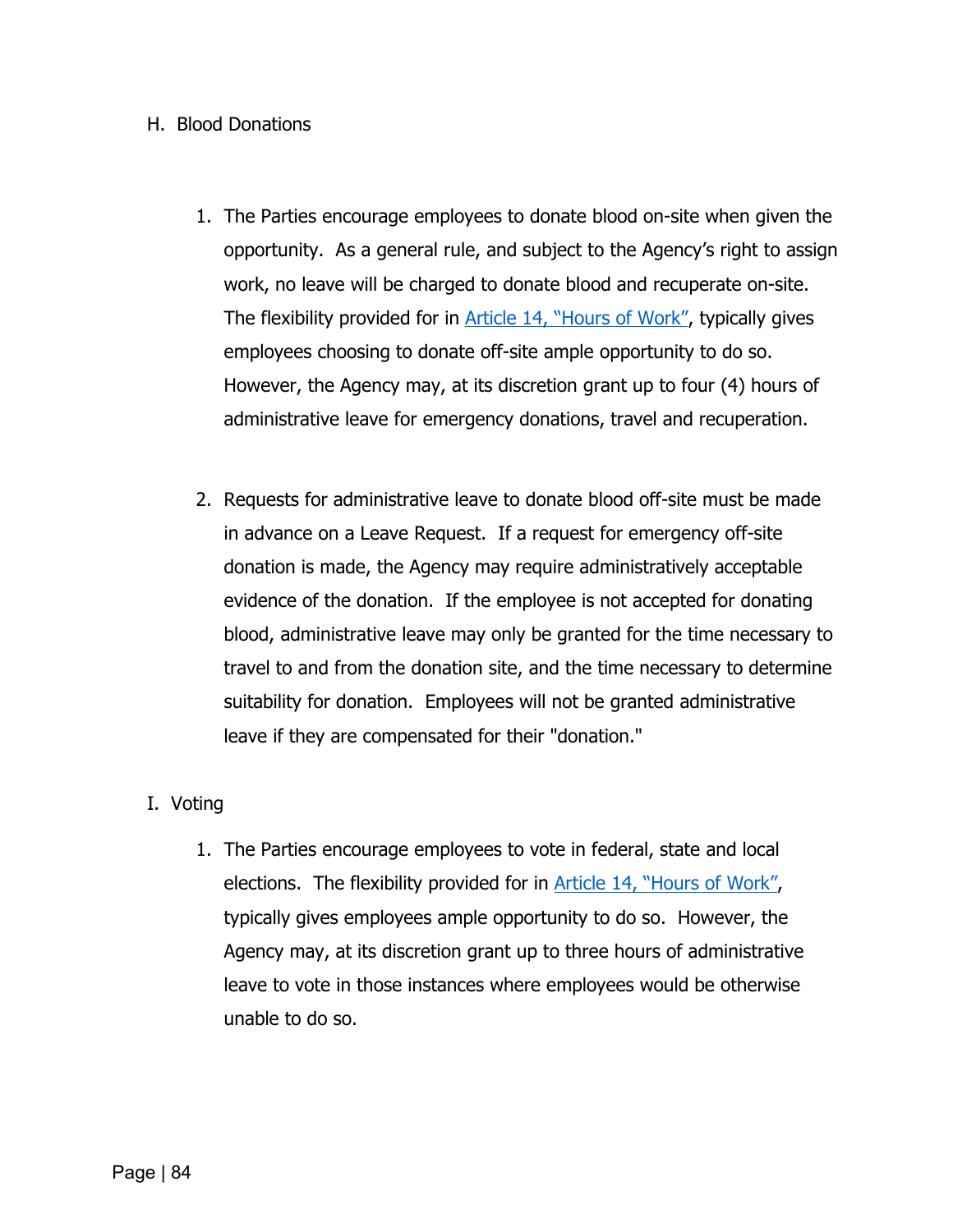- 2. Requests for administrative leave to vote must be made in advance on a Leave Request.
- J. Preventative Health Screenings

Employees with fewer than eighty (80) hours of accrued sick leave may request up to four (4) hours of excused absence each year, without loss of pay or charge to leave, for participation in preventive health screenings for issues such as prostate, cervical, colorectal and breast cancers, mammography, pap smears, sickle cell, blood lead levels, and cholesterol checks. To support the request for the excused absence under this provision, the supervisor may require either a medical certificate or other administratively acceptable evidence. Requests for an excused absence must be made in advance on a Leave Request.

- K. Disabled Veteran Leave
	- 1. Eligibility: In order to demonstrate eligibility for disabled veteran leave, an employee must submit documentation from Veterans Benefits Administration (VBA) certifying the service-connected disability rating and its effective date to the Agency. The Agency cannot credit disabled veteran leave until the employee provides the necessary certifying documentation. Additionally, the employee must be: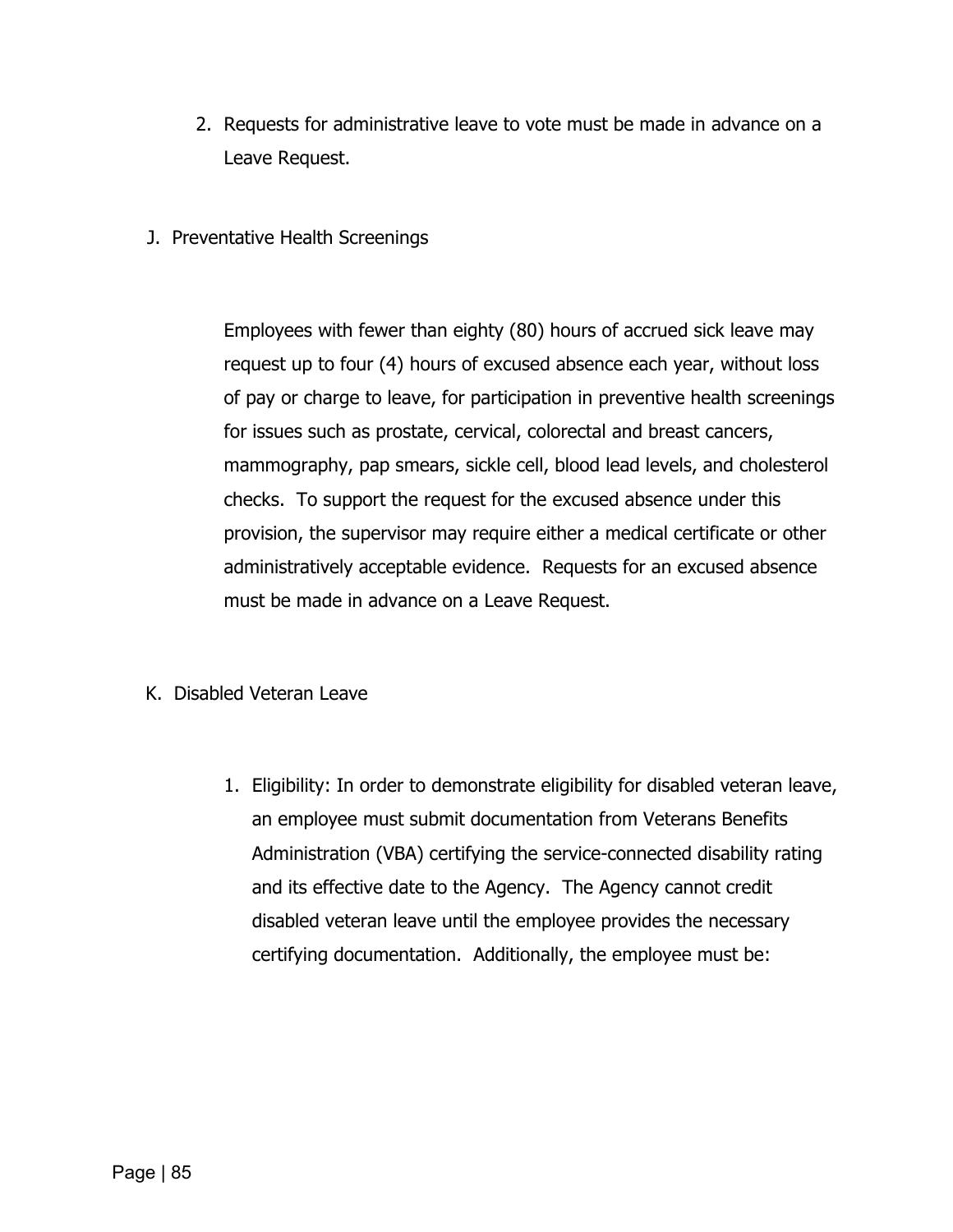- a) A veteran with a service-connected disability rating of thirty (30) percent or more from the VBA of the Department of Veterans Affairs; and
- b) Hired on or after November 5, 2016.
- 2. Entitlement: An eligible employee is entitled to up to one-hundred four (104) hours of disabled veteran leave for the purposes of undergoing medical treatment for their service-connected disability. The entitlement begins on the later of:
	- a) The employee's first day of employment or;
	- b) The effective date the VBA certifies the service-connected disability.
- 3. The entitlement runs continuously for twelve (12) months. The employee must use the leave, or it will be forfeited with no opportunity to carry over the leave into subsequent years. An employee may not receive a lump-sum payment for any unused or forfeited leave under any circumstance.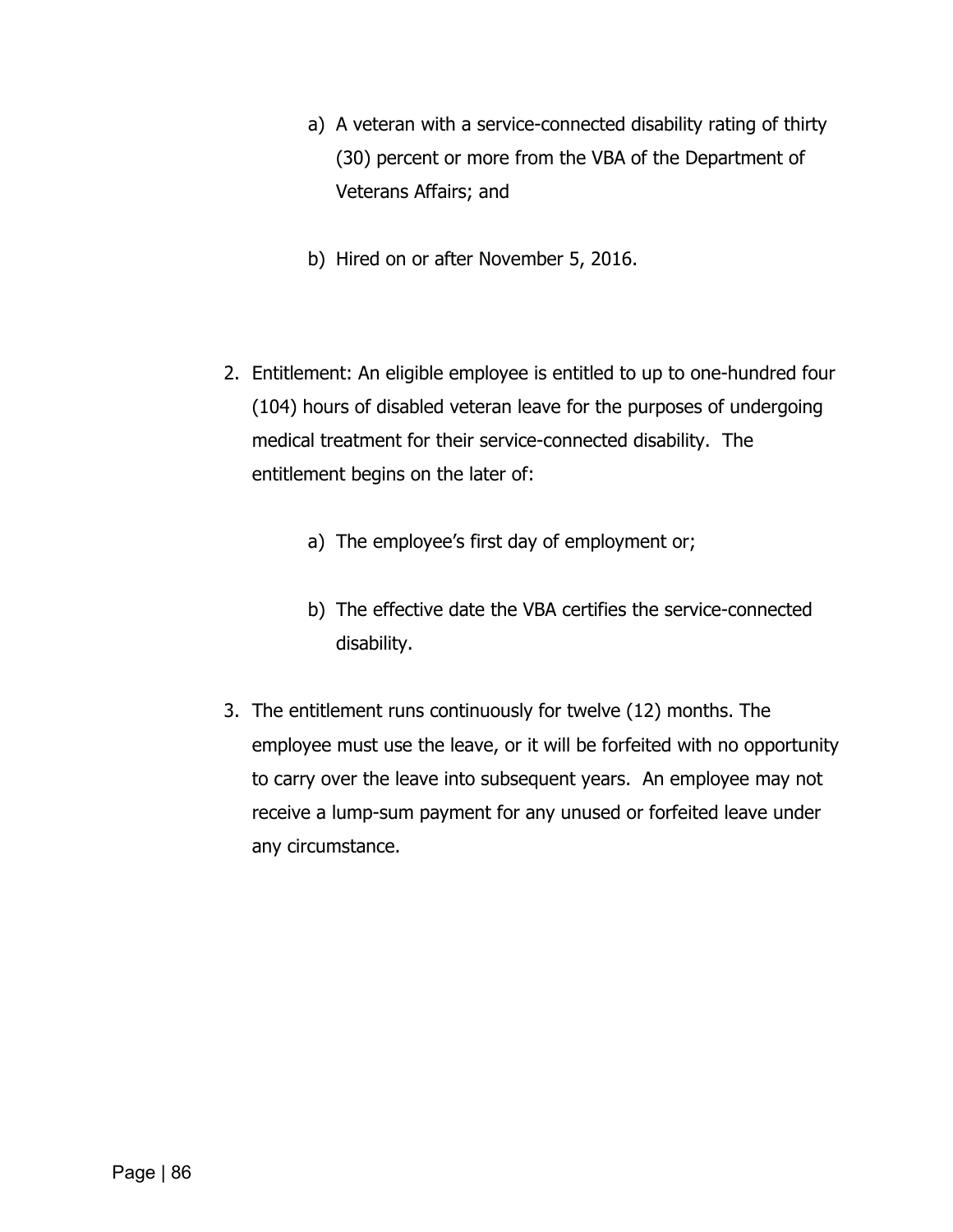## **ARTICLE 17 – TELEWORK**

17.1: GENERAL: Telework will be administered in accordance with federal regulations, laws, rules, policies, procedures, and practices including USDA Department Regulation DR - [4080-811-002,](https://www.ocio.usda.gov/sites/default/files/docs/2012/DR%204080-811-002_Telework%20Program.pdf) Telework Program, as amended, and this Agreement.

17.2: OFFICE COVERAGE: The teleworking employee will coordinate with their supervisor to ensure that there is adequate office coverage.

17.3: PROTECTING INFORMATION AND EQUIPMENT: Employees are responsible for safekeeping Government materials, documents, and equipment in accordance with Departmental Regulation - [DR 4080-811-002](https://www.ocio.usda.gov/sites/default/files/docs/2012/DR%204080-811-002_Telework%20Program.pdf) along with other laws, rules, regulations, policies, procedures, and practices, as amended.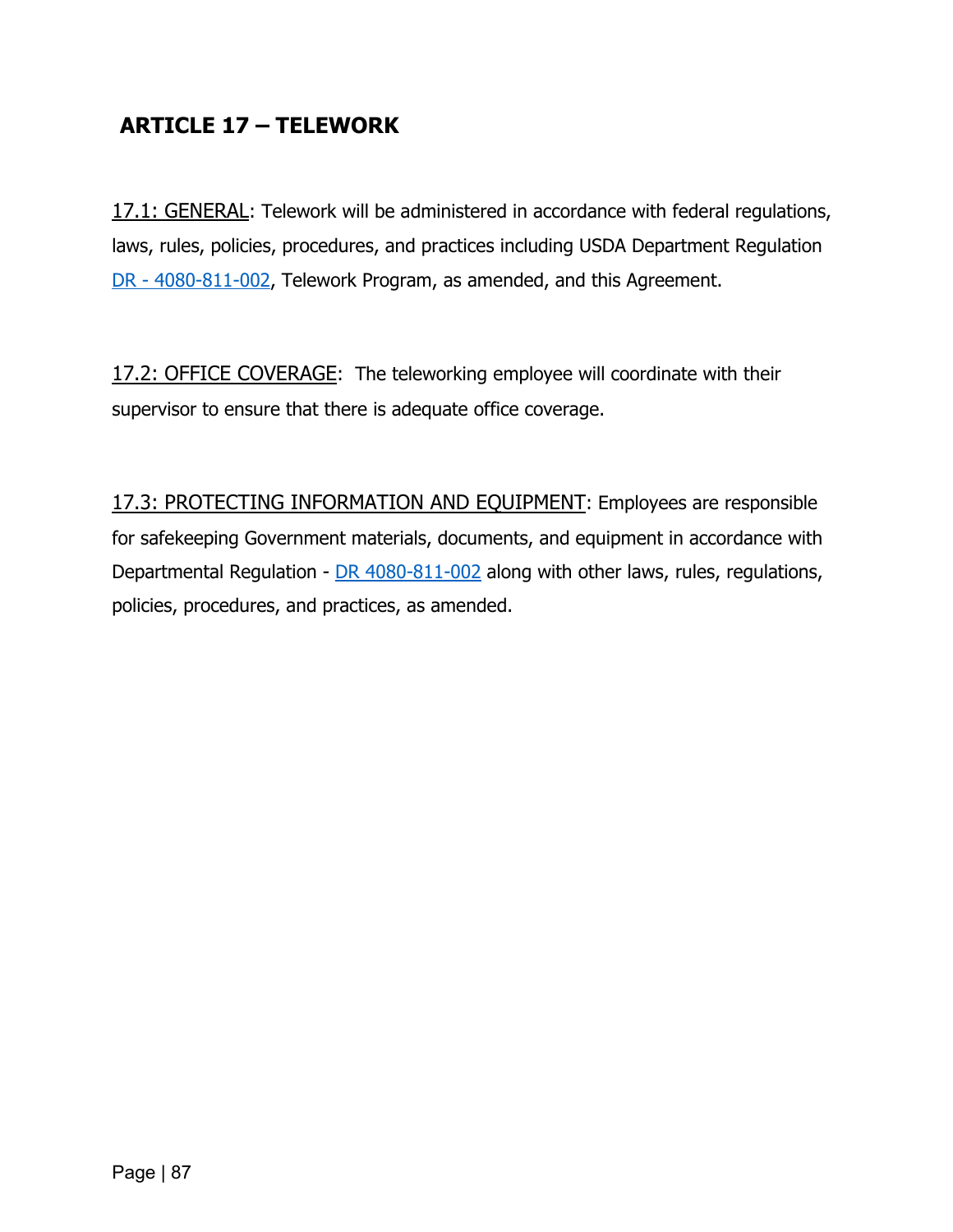#### **ARTICLE 18 – INCLEMENT WEATHER**

18.1: GENERAL: The Agency shall administer weather and safety leave in accordance with applicable laws, rules, regulations, policies, procedures, practices, as amended.

18.2: UNSCHEDULED LEAVE: Employees are reminded that they have the option to contact their supervisors and request unscheduled leave to remain at home or leave the office early if there is inclement weather and the office is open. Any reference here to the use of leave includes the use of annual leave, comp time/comp travel, credit hours, time off awards or any other type of paid time available to the employee.

If an employee arrives later than the delayed arrival time due to weather, they may flex their schedule, if possible, or use unscheduled leave to make up the difference.

18.3: TELEWORK: When current and forecasted hazardous weather and road conditions exist in the local commuting area, the Agency recommends employees with approved telework agreements be telework-ready and take their laptops and sufficient work home to provide themselves with the most options during inclement weather.

- A. An employee must have a telework agreement (regular or ad hoc) in place to be permitted to telework during inclement weather.
- B. If inclement weather is forecast, employees with pre-approved telework agreements and who are telework-ready can request approval for unscheduled telework to avoid potentially hazardous road conditions or heavy traffic.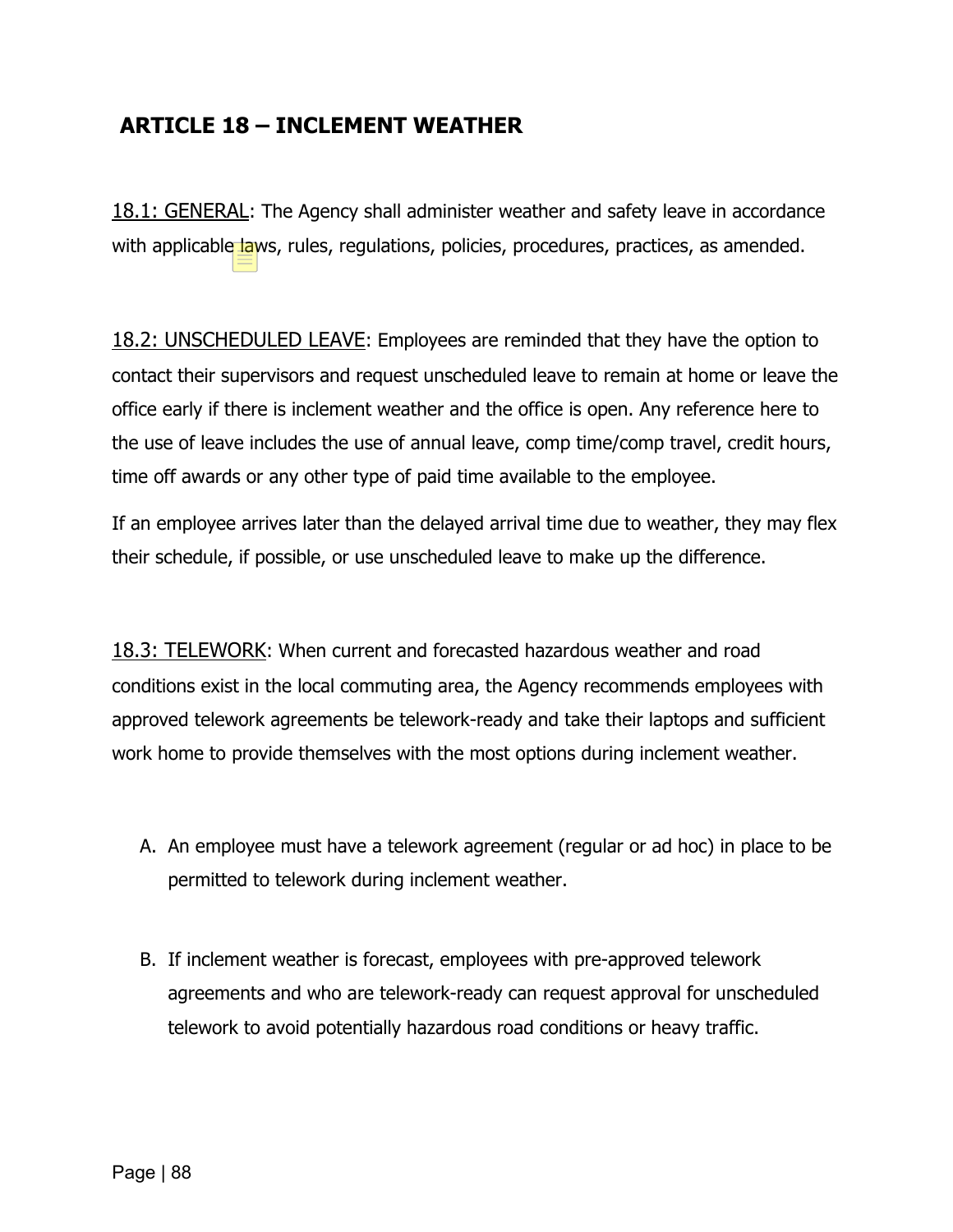- C. When there is a decision for a delayed arrival, early dismissal or office closure, employees already scheduled to telework that day are expected to work their normal tour of duty at their telework sites. This applies to regular or unscheduled telework. No hazardous weather administrative leave will be granted for prescheduled telework. All other employees working at the office/duty station will be granted administrative leave.
- D. If the employee's duty station is closed, the employee is teleworking, and their alternative/telework site is also impacted due to adverse weather and/or power communication outages, the employee can be granted hazardous weather administrative leave in an amount sufficient to complete their scheduled day.
- E. If an employee is working at the duty station when an early dismissal is decided, the employee may, after approval from with their supervisor, choose to leave earlier than the dismissal time and make up the time difference teleworking up to 6:00 P.M. A change of work schedule form is not required. If an employee cannot or chooses not to make up the time difference, they must take leave for the entire time off. For example, a two (2) hour early dismissal is in effect. The employee's normal tour of duty ends at 4:00 P.M. making the early dismissal time 2:00 P.M. The employee decides to leave at 12:00 P.M. They telework from 2:00 P.M. - 4:00 P.M. to make up the difference and record 4:00 P.M. - 6:00 P.M. as "Weather and Safety Leave" on their Time & Attendance.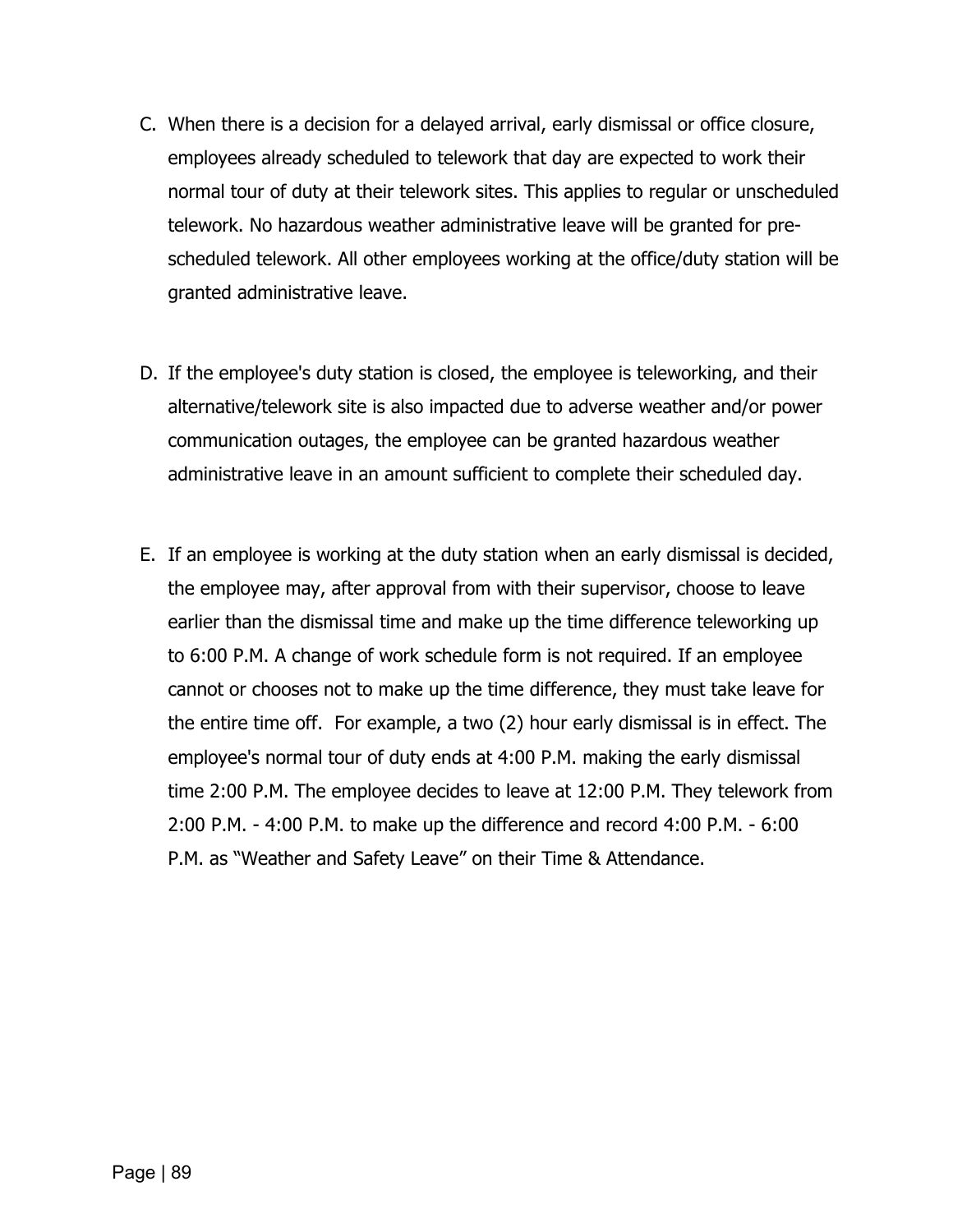18.4: LEAVE SITUATIONS: An employee with pre-approved leave prior to the inclement weather will remain on leave during delayed arrival, early dismissal or office closure situations. They will not be credited for the hazardous weather time.

- A. If an employee is working at the duty station prior to an early dismissal decision or when an early dismissal is decided, the employee may request unscheduled leave to depart earlier than the dismissal time using unscheduled leave. The employee will be charged leave for the entire time and not be credited with the hazardous weather administrative leave.
- B. If an employee planned to use sick leave on a day of a late arrival, early dismissal or office closure decision and the legal basis for that sick leave has been eliminated, the sick leave must be cancelled. For example, an employee is scheduled to use sick leave for a medical appointment and that medical appointment is cancelled. The employee may not remain on sick leave.
- C. If an employee is not telework-ready during times of inclement weather, the office is open, and the employee chooses not to come to the office, the employee must contact their supervisor and request unscheduled leave.
- D. Use Code 66 "Weather and Safety Leave" or other required code in the automated time and attendance system (currently WebTA) to document the administrative leave for delayed arrival, office closure or early dismissal.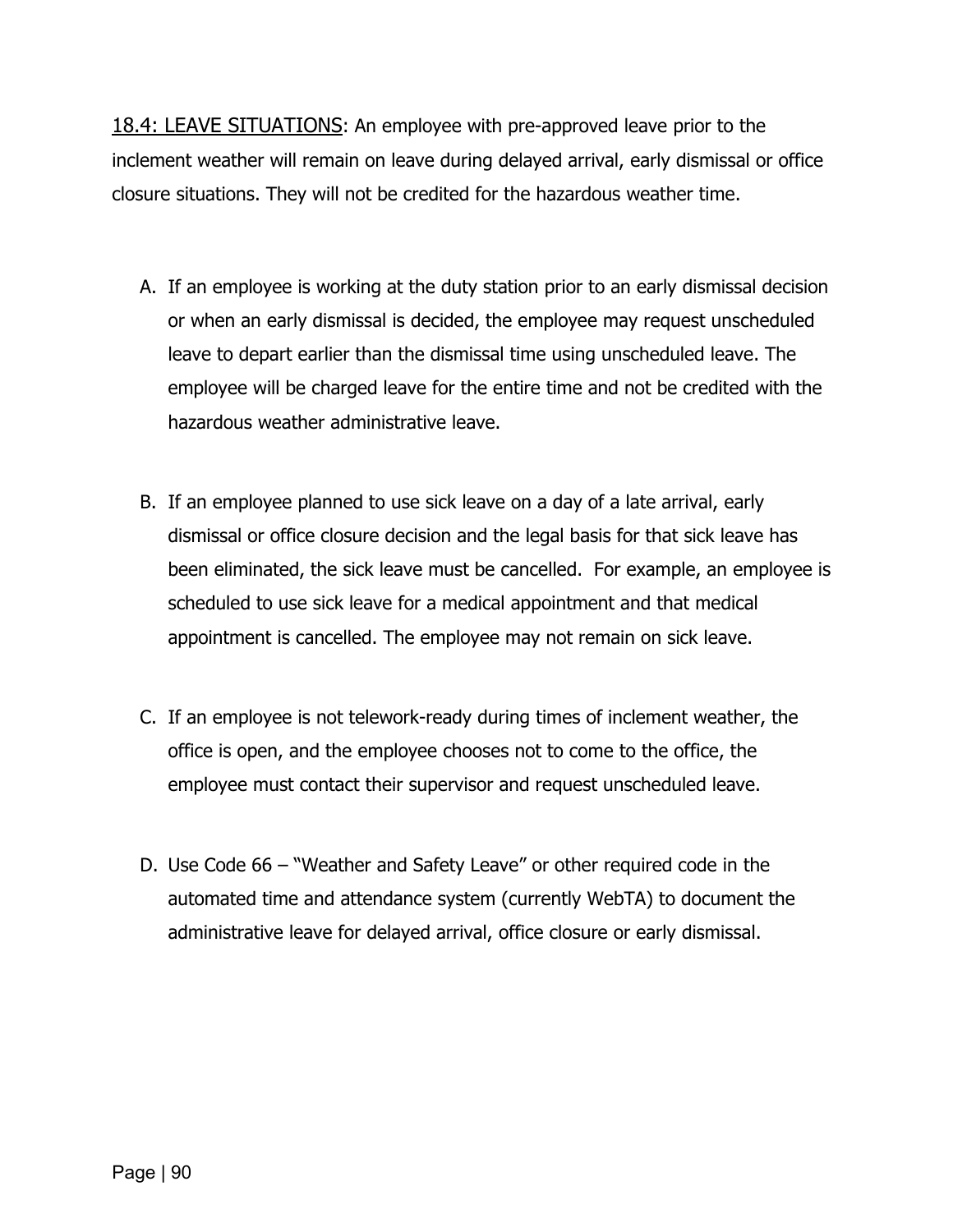### **ARTICLE 19 – PERFORMANCE MANAGEMENT**

19.1: GENERAL: The Agency agrees to administer Performance Management in accordance with federal laws, rules, policies, procedures, and practices, as amended, and this Agreement.

19.2: PERFORMANCE APPRAISALS: An employee may file a grievance regarding their performance appraisal and will follow procedures set forth in [Article 9, "Grievance](#page-39-0)  [Procedure"](#page-39-0) of this Agreement.

- A. Procedures for developing elements and Performance Standards
	- 1. The Performance standards will be established in accordance with Agency guidelines. The Union agrees that the Agency has the right to establish elements in the performance standards.
	- 2. The Agency agrees to encourage employee participation in establishing performance criteria.
	- 3. There shall be no secret studies bearing on performance standards.
- B. Procedures for applying the Performance Appraisal System
	- 1. Performance plans will be established in accordance with Agency guidelines.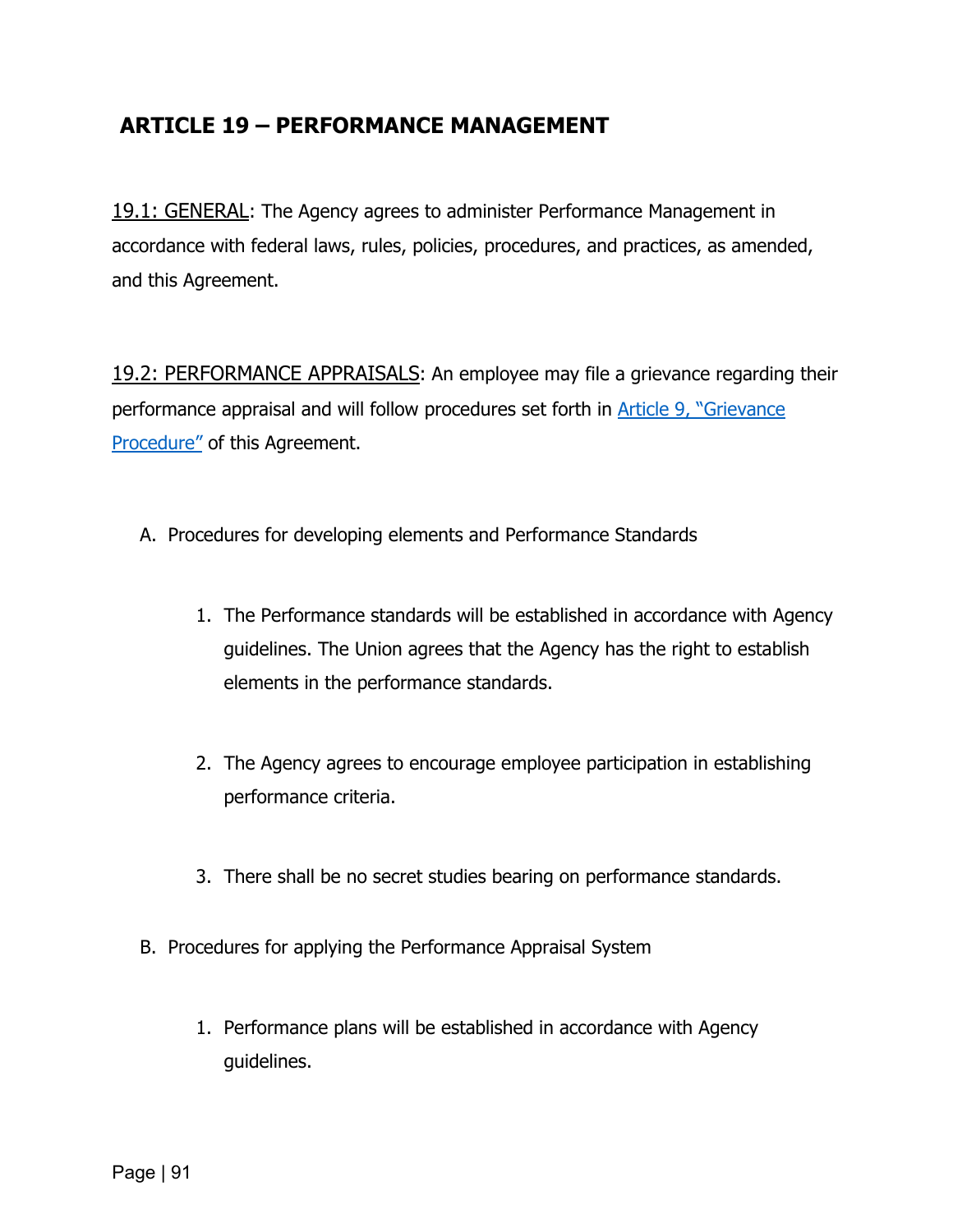- 2. During the Performance Appraisal period, the supervisor will discuss with each employee his/her work performance.
- 3. Supervisors will discuss directly with each employee the annual performance evaluation that he/she makes of the employee at the time it is made. Other discussion during the Performance Appraisal may take place when necessary.
- 4. During the Performance Appraisal discussion, the supervisor will explain based upon need, or upon request, how the employee may improve performance. The supervisor will upon request, give as specific as possible of examples of how an employee might improve performance.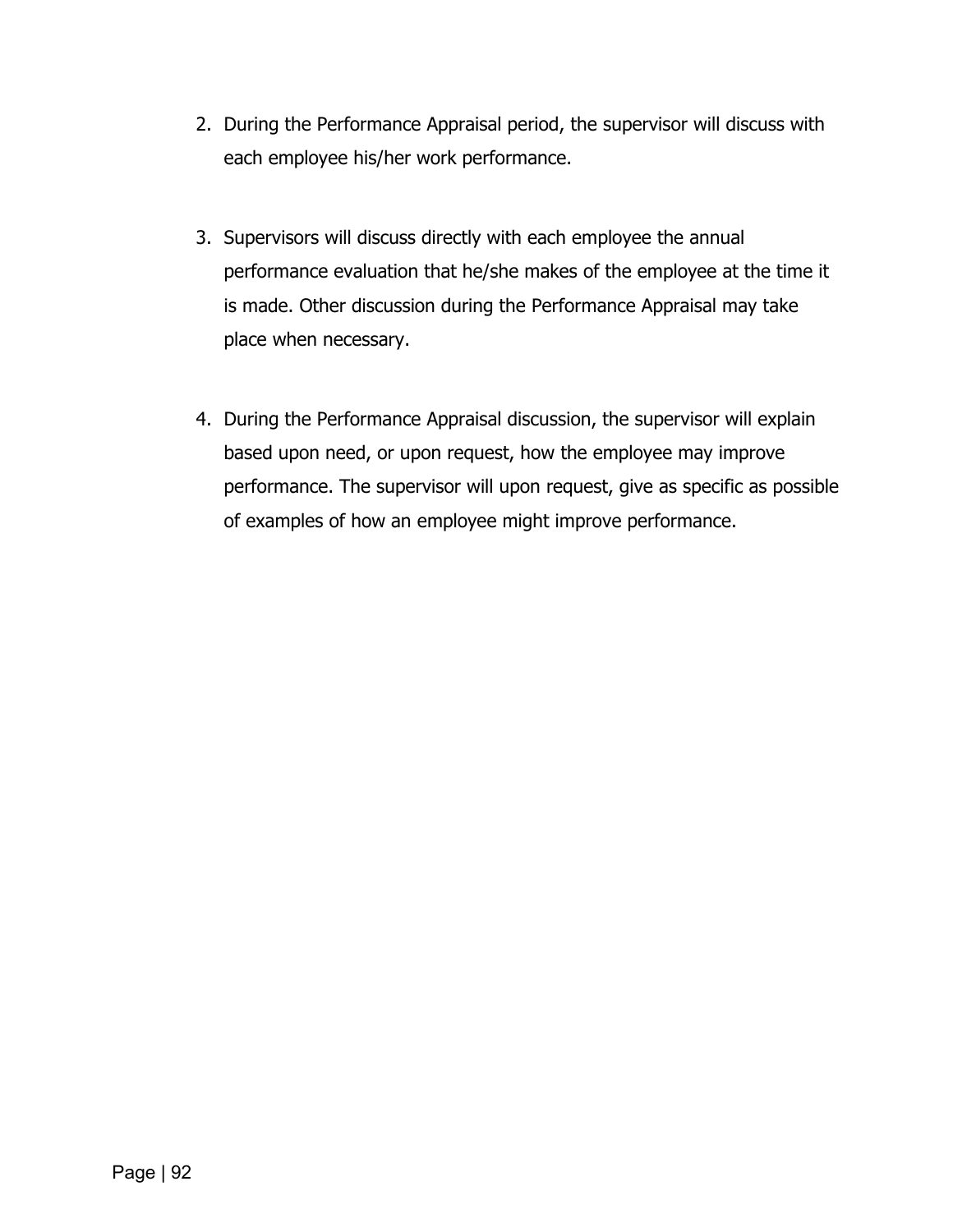#### **ARTICLE 20 – POSITION DESCRIPTIONS AND CLASSIFICATION**

20.1: GENERAL: The Agency agrees to maintain position classification in accordance with all applicable regulations, laws, rules, policies, procedures, and practices, as amended. The Agency will provide a copy of the position description (hard copy or electronic) to the employee. Position Descriptions (PD) are located in each employee's [electronic Official Personnel File \(eOPF\)](https://www.eauth.usda.gov/Login/login.aspx?zone=z2&fedmode=eopf&TYPE=33554433&REALMOID=06-7c4084d3-02db-4cc7-804b-a526513f6984&GUID=&SMAUTHREASON=0&METHOD=GET&SMAGENTNAME=-SM-Ede3ShhUOElp5Gy1lgw%2frNeeh9NpZTSp54R90f%2flhMvz%2fm8iQ%2blXVSdNYHcMBvyQaxgkufK15wmc6x8blUeiom%2bUIjxg%2fVjeUBhNWssHwtPxzQmQk0wl8ecwtH0OxDSh&TARGET=-SM-HTTPS%3a%2f%2fwww%2eeauth%2eusda%2egov%2faffwebservices%2feopf%2fredirectjsp%2fredirect%2ejsp%3fSAMLRequest%3dfZJRS8MwFIX-%2FSsn72nS6dQ3toGwIAxVx4oNvaXq7Bdok5ibr-%2FPemHcpE9PXmnJzv3KRA3neGVd4d1TO8e0AXnftOIRsPSuKtYpqjRKZ4D8icYPvq4Z7NY8o4IlgntSJXFvO-%2Fx1jttNAdiaov90Yr9D3YPdiTFLBTDZxLQoPCOStr7-%2BCikOrwUzIn0TbwSsXHa0pydM4gS5JhGGLgoVHsseHxQZ8S3rYD1HixY2J83UmRjLxzRE2i3bYkYgXZIk9XQmTZktK2piKts3y5uF2KFpo6qBB9CEfHlQvxNM1nNJ-%2Bl-%2BUu6Yjcpo-%2FSNRK9gcaIJbcm6GCPY5LPrLz7Qpo216SeyEbHjqgntkiK5lheXp3kMO9xtn3QA-%2FoiqrtPDxgJ3UBJnPZDoTtueu7-%2B3nsbpNJHNrJ2kzCs0IGQroQmEye-%2BY7-%2BH1t1h-%2FAg-%3D-%3D%26RelayState%3df4af82990285a7ae525590bb70a36ed9%26SMPORTALURL%3dhttps-%3A-%2F-%2Fwww%2eeauth%2eusda%2egov-%2Faffwebservices-%2Fpublic-%2Fsaml2sso%26SAMLTRANSACTIONID%3d2c8e3341--a15696c5--627d2ed7--f40453fc--22731794--bf).

20.2: INACCURACIES: If an employee believes that their position description is inaccurate, they should advise the supervisor of the concern and provide the supervisor with sufficient information in writing to allow the supervisor to look into the matter. If the supervisor believes the classification should be reevaluated, which may include a desk audit, as a result of duties that have significantly and naturally evolved since the position was last classified or the position was initially classified, the matter will be elevated to Human Resources who will provide a response to the employee and supervisor.

20.3: DISPUTES: If an employee believes that their position is incorrectly classified as to title, pay plan, series and/or grade and the supervisor disagrees, they have two options to pursue a classification appeal with:

- A. USDA Office of Human Resources Management (Department) or,
- B. Office of Personnel Management (OPM).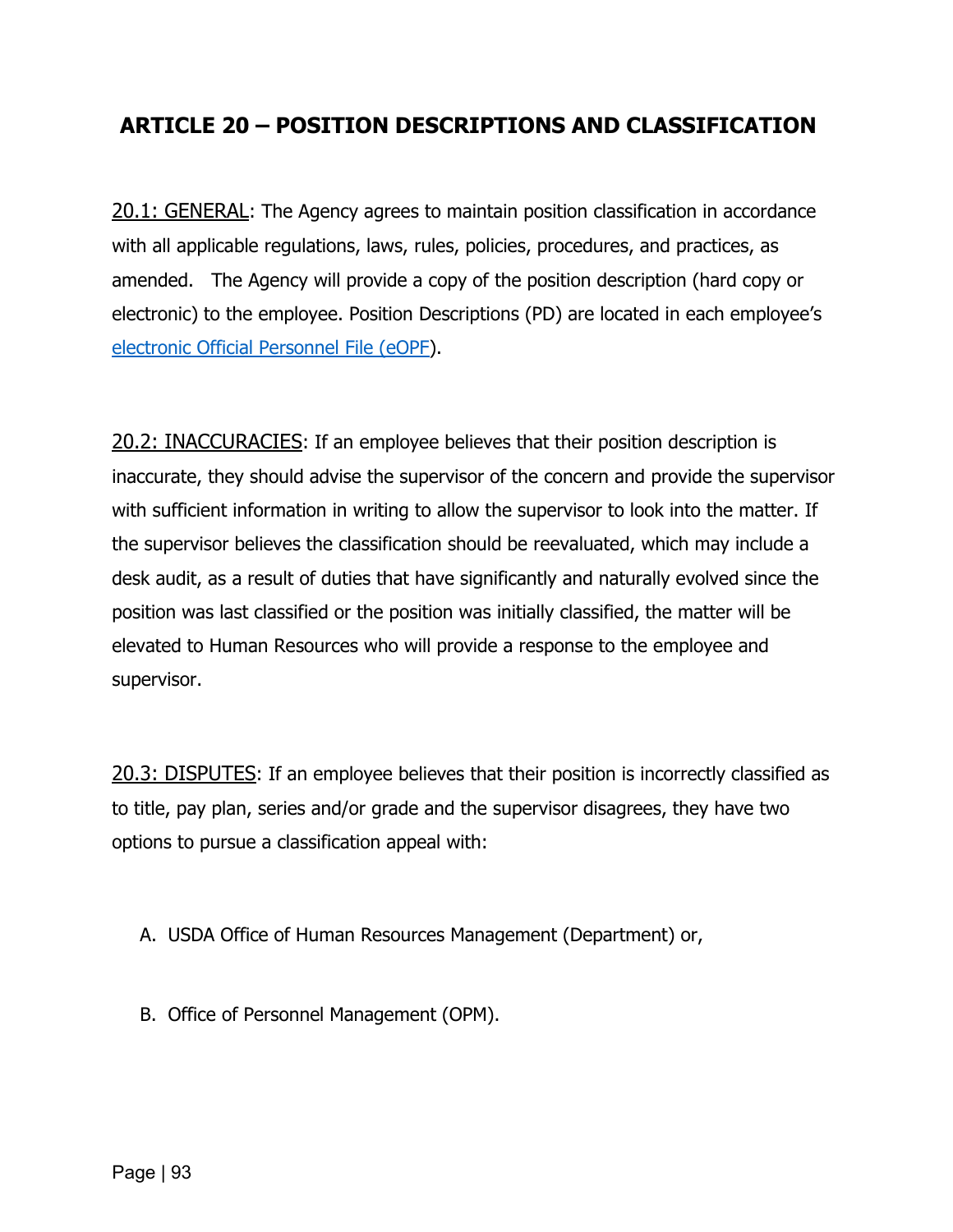# **ARTICLE 21 – EMPLOYEE AWARDS AND RECOGNITION**

21.1: GENERAL: The Agency agrees to administer Employee Awards and Recognition in accordance with applicable laws, rules, regulations, policies, procedures, and practices as amended. Within the limits set by policy, budgetary and other legitimate management considerations, the Agency will follow Departmental Regulation -  $DR$ [4040-451-1, "USDA Employee Awards and Recognition Program".](https://www.dm.usda.gov/employ/policy/docs/DR4040-451-1%20Awards%20and%20Recognition.pdf)

• The Agency may use an appropriate Awards and Recognition Program in which both employees and managers take an active part to promote teambuilding and to motivate, reward and recognize employees for their accomplishments thereby increasing the effectiveness of the workforce, raise agency productivity, and improve the working environment.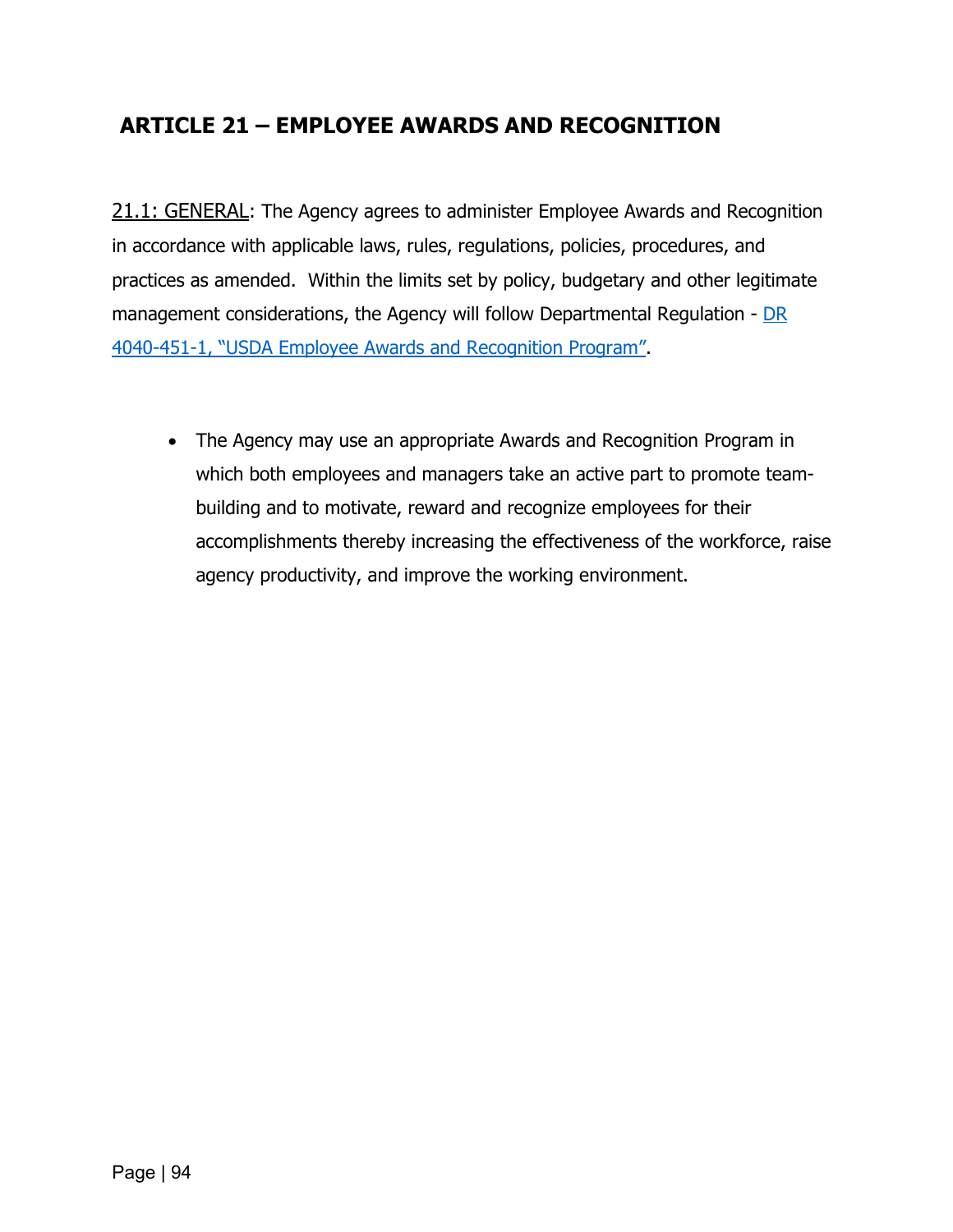## **ARTICLE 22 – MERIT PROMOTION**

22.1: GENERAL: All actions under Merit Promotion will be taken in accordance federal regulations, laws, rules, policies, procedures, and practices as amended, and this Agreement.

- A. All vacancies in the bargaining unit which are to be filled competitively under Merit Promotion will be announced through the current automated system (presently [USAJobs\)](https://www.usajobs.gov/).
- B. The Agency has the right to fill a position from any appropriate source, including but not limited to reassignments or transfers external to NRCS, Fort Worth Federal Center.
- C. The Agency has the sole discretion to decide whether to re-advertise any vacancy for which a selection was not made.
- D. Agency will provide the Union an e-mail alerting them of new hires, transfers, or reassignments of bargaining unit employees that are external to NRCS, Fort Worth Federal Center. The email will be sent as soon as practicable prior to the bargaining unit employee's start date.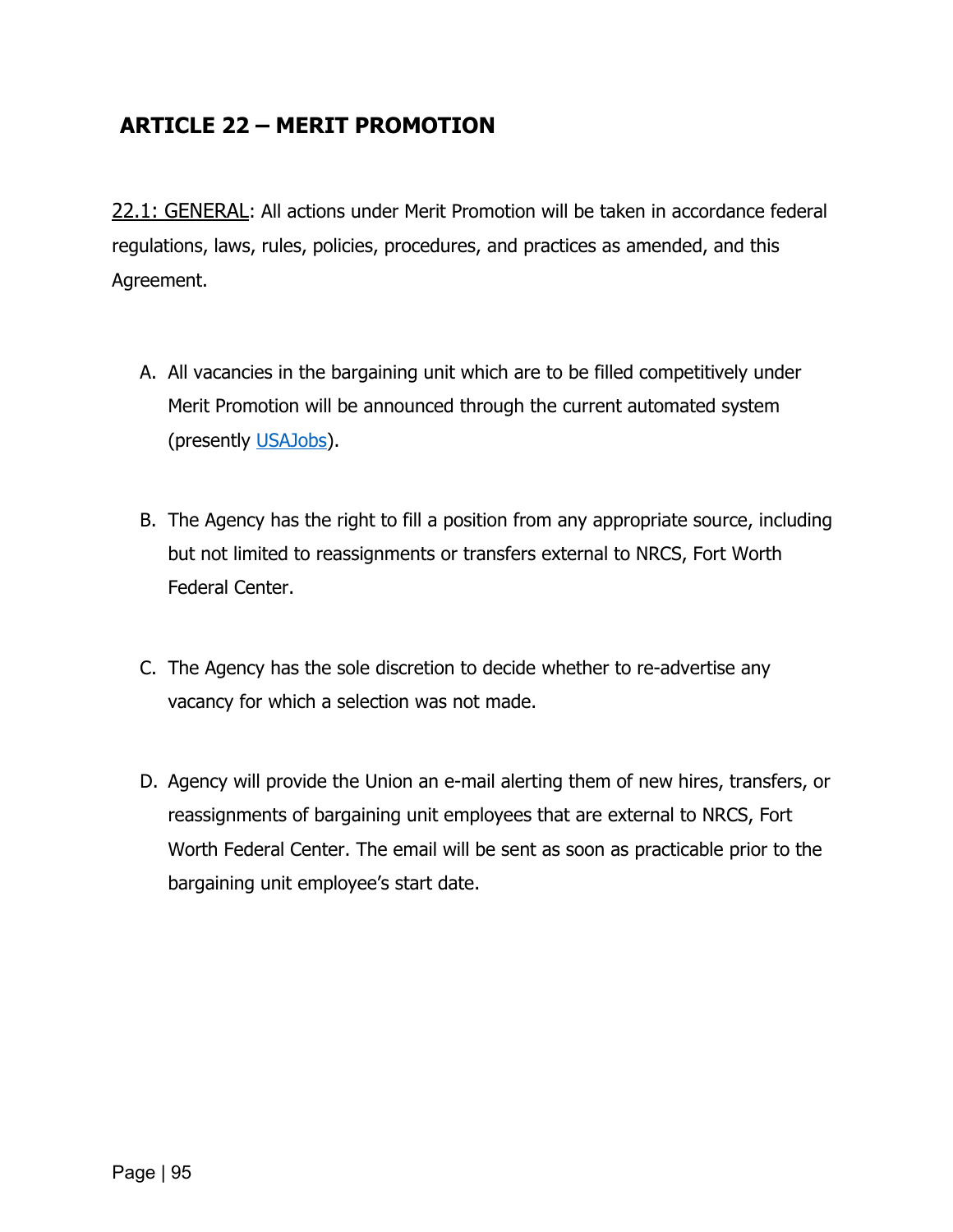# <span id="page-97-0"></span>**ARTICLE 23 – REDUCTION-IN-FORCE AND TRANSFER OF FUNCTION**

23.1: GENERAL: The Agency shall conduct Reduction-in-Force (RIF) and/or Transferof-Function (TOF) in accordance with applicable laws, rules, regulations, policies, procedures, and practices, including **5 C.F.R. 351** as amended. Office of Personnel Management (OPM), Department and Agency regulations covering RIF and/or TOF procedures for employees in the bargaining unit will be utilized by the Agency and the Union in carrying out their labor-management responsibilities throughout the RIF and/or TOF process.

23.2: NOTIFICATION: Prior to the implementation of any decision concerning a RIF and/or TOF, the Agency will notify the Union of the impending RIF and/or TOF action, providing twenty (20) calendar days for the Union to review the Agency's proposal, and make a written response.

• Following notification of a RIF and/or TOF, the Agency shall furnish to the Union, any relevant and available documents or information concerning RIF and/or TOF, subject to any Privacy Act limitations. The Parties acknowledge that such documents and information include, but are not limited to, all those which are a matter of required official record, but do not include internal management communications.

23.3: OUTPLACEMENT SERVICES: The Agency in accordance with regulations, will utilize all relevant outplacement programs such as Career Transition Assistance Program (CTAP) and Interagency Career Transition Assistance Program (ICTAP).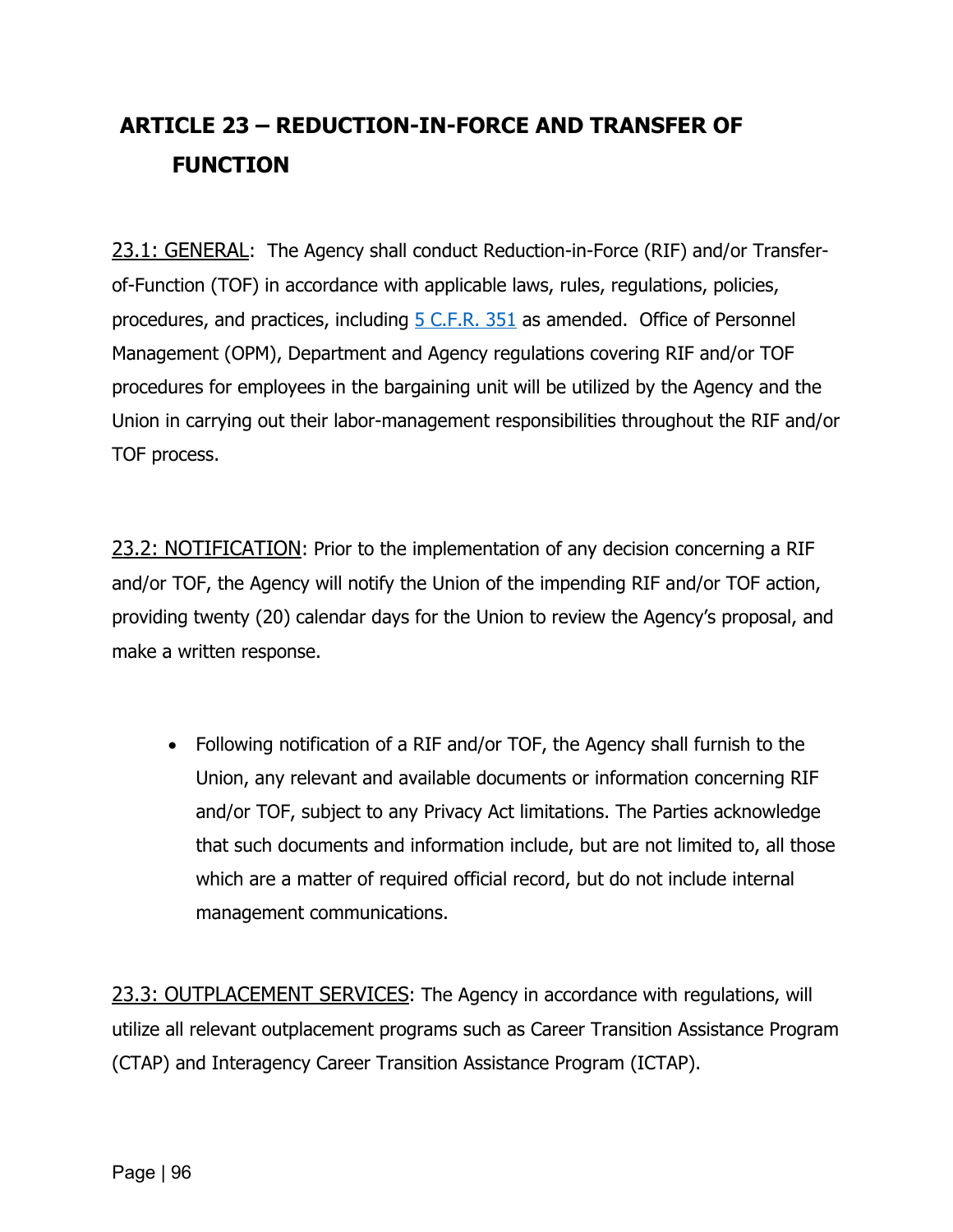# **ARTICLE 24 – FURLOUGHS**

24.1: GENERAL: The Agency shall implement furloughs in accordance with the applicable governing law (i.e., statutes, rules and/or regulations, and directives and guidelines issued by the Office of Management & Budget and the Office of Personnel Management) current at the time of the furlough.

• This Article addresses: (1) the policy and procedures for implementing (a) "shutdown furloughs", sometimes called "emergency furloughs", but herein called "emergency/shutdown furloughs" and (b) "save money" furloughs; and (2) the adverse effects of such furloughs. By agreeing to this Article, the Union does not waive any individual employee's rights.

#### 24.2: POLICY AND PROCEDURES:

- A. Circumstances beyond the control of the Agency may compel the Agency to furlough employees.
- B. The Agency has complete authority and responsibility with respect to all decisions about furloughing employees, including but not limited to, the specific employees furloughed, the days, dates, and times of the furlough, and the duration of the furlough.
- C. Upon receiving official notice of a potential furlough, the Agency shall notify the Union as soon as possible, of the following:
	- 1. The expected beginning date of the furlough, and if possible,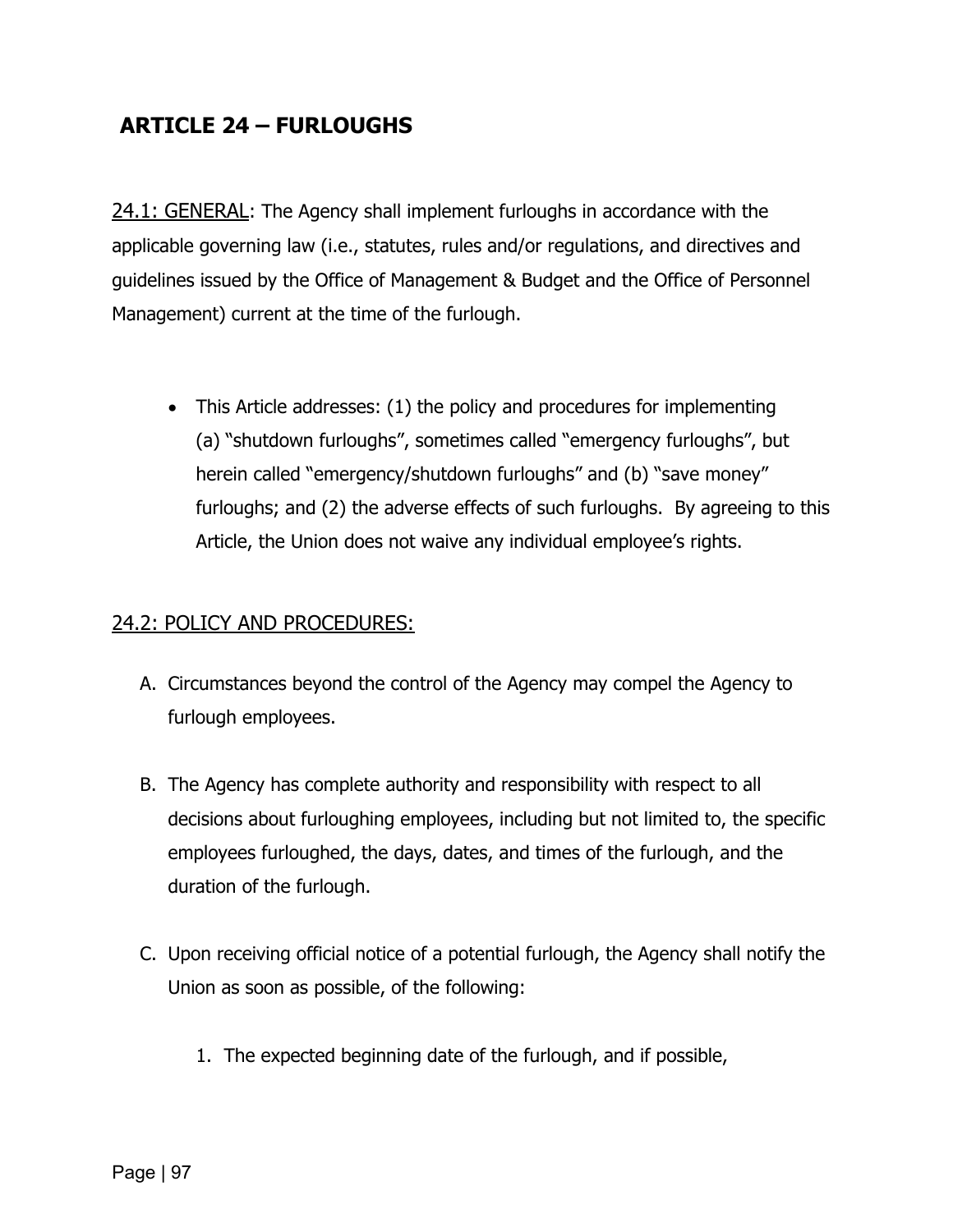- 2. The employees that will be impacted, and the expected duration of the furlough.
- D. For every furlough, the Agency will compile a list of excepted employees (i.e., those employees not subject to the furlough). When that list is finalized and approved, the Agency will provide the Union with a copy before the Agency provides that information to the excepted employees. The Agency shall also provide the Union a copy of any new list of excepted employees if, thereafter, it re-designates employees as excepted and/or recalls them to work.
- E. During a furlough, and unless contrary to law, leave status will be handled as follows:
	- 1. Annual leave, sick leave, court leave, military leave, credit hours, and compensatory time shall be suspended during the term of the furlough.
	- 2. Employees on approved leave without pay (LWOP) shall remain on LWOP for the approved duration of the leave.
	- 3. Employees on Continuation of Pay (COP) status under the workers compensation program shall be permitted to remain on COP status.
	- 4. Employees on LWOP under the Family Medical Leave Act (FMLA) during the furlough will continue to be charged LWOP. However, employees on FMLA but in a pay status must be placed on furlough instead, and the furlough time will not reduce the twelve (12) week entitlement.
- F. Based on the length of the furlough, the Agency shall adjust Performance Plan Standards if and as appropriate.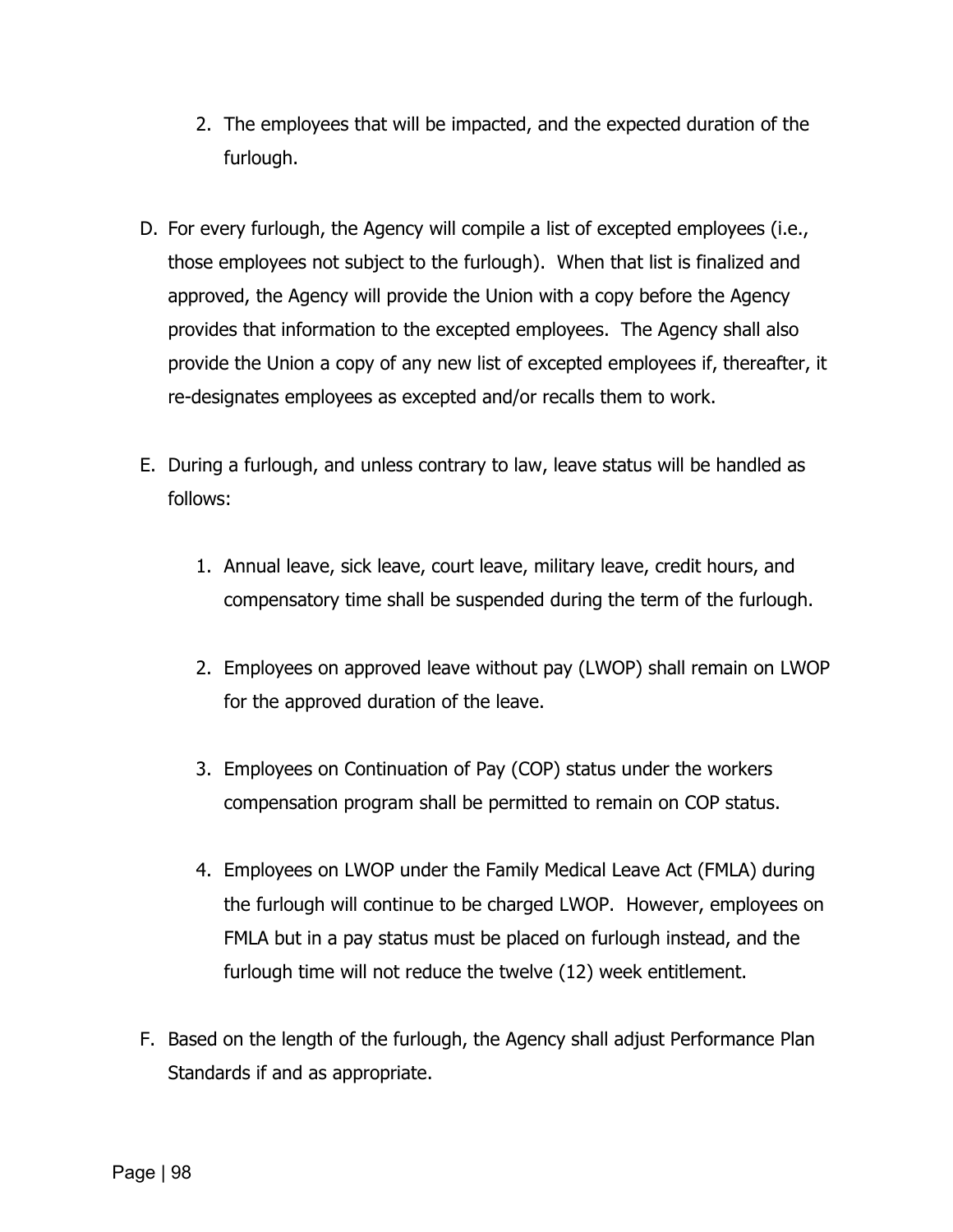- G. The Agency shall not use furloughs as punishment or discipline in lieu of other means of addressing behavior, conduct, or performance.
- H. The running of any time period within which the Agency or Union may or must act pursuant to the terms of the Collective Bargaining Agreement shall be suspended for the duration of any total suspension of normal Agency business operations.
- I. Employees may accept outside employment while on furlough, provided that such outside employment does not pose a conflict of interest with their official USDA, NRCS duties. Employees wishing to engage in outside employment should refer to the USDA Office of Ethics website at [www.ethics.usda.gov.](http://www.ethics.usda.gov/)
- J. The Agency shall keep employees apprised of developments affecting the furlough by means of the OPM website and other publicly accessible media.

24.3: EMERGENCY/SHUTDOWN FURLOUGHS: As soon as an emergency/shutdown furlough is announced, the Agency shall to the best of its ability provide all nonexcepted employees with all relevant and necessary instructions and information as soon as it is available to the Agency.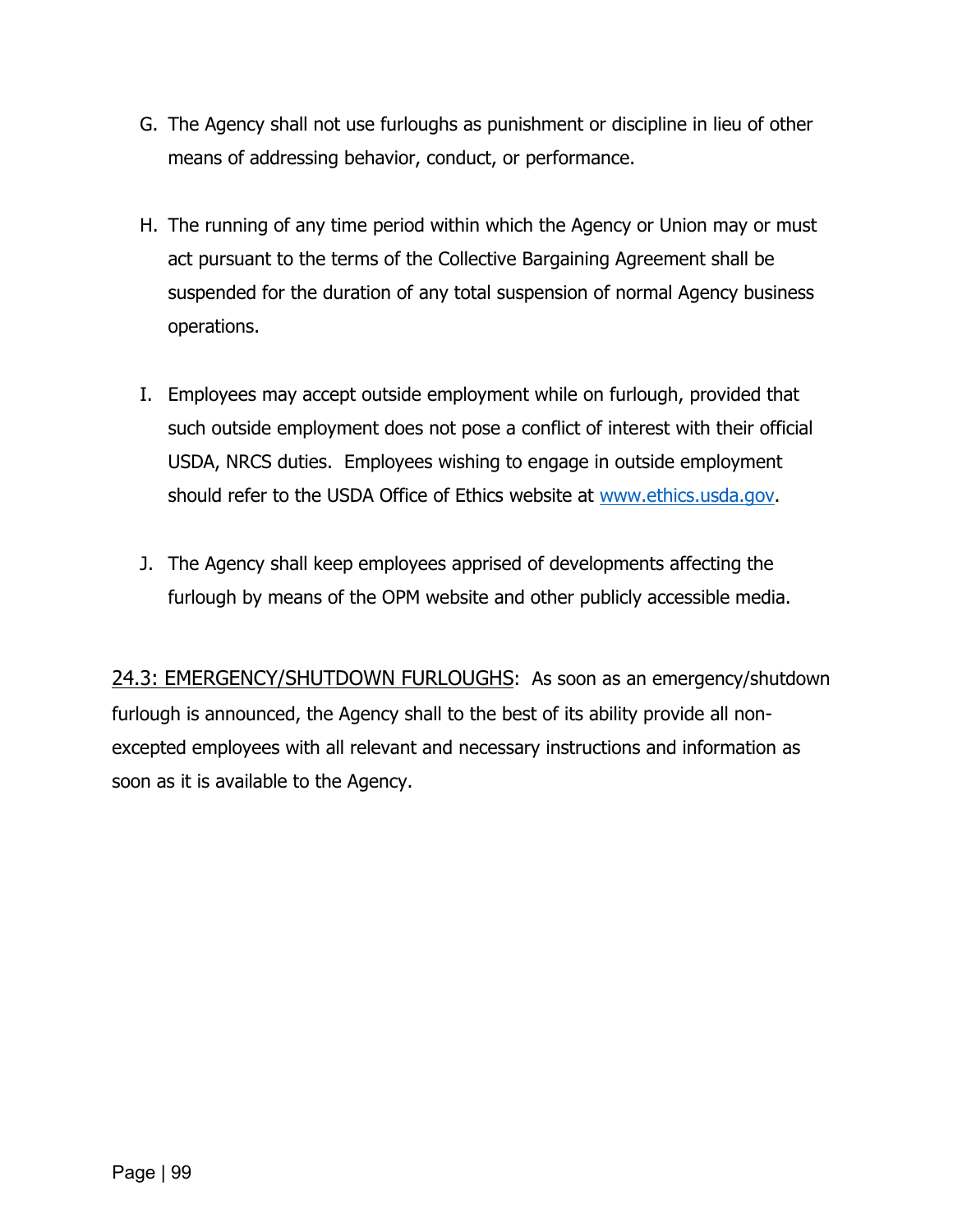- A. Unless the Agency directs them to do otherwise, all non-excepted employees shall report to work at the beginning of the first regularly scheduled business day during the emergency/shutdown furlough for the lesser of either:
	- 1. A period of four (4) hours, or
	- 2. As long as is required for them to complete the tasks necessary in order to implement the suspension of normal Agency business operations in an orderly manner.
- B. During the period of an emergency/shutdown furlough, an employee shall be regarded as in furlough status during the employee's normal Tour of Duty and Work Schedule, including Compressed Work Schedules, Alternative Work Schedules, Part-Time Work Schedules and associated Off Days. To the best of the Agency's ability, the Agency will refer to furlough periods in terms of hours rather than days.
- C. During the period when the Agency's normal business operations are suspended, any excepted employee shall work only as necessary during that employee's normal Tour of Duty and Work Schedule, including Compressed Work Schedule, Alternative Work Schedules, Part-Time Work Schedule and associated Off Days, as their supervisor may require, providing the supervisor gives the employee reasonable notice of those hours in advance. The excepted employee has the ability to earn credit hours, overtime, etc. as required and approved by their supervisor.
- D. If the furlough ends during a period for which an employee previously scheduled approved leave, the employee may take that leave until their previously scheduled return to duty date.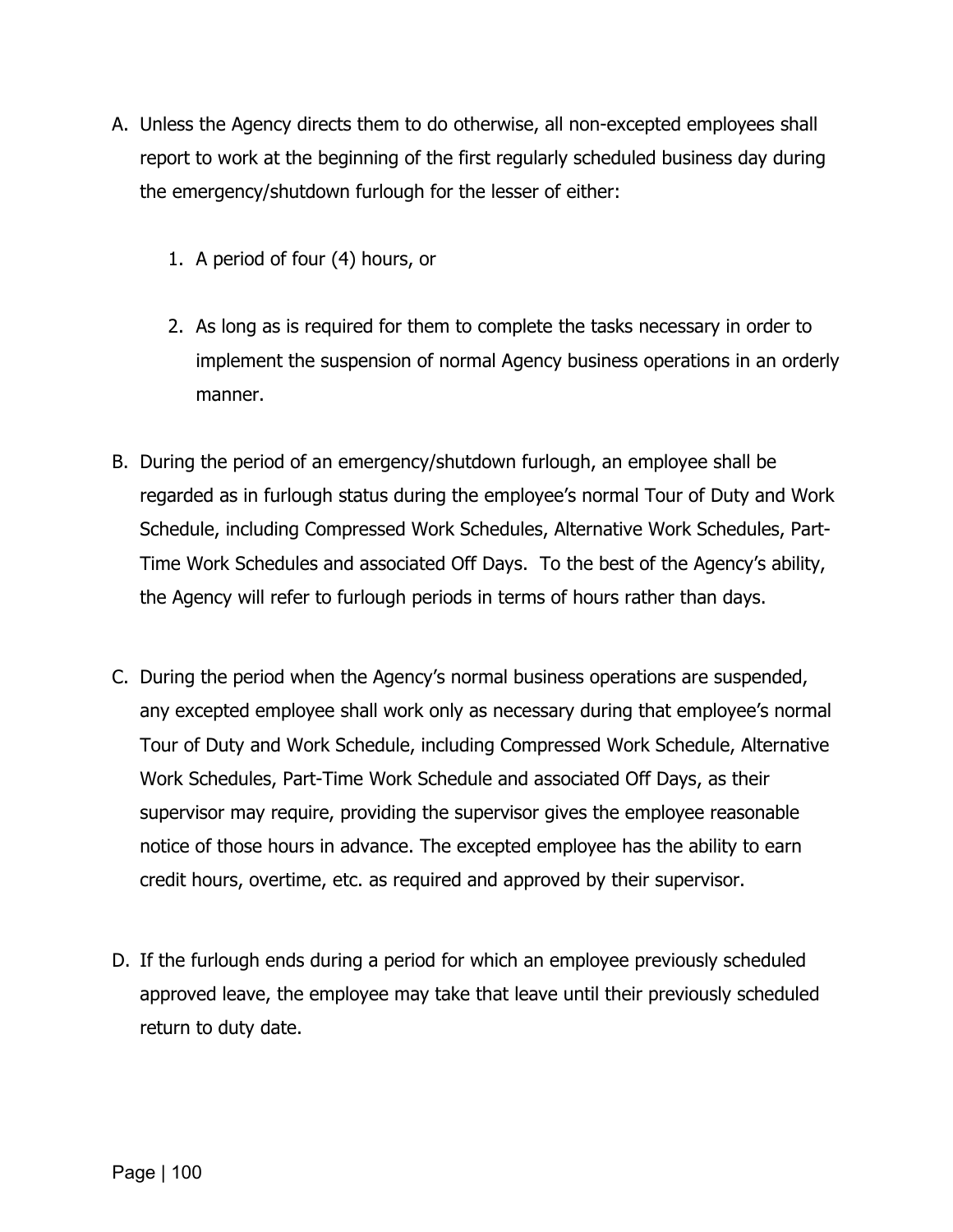E. Employees will be paid for furlough time only as authorized by Congress (e.g., ["Government Employee Fair Treatment Act of 2019",](https://www.congress.gov/bill/116th-congress/senate-bill/24) amending [31 U.S.C. 1341\)](https://uscode.house.gov/view.xhtml?req=(title:31%20section:1341%20edition:prelim)%20OR%20(granuleid:USC-prelim-title31-section1341)&f=treesort&edition=prelim&num=0&jumpTo=true).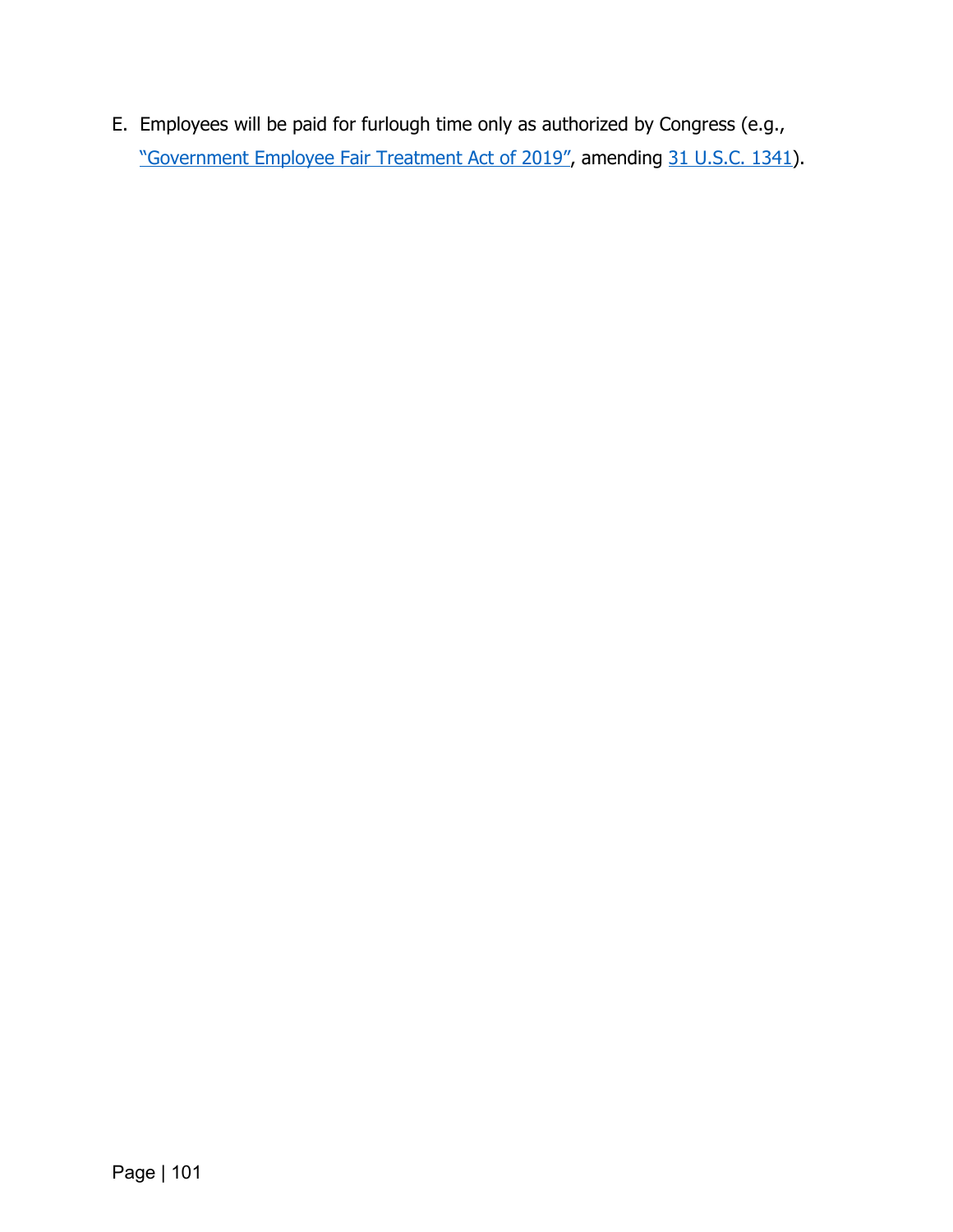### **ARTICLE 25 – REASSIGNMENTS**

25.1: GENERAL: The Agency shall reassign employees in accordance with applicable laws, rules, regulations, policies, procedures, and practices, as amended. The Agency will provide the Union notice of any employee reassignments at the time the employee is notified.

- A. Whenever any employee submits a written request for a voluntary reassignment, the Agency will consider the request in light of the needs of the Agency. The Agency will not pay relocation expenses that result from employee initiated voluntary reassignments.
- B. Whenever a reassignment results from the Agency solicitation of volunteer(s) (i.e. statement of interest), the Agency will not pay relocation expenses.
- C. Whenever the reassignment is a directed reassignment (is not voluntary and is within the commuting area (49 miles or less)) relocation expenses will not be paid.
- D. Whenever the reassignment is a directed reassignment (is not voluntary and is outside the commuting area (50 miles or more)) relocation expenses required by regulation will be paid.
- E. With respect to the seating assignment(s) for the recently reassigned employee(s) they will be placed in the vacant cubicle(s) within their respective work area based on reverse seniority.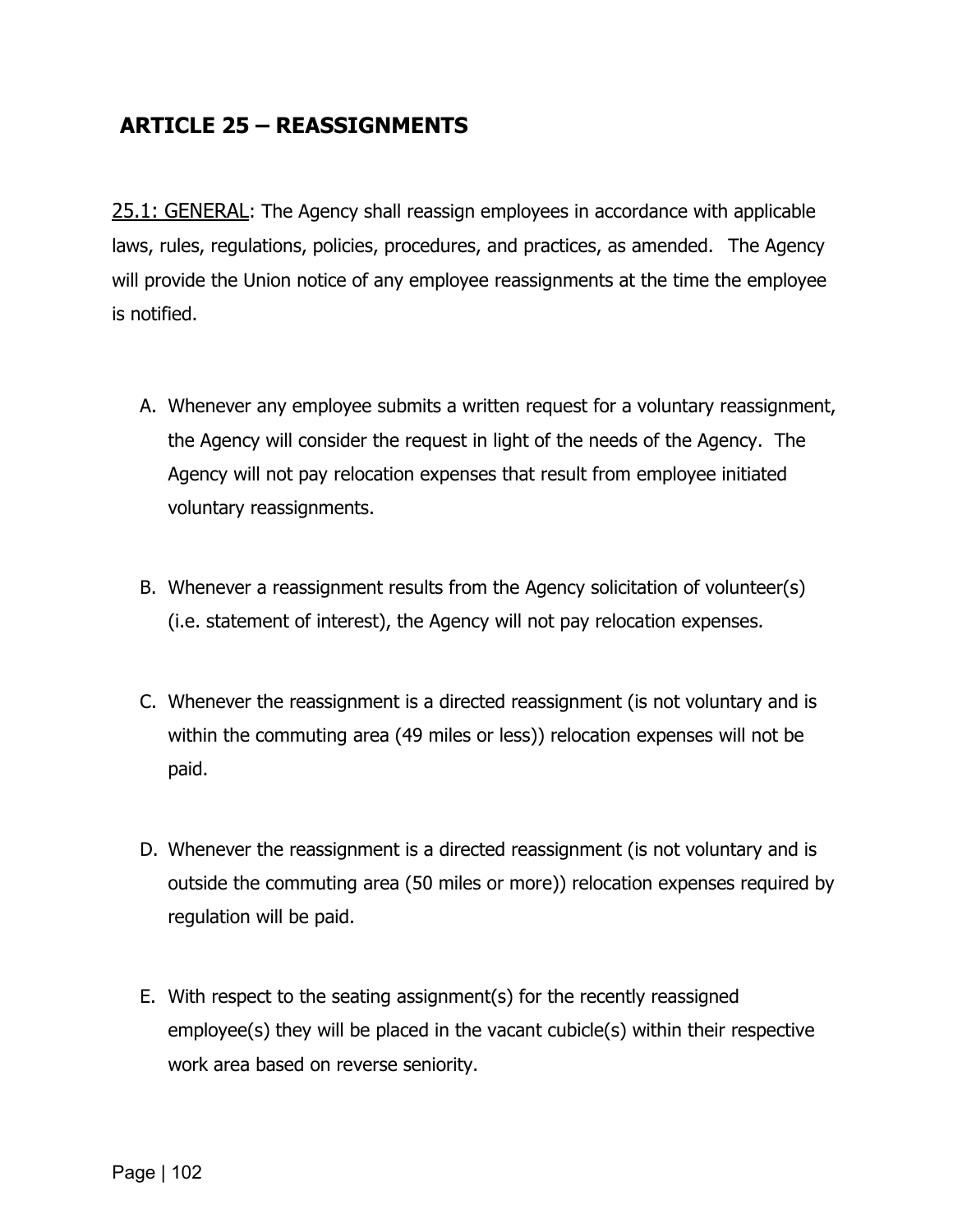F. With respect to the seating assignment(s) in the office(s) losing employees, the Agency agrees to consider any requests received to move within the office. The Agency shall base its approvals for requests to move on business needs and seniority.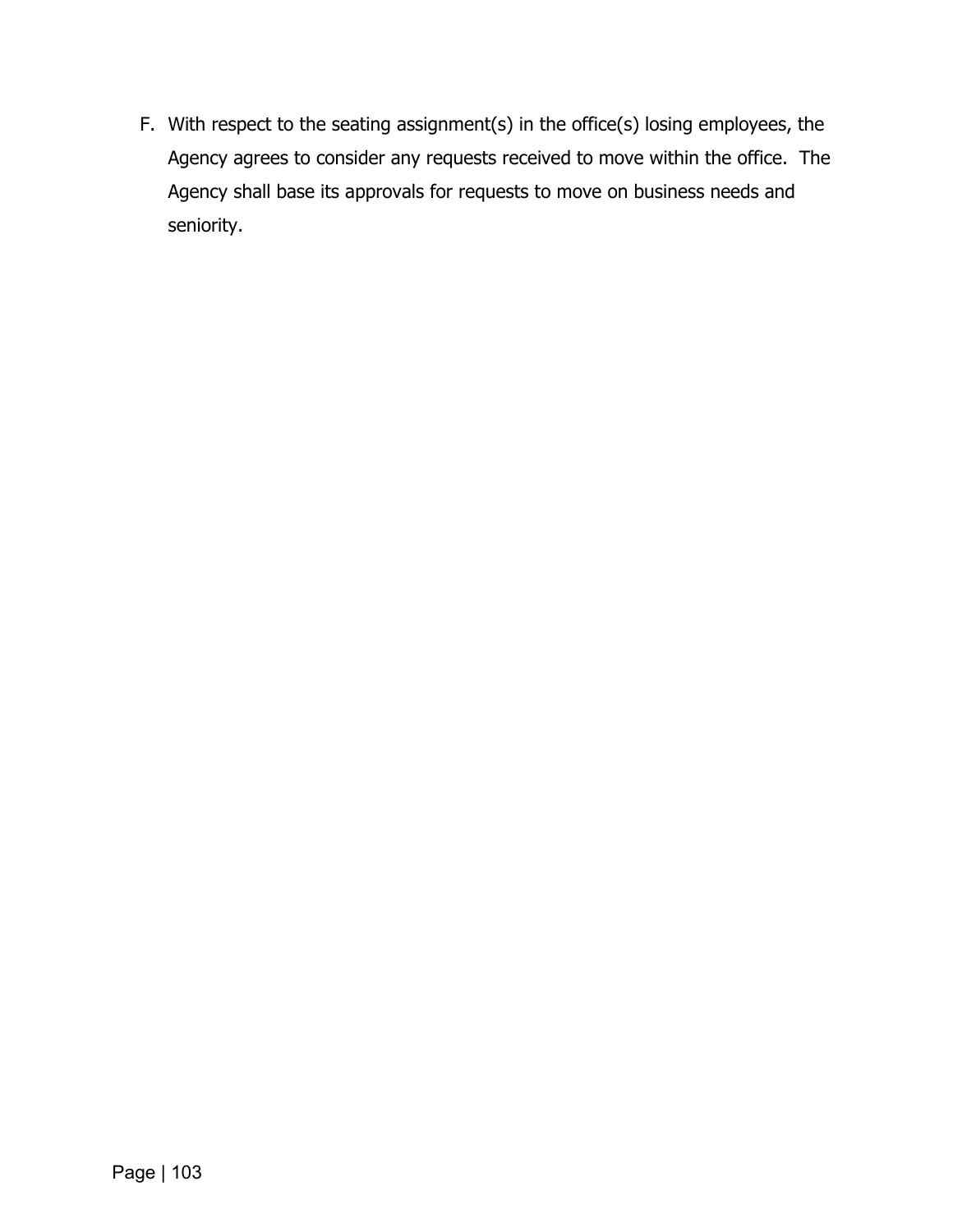### **ARTICLE 26 – CONTRACTING OUT BARGAINING UNIT WORK**

26.1: NOTIFICATION TO THE UNION: When the Agency anticipates contracting out work presently being performed by bargaining unit employees and that doing so would result in a reduction-in-force or in the demotion of any bargaining unit employee, it will notify the Union at least sixty (60) days in advance or as soon as practicable. The notice will identify in general terms the employees who may be affected. Time frames hereby established may be extended by mutual consent. Following such notice, upon request from the Union, the Agency will meet with the Union to discuss the information contained in the notice.

26.2: MANAGEMENT DECISIONS: Any Agency decision to possibly contract out work presently being performed by bargaining unit employees will be made in accordance with current rules, regulations, policies, and procedure as amended.

26.3: STATEMENT OF WORK: The Agency will provide the Union with a copy of any Statement of Work which has been developed for the proposed contracting out, and which deals with work currently performed by bargaining unit employees. The Union will be given ten (10) workdays to comment regarding the Statement of Work. Time frames hereby established may be extended by mutual consent.

26.4: IMPACT AND IMPLEMENTATION: The Agency agrees that prior to implementing a decision to contract out, the Union will be given the opportunity to timely negotiate regarding the impact and procedures for implementing such decision. Management and Union officials will meet for no more than five (5) days to resolve any differences and reach agreement. Time frames hereby established may be extended by mutual consent, but the Parties want to meet to expedite the process.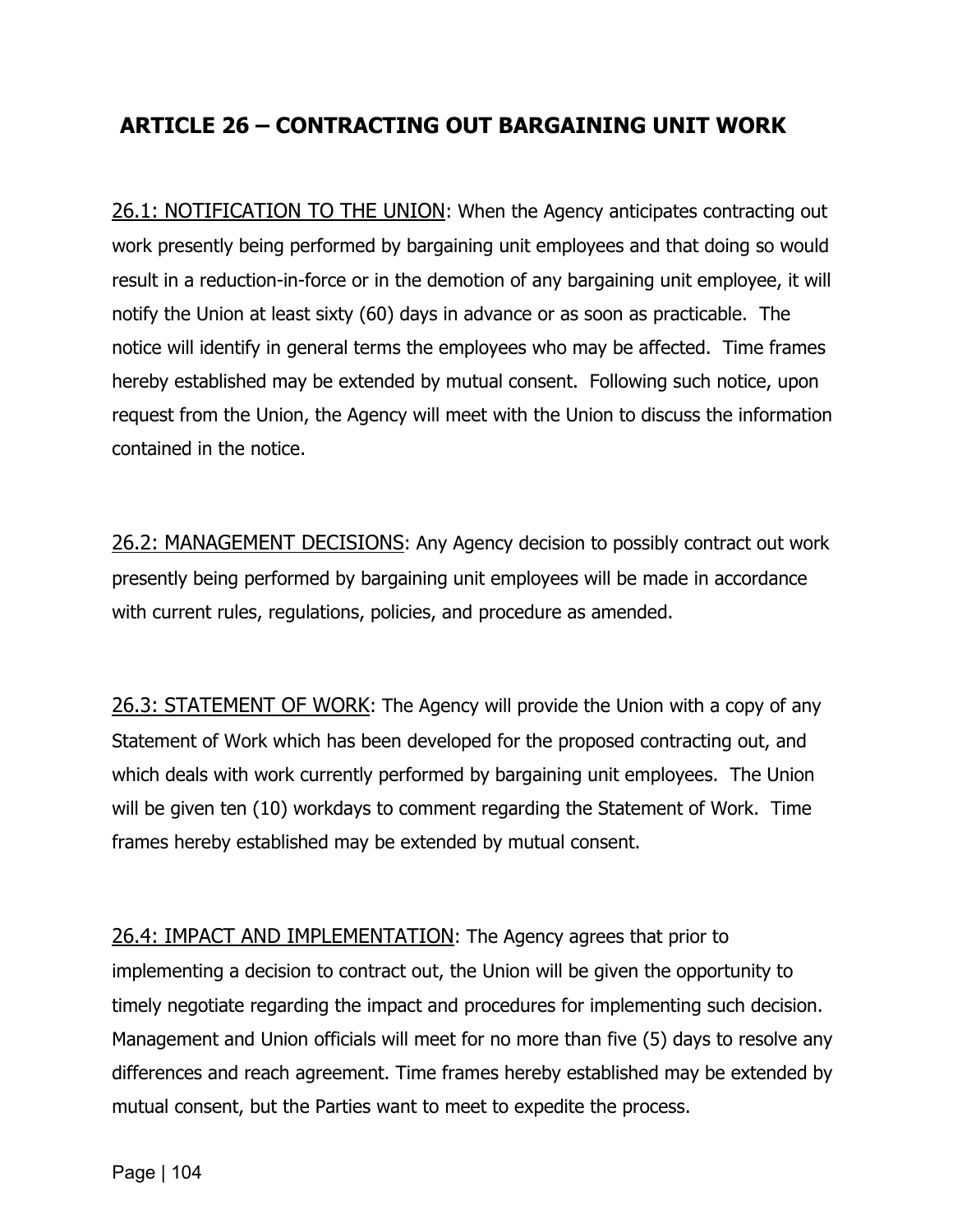26.5: ACCESS TO REGULATIONS: The Agency agrees to provide the Union access to all regulations maintained on-site that are relevant to contracting out.

26.6: ADVERSE EFFECTS ON BARGAINING UNIT EMPLOYEES: If bargaining unit employees are adversely affected (RIF or demotion) by the decision to contract out work presently being performed by bargaining unit employees, the Agency will proceed in accordance with [Article 23, "Reduction-in-Force and Transfer of Function"](#page-97-0) of this Agreement.

26.7: PLACEMENT ASSISTANCE: The Agency agrees to assist in locating suitable employment for bargaining unit employees who are displaced as a result of contracting out, including: giving consideration for vacant positions for which they are qualified within NRCS, Fort Worth, TX. in accordance with Agency policies and procedures; and submitting their names to the Career Transition Assistance Plan (CTAP) and the Interagency Career Transition Assistance Plan (ICTAP) programs, as applicable.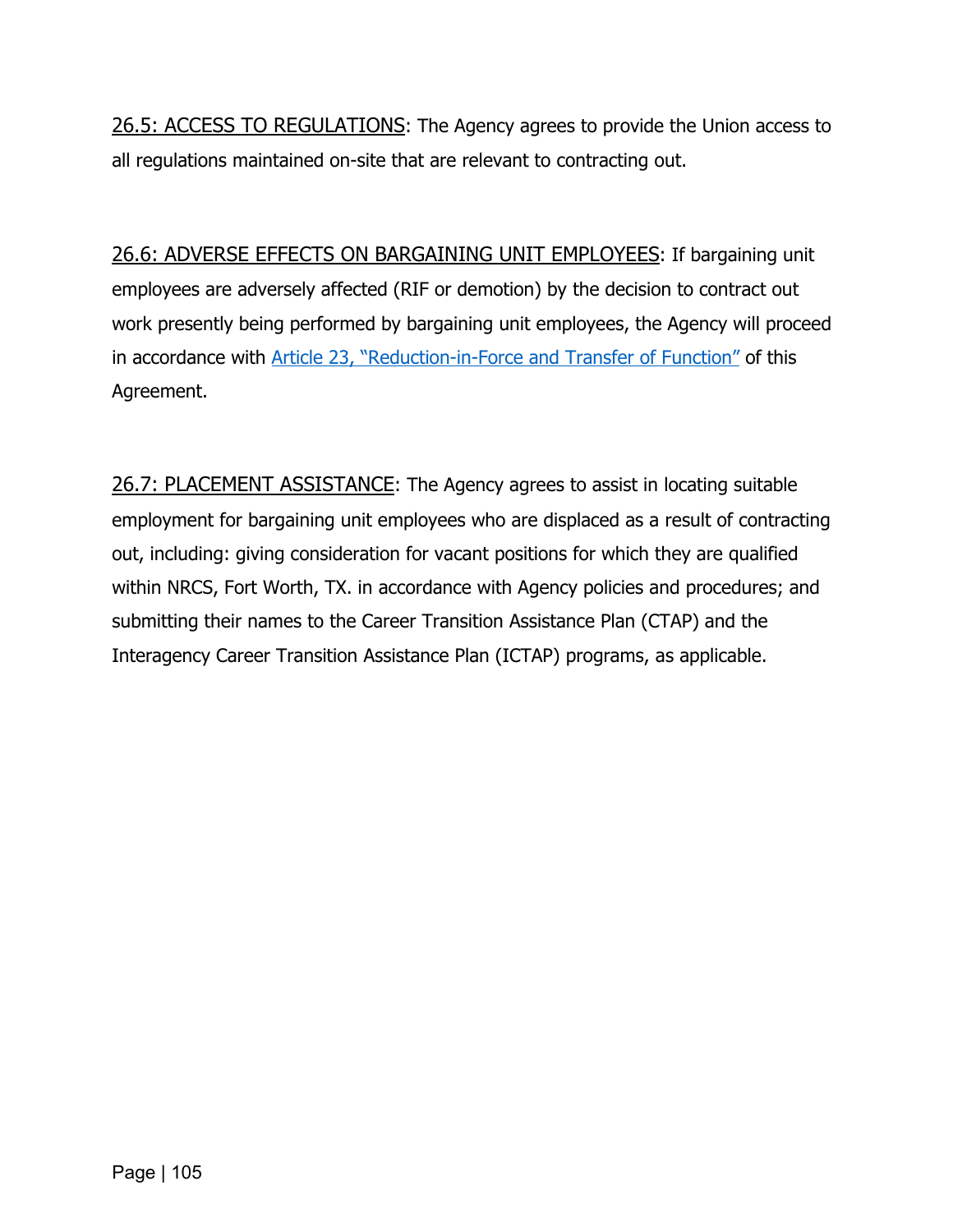## **ARTICLE 27 – EQUAL EMPLOYMENT OPPORTUNITY**

27.1: GENERAL: Equal Employment Opportunity (EEO) will be applied in accordance with federal regulations, laws, rules, policies, procedures, and practices, as amended, and this Agreement.

27.2: COMPLAINTS: An employee must file an EEO complaint using the Agency EEO complaint procedure. EEO complaints are excluded from the negotiated grievance procedure (see [Article 9, "Grievance](#page-39-0) Procedure", of this Agreement).

27.3: DUTY STATUS: Union Representatives participating in discussions of informal EEO complaints under this article will be on official time as outlined in [Article 12, "Union](#page-54-0)  [Representation and Official Time",](#page-54-0) of this Agreement.

27.4: CIVIL RIGHTS ADVISORY COMMITTEE (CRAC): In accordance with Agency guidelines, the Union will have one representative on the local CRAC from nominees submitted by the Union. Union representation will be on official time.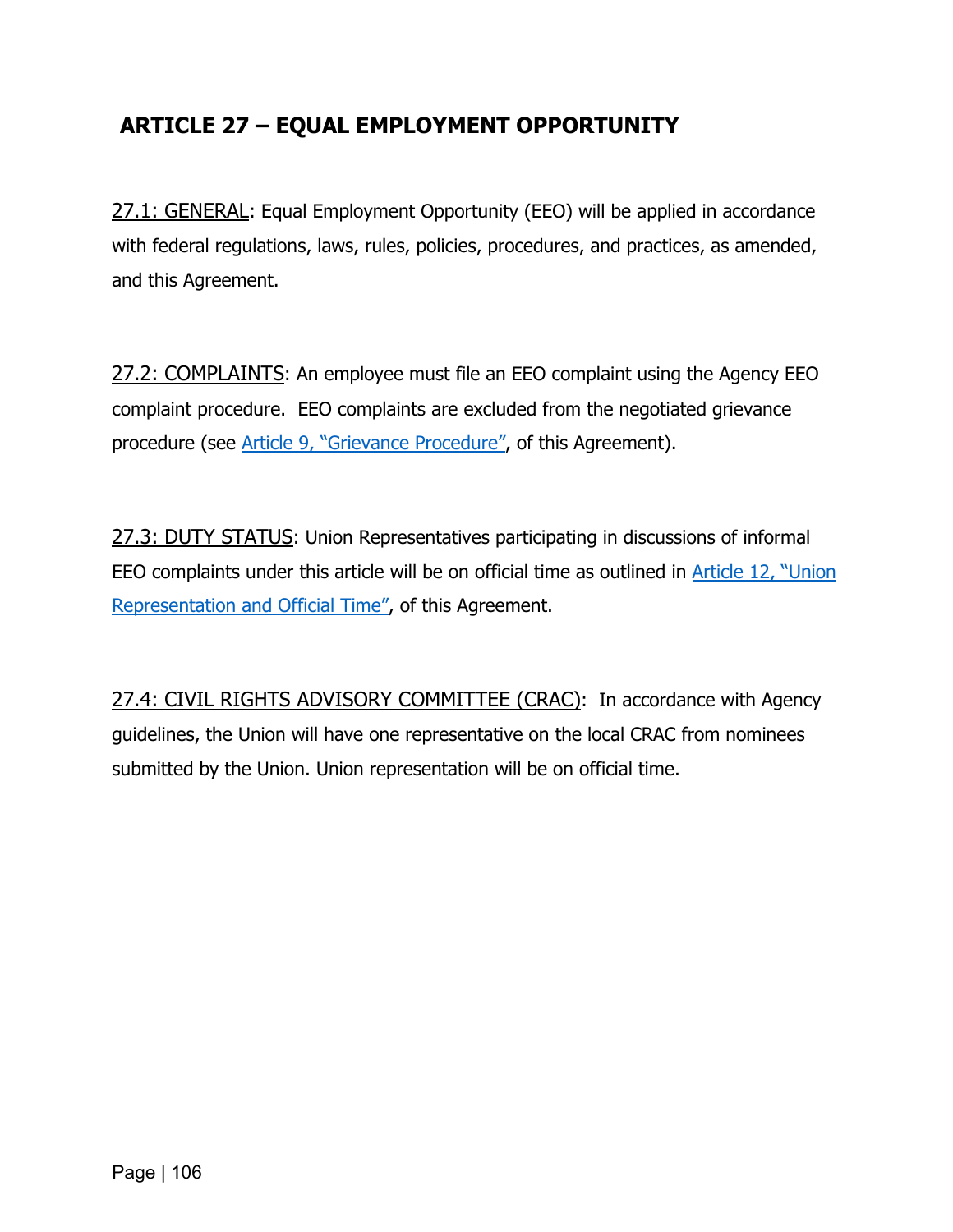# **ARTICLE 28 – HEALTH AND SAFETY**

28.1: GENERAL: The Agency shall promote health and safety in the workplace and for employees in accordance with applicable laws, rules, regulations, policies, procedures, and practices as amended.

• The Agency and the Union have a common interest in promoting safe working habits and safe conditions. The Agency has an obligation to provide safe working conditions. It is recognized that each employee has the primary responsibility for their own safety and as such, is further responsible for promptly bringing to the attention of their supervisor any unsafe working conditions. The Agency will investigate and if warranted, promptly take appropriate action to correct the unsafe condition. The Agency will acquire, maintain, and require the use of approved personal protective and safety equipment, necessary to provide protection of employees from hazardous conditions encountered during the performance of official duties. The Union agrees to assist the Agency in publicizing the benefits and encouraging the use of protective devices and equipment by employees.

28.2: FIRST AID: Where full health facilities are not available on the premise, the Agency agrees to provide first aid kits(s) and designate a position in each office to maintain the kit(s).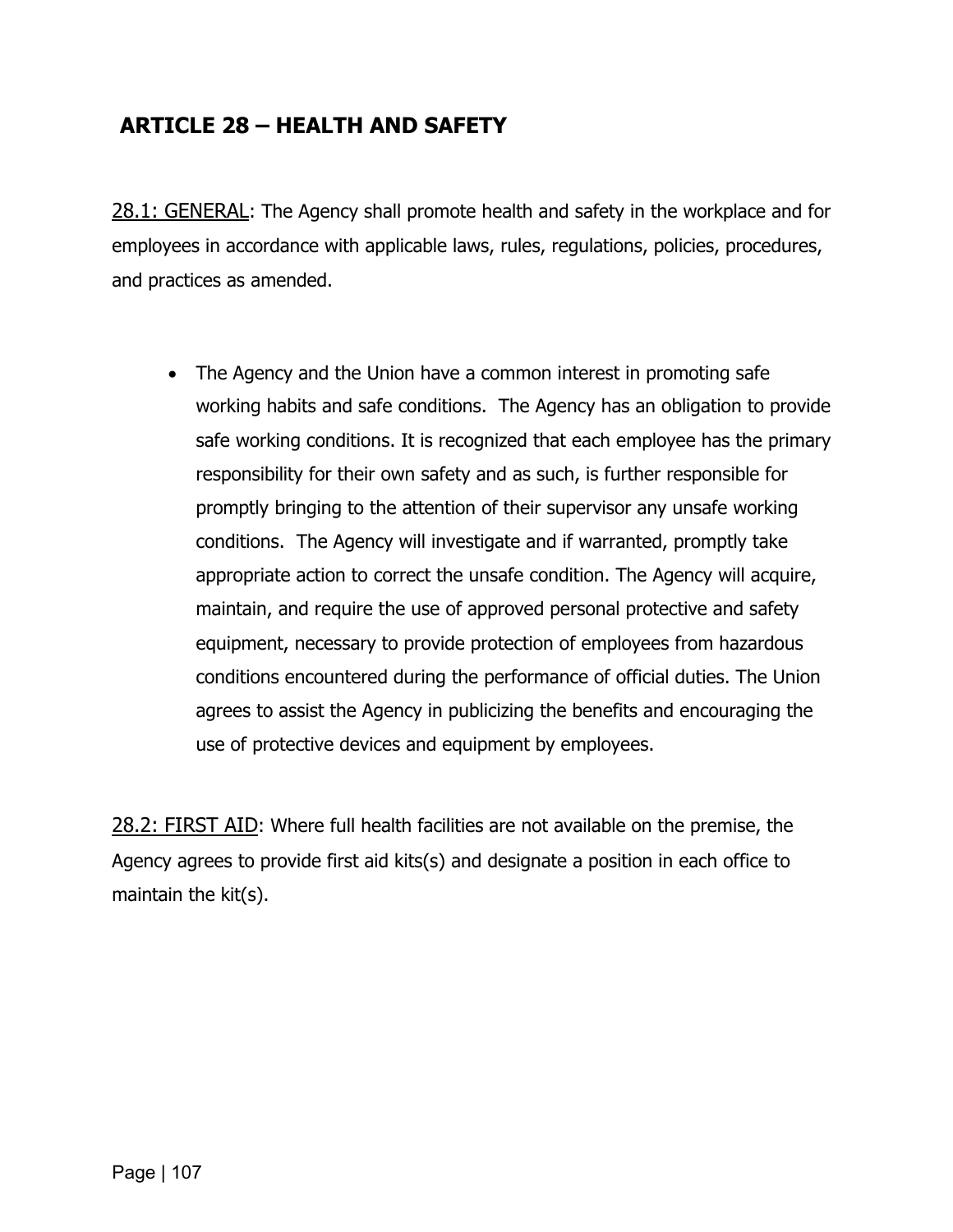28.3: GOVERNMENT VEHICLES: An employee will not be required to operate a Government motor vehicle known to be unsafe as determined by the Agency.

- The Agency will authorize the ordering of the following safety equipment for each GSA vehicle:
	- 1. First aid kit and flashlight.
	- 2. Chains or approved traction devices, and
	- 3. De-icer and/or scraper.
	- 4. Blankets and flares.
- In addition, if individual employees, based upon their travel patterns, feel other devices or items are necessary they may request such items through normal supply channels.

28.4: INJURY REPORTING: All on-the-job injuries, whether or not such injuries at the time are considered to be disabling, will be reported immediately to the supervisor and Human Resources.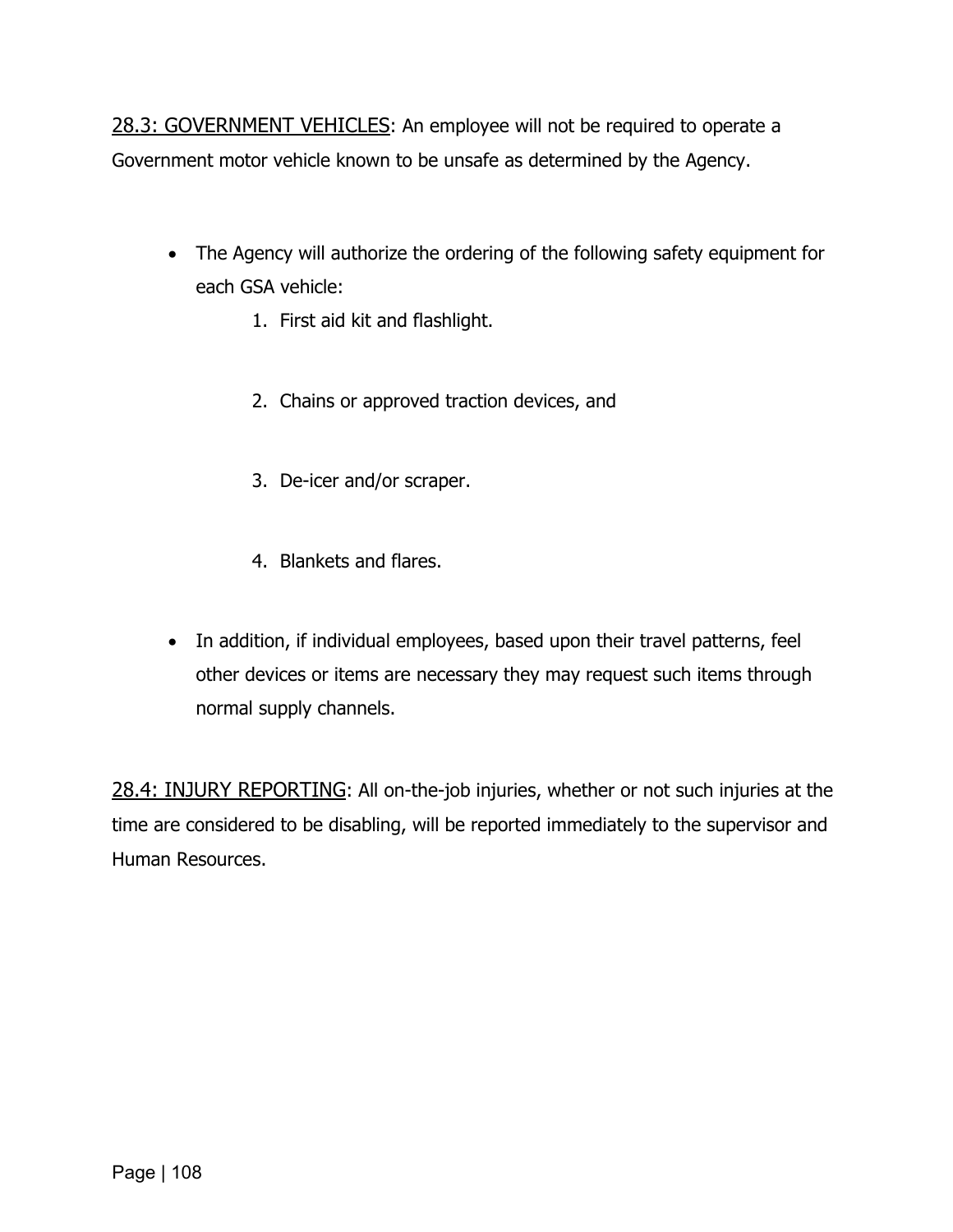28.5: PERSONAL SAFETY: An employee may decline to perform his or her assigned task because of a reasonable belief that, under the circumstances, the task poses an imminent risk of bodily harm or a life-threatening situation coupled with a reasonable belief that there is insufficient time to obtain guidance. The employee will promptly bring to the attention of their supervisor any unsafe working condition. The Agency will investigate, and if warranted, promptly take action to correct the unsafe condition.

- Employees have the primary responsibility for their personal safety. The Agency agrees it will not assign and employees may decline to work where there is imminent risk of serious injury or a life-threatening situation.
- When work is required to be performed in areas where flammable or toxic vapors may exist all such areas shall be maintained so that vapor levels remain within acceptable safety parameters as determined by GSA safety standards.

28.6: SAFETY AND HEALTH COMMITTEE: The Agency agrees to continue the Safety and Health Committee already established in accordance with Agency guidelines. The union shall have one representative on the local Safety and Health Committee.

28.7: HEALTHY WORKING CONDITIONS: The Employer agrees to assure response to employee reports of unsafe or unhealthy working conditions.

• Lifting requirements will be in accordance with the position occupied. The lifting of excessive weight will not be required.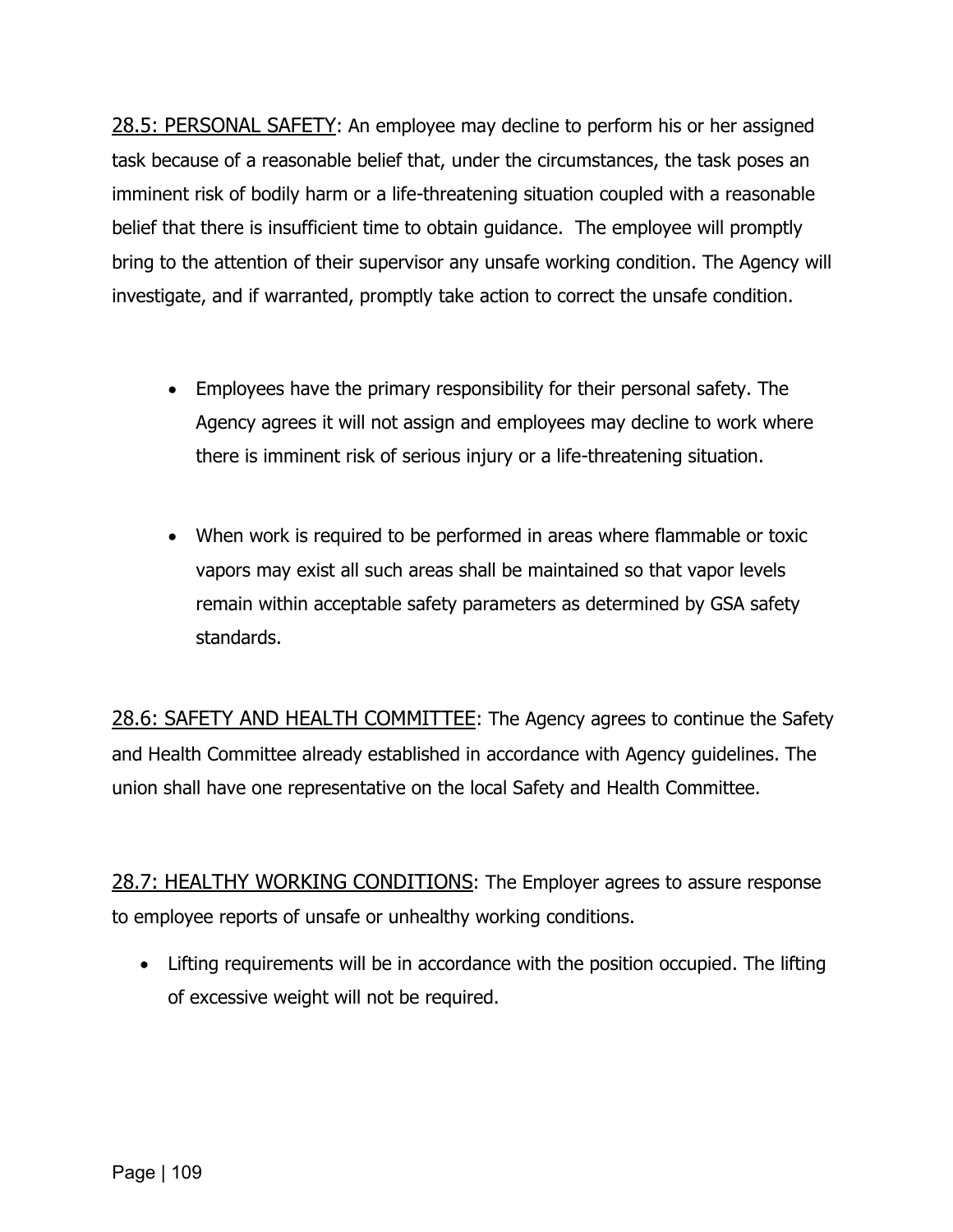# **ARTICLE 29 – SMOKING POLICY**

29.1: GENERAL: The Agency shall administer a smoking policy in accordance with applicable laws, rules, regulations, policies, procedures, and practices including Departmental Regulation - DR [4400-006, "USDA Smoking Policy"](https://www.ocio.usda.gov/document/departmental-regulation-4400-006) as amended, and this Agreement.

This Article covers cigarettes, e-cigarettes (vaping), smokeless tobacco, pipe, cigars, or any other type of smoking instrument.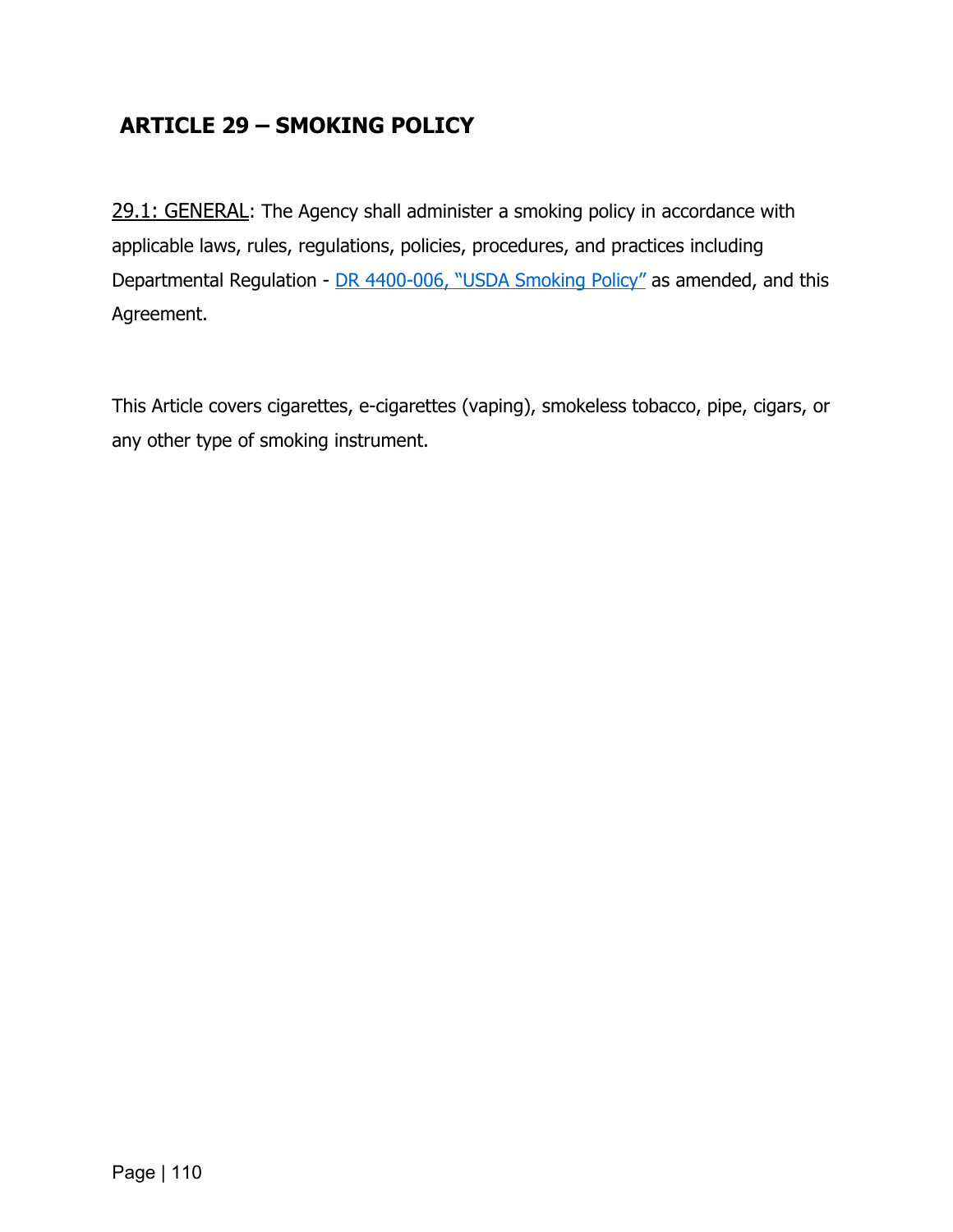### **ARTICLE 30 - LABOR-MANAGEMENT COOPERATION**

- A. The Agency and Union recognize that the granting of official time may ultimately lead to improved labor-management relations. Such a relationship is in the interest of all Parties, including the public.
- B. The Parties, especially Union representatives and management are encouraged to meet as necessary to informally discuss and attempt resolution of matters of concern.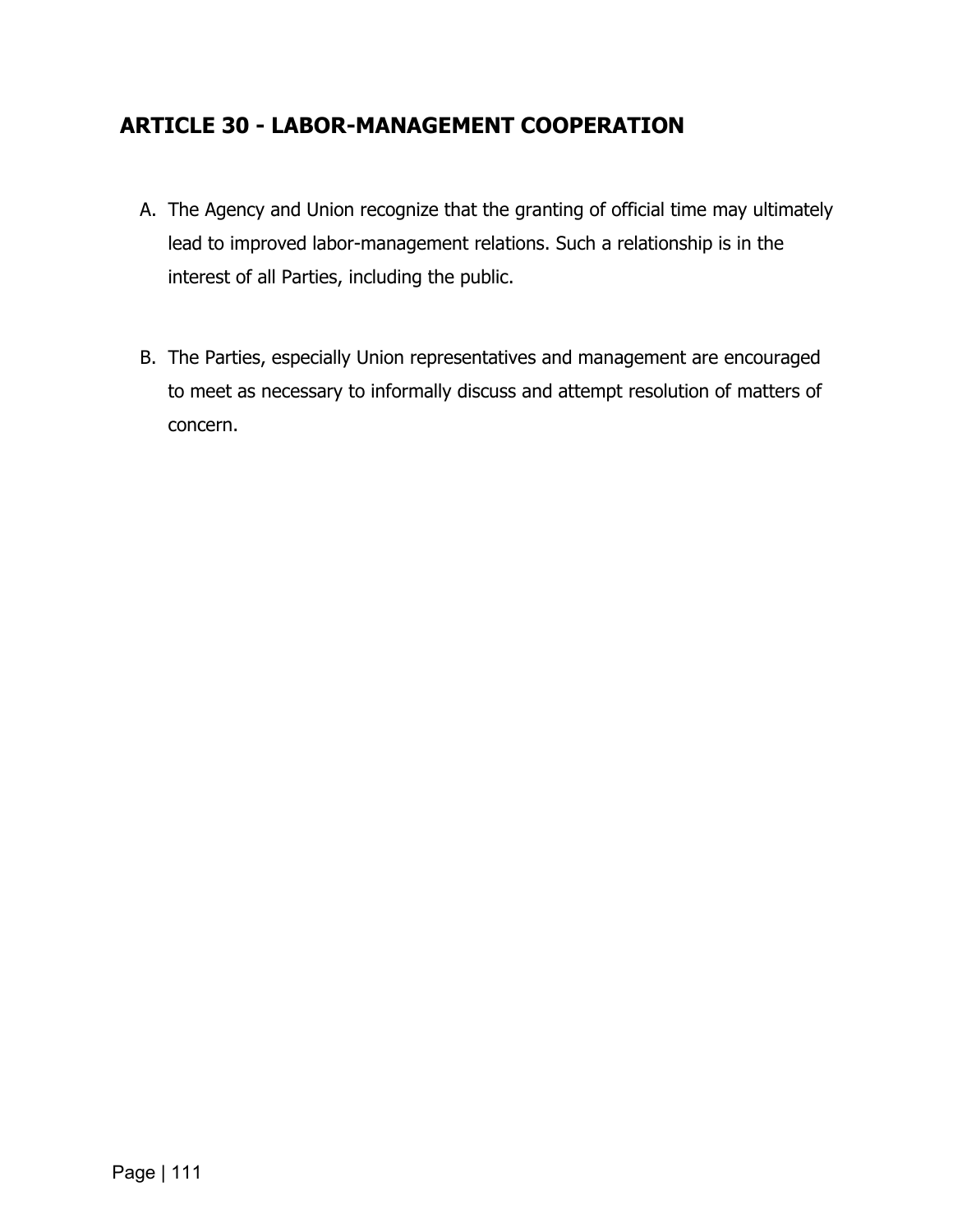# **SIGNATURES**

This Collective Bargaining Agreement is hereby agreed to by both Parties. As agreed to,

the CBA will become effecting either on the  $31<sup>st</sup>$  of the signing month unless disapproved by Agency Head, or upon Agency Head Approval. Whichever comes first.

 $10 - 28 - 19$ 

Rance Monk President, AFGE Local 3839

 $2019$ 

James Gordon Leader, CRSL, NRCS-FWFC